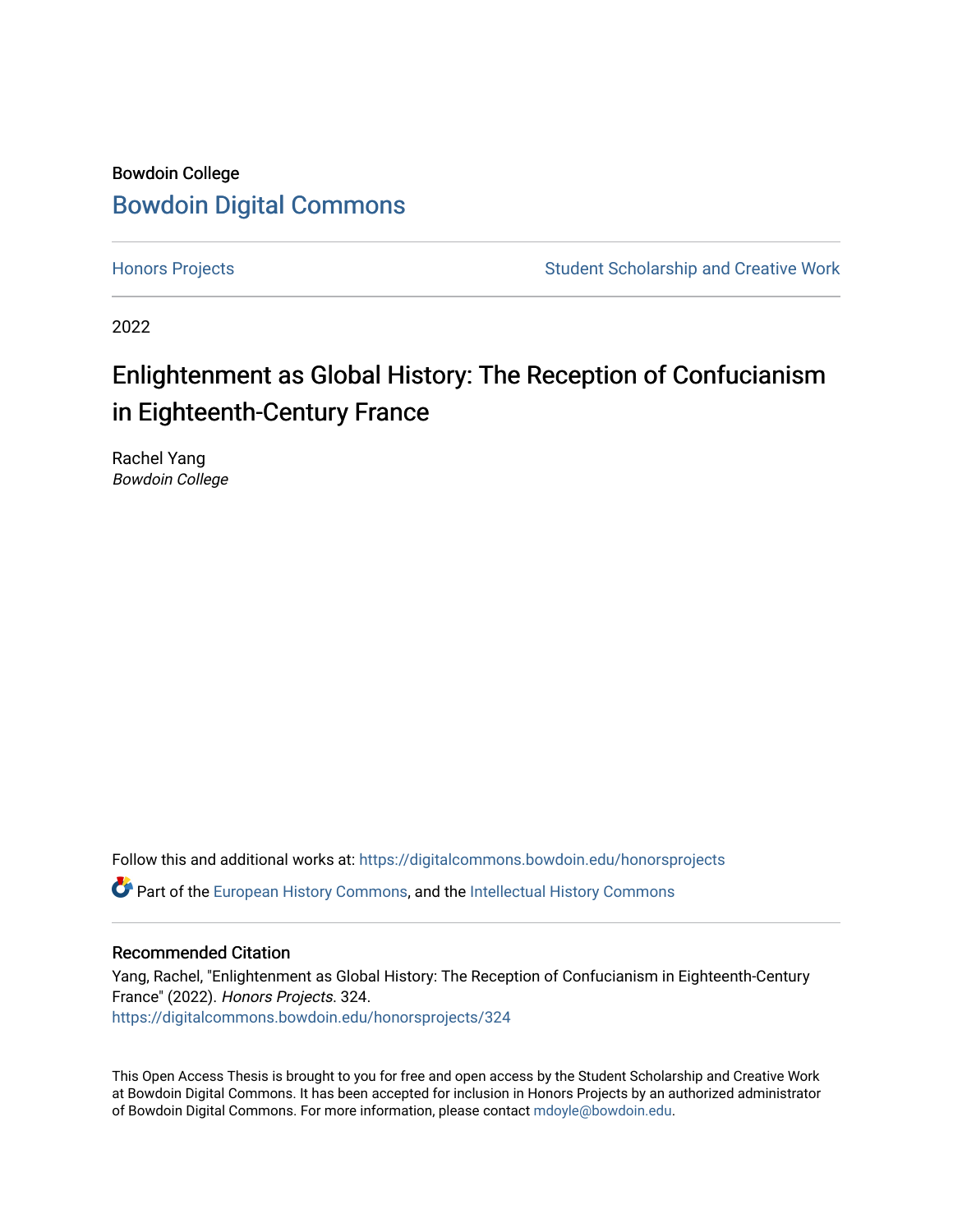Enlightenment as Global History: The Reception of Confucianism

in Eighteenth-Century France

An Honors Paper for the Department of History

By Rachel Yang

Bowdoin College, 2022

© 2022 Rachel Yang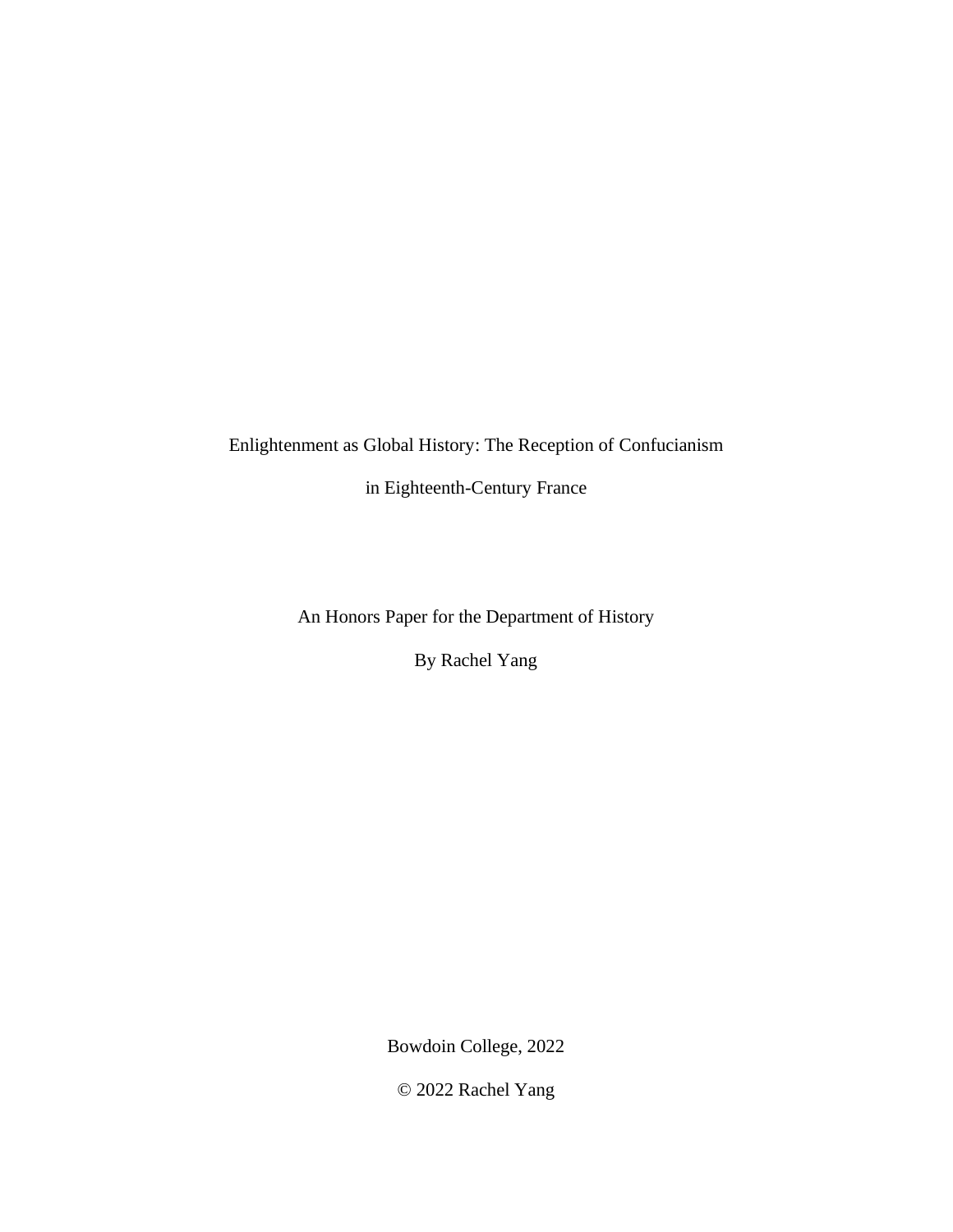#### Acknowledgement

To my advisor, Professor Meghan Roberts. Your kindness, support, and patience throughout this long process have allowed this project to mature from the jumble of ideas I came to you with over a year ago into the thesis that it is today.

To my committee members, Professor Dallas Denery and Professor Guo Jue. I cannot overstate how much the astute critiques and the thought-provoking questions that you brought to the table each time have challenged and expanded my perspective as a history student.

To my roommates –– Audrey, Laura, and Rose. You made my senior year so much more colorful, and the completion of this project is all the more special because you are here to celebrate it with me.

Above all, to my family. It is only with your unconditional support and encouragement that I am able to freely pursue my intellectual passions. This is a privilege that I will always be grateful of. Thank you, and with all my love.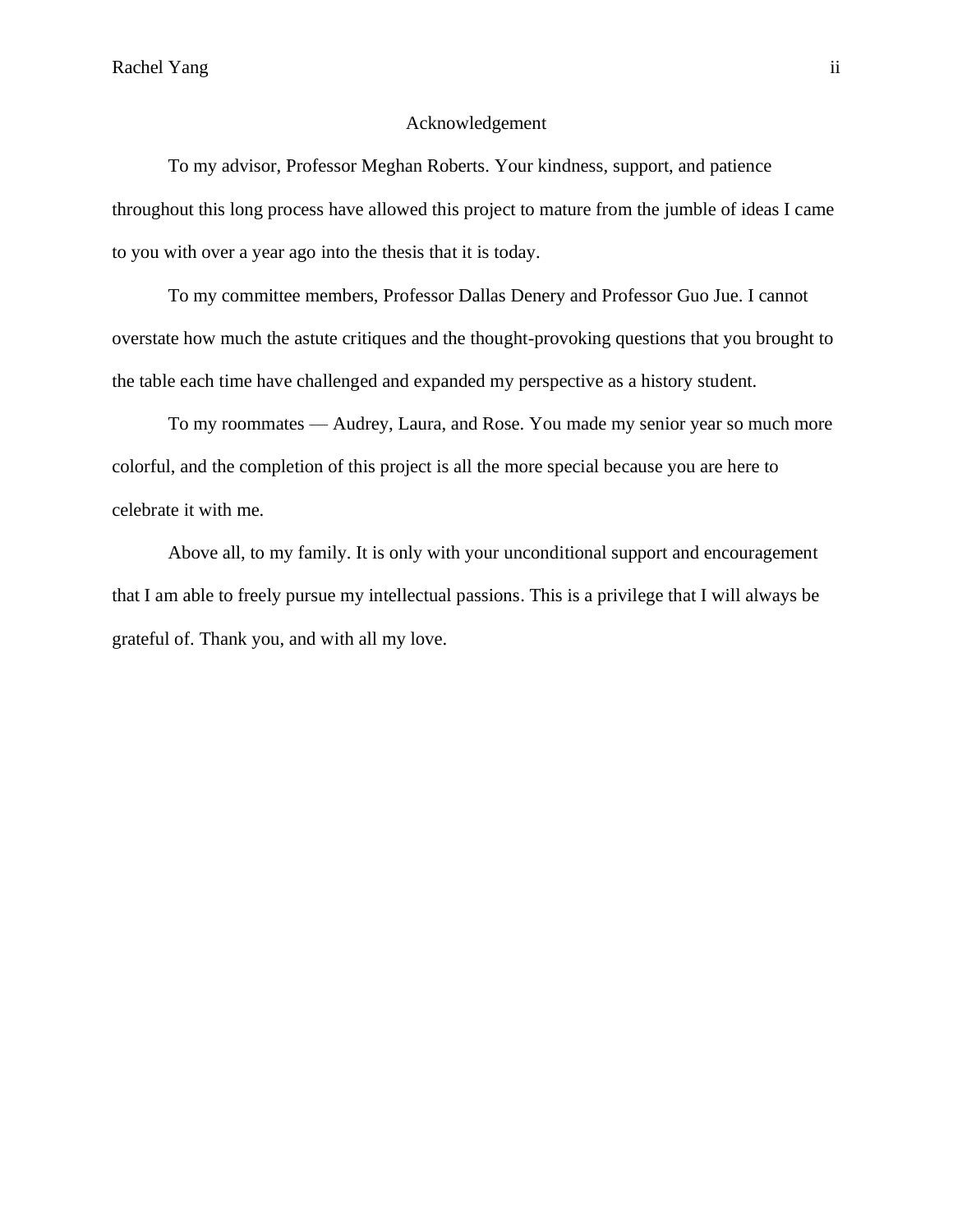### **Table of Contents**

| Context: The Conception of the First Latin Translation of Confucian Classics  9 |
|---------------------------------------------------------------------------------|
| CHAPTER I. The Christian Interpretation: Confucius Sinarum Philosophus  13      |
|                                                                                 |
|                                                                                 |
|                                                                                 |
| CHAPTER II. The Revision of the "Chinese Example" under                         |
| 2.1 François Bernier's "Introduction": Towards a Secular Interpretation  46     |
|                                                                                 |
| 2.3 Voltaire and Rousseau: China as a Vehicle of Discourse                      |
|                                                                                 |
|                                                                                 |
|                                                                                 |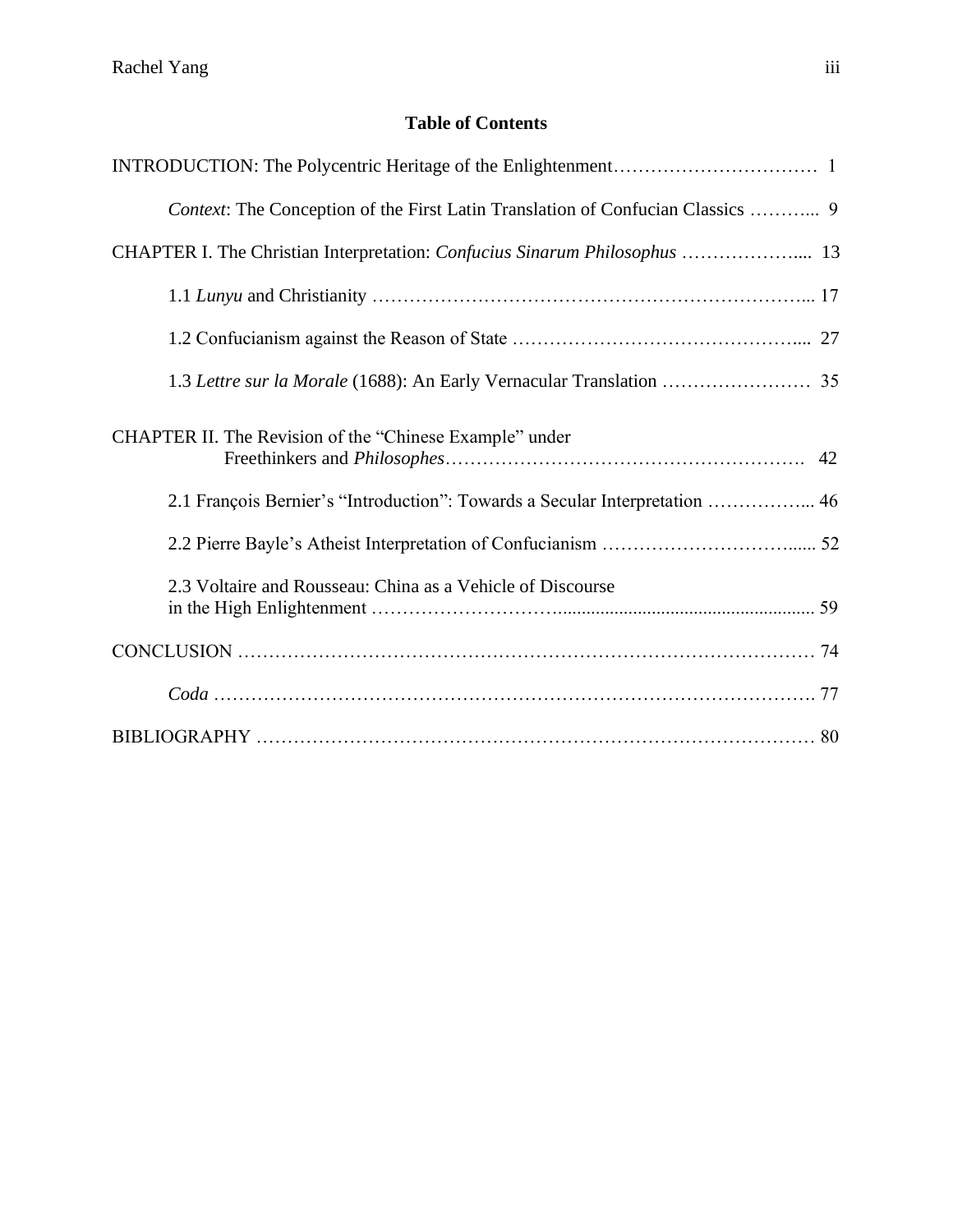#### **INTRODUCTION: The Polycentric Heritage of the Enlightenment**

What is the Enlightenment? Where was the Enlightenment? Immanuel Kant (1720-1840) famously posed the former question in 1784 with "Beantwortung der Frage: Was ist Aufklärung?" ("Answer the Question: What is Enlightenment?"), and it was echoed by Michel Foucault (1926- 1984) in his 1984 essay, "Qu'est-ce que les Lumières?"<sup>1</sup> The latter question, however, appeared much more self-evident. Since the emergence of Enlightenment historiography in the twentieth century, the West proclaimed the term as a unique product of its intellectual achievement and a gift to the rest of the world's progress towards rationality, civil consciousness, and modernity.<sup>2</sup> Yet, recent scholars of European intellectual history have started to challenge this Eurocentric notion. Rather than perceiving the Enlightenment as a self-contained movement that matured in isolation within a handful of European states, historians are looking to situate the Enlightenment in context of globalization during the early modern period. This has given rise to a new field of inquiry known as the "Global Enlightenment."

After Edward Saïd's monumental study on Orientalism appeared in 1978, Western academics can scarcely find another satisfying way of interpreting the East-West relationship besides one rooted in malicious misrepresentation and subjugation. In this postcolonial framework, the West stands as the invasive, dominant, and masculine force, while the East is the perpetual

<sup>2</sup> For landmark Enlightenment scholarship that relates it as a uniquely European phenomenon, see: Ernst Cassirer, *The Philosophy of the Enlightenment: Updated Edition.* (Princeton: Princeton University Press, 2009, originally published in 1932); Peter Gay, *The Enlightenment: An Interpretation* (New York: Knopf, 1966); Robert Darnton, *The Forbidden Best-Sellers of Pre-Revolutionary France*, (New York: W.W. Norton, 1995); J.G.A. Pocock, *Barbarism and Religion,* 5 vols. (Cambridge: Cambridge University Press, 1999-2011); Roy Porter, *The Creation of the Modern World: The Untold Story of the British Enlightenment*. (New York: Norton, 2000). For studies on Enlightenment historiography, see: J. G. A. Pocock, "Historiography and Enlightenment: A View of Their History." *Modern Intellectual History* 5, no. 1 (2008): 83–96. Annelien de Dijn, "The Politics of Enlightenment: From Peter Gay to Jonathan Israel." *The Historical Journal* 55, no. 3 (2012): 785–805; Jonathan Israel, "J. G. A. Pocock and the 'Language of Enlightenment' in His Barbarism and Religion," *Journal of the History of Ideas* 77, no. 1 (01, 2016): 107-127.

<sup>&</sup>lt;sup>1</sup> Immanuel Kant, "What is Enlightenment?" in *Sources of the Western Tradition*, Volume II, Marvin Perry, et. al., (Boston: Houghton Mifflin Company, 1995), 56-57; Michel Foucault, « Qu'est-ce que les Lumières ? » *Dits et Ecrits*, tome IV, (1984), 562-578.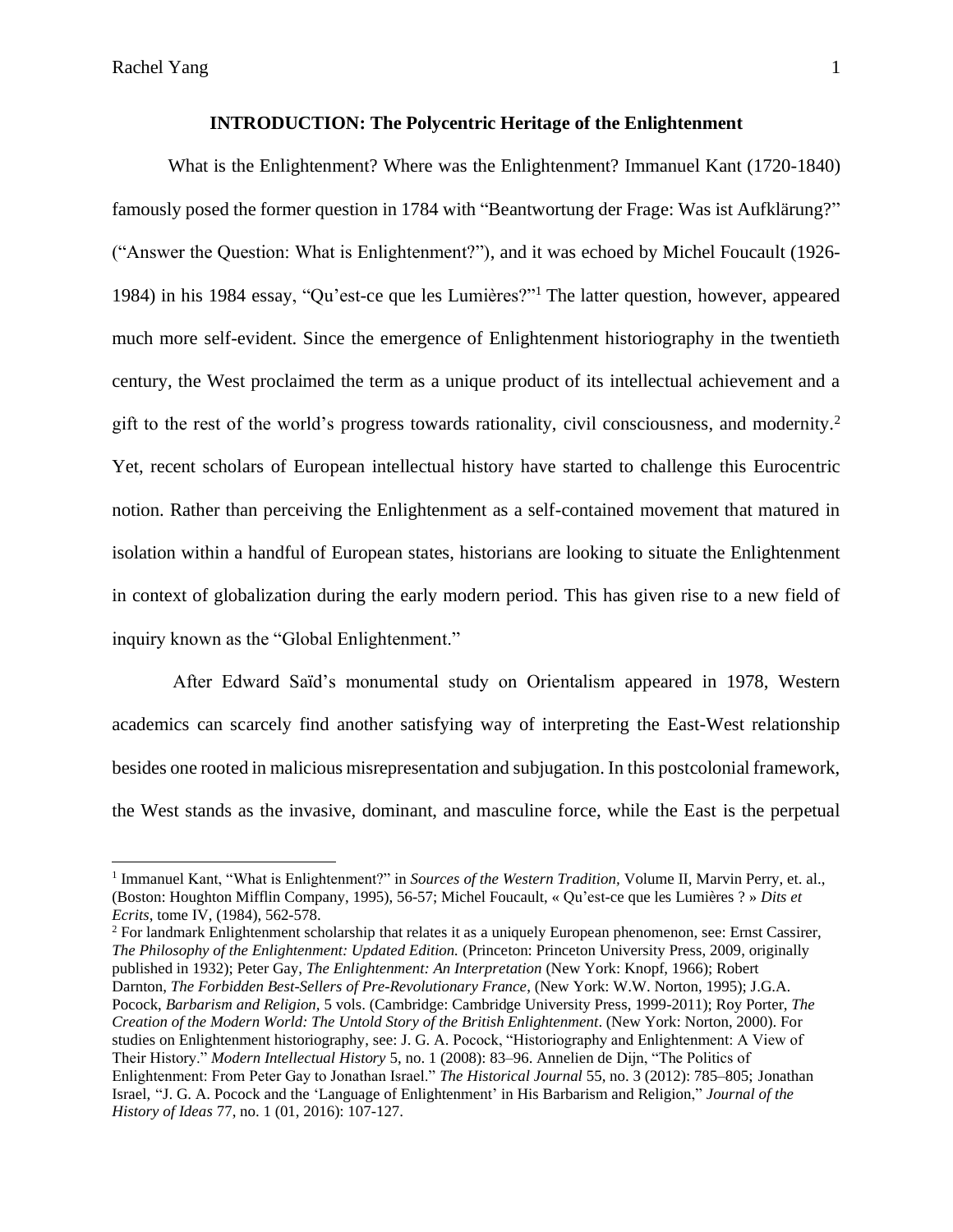"Other" who completes the dichotomy. The subjugated Orient therefore becomes a site of projection for Europe's repressed fears and desires––a mirror image that consolidated European strength and identity. Furthermore, Saïd emphasizes the "sheer knitted together strength of Orientalist discourse" that reiterates the uneven power dynamic between East and West, thus "overriding the possibility that a more independent, or more skeptical, thinker might have had different views on the matter."<sup>3</sup> Consequently, post-Saïd historians balk at the danger of replicating Orientalist discourse when examining cross-cultural encounters in a way that does not affirm the East's quintessential nature as a victimized "mirage" or an "Other" to the West.<sup>4</sup>

But in fact, rethinking Enlightenment historiography can provide an entryway to dismantling this Orientalist discourse. Saïd points out how the West saw the East as "the source of its civilizations and languages" and its biggest "cultural contestant," implying that the East loomed as an imposing yet inscrutable figure in Europe's imagination even before its ascendency into colonial power. <sup>5</sup> This presents Asia as an important subject of investigation for the Global Enlightenment, which may shed light on an East-West dynamic that precedes the postcolonial paradigm. The project of Global Enlightenment, by considering Asia as a potential contributor to a piece of intellectual heritage that in many ways sanctioned the imperial confidence of the nineteenth century, can reset the uneven power structure established by Oriental discourse and uproot Europe's monopoly over a set of intellectual traditions so embedded in today's sociopolitical vocabulary.

<sup>3</sup> Edward Saïd, *Orientalism,* (New York: Penguin Random House, 1979), 6-7.

<sup>4</sup> Stefan Gaarsmand Jacobsen, "Chinese Influences or Images? Fluctuating Histories of How Enlightenment Europe Read China." *Journal of World History* 24, no. 3 (2013): 638-647; J. J. Clarke, *Oriental Enlightenment: The Encounter Between Asian and Western Thought*, (London: Taylor & Francis Group, 1997), 14. <sup>5</sup> Saïd, 1.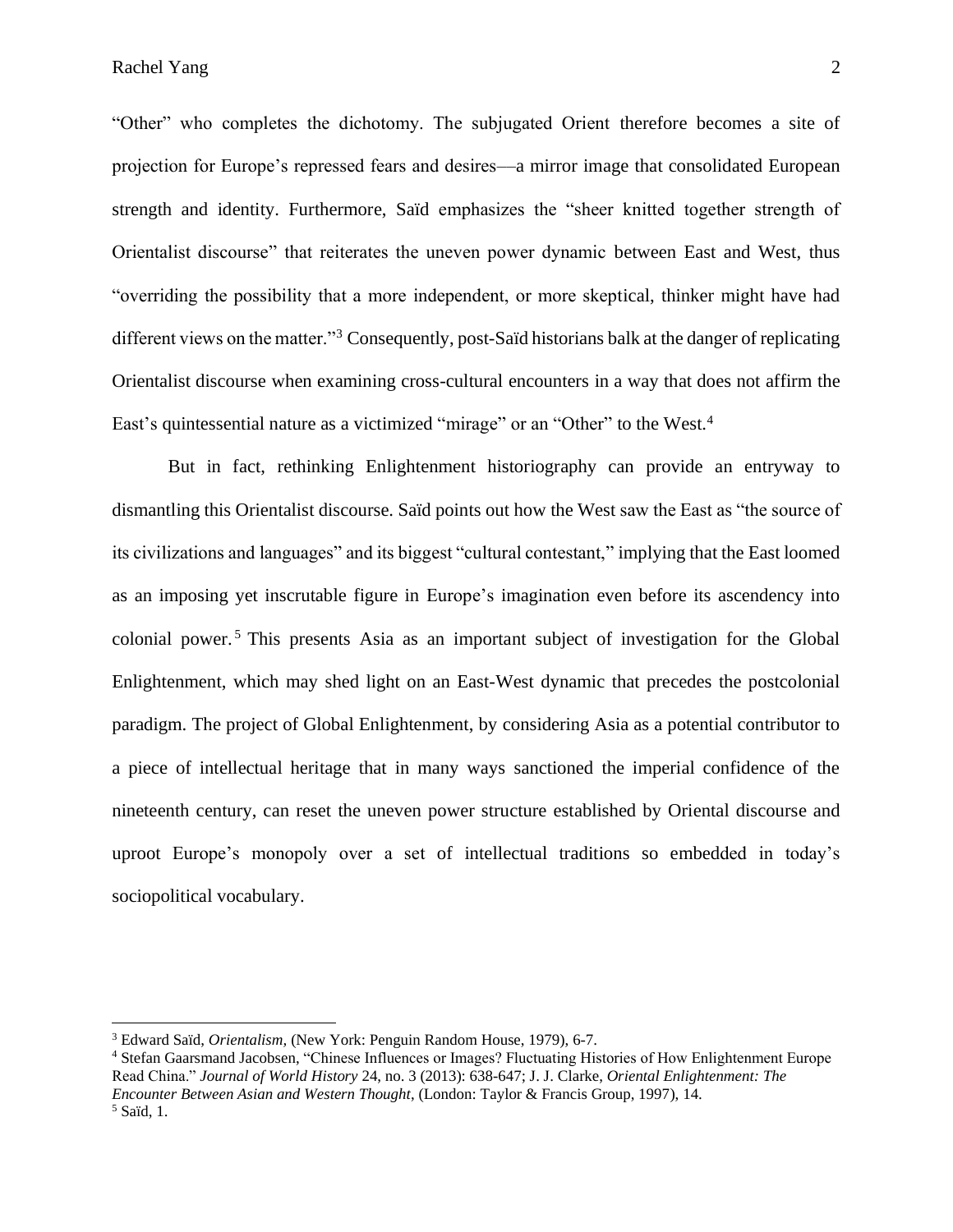Indeed, many historians of the Global Enlightenment have contributed to the field by reevaluating the role of Asia. <sup>6</sup> However, their models of interpretation diverge, and some are less satisfying than others. Sebastian Conrad's abundantly cited study on the Global Enlightenment proposes a model of exportation. Conrad maintains that, while Enlightenment ideals originated from Europe, the significance and nuance they presently possess were the collective work of "historical actors around the world…who invoke the term, and what they saw as its most important claims, for their own specific purposes."<sup>7</sup> To illustrate, Conrad points out how thinkers of Meiji Japan (1868-1912) and the Ottoman Empire (1299-1922) appropriated certain Enlightenment ideals such as "civilization" and "humanity" to facilitate periods of critical transition in their respective nations.<sup>8</sup> This allowed the Enlightenment to evolve and accumulate meaning even after the movement ended in Europe. Conrad frames his thesis as an attempt to subvert the Eurocentric historiography that considers the Enlightenment to have ended around 1800, because such a chronology "erases the vibrant and heated contestations of 'Enlightenment' in the rest of the world, particularly in Asia."<sup>9</sup> To stress his point, Conrad cites the rhapsodizing words of a Meiji reformer: "Whenever we open our mouths, it is to speak of 'enlightenment.'"<sup>10</sup> It is not difficult to spot the irony and the troubling implication within this model of exportation. Although it suggests that

<sup>7</sup> Sebastian Conrad, "Enlightenment in Global History: A Historiographical Critique," *The American Historical Review* 117, no. 4 (2012), 1001.

<sup>6</sup> For the body of work consulted on Enlightenment and Asia, see: Virgile Pinot, *La Chine et la formation de l'esprit philosophique en France 1640-1740,* (Genève: Slatkine Reprints, 1971); Basil Guy, *The French Image of China before and After Voltaire* (Genéve: Institut et musée Voltaire, 1963); David E. Mungello*, Leibnitz and Confucianism: the Search for Accord* (Honolulu: University Press of Hawaii, 1977); John M. Hobsen, *The Eastern Origins of Western Civilization,* (New York: Cambridge University Press, 2004); David Martin Jones, *The Image of China in Western Social and Political Thought*, (New York: Palgrave, 2001), 14-36; Madeline Dobie, *Trading Places: Colonization and Slavery in Eighteenth-Century French Culture,* (Ithaca: Cornell University Press, 2010); Jürgen Osterhammel, *Unfabling the East: The Enlightenment's Encounter with Asia,* (Princeton: Princeton University Press, 2018); Alexander Statman, "The First Global Turn: Chinese Contributions to Enlightenment World History," *Journal of World History* 30, no. 3 (2019): 363-392.

<sup>8</sup> Conrad, 1001-2, 1014.

<sup>9</sup> Conrad, 1015.

<sup>10</sup> Conrad, 1015; cited in Albert M. Craig, *Civilization and Enlightenment: The Early Thought of Fukuzawa Yukichi* (Cambridge, Mass., 2009), 149.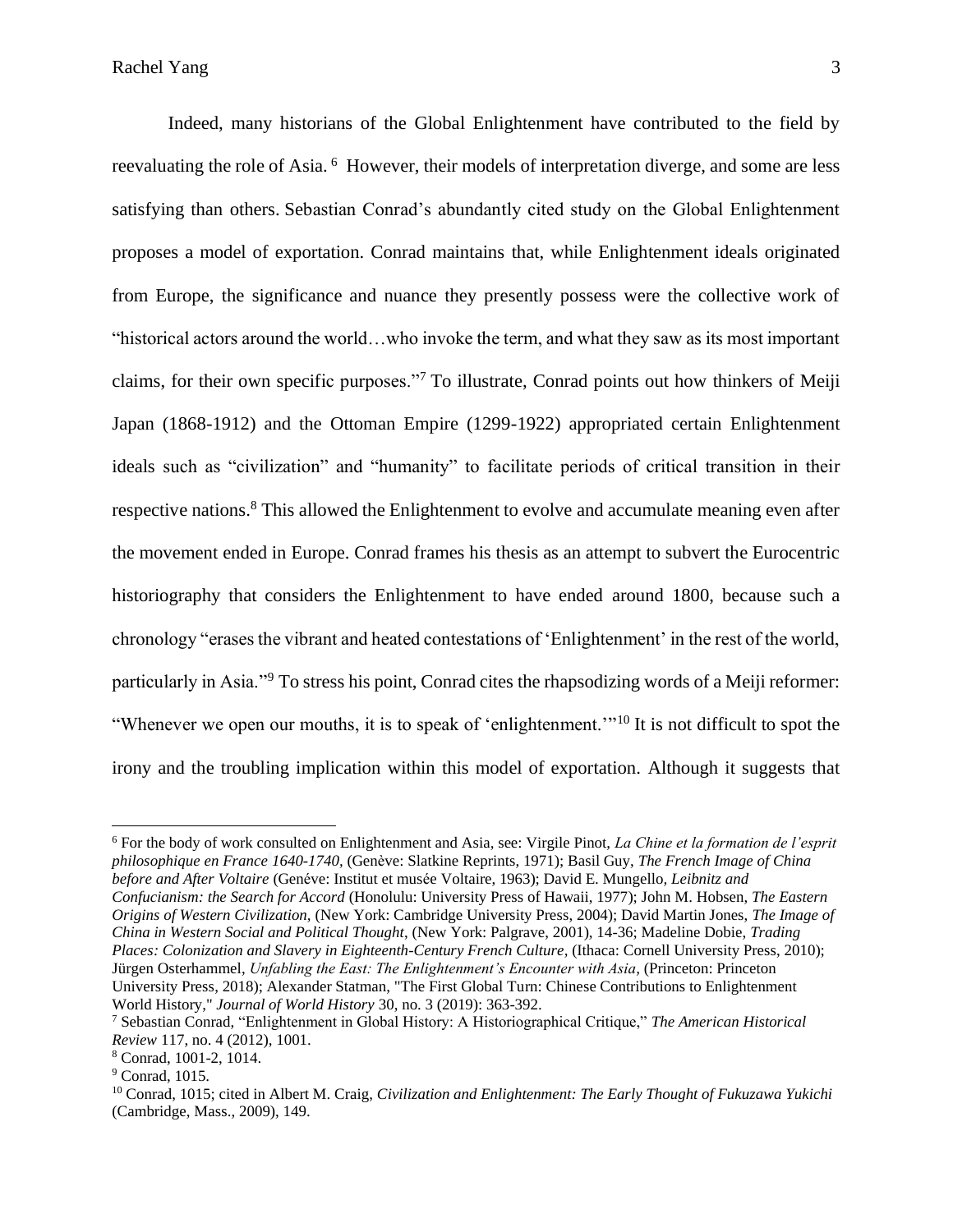Rachel Yang 4

global actors have popularized and redefined Enlightenment legacy, the movement's purely European origin remains unquestioned and even aggrandized as an invaluable intellectual heritage that helped to inspire modernity in various non-European cultures. <sup>11</sup> Ultimately, despite his claim to subvert Eurocentrism, Conrad's thesis dangerously feeds into the Orientalist framework that endows the West with intellectual superiority and originality.

Directly opposing Conrad is the model of importation, which proposes that foreign philosophies played a part in the formation of the intellectual landscape of early modern Europe. In her study, "Could David Hume Have Known about Buddhism?" Alison Gopnik attempts at presenting Buddhism as a possible source of inspiration for Hume's metaphysics and skepticism, citing his contact with Jesuit missionaries who extensively studied Buddhism in Siam and Tibet and brought these ideas back to Europe. Although Hume may not have directly invoked Buddhism in his writings, Gopnik argues that the network of intellectual influence and engagement is not limited to explicit discourse between philosophers, because "psychologically, people can be influenced by ideas, even when they themselves forget the source of those ideas."<sup>12</sup> Gopnik's thesis illuminates just how intricate and vibrant the process of transnational intellectual exchange could be during early Enlightenment, in which the missionaries played an integral role in broadening the ideological scope of the later *philosophes*. <sup>13</sup> More importantly, this potential connection between Hume and Buddhism shows that non-European philosophies, especially those imported from the Far East, might have participated and even inspired Enlightenment conversations. Gopnik's model, though innovative, is overly speculative. Her argument for the

<sup>11</sup> Antoine Lilti, *L'héritage Des Lumières: Ambivalences De La Modernité*, (Paris: Gallimard, 2019), 57-58.

<sup>&</sup>lt;sup>12</sup> Alison Gopnik, "Could David Hume Have Known about Buddhism?: Charles Francois Dolu, the Royal College of La Flèche, and the Global Jesuit Intellectual Network." *Hume Studies* 35 (2009). 6-7.

<sup>13</sup> Gopnik, 22.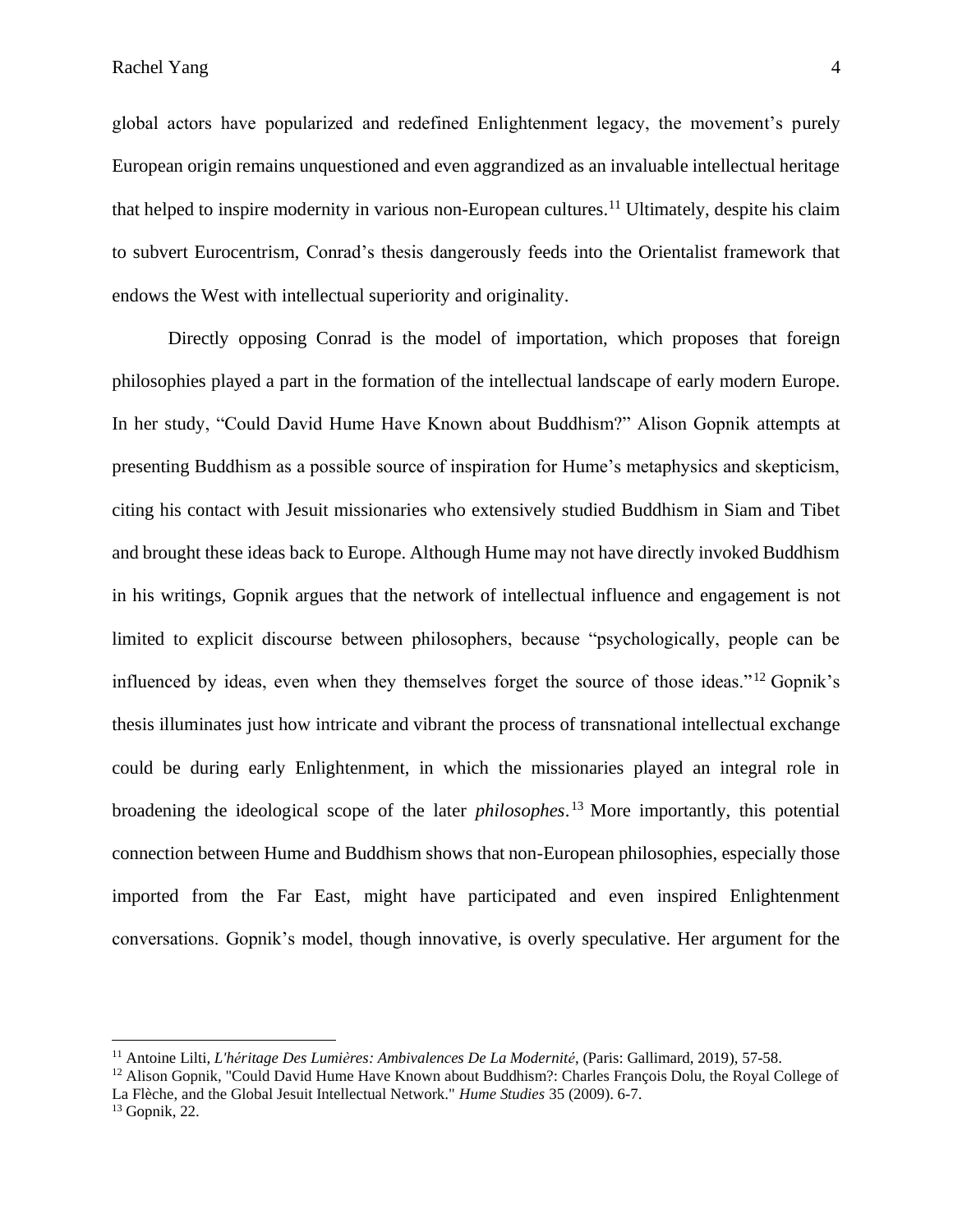possibility of engagement and inspiration between thinkers on a purely "psychological" level suggests that it is difficult to find concreate evidence for such a process.

A more prevalent method of examining the Global Enlightenment is through the model of appropriation. While this approach also advocates for the prominent presence of Asian intellectual traditions in Enlightenment spaces, it focuses on how European thinkers purposefully appropriated and distorted these ideas to advance their own intellectual agenda, lacking in any genuine interest to understand their cultural nuances. Although the Enlightenment appeared to profess an interest and even admiration for certain foreign cultures, its attempt to engage with them was ultimately superficial, one-sided, and grounded in misunderstandings. This model gives a critical and rather pessimistic view on the treatment of Asian presence in early modern European intellectual history. It declares that, much like the explosion of Orientalist trends such as "chinoiserie" in cultural spaces, Europe's interest in Eastern philosophies was simply another manifestation of this shallow and fleeting craze masquerading as cosmopolitan spirit.<sup>14</sup>

Historians who apply the model of appropriation when evaluating Enlightenment's encounter with Asia often stop at drawing a critical conclusion about the hopeless Eurocentric ego of the age. Consequently, they fall short of recognizing and articulating the intellectual power that imported cultures *did* exert in Europe, and how it was precisely made possible through acts of appropriation by local thinkers. The notion of appropriation tends to evoke the postcolonial understanding of East-West dynamics; that is, a one-directional act of gross misrepresentation that consolidated European identity or a fetishization that contributed no valuable progress towards

<sup>14</sup> Edwin J. Van Kley, "Europe's 'Discovery' of China and the Writing of World History." *The American Historical Review* 76, no. 2 (1971): 358–85; Arnold H. Rowbotham, "La Mothe Le Vayer's Vertu Des Payens and Eighteenth-Century Cosmopolitanism." *Modern Language Notes* 53, no. 1 (1938), 14.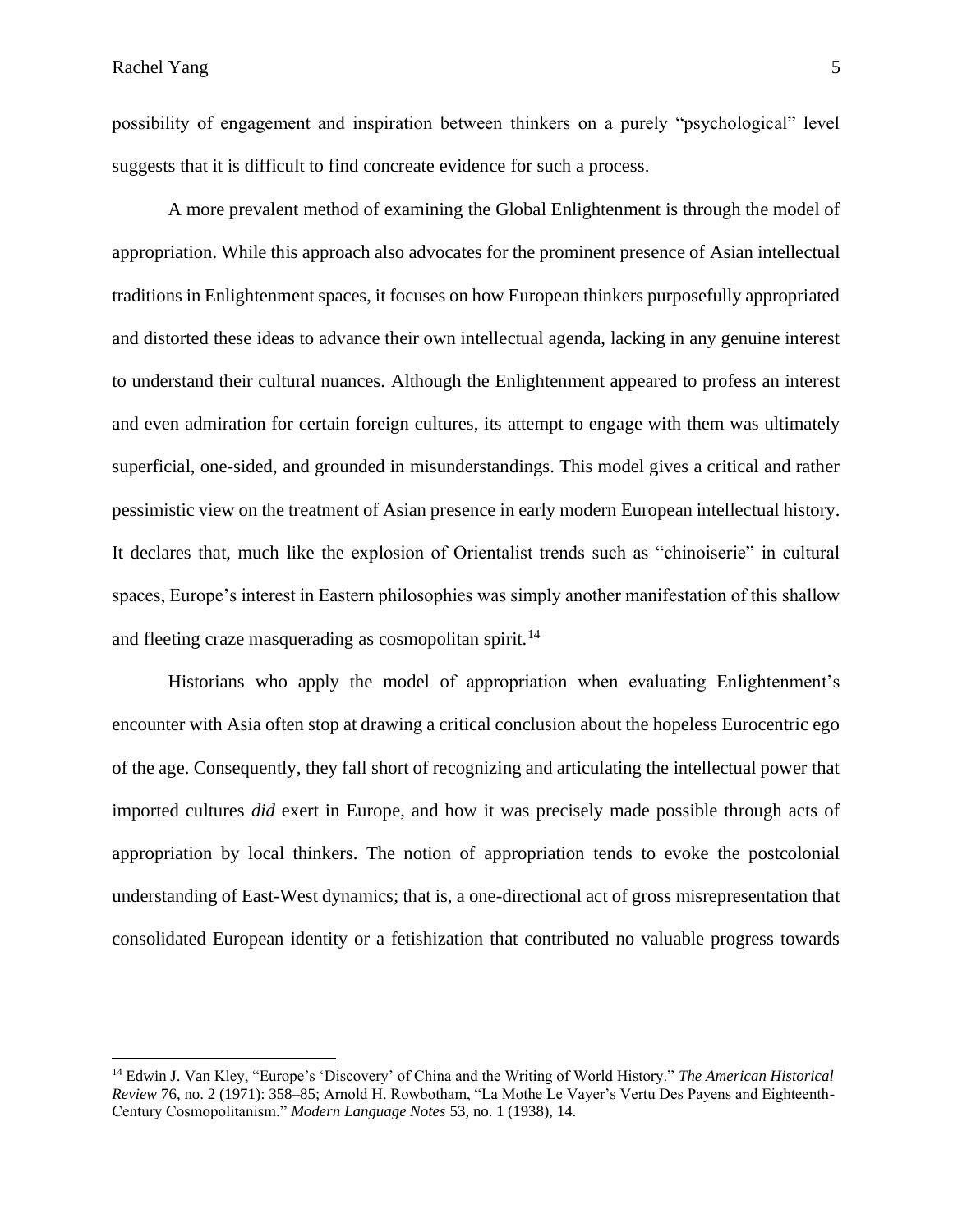Rachel Yang 6

cross-cultural understanding. There is, however, the danger of reductionism in applying this model regardless of the historical or cultural contexts in which the act of appropriation took place.

Studies that approach the development of certain political and artistic movements from a transnational lens have proposed the possibility of a productive form of appropriation. Xiaomei Chen, in her influential work on the phenomenon of Occidentalism in Maoist China, argues that appropriation and the imagining of an "Other" could effectively localize imported ideologies and use them to produce a "politically liberating" discourse that undermines the existing power structure.<sup>15</sup> Hence, appropriation or "misunderstanding" is not inherently problematic and may even be a natural process of cross-cultural exchange, since not all acts of appropriation are necessarily an act of power or an assertion of cultural hegemony. As Chen astutely observes: "it is an essentialist claim to assume that the West is by nature or definition monolithically imperialistic, and therefore has subjugated all non-Western cultures throughout all historical periods."<sup>16</sup>

Chen's critique against essentialism can help us understand cross-cultural interactions before the age of colonialism in a new light. Considering the Enlightenment as an intellectual revolution against numerous religious, political, and cultural structures in early modern Europe, it may serve our interest to reexamine how appropriation fit into the Enlightenment and even became an indispensable aspect of its development. As my study will show, it is no coincidence that some of the most radical thinkers of the French Enlightenment, such as Pierre Bayle and Voltaire, were also self-proclaimed enthusiasts of Confucian China. In *L'héritage des Lumières,* Antoine Lilti notably makes an attempt to reconcile the failings of Enlightenment cosmopolitanism with the

<sup>&</sup>lt;sup>15</sup> Xiaomei Chen, *Occidentalism: A Theory of Counter-Discourse in Post-Mao China.* (New York and Oxford: Oxford University Press, 1995), 25. Chen is not the only scholar who argues for the productive potential of cultural misrepresentation, especially between Europe and China, that breaks away from the postcolonial framework. See, for example, Lydia H. Liu, *Translingual Practice: Literature, National Culture, and Translated Modernity, China 1919-193,* (Stanford: Stanford University Press, 1995); Marie-Paule Ha, *Figuring the East*: *Segalen, Malreaux, Duras, and Barthes*, (Albany: State University of New York Press, 2000), 95-117. <sup>16</sup> Chen, 12.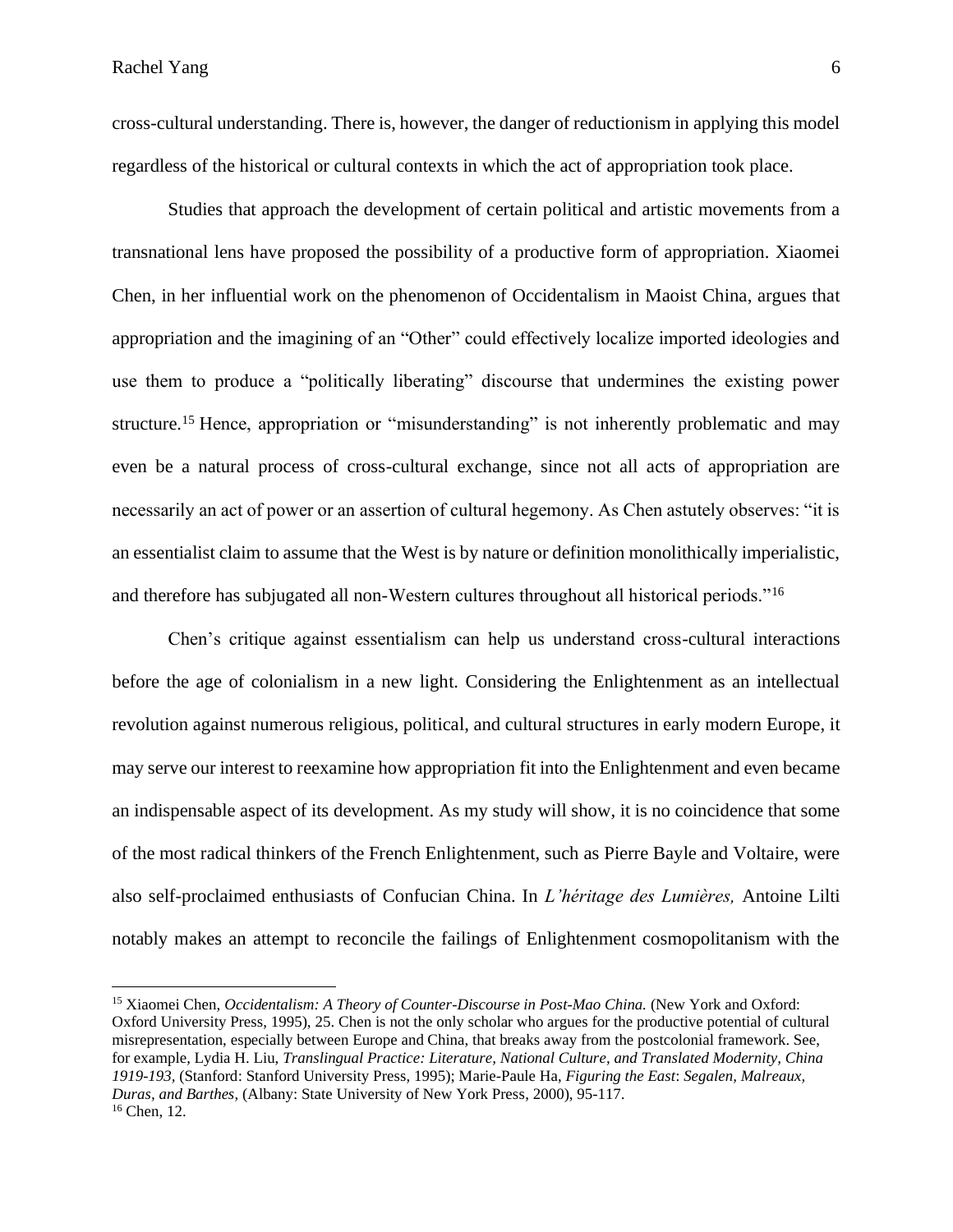rising interest in writing and studying world history. Using Voltaire's positive and extensive discussion of China and India in *Essai sur les mœurs et l'esprit des nations,* Lilti argues that, although these cultures were only relevant to Voltaire in how they could serve Europe's need be to be liberated from religious fanaticism, the sincerity of the *philosophe'*s interest and effort to look beyond Europe to inform his anti-cleric perspective remains valid, regardless of his ultimate intention. <sup>17</sup> That is to say, if we continue to dismiss Enlightenment's interest in Eastern philosophies on the grounds of misrepresentation, the "politically liberating" effect that they produced in Europe will also be lost, thus ironically perpetuating the East-West power imbalance that emerged in the nineteenth century.

Using Lilti's observation as a point of departure, I hope to fill the gap left by scholars too entrapped by the postcolonial paradigm to consider how appropriation functioned differently, and even productively, in eighteenth-century Europe. I will examine the reception of Confucian thoughts, and more broadly, the cultures and image Confucian China, in France to uncover the polycentric origin of the Enlightenment heritage. In direct opposition to Conrad's model of exportation, which positions Europe as the disseminator of ideologies and Asia as the receiver who appropriated them to achieve progress for themselves in the nineteenth century, I argue that Enlightenment Europe itself had been a junction, and even a product, of ideological importation and reproduction. Confucianism, which was inseparable from the image of China since the Jesuits first brought the philosophy to Europe and later found its way into the vocabulary of monumental French thinkers such as Pierre Bayle and Voltaire, will serve as a case study of how an imported philosophy addressed eighteenth-century France, by necessity, through the reinterpretation of local intellectuals. This understanding of the Global Enlightenment builds upon the model of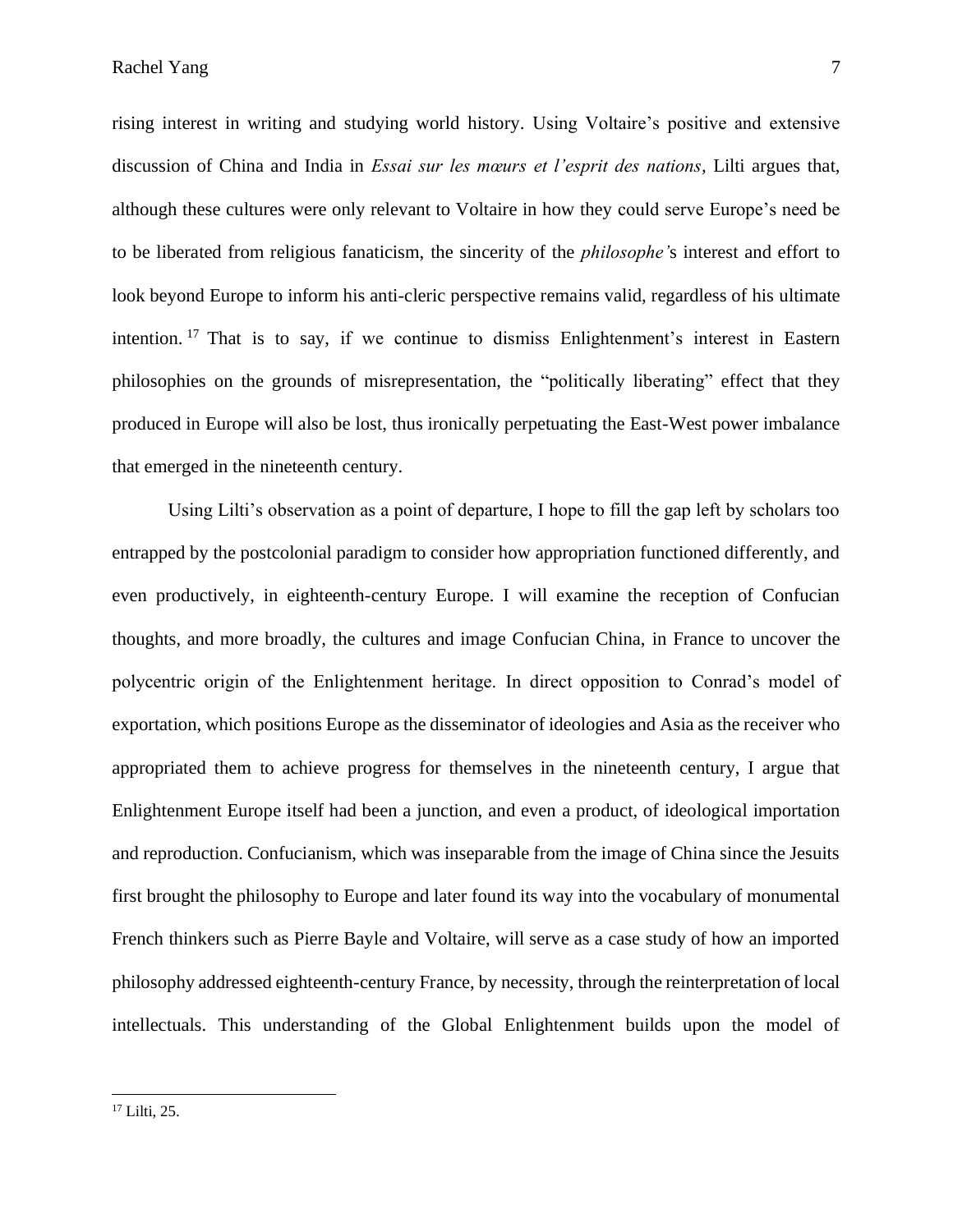appropriation by recognizing and centering the Eurocentrism that fueled each attempt at engaging foreign cultures, while integrating the model of importation to provide a more careful consideration of how these cultures, though misrepresented, shaped Enlightenment narrative and served as a vehicle for some of its most formidable players to develop and articulate their ideas.

In sum, it is imperative to recognize the polycentric origins of the Enlightenment as a reason that makes it a subject of global studies. True, the fact that Enlightenment ideals continued to circulate and proliferate around the world after the end of eighteenth century elevated its relevance beyond European history; but to truly revise the Eurocentric historiography, we must not treat the Enlightenment as the beginning of cross-cultural encounters, but a product shaped by the century-long globalization that started in the early modern period. In other words, the Enlightenment was not just an idea to be consumed by non-European actors but was itself a *consumer* of imported ideologies in a complex network of intellectual exchange.

The following study is divided into two chapters. The first examines the conception of the image of Confucian China in the seventeenth century under Jesuit missionaries working in the Chinese imperial court. These missionaries, who served as intellectual intermediaries between Europe and Asia and therefore a key contributor to the transnational fertilization of ideas over the next century, constructed a Christianized interpretation of Confucianism to seek support for their conversion mission while also attempting to bolster the relevancy of religious consciousness in Europe. This section focuses on *Confucius Sinarum Philosophus,* a Jesuit translation of Confucian classics published in France in 1687. It was the work that first provided Europe with access to Confucian writings and exerted a formative influence over China's image in European imagination in the next century.<sup>18</sup> The second chapter explores how the Christianized reading of Confucianism

<sup>18</sup> Rowbotham, "Impact of Confucianism," 227; Kund Lundbaek, "The Image of Neo-Confucianism in *Confucius Sinarum Philosophus," Journal of the History of Ideas 44, no. 1 (1983),* 19.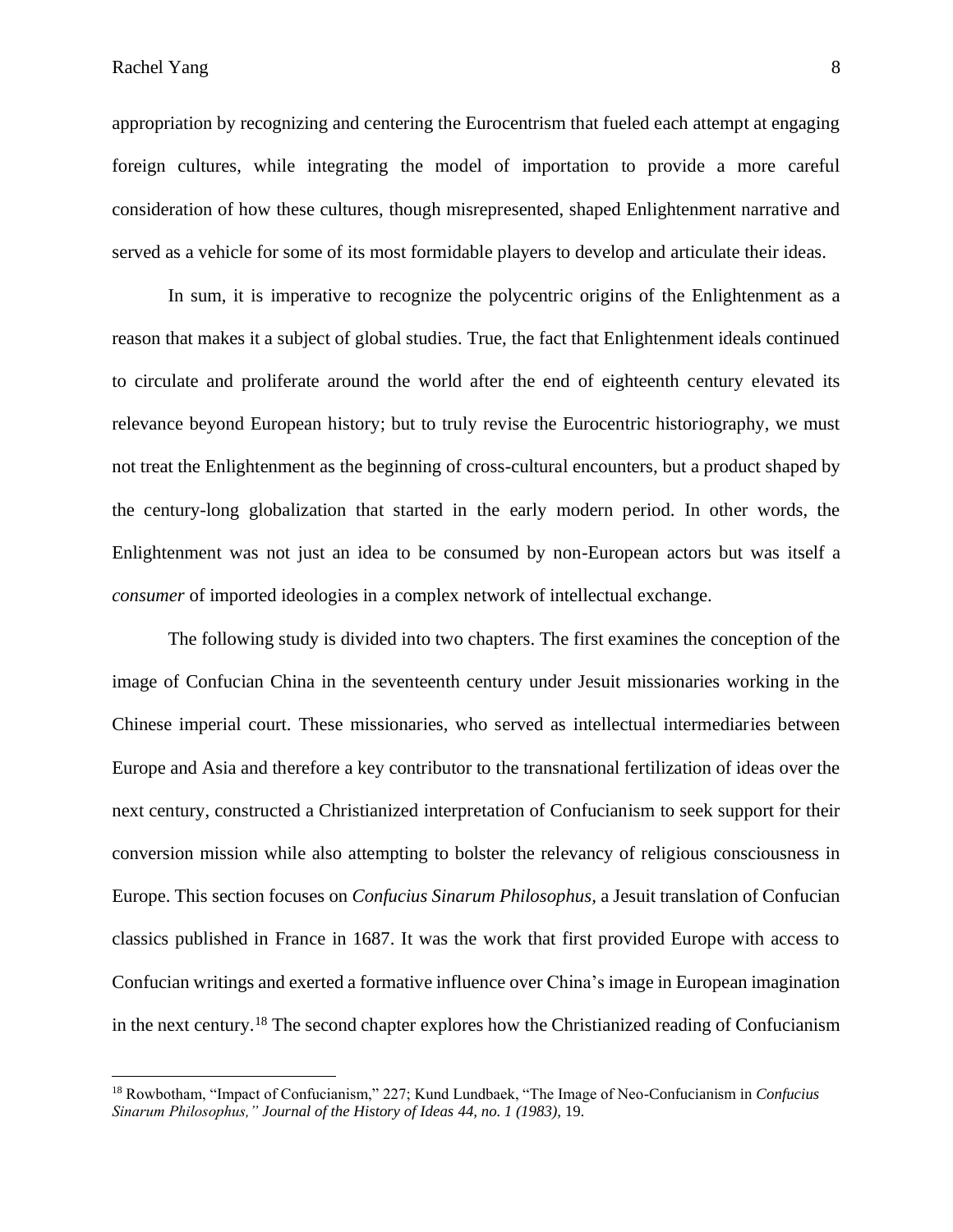presented in *Confucius Sinarum Philosophus* transformed under the hands of later Enlightenment thinkers, who conjured a vastly different understanding of Confucian China to complement their political and intellectual agenda. Although these thinkers failed to approach Confucianism with a sincere desire to understand it, their reinterpretations enabled this imported philosophy to resonate within the local context and be incorporated into Enlightenment conversations.

#### **Context: The Conception of the First Latin Translation of Confucian Classics**

Given the centrality of *Confucius Sinarum Philosophus* to the first half of this study, it is necessary to briefly contextualize this translation project, its Chinese source material, and the Jesuit mission to China that conceived it. The attempt to learn and translate the Confucian canon started in the late sixteenth century with a pair of Italian Jesuits, Michele Ruggieri (1543-1607) and Mateo Ricci (1552-1610), soon after the first group of missionaries arrived at China in 1579.<sup>19</sup> While the project was partly driven by the need to learn the Chinese language and assimilate into the indigenous culture to facilitate the conversion mission, it was also politically motivated. The Jesuits understood that, in order to establish themselves among the Chinese literati and court officials and spread Christian propaganda from the top-down, knowledge of Confucianism was imperative, since it was the state ideology of China and the philosophy of the elites.<sup>20</sup> The collective efforts of Ruggieri and Ricci produced a Latin translation of a collection of Confucian texts known as the Four Books (四书 *Sishu*), and the manuscript was passed down onto successive generation of Jesuits in China.<sup>21</sup>

<sup>19</sup> Brockey, 4; Thierry Meynard, *Confucius Sinarum Philosophus (1687): The First Translation of the Confucian Classics,* (Rome: Institutum Historicum Societatis Iesu, 2011), 3-27.

<sup>20</sup> Brockey, 8.

<sup>&</sup>lt;sup>21</sup> David Mungello, 253.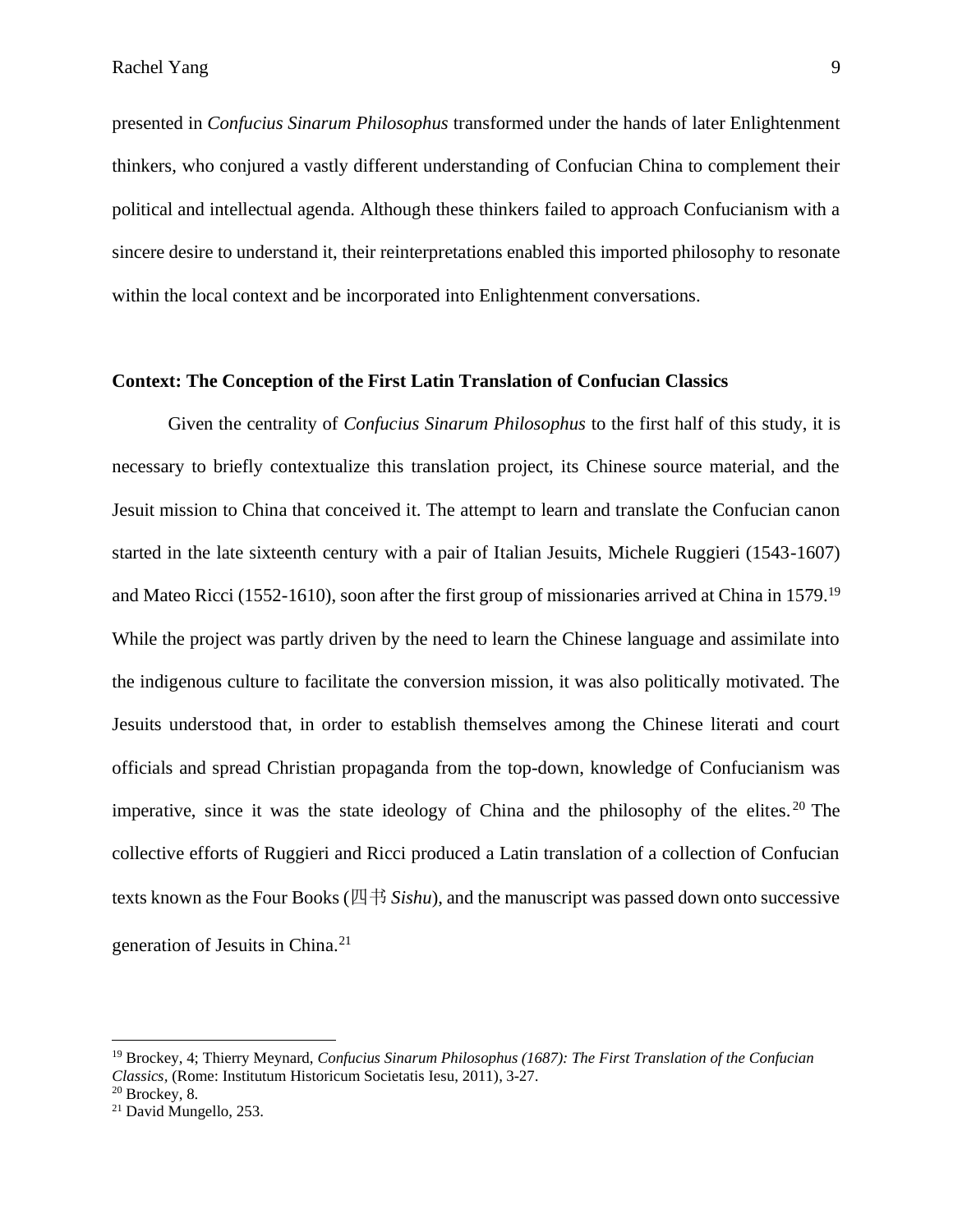In Confucian traditions, the Four Books are comprised of the following texts: *Daxue* (大 学, The Great Learning), *Zhongyong* (中庸, The Doctrine of the Mean), *Lunyu* (论语, The Analects)*,* and *Mengzi* (孟子, Mencius). The first three supposedly recorded the teachings of Kongzi, or Confucius (551 BCE – 479 BCE), on subjects ranging from rituals, human relations, social obligations, the virtue of governance, and more. Together with the Five Classics (五经*, Wujing*), the Four Books make up a core component of Confucian canon and were a mandated subject of study for the educated elites since the tenth century in China, from court officials to Emperors. The Four Books were also a source of rich scholarly engagement through the tradition of commentary-writing. Students of Confucius rarely approach ancient texts such as the Four Books and the Five Classics alone, but rather with the help of interlinear commentaries by some later scholar that explained ambiguous terms and speculated on the intended moral lessons. Confucian commentarial tradition emerged around the time of Han Dynasty (202 BCE – 220 CE), when the philosophy was adopted as a part of the state ideology. Since then, Confucian scholars up until the modern day produced a rich corpus of commentaries on the canon that offered diverging interpretations, posed questions, and entered dialogues with each other. The most influential commentaries could even be inaugurated into a part of the canon. Thus, the commentaries attested to the dynamic and evolving nature of the philosophy.<sup>22</sup> As my study will show, while the Jesuits meticulously studied and deployed various editions of Confucian

<sup>22</sup> Daniel K. Gardner, "Confucian Commentary and Chinese Intellectual History," *The Journal of Asian Studies* 57, no. 2 (1998), 397-422; for additional scholarship on Confucian commentarial traditions, see: John B. Henderson, *Scripture, Canon and Comentary: A Comparison of Confucius and Western Exegis, (Princeton University Press,* 2014, originally published in 1991); Gardner, *Zhu Xi's Reading of the* Analects*,* (New York: Columbia University Press, 2003); Philip J. Ivanhoe, "Whose Confucius? Which *Analects*?" in *Confucius and* Analects: *New Essays,* ed. Bryan W. Van Norden, (New York: Oxford University Press, 2002), 119-130; John Makeham, *Transmitters and Creators: Chinese Commentators and Commentaries on the* Analects, (Cambridge: Harvard University Press, 2003); Thierry Meynard, *The Jesuit Reading of Confucius: The First Complete Translation of the Lunyu (1687) Published in the West* (Leiden: Brill, 2015), 16-71.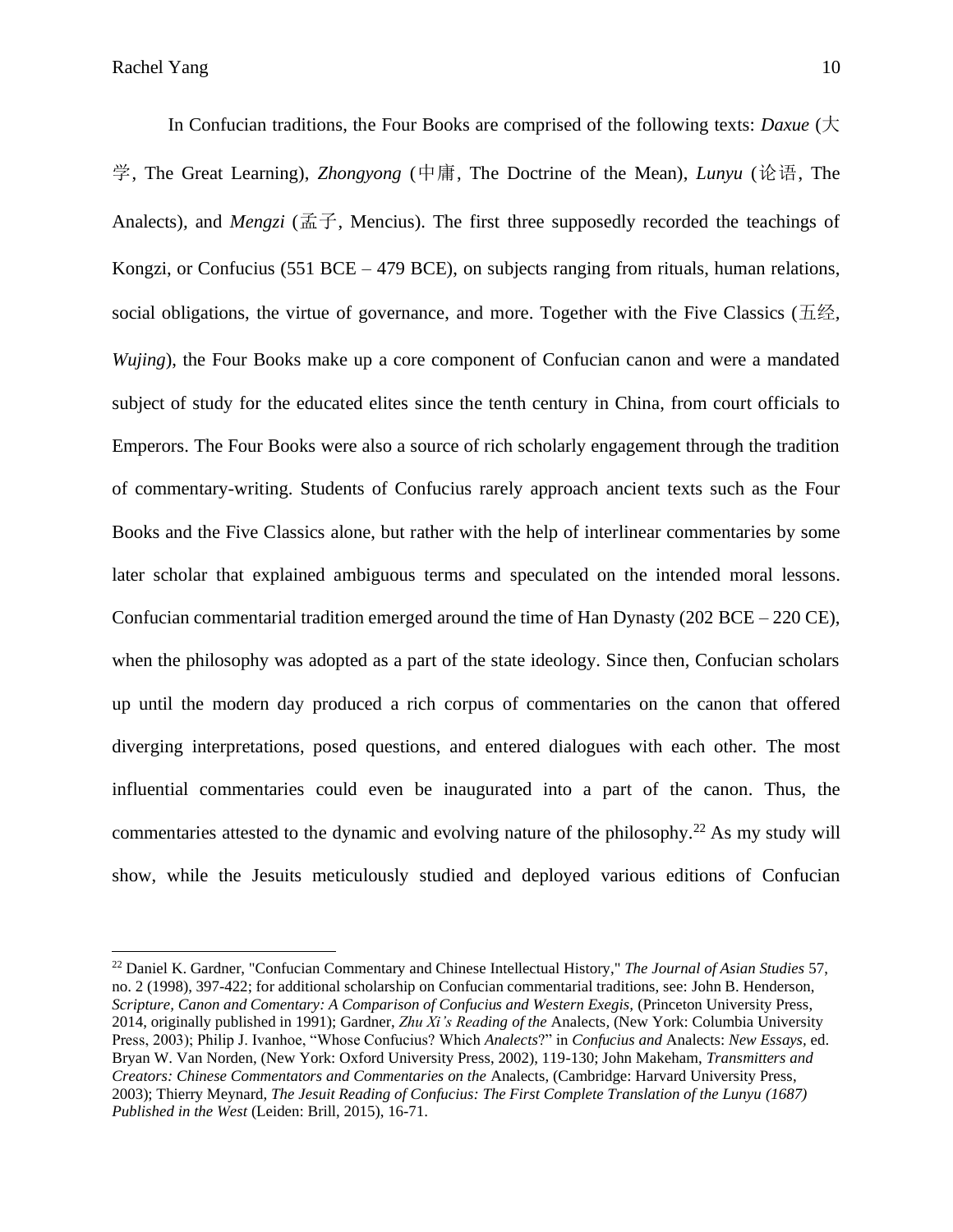commentaries in their translation, the commentarial tradition was either ignored or remained unknown to the thinkers in Europe, who all too gladly represented Confucianism as timeless and perfected wisdom passed down from the legendary Chinese sage.

Ruggieri and Ricci's translation was eventually edited by Father Prospero Intorcetta (1626- 1696) and then published in 1662 in China under the name *Sapientia Sinica* (*Chinese Wisdom*) as an instruction manual for new missionaries. It was around this time that certain voices emerged within the Catholic Church to question the theological integrity of Confucianism, since it mandated many rituals, such as ancestral worship, that appeared superstitious and idolatrous.<sup>23</sup> These debates evolved into what came to be known as the Chinese Rites Controversy, which persisted for decades between Europe and the missionaries abroad.<sup>24</sup> During the Rites Controversy, the opponents of Confucianism cited Intorcetta's translation to prove the idolatrous nature of the philosophy. In response, Intorcetta assembled a group of Jesuits to produce a revised translation of the Four Books with a new and distinct objective in mind: to prove the congruence between Confucianism and Christianity and thus the Chinese population's potential to receive conversion, since the Jesuits recognized that it would be impossible for the locals to abandon their Confucian heritage.<sup>25</sup> Thus, the intended audience of this new translation was no longer limited to the Jesuits in China, but also the readers, specifically the elite members of the Catholic Church, back in Europe. A notable member of Intorcetta's team was the Flemish Jesuit Philippe Couplet (1623-1693), who would later organize the final publication of *Confucian Sinarum Philosophus* and serve as a key ambassador between the French state and the mission in China.

<sup>23</sup> Meynard, *CSP,* 7-8.

<sup>&</sup>lt;sup>24</sup> For more studies on the Chinese Rites Controversy, see: Guy, 23-55; Yu Liu, "Behind the Facade of the Rites Controversy: the Intriguing Contrast of Chinese and European Theism," *The Journal of Religious Studies*, 44, no. 1 (2020): 3-26.

<sup>25</sup> Meynard, *CSP*, 10.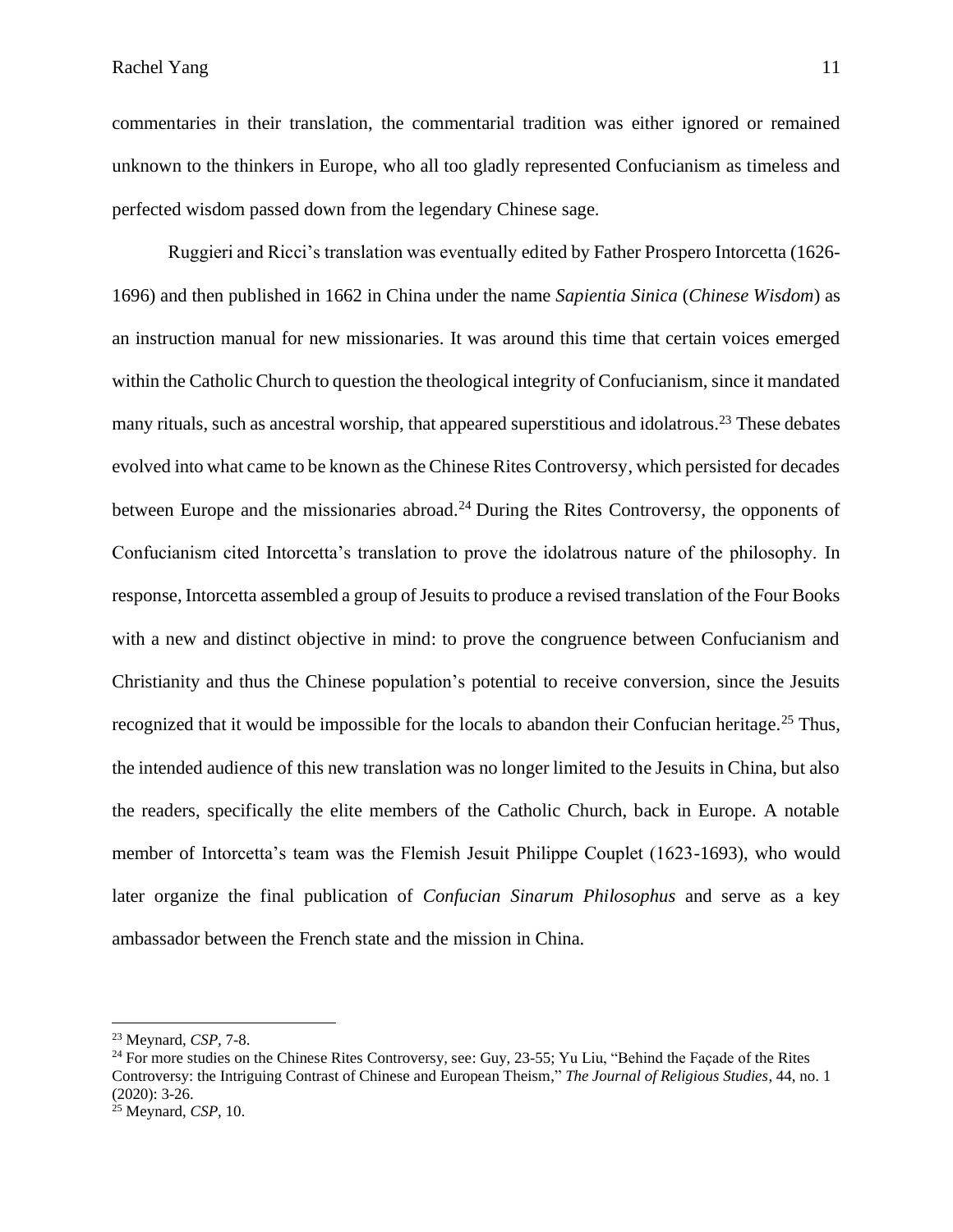For over a decade, the translation project was disrupted and delayed for different reasons, until Couplet returned to Rome in 1680 to prepare the translated manuscripts of the Four Books for publication. Within a few years, Couplet managed to secure the patronage of the French monarch, King Louis XIV (1638-1715), for the mission in China. At the time, Louis XIV was the most powerful supporter of the Catholic Church in Europe. His impending revocation of the Edict of Nantes, which would outlaw the practice of Protestantism in France, further solidified his image as the worthies and likeliest ally for the Jesuits. With Louis XIV's financial and political support*,*  Rome would not be able to contest the publication of the manuscripts despite the unsettled nature of the Chinese Rites Controversy. Thus, with Couplet's coordination, *Confucius Sinarum Philosophus, sive Scientia Sinensisi* (*Confuicius, the Philosopher of China, or the Chinese Learning*) appeared before the French public in 1687. The following chapter will show how a consolidated image of the Chinese Sage emerged out of this volume, and how the translation produced a Christianized interpretation of Confucian classics that the Jesuits hoped to mobilize for their political interests in Europe.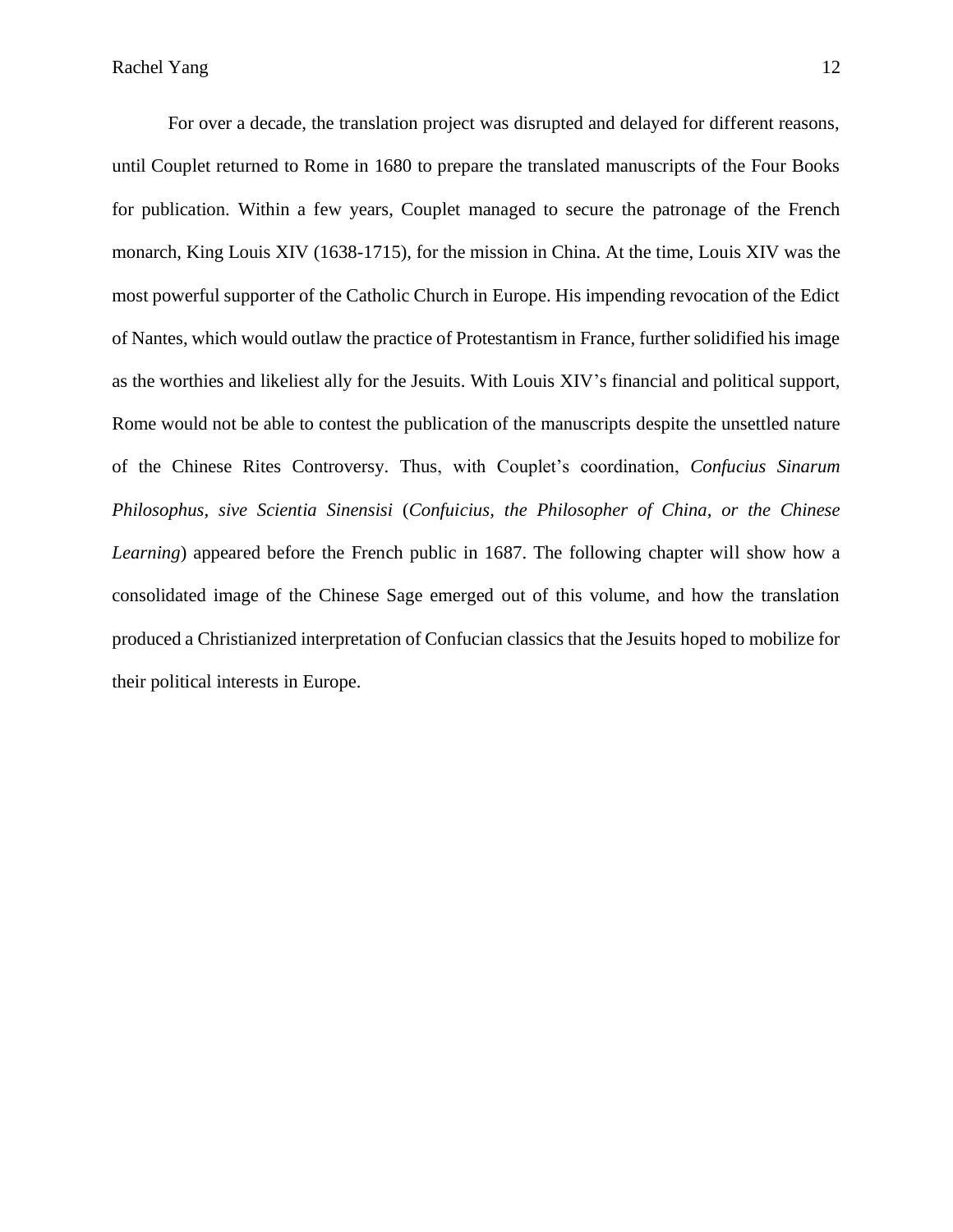#### **CHAPTER I. The Christian Interpretation:** *Confucius Sinarum Philosophus* **<sup>26</sup>**

Six months after the publication of *Confucius Sinarum Philosophus* (hereafter *CSP*), a book review by one Pierre Régis (1632 - 1707) appeared in *Le Journal des Sçavants* in January 1688. As a Cartesian scholar with a keen interest in theology, Régis' review of *CSP* was noteworthy not only as one of the earliest public reactions towards Confucianism in France, but also in how it encapsulated the key takeaways of a Christian reading of Confucianism that the Jesuits hoped to evoke with their translation and commentaries on the Four Books.

A summary on each of the Four Books and the Five Classics constituted the main body of Régis' review. In his opening paragraphs, Régis affirmed the legitimacy of the Jesuit's ethnographic and scholarly pursuits in the Chinese empire despite possible linguistic challenges.<sup>27</sup> He proceeded to highlight the spiritual achievement of their mission in introducing Christian verities to the Chinese, which they apparently not only accepted with openness and trust, but also regarded as "des consequences qui se déduisaient de leurs principes, et qui étaient confirmées par l'autorité de leurs propres Philosophes."<sup>28</sup> Régis' assessment of the conversion efforts in China had vastly overstated the Jesuits' success in this undertaking. As to the claim that Christian principles would have been readily approved by the Chinese philosophers, Régis' review would

<sup>27</sup> For scholarship on the Jesuit missionaries in China, see: Guy, 56-105; Arnold H. Rowbotham, *Missionary and Mandarin: The Jesuits at the Court of China*, (Los Angeles: University of California Press, 1942); David E. Mungello, *Curious Land: Jesuit Accommodation and the Origins of Sinology*, (Honolulu: University of Hawaii Press, 1989); Lydia H. Liu ed. *Tokens of Exchange: The Problem of Translation in Global Circulations,* (Duke University Press, 1999); Liam Matthew Brockey, *Journey to the East: The Jesuit Mission to China, 1579-1724*, (Cambridge: Harvard University Press, 2007); Nicolas Standaert, "Jesuits in China," In *The Cambridge Companion to the Jesuits*, ed, Thomas Worcester, (Cambridge: Cambridge University Press, 2008), 169–85; Meynard, *CSP*, 3- 27.

<sup>&</sup>lt;sup>26</sup> I would like to acknowledge that in writing this chapter, I am hugely indebted to the works of Professor Thierry Meynard, JS. His English translations of *Daxue* and *Lunyu* in *CSP,* published in 2011 and 2015 respectively*,* and his comprehensive introduction to intellectual background of Jesuits' translation project, served as foundational resources in the building of my argument.

<sup>28</sup> Pierre Régis, "Compte rendu du *Confucius Sinarum Philosophus," Journal des savants* (janvier, 1688), 100. Translation: "…results naturally deduced from their (the Chinese people's) principles and were confirmed by the authority of their own philosophers."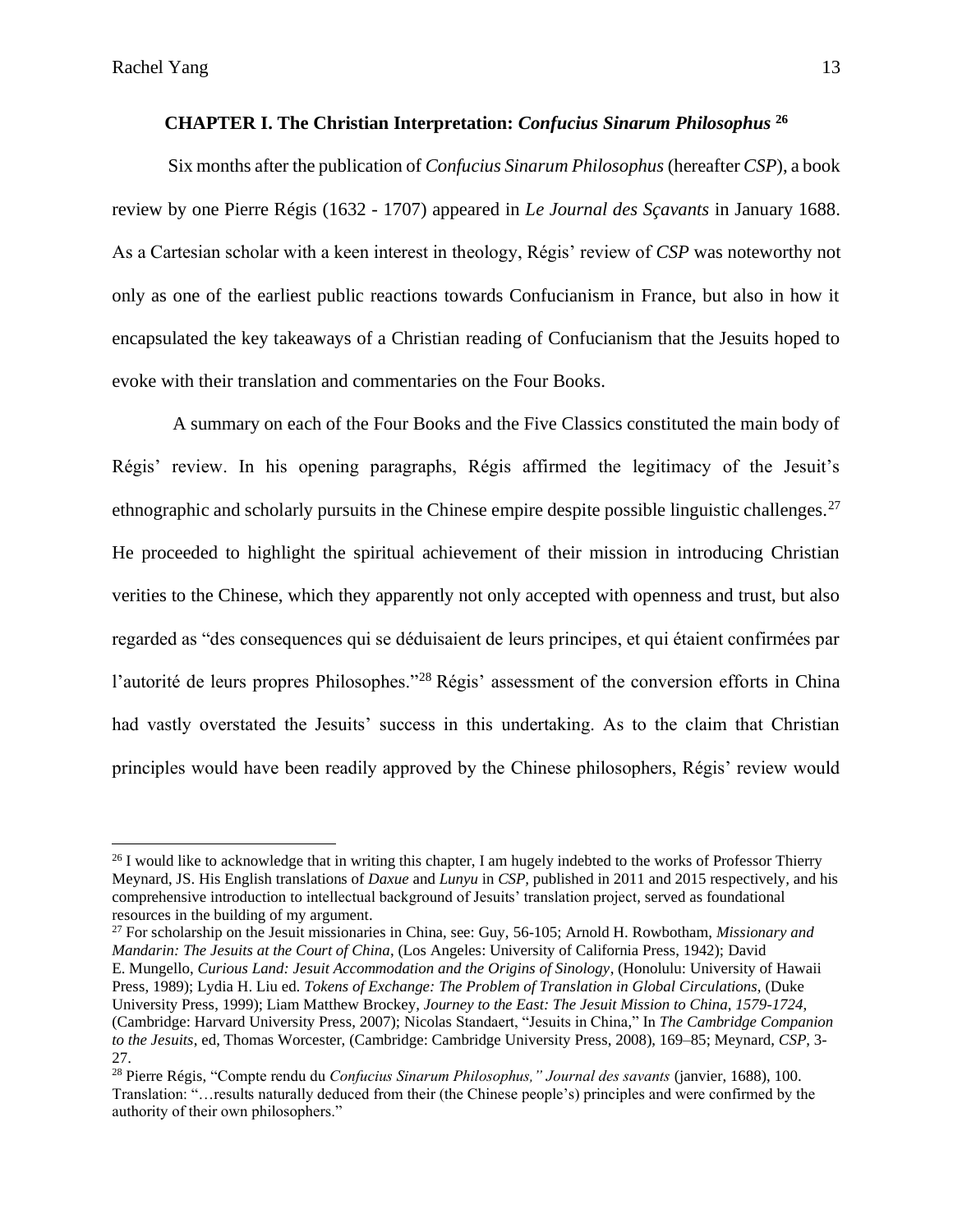demonstrate that it existed above all else in the imagination of the Jesuits and their faithful readers in Europe.

After introducing each of the Four Books and the Five Classics in compact paragraphs, Régis commented: "Il faudrait employer trop de discours pour parcourir toutes les maximes de Morale, qui sont renfermées dans les trois livres de Confucius. Nous nous contenterons de les proposer seulement en abrégé dans la description qu'il fait lui même de la Charité."<sup>29</sup> Such a conclusion reveals much about the treatment Confucianism received under a Christian interpretation. The cultural and ideological nuance of the philosophy were sacrificed in favor of a familiar and abridged presentation to European readers. For Régis, the essence of Confucianism boiled down to the single concept of Charity, which conveniently aligned with one of the most valued Christian virtues. After proposing the compatibility between Christianity and Confucianism on the matter of charity, Régis incorporated a lengthy, word-for-word French translation of a passage he cited from *CSP*, in which Confucius defined "Charity" as a state of "perfect piety" achieved through constant self-improvement founded on reason and abandonment of self-interest, which would allow humanity to attain a state of perfect harmony and universal love as if it was a single entity.

This citation corresponds to a line from passage 6.28 of *Lunyu*. Originally a two-sentence remark from Confucius, it appeared before Régis as a meandering lecture on piety, the unity of men, and selfless love, all of which are words nowhere to be found in the classical *Lunyu* text. While I will offer a closer analysis on the translation of this passage later in this chapter, I introduce it here to point out how the liberally interpretive nature of *CSP*'s translation influenced subsequent European engagement with Chinese philosophy. The mixture of paraphrasing, synthesizing, and

 $^{29}$  Régis, 103; Translation: "Much discourse is needed to cover all the moral maxims, which are enclosed in the three books of Confucius. We will be content to only propose in abridgement that he (Confucius?) also practiced charity."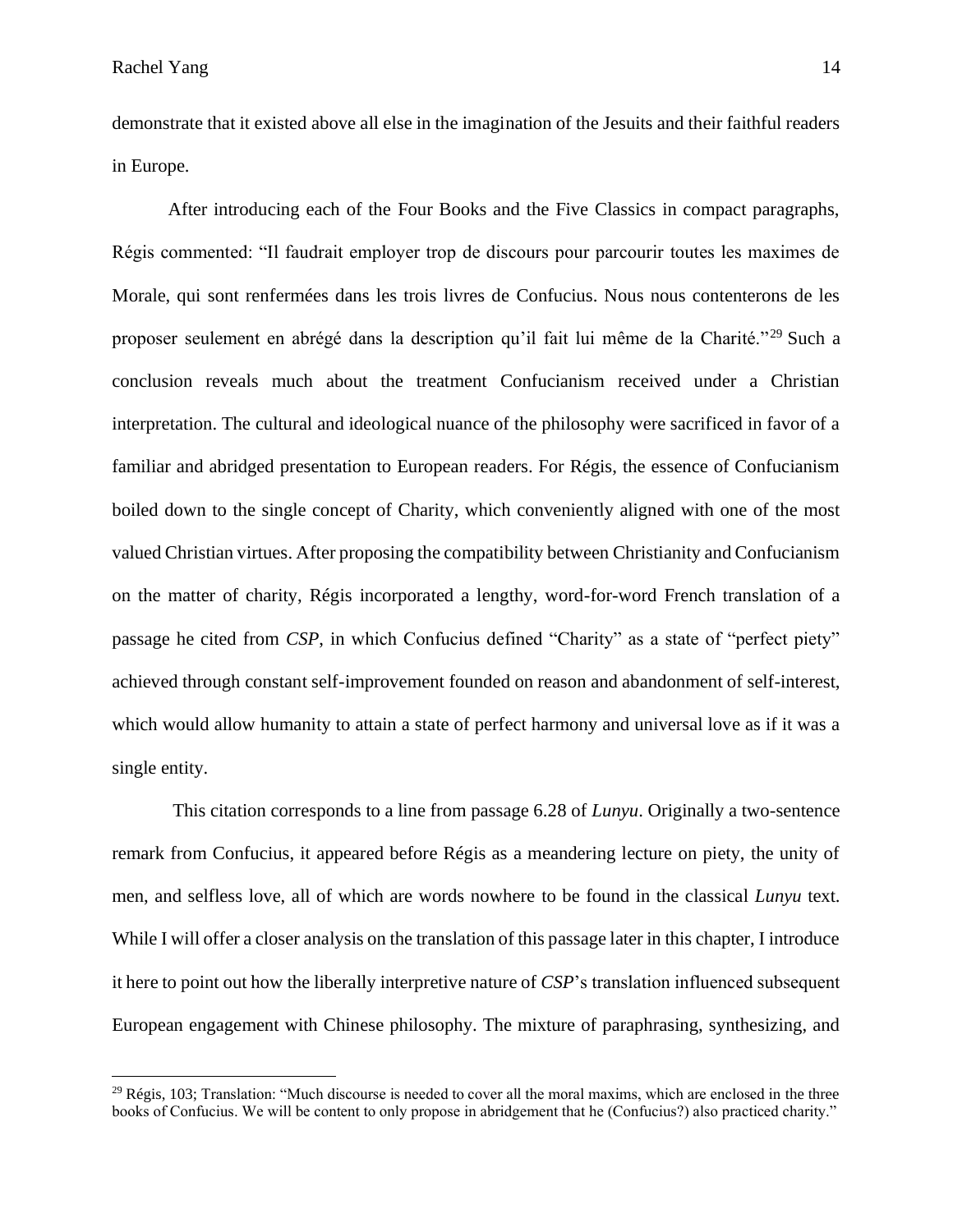(de)contextualizing implemented by the Jesuits in translating this passage produced a heavily Christianized interpretation of Confucius' words, which the French readers, such as Régis, took for granted since they had no means of accessing and cross-referencing the Chinese sources. For instance, towards the end of Régis' citation, Confucius supposedly said: "Ne vouloir pas qu'il leur arrive ce que nous ne voulons pas qu'il ous arrive à nous-mêmes." This was in fact a phrase from a different conversation in Book 12 of *Lunyu* that the Jesuits inserted into Book 6.<sup>30</sup> Conveniently for Régis, the citation ended with a statement that bore strong resemblance with the Christian Golden Rule: "Do unto others as you would have them do unto you." This created a perfect leadup to his observation in the following paragraph: "Je ne vois pas qu'au motif près, la charité des Chinois soit differente de celle des Chretiens," that God had bestowed in these infidels the same capacity for grace and enlightenment as Christians.<sup>31</sup> Régis was correct, however, in noting the centrality of "charity" in Confucian texts. It is only that using "charity" as a translation captured but a small facet of the Chinese term which, until this day, lacked a perfect equivalent in Western languages, that is the concept of *Ren*  $(\Box)$ . Among the multitude of French words that could indicate *Ren* under different contexts, Régis chose a passage that interpreted *Ren* as charity in attempt to amplify the appeal of this philosopher to European readers.

Régis, however, did not understand how this *Lunyu* passage was largely a product of Jesuit's artful maneuvering; he was simply delighted to see the universality of Christian principles manifested in a civilization as antiquated and prosperous as China, and eagerly proclaimed to his French readership this great discovery of the Jesuits. His review foretold the total severance of European thinkers' version of Confucianism from its cultural context. Through translation, the

<sup>&</sup>lt;sup>30</sup> Régis, 104; Translation: "Do not wish upon others what we do not wish upon ourselves." The Chinese text is: " $\exists$ 所不欲,勿施于人" (12.1)

 $31$  Régis, 104; Translation: "I see no reason that the charity of the Chinese would be different than that of the Christians."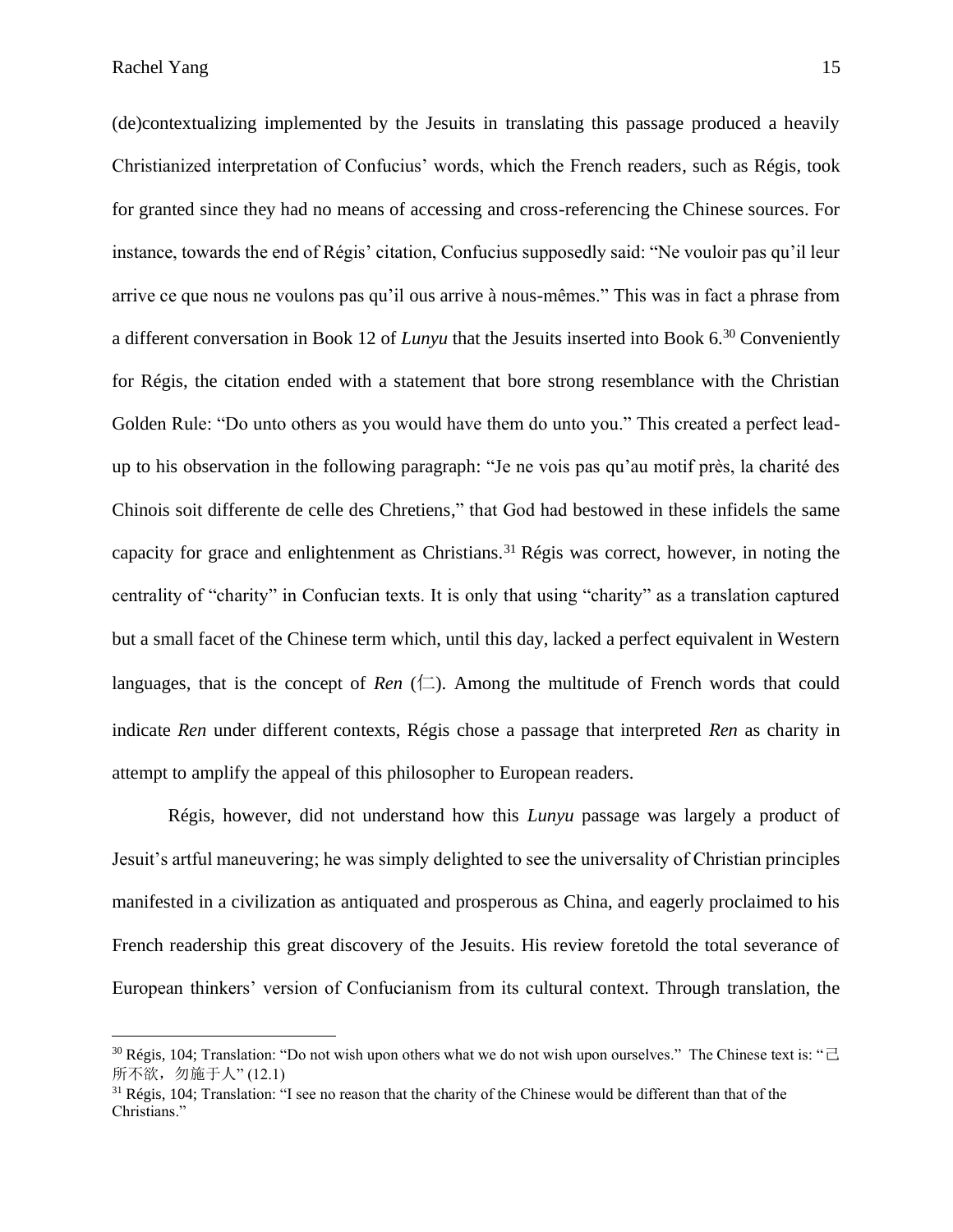Rachel Yang 16

Jesuits acted as powerful intellectual intermediaries between France and China, setting up *CSP* as the work that shaped European understanding of Chinese thoughts over the next century.<sup>32</sup> But before we can analyze the legacy of *CSP*, we must first investigate what the Jesuits hoped to accomplish with it, with particular attention to their religious and political motives. This chapter begins with a close reading of *CSP,* focusing on its representation of the Confucian virtue *Ren*, the Jesuits' methods in constructing a consistent Christian narrative, and the political stake of *CSP* regarding the status quo of Christianity in Europe. It then turns to a French translation of the Four Books, *Lettres sur la morale de Confucius* (1688), based on *CSP*. Together, these texts illustrate how, since their earliest appearance in France, translation distorted Confucian texts to repurpose them for French religious and political needs.

In scrutinizing instances of textual manipulation or misrepresentation of Confucian texts in translated works, my objective is not to prove the presence of a proto-orientalist approach or to critique the inevitable Eurocentrism in this process of intellectual exchange between France and China; instead, it is to uncover the global origin of the Enlightenment. The Jesuit translators transformed Confucianism into a vessel of European intellectual discourse, enabling Confucian ideas to transcend the culture-specific application they were bound to and subsequently find relevance in seventeenth-century Europe. They became a malleable tool for Western thinkers to engage with the weightiest moral and intellectual problems of their time. To understand the story from the beginning, this chapter examines the aspects of Confucianism that most appealed to theologically minded readers such as Régis, who inhabited a space that was physically and epistemologically segregated from classical China, and considers to what extent these readers' response was a product of the "repackaging" or ideological adaptation spearheaded by the Jesuits.

<sup>32</sup> Arnold H. Rowbotham, "The Impact of Confucianism on Seventeenth Century Europe," *The Far Eastern Quarterly* 4, no. 3 (1945), 227; Clarke, 40.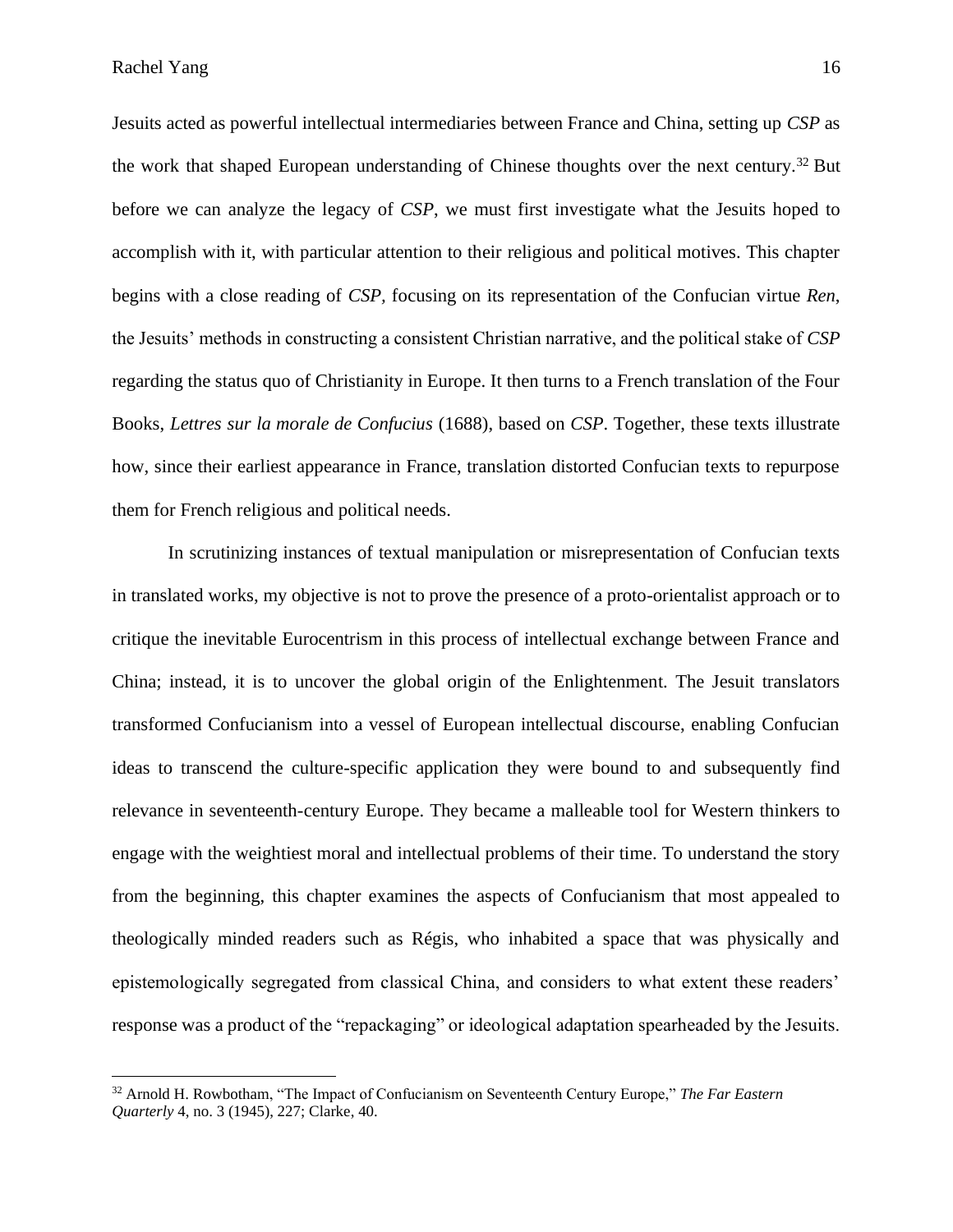#### **1.1** *Lunyu* **and Christianity**

*Confucius Sinarum Philosophus* opened with a letter from Philippe Couplet addressed to King Louis IV, where Couplet established, firmly and immediately, the religious connotations of Confucianism. In an earnest pitch for the moral integrity of Confucius despite his apparent paganism, Couplet declared in this letter: "Since truly this very wise Philosopher has recognized, by the light of nature and reason alone, that men should revere religion above all things, he conducted his teaching and training towards the single goal that mortals should arrange all their lives according to the laws and precepts of the supreme divine will."<sup>33</sup> In stating that Confucius' piety rested on "nature and reason," Couplet acknowledged that the Chinese philosopher only practiced "natural theology" and thus did not reach full enlightenment due to the lack of revelation; still, Couplet tried to present Confucius as possessing perfect potential to receive conversion, since he apparently already recognized the deference to a "supreme divine" as the basis of his moral teachings.<sup>34</sup>

Couplet's claim that a "religion," at least in a Western monotheistic sense, existed in Confucianism was problematic. While the idea of a Heaven (*tian* 天) and deferring to Heaven's Mandate (*tian ming* 天命) were indeed important to Confucianism, Confucian scholars had offered a multitude of ways to understand Heaven and its relationship with men, signifying that the conception of Heaven was malleable at best, and ambiguous at worst.<sup>35</sup> What is certain is that the classical texts by no means provide a systematic doctrine for the conceptualization and worship of

<sup>33</sup> Meynard, *CSP*, 85.

<sup>34</sup> Meynard, *CSP*, 85.

<sup>35</sup> For a sample of scholarship on the various interpretations of Heaven (*tian*) in Confucian tradition*,* see: Robert B. Louden, "'What does Heaven Say?' Christian Wolff and Western Interpretations of Confucian Ethics," in *Confucius and the* Analects, 73-86; Philip J. Ivanhoe, "Heaven as a Source of Ethical Warrant in Early Confucianism," *Dao,* 6, (2007), 211-220; Ding Weixiang and Huang Deyuan. "Destiny and Heavenly Ordinances: Two Perspectives on the Relationship between Heaven and Human Beings in Confucianism." *Frontiers of Philosophy in China* 4, no. 1 (2009): 13–37; Stephen C. Angle, "*Tian* as Cosmos in Zhu Xi's Neo-Confucianism," *Dao*, no. 17 (2018), 169-185.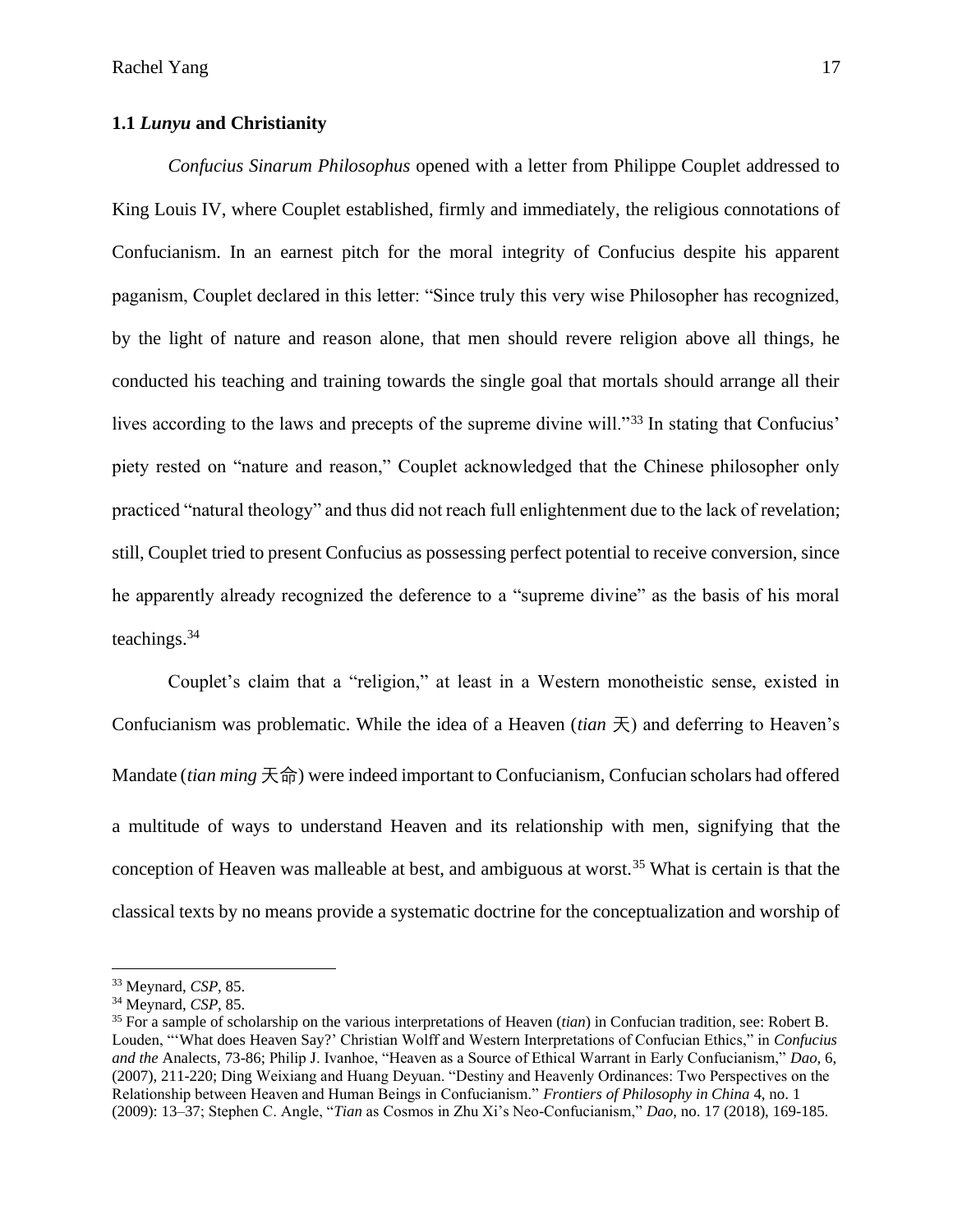a single divine entity. Such ambiguity is prominent in seventeenth century Neo-Confucian scholarship due to the highly influential text by Song Dynasty intellectual Zhu Xi ( $\frac{1}{\sqrt{6}}$  1130 -1200), *Collected Commentaries of the Four Books* (*Sishu Jizhu* 四书集注), whose metaphysical interpretation of Heaven that the Jesuits worked hard to suppress in their translation.<sup>36</sup>

In Zhu Xi's commentary, he proposed a unique concept, "*li*" (理), or "principle," and discussed its role in shaping morality and human nature. Neo-Confucianism adopted Zhu Xi's *li*principle as a part its orthodoxy, defining it as *a priori* moral knowledge endowed by Heaven and innate to every human being.<sup>37</sup> This interpretation is consistent with Zhu Xi's idea that *li*-principle is a manifestation of Heaven (*tianjili* 天即理). According to Zhu Xi, Heaven's Mandate is implicated in each person's nature (*xing* 性) since birth. To obey Heaven, therefore, is to understand, cultivate, and follow one's own nature. In Zhu Xi's words: "If each person follows what is natural to this nature, he will always take the proper path in his day-to-day affairs. It is this that we call 'the Way.'"<sup>38</sup> As one can see, Heaven acquired a metaphysical quality in orthodox Neo-Confucianism inseparable from human nature, and not so much as a distinct and superior entity that acts as a moral judge of humanity. In short, the most authoritative interpretation of Heaven in seventeenth-century Neo-Confucianism, as represented by Zhu Xi's *Collected Commentaries of the Four Books*, contradicted Couplet's claim that Confucius sought to regulate human actions based on a uniform set of "laws and precepts of the supreme divine will." Naturally, the Jesuits found this version of Heaven disagreeable to their religious agenda, since the Christian

<sup>36</sup> For more contextualization on the school of Neo-Confucianism, see: Theodore de Bary, *The Unfolding of Neo-Confucianism*, (New York: Columbia University Press); Tu Weiming, *Humanity and Self-Cultivation: Essays in Confucian Thought*, (Berkeley: Asian Humanities Press, 1979), 71-211.

<sup>37</sup> Yü Ying-shih, *Chinese History and Culture: Seventeenth Century Through Twentieth Century,* (New York: Columbia University Press, 2016), 120; Makeham, 195.

<sup>38</sup> Daniel K. Gardner, "Zhu Xi's Commentarial Work" in *Zhu Xi: Selected Writings*, ed Philip J. Ivanhoe, (Oxford: Oxford University Press, 2019), 191.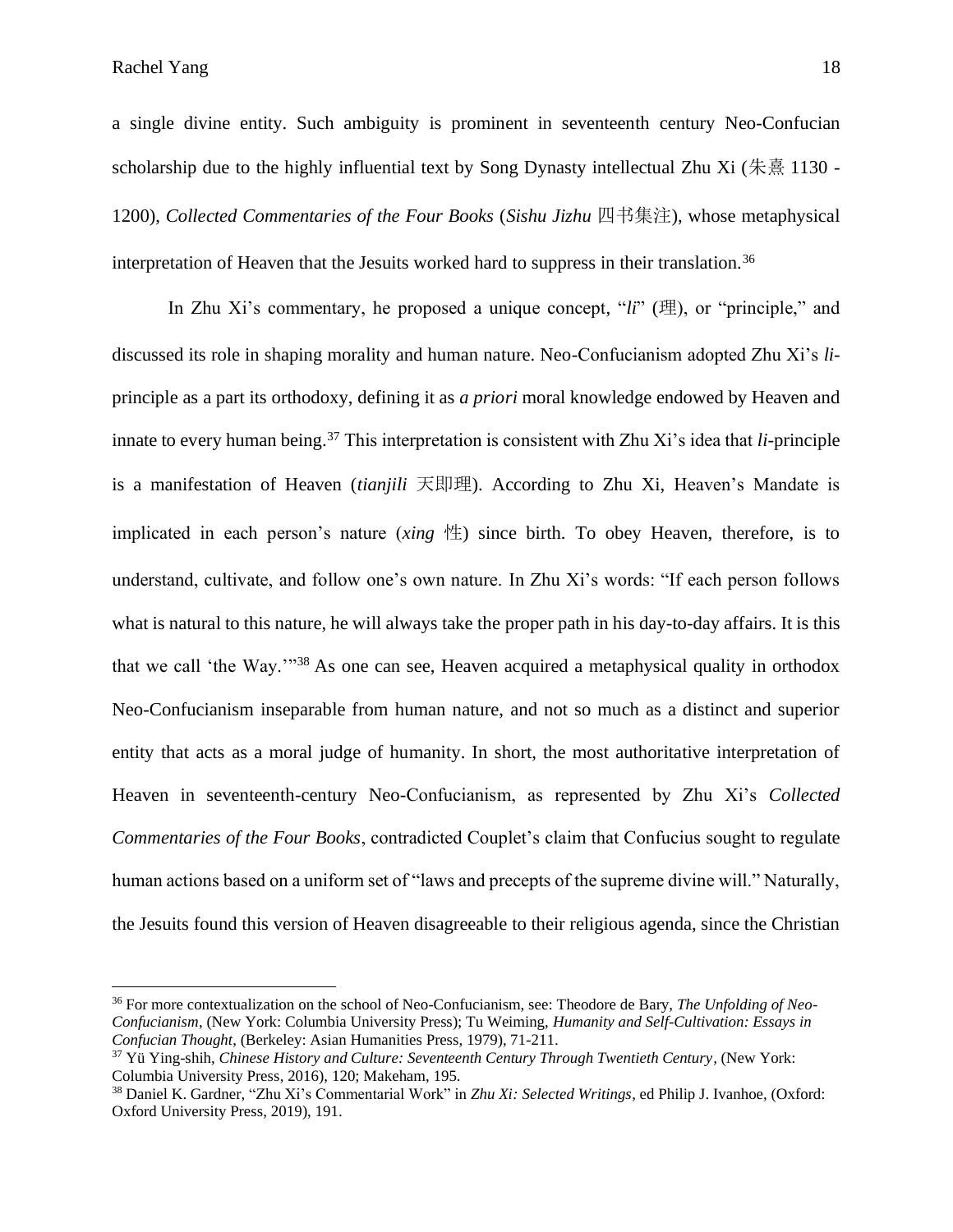perception of Heaven was founded on the notion that divinity and humanity were inherently distinct and interacted with each other based on a strict hierarchy; hence the need for absolute obedience towards Heaven.<sup>39</sup>

The Jesuit's resolve to obscure Zhu Xi's influence over Confucius' Heaven was a large part of why they opted for the commentary of the Ming Dynasty (1368 - 1644) statesman Zhang Juzheng (张居正 1525 - 1582), *Direct Commentary on the Four Books* (Sishu Zhijie 四书直解), as their primary source material due to its presentation of a much more palatable understanding of Heaven. Although Zhang Juzheng, like most other Neo-Confucian scholars of the Ming Dynasty, drew heavily upon Zhu Xi's interpretations of the Four Books on many subjects, he envisioned a much more concrete and personal Heaven compared to the amorphous *li-*principle. Notably, in his commentary on *Lunyu,* Zhang Juzheng repeatedly emphasized the need to fear and revere Heaven as an ultimate source of reward and punishment, thus recognizing it as a self-contained and purposeful entity. As he proclaimed in his writings: "There is only one heaven which should be honored to the highest degree and that nothing else is equal to it."<sup>40</sup> This theological interpretation of Heaven did not originate from Zhang Juzheng, but can in fact be traced back to the idea of "the mutual interaction between heaven and men" (天人感应 *tianren ganying*) from the Han dynasty (206 BCE – 220 CE), which became popular again in late-Ming and was subsequently adopted by Zhang Juzheng.<sup>41</sup> This model of "mutual interaction" founded upon the absolute subordination of men towards Heaven closely aligned with Christian ideology, and therefore served as a strong indication of the Chinese's pious nature in the Jesuits' reports back to Europe.

<sup>&</sup>lt;sup>39</sup> Yu Liu, "Behind the Façade," 21.

<sup>&</sup>lt;sup>40</sup> Meynard, CSP, 36-7. Chinese Text: "盖天下之至尊而无对者,惟天而已。"

<sup>41</sup> Meynard, *Lunyu,* 37.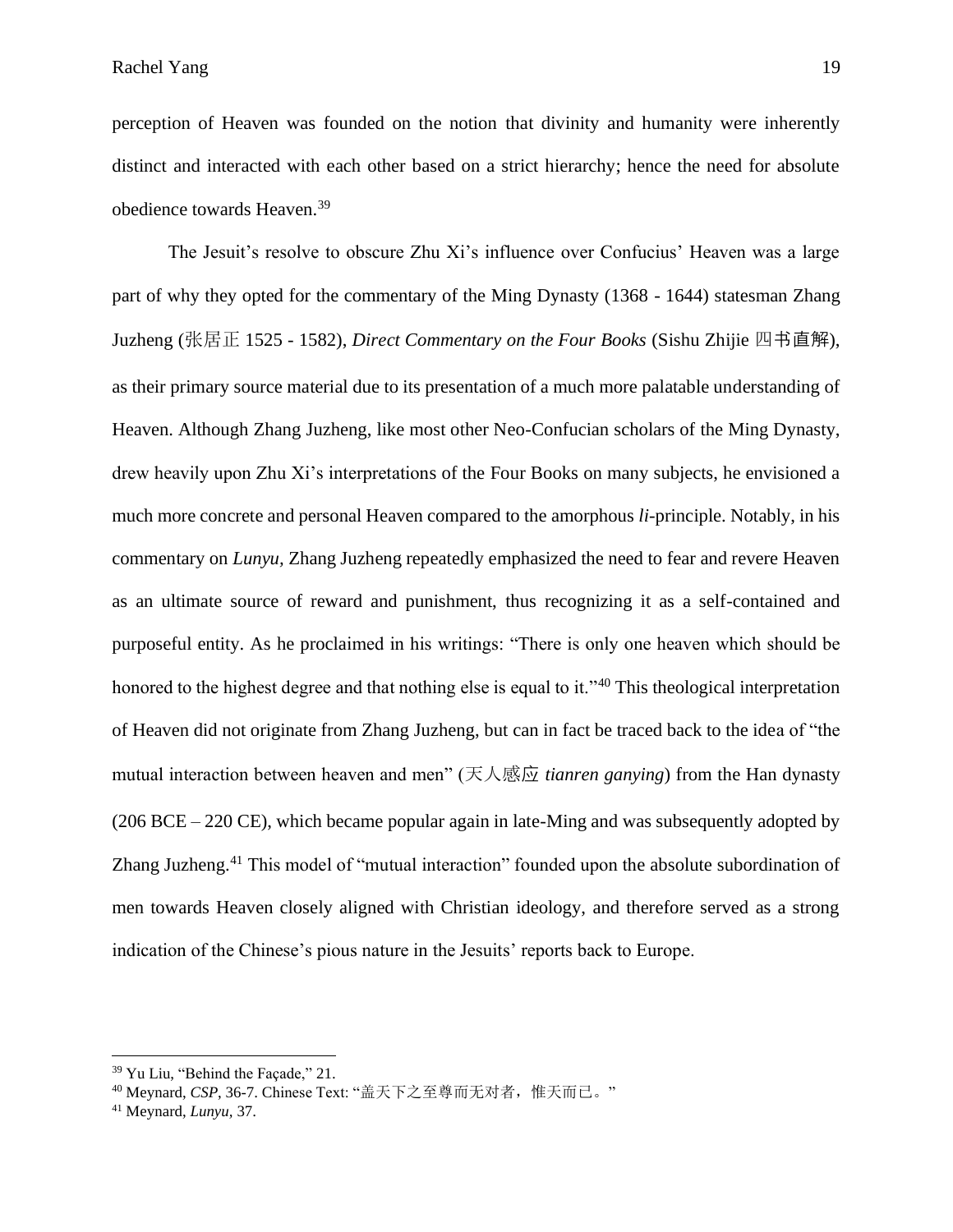Another ideological ammunition that Zhang Juzheng lent to the Jesuit was the notion that Confucianism was the purest and most orthodox philosophical school in China. In the letter to King Louis, Couplet cited a phrase from *Lunyu* passage 2.16, *gong hu yiduan* (攻乎异端), which he translated as "to attack heresies," to advance his argument that "there was nothing higher in [Confucius'] list of priorities than thoroughly overthrowing the foreign sects and doctrines by which, he was wont to say, nations were destroyed and dynasties brought down."<sup>42</sup> Here, the strong wording of "attacking heresies" imbued an orthodoxic tone to Confucianism. In his translation and annotation of *CSP,* Meynard points out that Zhu Xi's commentary interpreted the phrase as "to study aberrant teaching brings harm," whereas Couplet designated the word *yiduan* as "heresy" to introduce the dichotomy of orthodoxy and heterodoxy into Confucianism. <sup>43</sup> The Jesuits' religious agenda became more pronounced when Couplet brought up how Louis IV, who he referred to as "the most Christian King of all the Christian countries in the world," would be exalted by Confucius for eradicating heresy in Europe by bringing down "the edicts of the past."<sup>44</sup> This was a reference to the Revocation of the Edict of Nantes by Louis IV in 1685, which outlawed the practice of Protestantism in France on the grounds of heresy.

In other words, *CSP* did not stop at finding Christian values in Confucianism, but specifically equated the philosophy with the doctrinal purity of Catholicism. By proclaiming Confucius' supposed intolerance towards competing sects, such as the vulgar Daoism and the idolatrous Buddhism, Couplet presented the philosopher as the most faithful interpreter of ancient wisdom. Thus, he hoped to inspire sympathy for Confucianism within the Catholic-ruled France for how it appeared as the staunch protector and disseminator of orthodoxy. While Couplet's stance

<sup>42</sup> Meynard, *CSP*, 84-85.

<sup>43</sup> Meynard, *CSP,* 85.

<sup>44</sup> Meynard, *CSP*, 85.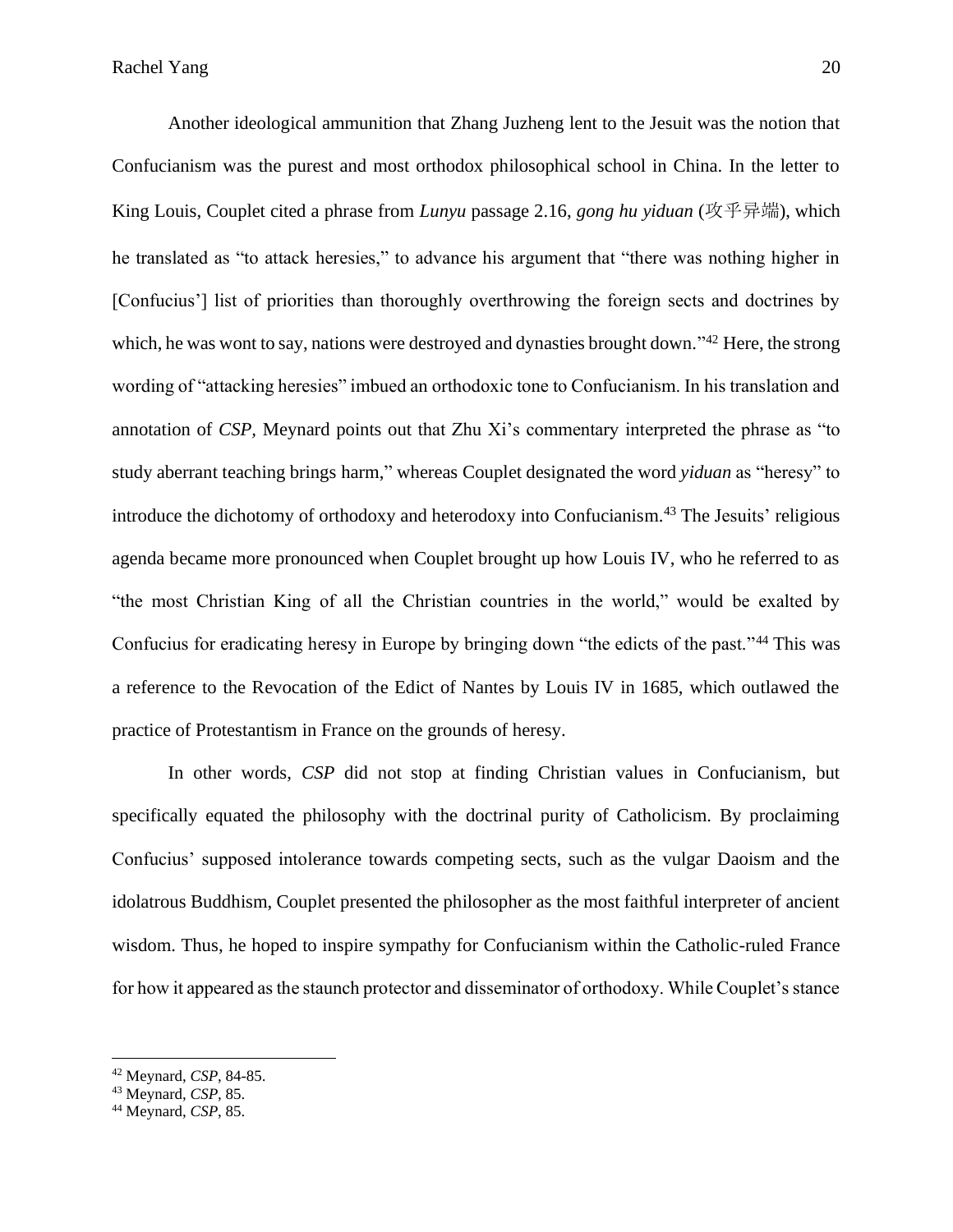seemed overtly self-serving and militant, he was in fact largely echoing Zhang Juzheng's sentiment when it comes to scorning the corrupting influence of Daoism and Buddhism in China. Regarding the tendency among his contemporaries to take inspiration from Daoism and Buddhism when interpreting Confucian texts, Zhang Juzheng reacted with worry and stern disapproval. <sup>45</sup> His station as the Grand Secretary of Ming and the royal tutor sufficiently rationalized his advocacy for the absolute authority of Confucianism, at least in the political realm, since the philosophy was traditionally meant to serve the ruling elites. Still, the Jesuits believed that Zhang Juzheng's accusations of heterodoxy were too vague and insufficient. This compelled them to incorporate the ideas of additional commentators who were more forward in defending the ideological purity of Confucianism. Among those chosen were Song intellectual Cheng Yi (程颐 1033 – 1107) and Ming historian Qiu Jun (邱濬 1418-1495), both of whom cautioned against heterodoxy's potential to bring about not only moral corruption, but also dynastic downfall, and their ideas were promptly cited throughout *CSP*'s commentary on *Lunyu*. <sup>46</sup> An interesting insight is thus revealed: the Jesuits were exceedingly crafty and resourceful in the composition of their translation. They were clearly well-acquainted with a wide range of commentarial works and demonstrated a keen understanding of their merits and faults in relation to their objective of constructing a Christian interpretation of the Four Books.

Overall, Couplet's letter to the King represented only a small portion of the Jesuits' rumination over the theological implications of Confucianism in *CSP*'s substantial preface*;*  however, it sufficiently exemplified the compulsion to interpret Confucianism according to a Christianized and monotheistic framework, resulting in likely the deliberate distortions of their

<sup>45</sup> Meynard, *Lunyu,* 26.

<sup>46</sup> Meynard, *Lunyu,* 45-6.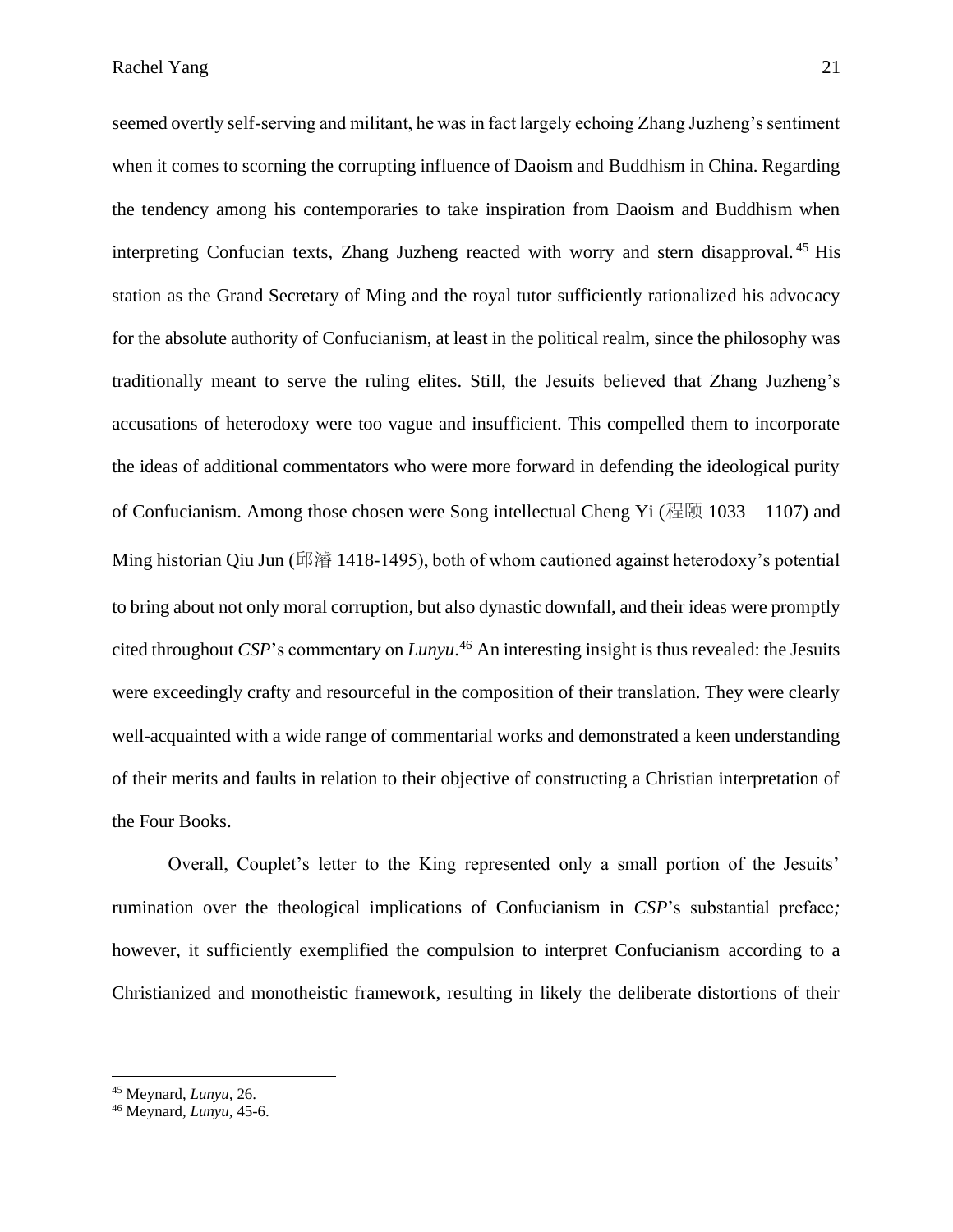Chinese source materials. Having laid out sweeping claims over the moral piety of Confucian China and its readiness to receive Christian revelation due to its pre-existing religious consciousness, the main body of the *CSP* sought to offer textual evidence for these claims through the careful selection of commentaries that complemented Jesuit agenda posing as Confucius' intended meaning. I will examine several passages relating to the idea of *Ren* to demonstrate how Confucian morality was presented to be in tune with Christian principles.

*Ren*, the defining yet elusive concept of Confucian thought, was extensively discussed in *Lunyu*, often taking shape as dialogues between Confucius and his disciples on the theoretical and practical nature of this supreme virtue.<sup>47</sup> *CSP* equated *Ren* to "charity and piety", "true virtue of the heart", and "universal love," among many others. <sup>48</sup> Since Régis' review served as an introduction to the religious reading of Confucianism in Europe, let us first examine *Ren* as charity. *Lunyu* passage 12.22 recorded a conversation between the Master and his disciple Fan Chi. *CSP*  translated the first part of the conversation as the following:

樊迟问仁。子曰: "爱人。"问知。子曰: "知人。" Fan Chi asked again about the virtue of *ren*, or piety. Confucius answered: "To love people so that you embrace and cherish everyone in the wide bosom of charity." Similarly, Fan Chi asked about prudence, to which Confucius answered: "To know people."<sup>49</sup>

In the classical text, Confucius responded to the first question simply with *ai ren* ( $\mathcal{F}\mathcal{N}$ ), which literally means "to love people." The latter part of the sentence about charity for all of mankind

<sup>47</sup> For a sample of scholarship on *Ren* in classical and Neo-Confucian traditions, see: Tu, 5-14; David L. Hall and Roger T. Ames, *Thinking through Confucius*, (Albany: State University of New York Press, 1987), 110-125; Yong Huang, "Zhu Xi on Ren (Humanity) and Love: A Neo-Confucian Way Out of the Liberal-Communitarian Impasse", *Journal of Chinese Philosophy* 23, 2 (1996): 213-235; Makeham, 225-6, 234-7; Kwong-Loi Shun, "Rén 仁 and Li 理 in the *Analects"* in *Confucius and the Analects*, 53-70; Bryan W. Van Norden, *Introduction to* 

*Classical Chinese Philosophy,* (Indianapolis: Hackett, 2011), 39-43; Ming-Huei Lee, "The Debate on Ren between Zhu Xi and Huxiang Scholars" in *Confucianism: Its Roots and Global Significance*, (Honolulu: University of Hawaii Press, 2017), 41-53.

<sup>48</sup> Meynard, *Lunyu,* 64-66.

<sup>49</sup> Meynard, *Lunyu,* 386.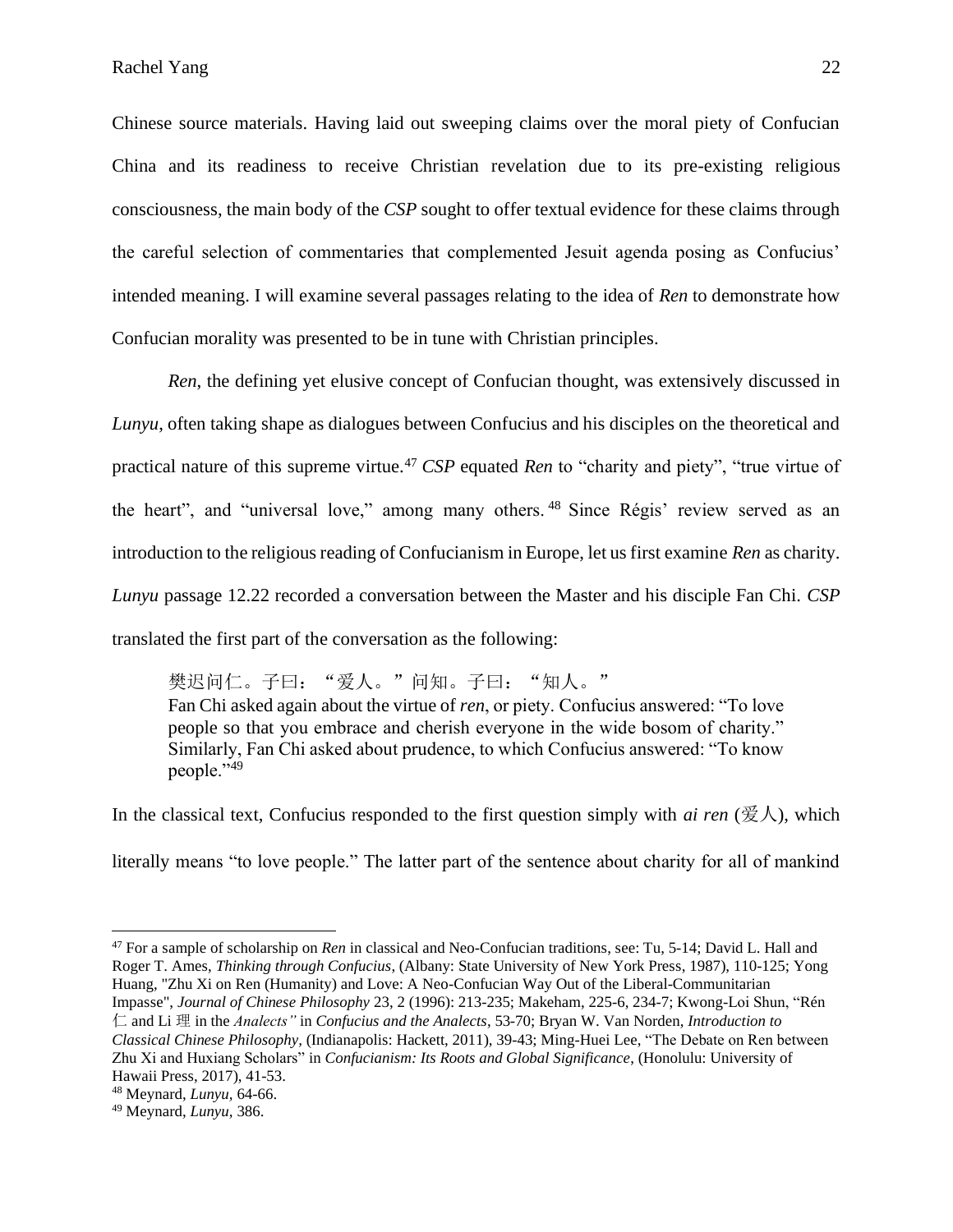was added on as a Jesuit interpretation. Meynard remarks that Zhang Juzheng's commentary explained Confucius' notion of "love" as contingent on the level of intimacy in one's relationship to another.<sup>50</sup> The Jesuits, however, deviated from Zhang Juzheng by defining the act of "to love people" as universal and intrinsic, which was more in accordance with the Christian commandment of "love thy neighbor as thyself." The Jesuits' emphasis on unconditional love for all of humanity in Confucianism is interesting in how it contradicted the rest of passage 12.22. When Fan Chi expressed confusion towards his Master's response, Confucius elaborated: "One should raise and promote the right and honest people to rule the country, and should ignore the perverse and dishonest people. By doing this, the dishonest people can be changed into right and honest people."<sup>51</sup> Such a statement did not properly reflect the Christian charity of having compassion and love even for the unworthy; instead, it evoked a sense of pragmatism, specifically in a political context, by clearly differentiating the treatment between honest and dishonest people with the goal of promoting morality.

This is not the only place where the Jesuits encountered challenge in comparing Confucius' highest virtue of *Ren* to Christian charity. For instance, *CSP* translated passage 4.3 of *Lunyu* as: "Confucius said: 'Only someone honest can safely love people and safely hate them." <sup>52</sup> Interestingly, the word "honest" in this translation corresponded to *Ren* in the Chinese text; yet, unlike in 12.22, the Jesuits did not elucidate in their Latin translation that the virtue of *Ren* was mentioned in this passage. No doubt, the fact that Confucius proclaimed that someone who attained the ultimate virtue of *Ren* can still rightfully express hate for others greatly troubled the Jesuits. Therefore, they chose the word "honest" as a stand-in for *Ren* in this passage, a quality that held

<sup>50</sup> Meynard, *Lunyu*, 383.

<sup>51</sup> Meynard, *Lunyu*, 383. Chinese text: 子曰: "举直错诸枉, 能使枉者直"

<sup>&</sup>lt;sup>52</sup> Meynard, *Lunyu*, 184. Chinese text: 子曰: "唯仁者能好人, 能恶人。"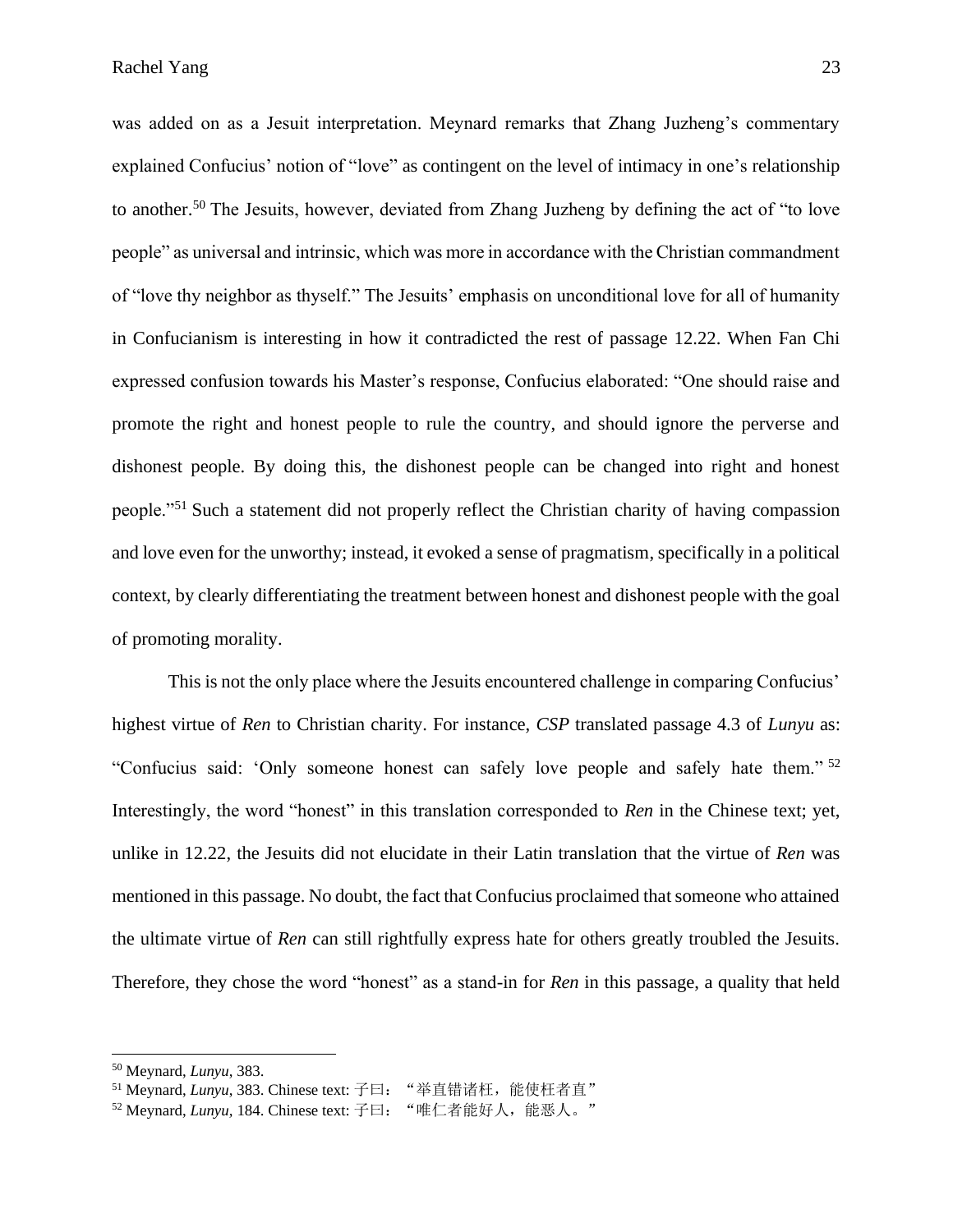more ambivalence in Christian doctrines compared to the undeniably laudable quality of being charitable. As one can see, *CSP* manipulated the vast interpretive potential of *Ren* according to the contexts of different *Lunyu* passages, sometimes deliberately allowing its appearance in the Chinese text to become lost in translation, in order to support the narrative that Confucianism had been nurturing various virtues necessary for Christian enlightenment.

The Jesuits, by presenting *Ren* as charity, hoped to stress universal love as an important theme in Confucianism and its most crucial congruence with Christianity. As an example of their attempt to expound the unifying and almost spiritual potential of *Ren*, let us return to passage 6.28 in *Lunyu*, the very one that Pierre Régis deemed to be illustrious enough for Confucianism to recite in full when reviewing *CSP*:

子贡曰: "如有博施于民而能济众, 何如? 可谓仁乎?"子曰: "何事与仁, 比也圣乎!尧舜其犹病诸。夫仁者,己欲立而立人,己欲达而达人。能近取 譬,可谓仁之方也己。"

Zigong said, "If there is someone who is generous to his people and works to give relief to all those in need, what do you think of him? Can he be called [*Ren*]?" The Master said, "This is no longer a matter of [*Ren*]. You must be referring to a sage. Even Yao and Shun found it difficult to accomplish what you've just described. A [*Ren*] person wishes to steady himself, and so he helps others to steady themselves. Because he wishes to reach his goal, he helps others to reach theirs. The ability to make analogy from what is close at hand is the method and the way of realizing [*Ren*].<sup>53</sup>

The conventional interpretation among historical and modern commentators was that, in this exchange, the Master reprimanded Zigong for speculating about some grand yet unrealistic hypotheticals without taking the most fundamental steps towards cultivating *Ren,* that is introspection and self-improvement. Once a person rights his own character, he will naturally be able to extend the same care and aspirations for himself to others through empathy and compassion.

<sup>53</sup> Ann-ping Chin, *The Analects: Lunyu*, (New York: Penguin Books, 2014), 96. While Chin designated *Ren* as "humanness," for the purpose of this essay I choose to leave *Ren* untranslated.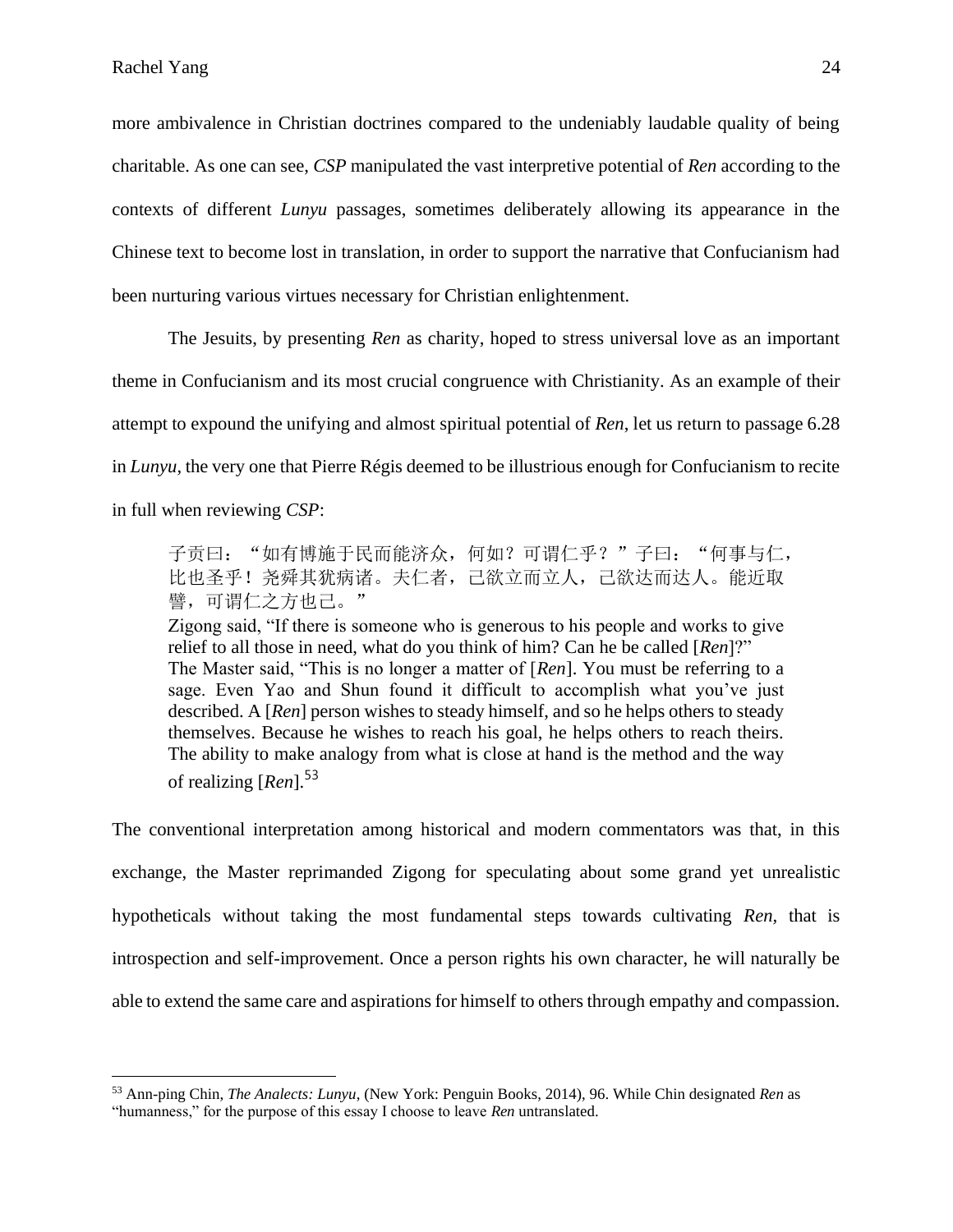The Jesuits*,* on the other hand, perceived this passage as a perfect rendition of universal love. Consequently, they set out to expand beyond the classical text by adding the following framing statements to contextualize the translation:

Indeed, my disciple, the holiness, charity, or piety that I request, this is the constant disposition of the mind conforming to reason, by which one abandon his selfinterest and the care for his comfort and embrace all the people on earth, just as if they were a single, unique entity […] Once this charity, or piety, seizes the human mind, then all humanity on the whole earth will be like one family, and even like one man. Because of an awesome connection and order everywhere between the highest, intermediate, and smallest things, this will look like one identical substance.<sup>54</sup>

The Jesuits chose this occasion to endow immense gravity to *Ren* by equating it with holiness, charity, and piety, rather than merely "honesty," as they did in *Lunyu* 4.3. This Latin translation suggested that a person with *Ren* will be able to extend his endless wealth of love towards all humanity and reserve nothing for his self-interest, an antithesis to the interpretation that selfcultivation was a pre-requisite for doing good for others. In fact, in the classical text, the definition of *Ren* proposed by Zigong and subsequently rejected by Confucius bore a striking resemblance to the Jesuits' ambitiously selfless man. When Zigong asked whether a person who strives to help everyone deserves to be called *Ren*, Confucius replied that such an action would not indicate *Ren,* but a saintliness that even the ancient sage kings such as Yao and Shun could not achieve. The Jesuits, however, interpreted the saintliness (translated into Latin as "holiness") that Confucius spoke of as unattainable only due to the lack of God's grace, yet it was still a vision that everyone should strive towards.<sup>55</sup> With this logic in mind, *CSP* was able to resolve the Master's incredulous attitude towards the prospect of helping all of humanity and present the message of passage 6.28 as such:

<sup>54</sup> Meynard, *Lunyu,* 241.

<sup>55</sup> Meynard, *Lunyu,* 241.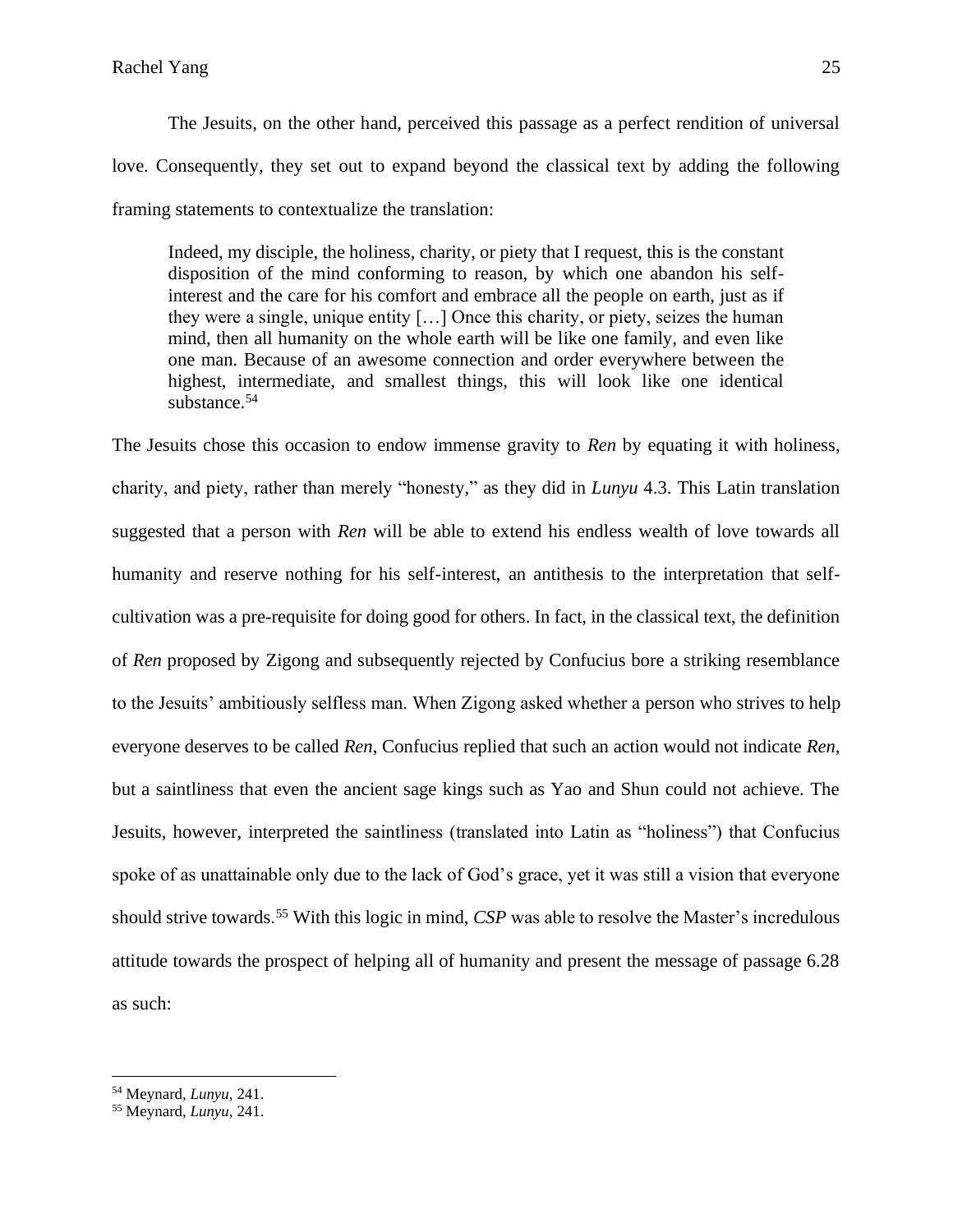Just as a pious person wishes himself to succeed and flourish, similarly he devotes his action, influence, and strength to life all those who have been stricken by innate poverty or infirmity, or crushed and destroyed by some more serious accident of fortune. Similarly, wishing to see all things, he cannot stand seeing others erring blindly, or falling vanquished by pains and hardships. He himself attempts and undertakes everything to help everyone. He makes them solve and unravel the hardships they face, and successfully surmount the darkness of their errors and ignorance.<sup>56</sup>

The Jesuits cleverly reversed the subject of emphasis when translating this maxim. Whereas Confucius tried to redirect his disciple's attention from being pre-occupied with the hypothetical of caring for all under heaven to first cultivating one's own character (i.e. "the ability to make analogy from what is close at hand"), the Jesuits urged the readers to transcend the boundary of individual existence and treat everyone with the same love and care as if they all stem from the same being, thus completely forgoing one's self-interest.

Yet, *CSP*'s expansion upon the classical text was not a baseless and delusional effusion that saw implications of divinity and transcendence where there was none. Zhu Xi ad Zhang Juzheng, the two most prominent predecessors for the Jesuits, both understood the virtue of universal love as the unspoken message of passage 6.28. As Zhu Xi explained in his commentary: "a person who possesses *Ren* sees the myriad things in heaven and earth as a single body, that is himself. Recognizing it as himself, there are no lengths he is not willing to go [for others] ..."<sup>57</sup> Interestingly, Zhu Xi's metaphysical penchant previously rejected by the Jesuits ended up complementing their agenda on this occasion. Zhang Juzheng, who closely heeded Zhu Xi's commentarial tradition, wrote regarding this passage that "all under heaven for one family; the myriad things form the disposition of one entity."<sup>58</sup> Meynard further hypothesized that the Jesuits

<sup>56</sup> Meynard, *Lunyu,* 241.

<sup>57</sup> Zhu Xi commentary: "仁者以天地万物为一体,莫非己也。认得为己,何所不至"; For another translation and analysis of passage 6.28 in Zhu Xi's commentary, see: Gardner, *Zhu Xi's Reading*, 57-61.

<sup>58</sup> Meynard, *Lunyu,* 67. Chinese text: 天下一家,万物一体的气象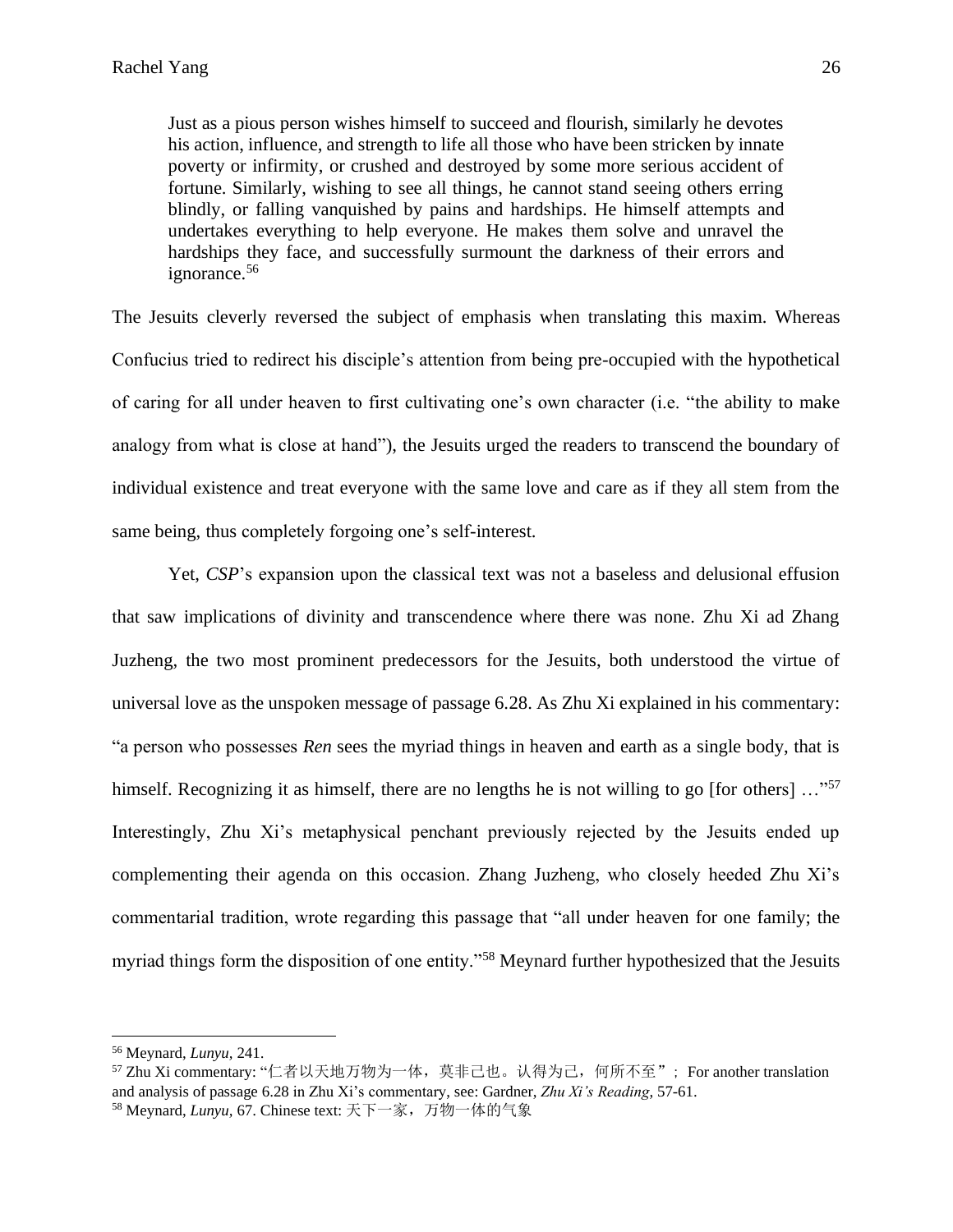might have taken the idea of universe as a single entity as an affirmation of the Christian dogma that "all humanity recapitulates itself in one man, Jesus Christ"––one further reason to equate *Ren* with a piousness that proved the religious consciousness of Confucianism.<sup>59</sup>

Lastly, another reason that makes passage 6.28 a singular case study of *CSP*'s rhetoric and methodology lies in how it conveyed the craftiness of the Jesuits translation. They expertly cherrypicked threads from several commentaries to weave together a Christian narrative in the Four Books, taking full advantage of Zhu and Zhang's words where they fed into such narrative and leaving them out where they introduced inconsistencies, all the while demonstrating an admirable knowledge of Confucian intellectual tradition. With such careful orchestration, it is no wonder that European theologians such as Régis would lavish praise and attention onto the Chinese sage for how his teachings seemingly captured the essence of Christianity through perfect natural reasoning despite the lack of proper enlightenment.

#### **1.2 Confucianism against the Reason of State**

So far, I have used excerpts from the Preface and *Lunyu* sections of *CSP* to illustrate the ways in which it attempted to present a Christianized interpretation of Confucianism, both explicitly and implicitly. I will now examine a key reason behind the Jesuits' vehement advocacy for the virtue and the theological integrity of this pagan philosopher, which was to counter the rising moral skepticism in the late seventeenth-century Europe that threatened the power of the Catholic Church.<sup>60</sup> The goal is to demonstrate how the missionaries leveraged Confucianism to address the diminishing role of moralism in European statecraft, thus paving way for the Chinese

<sup>59</sup> Meynard, *Lunyu,* 67.

<sup>60</sup> Thierry Meynard, "Translating the Confucian Classics: the *Lunyu* in the *Confucius Sinarum Philosophu* (1687)" in *Sinologists as Translators in the Seventeenth to Nineteenth Centuries*, ed. Lawrence Wangchi Wong and Bernhard Fuehrer (Hong Kong: The Chinese University Press, 2016), 22-3.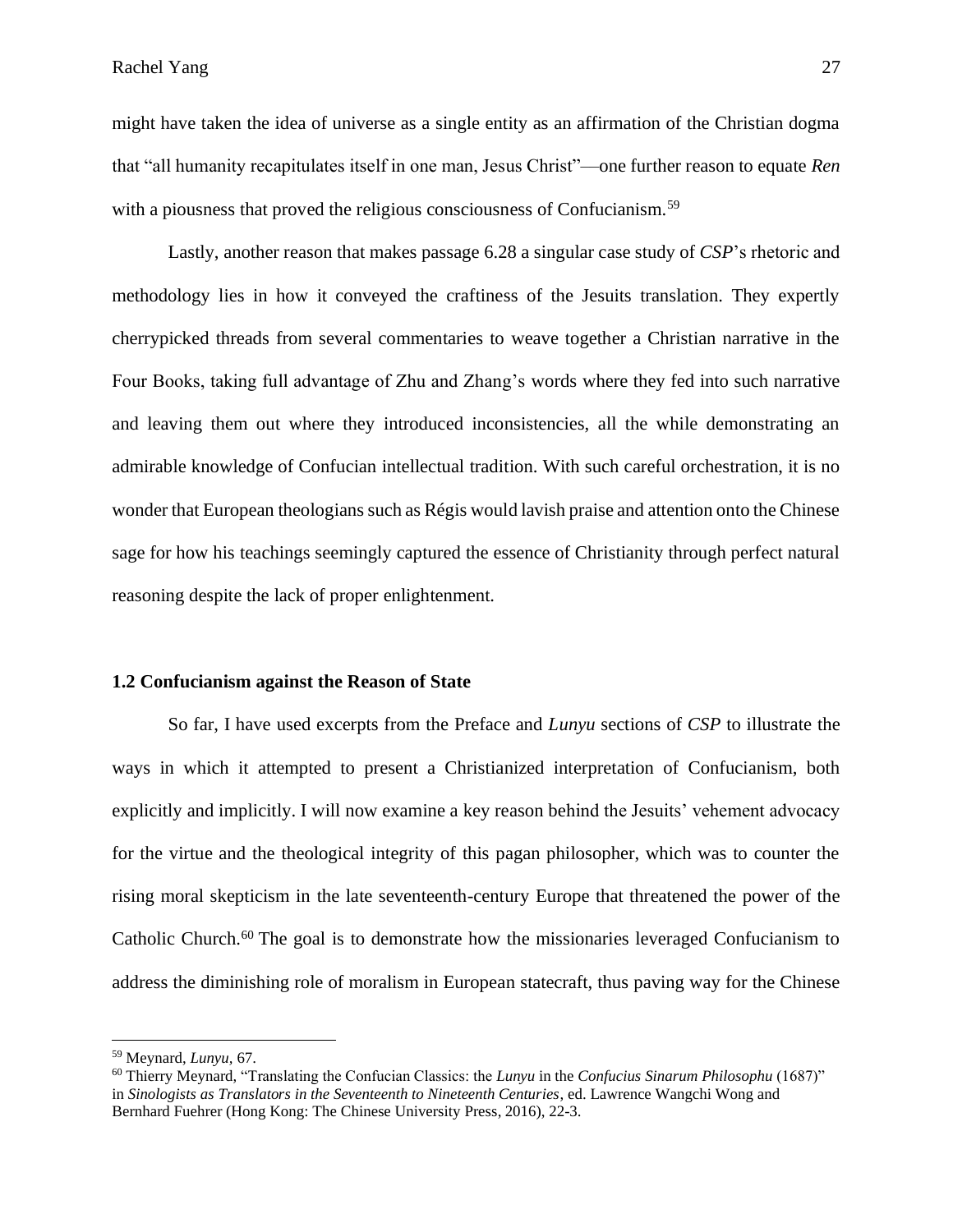example to become a vehicle of intellectual discourse that fueled the emergence of the Enlightenment mentality.

Since their arrival in China in the late sixteenth century, driven by the grandiose vision of bringing Christian enlightenment to this vast and isolated kingdom, the Jesuits had their eyes set on Confucianism as the key to the success of their conversion mission. Uninterested in penetrating the common populace and spreading Christianity from the bottom up, the Jesuits eagerly sought out the friendship and patronage of scholar-officials in the imperial court, who by definition and tradition were educated as Confucian literati, to ascend quickly on the social and political ladders.<sup>61</sup> This top-down conversion strategy was consistent with the Jesuit operation in Europe, where they ingratiated themselves with monarchs who demonstrated support for the Catholic agenda, as can be gleamed from Couplet's flattering dedication to Louis XIV in *CSP*. <sup>62</sup> Therefore, this close alignment with the Chinese elite gave away the political agenda behind the missionaries' enterprise to study and translate Confucian texts. Since Confucianism consistently served as the ideological and operational backbone of the Chinese bureaucracy for nearly two millennia, the Jesuits developed a natural affinity and admiration for it as a state-sponsored religion that successfully ingrained its moral teachings into the rulers' conducts. Moreover, the Jesuits shrewdly discerned Confucianism's potential to affirm the place of Christian virtues in statecraft, and consequently

<sup>61</sup> Brockey, 244; David Mungello, *The Great Encounter of China and the West, 1500–1800*, (Lanham, MD: Rowman & Littlefield Publishers, 2012), 20. For a more in-depth study on Confucianism and the education system of Ming dynasty, see Dardess, John W. *Confucianism and Autocracy: Professional Elites in the Founding of the Ming Dynasty*, (Berkeley: University of California Press, 1983).

<sup>62</sup> For studies on Jesuits and early modern Europe, see: H. Höpfl, *Jesuit Political Thought: The Society of Jesus and the State, c. 1540-1640.* (Cambridge: Cambridge University Press, 2004); Jeffrey D. Burson, "Between Power and Enlightenment: The Cultural and Intellectual Context for the Jesuit Suppression in France," In *The Jesuit Suppression in Global Context: Causes, Events, and Consequences*, ed. Jeffrey D. Burson and Jonathan Wright, (Cambridge: Cambridge University Press, 2015), 40–64. Damien Tricoire, "The Fabrication of the *Philosophe*: Catholicism, Court Culture, and the Origins of Enlightenment Moralism in France," *Eighteenth-Century Studies* 51, no. 4 (2018): 453-477.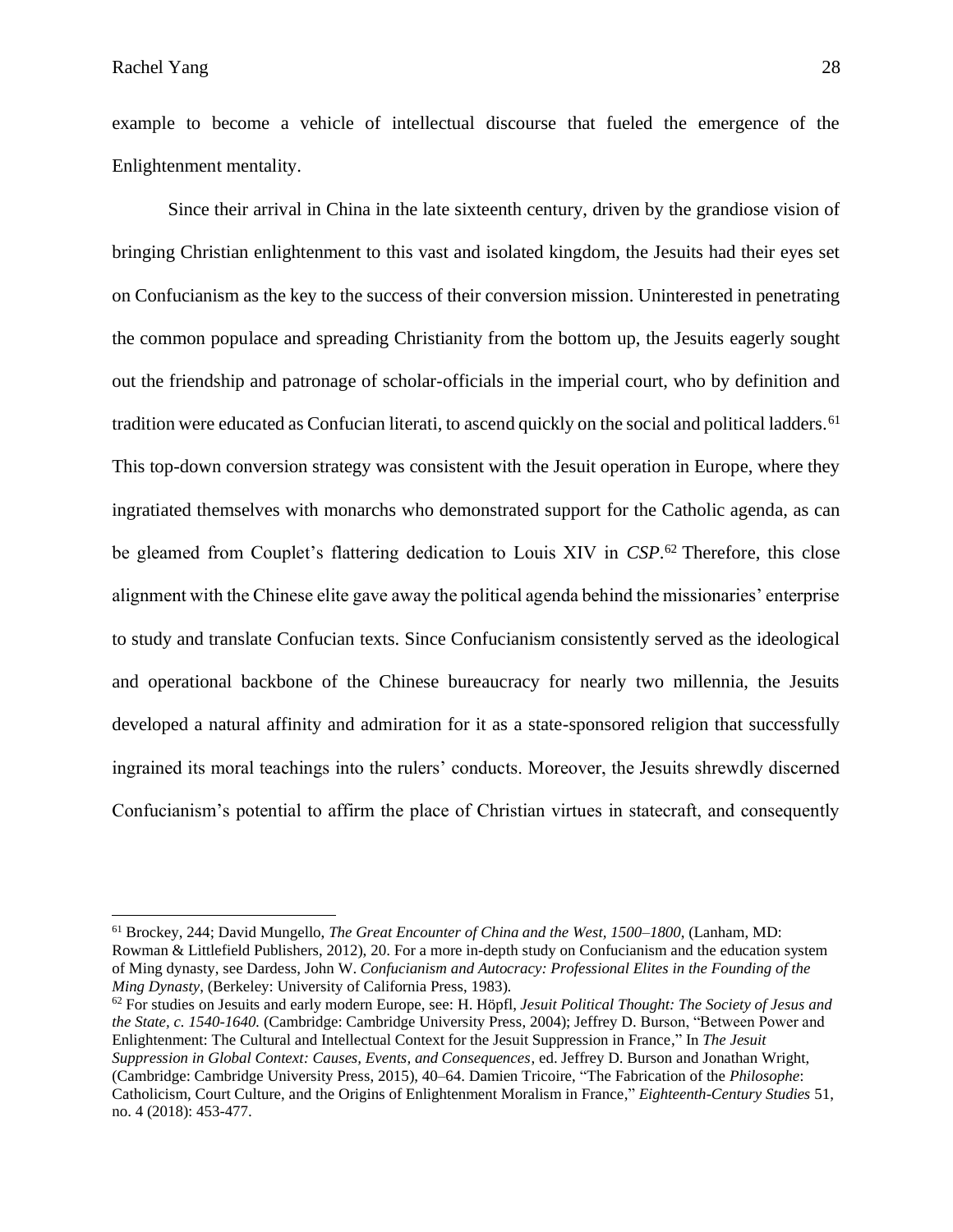amplify the political influence of the Society once its teachings become broadly admired in Europe.<sup>63</sup>

Among the Four Books, *Daxue* (大学), or "The Great Learning," provided most solid and straightforward evidence for Confucianism's utility as a political philosophy. An important concept explained in *Daxue* was the so-called "ordering of the world" (*jingshi* 经世), which mandated that the promotion of peace and order in a kingdom must start with the ruler's inner cultivation. The Song-Ming Neo-Confucian tradition related this concept to the classical Confucian expression of "sageliness within and kingliness without" (*neisheng waiwang* 内圣外王).<sup>64</sup> Together, the two ideas revealed the social and relational nature of the philosophy, for its teachings sought beyond benefitting the individual with the ultimate goal of servicing the collective. The gravity of "ordering the world" can be gleamed from the fact that in the Confucian curriculum established by Zhu Xi, *Daxue* came first in a student's study.<sup>65</sup> The seventeenth century, which saw not only the conception of *CSP* but also the dynastic transition from Ming to Qing (1636 -1912), inspired an urgency among Confucian scholars to act upon the principle of "ordering of the world" in a time of palpable and irresistible societal changes.<sup>66</sup> Zhang Juzheng, an important Confucian literati and statesman of the time, incorporated this activism into his commentary on the Four Books, which he wrote as a textbook for the young prince under his tutelage. Therefore, it is likely that the late-Ming and early-Qing preoccupation with exerting "kingliness without" to restore social order helped affirmed the Jesuits' conviction that Chinese statecraft was centered on the presence of a virtuous monarch, who perfected himself according to the teachings of the sage

 $63$  Taussig, 37.

<sup>64</sup> Yü Ying-shih, 125.

<sup>65</sup> Makeham, 180.

<sup>66</sup> Yü Ying-shih, 125.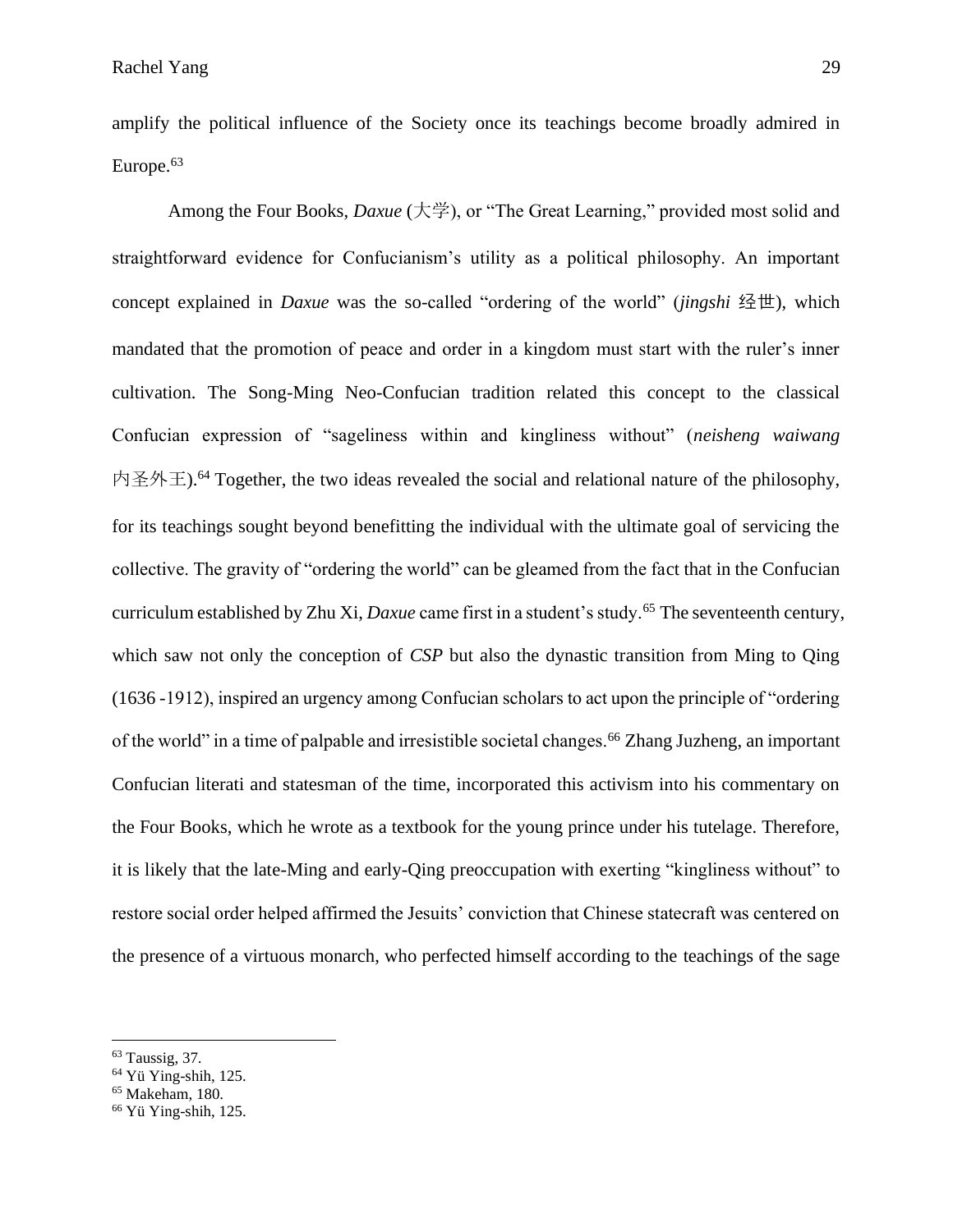and consequently promoting peace and virtue throughout his kingdom. In other words, it appeared that Heaven, which the Jesuits believed to be the source of morality in Confucianism, and the state were inseparable in China.

Such an understanding was crucial to the Jesuits' agenda of advocating Confucianism in seventeenth century Europe. Let us turn our attention once again to Philippe Couplet's letter to Louis IV, which revealed right from the start the undeniably political dimension of *CSP*. Recall that in the letter, Couplet eulogized the monarch for revoking the Edict of Nantes, a political move that fortified the power of the Catholic Church in France. But more interestingly, Couplet tried to present Confucianism as an anti-Machiavellian philosophy for the Princes. He ecstatically imagined that, should Confucius find his way to seventeenth-century France, "he will declare that he has found at last that Prince whom he had burned to see with an ardor that had until now been in vain;" that he would submit to King Louis' wisdom "like Stars to the Sun" because the Chinese sage "had conceived in his mind such an outstanding Emperor and he had sketched his outline in his books, but yet, amid the ancestral Princes of the Empire, he could find no one who truly conformed to his wishes," that is, until the reign of Louis IV. $^{67}$  The extend of Couplet's flattery was rather astounding, proclaiming the French King as the paragon of Confucian virtue that none of the Chinese emperors throughout the millennials could hope to match. Couplet's explicit reasoning was that, by persecuting the Protestants and restoring Christianity to its purest form represented by Catholicism, Louis IV understood Confucius' mission as an inheritor and disseminator of ancient wisdom. However, while Couplet's letter pointed to religious dissents as the principal threat to a virtuous and stable society, there was in fact another implicit enemy that

<sup>67</sup> Meynard, *CSP*, 84.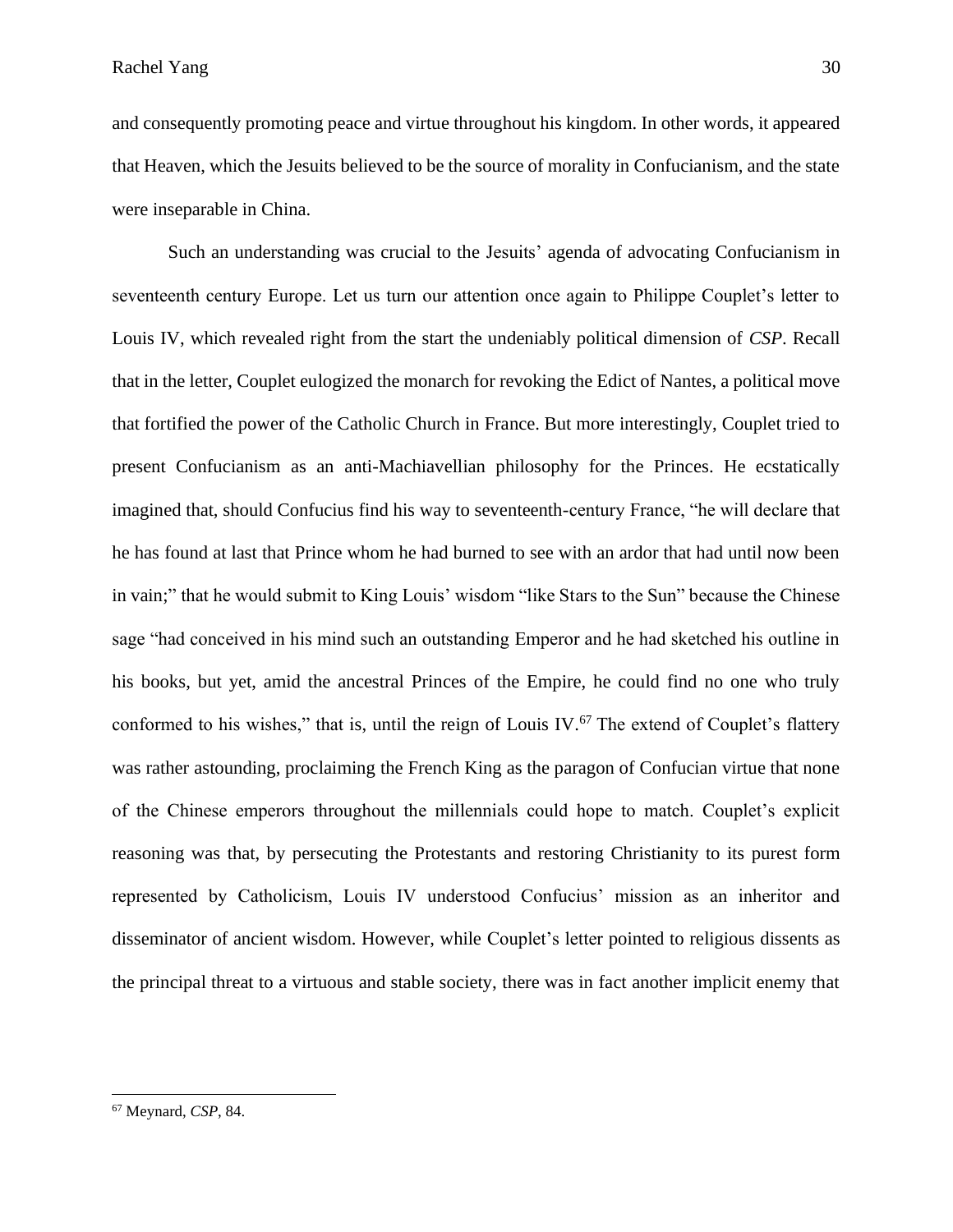he hoped to condemn by promoting Confucianism as political philosophy, that is, an atheistic approach to rulership exemplified by the Reason of State.<sup>68</sup>

Couplet's basis for using Confucianism to attack the Reason of State rested on the aforementioned principle of "ordering of the world" found in *Daxue.* As an example of *Daxue*'s rhetorical style, its approach on governance, and how it complemented Jesuit agenda, the following translated passage from *CSP* is particularly illustrative:

物格而后知至,知至而后意诚,意诚而后心正,心正而后修身,身修而后家 齐,家齐而后国治,国治而后天下平。

When everything has been deeply penetrated within, or exhausted, then next the intellective power will be brought to completion and made perfect. When the intellective power has been brought to completion and made perfect, then next the intention and the will are checked… When the intention has been checked, then next the mind will be rectified…When the mind has been rectified, then the body will be well composed...When the person, or the body, has been well composed, then the domestic family will be well educated through this example. When the domestic family has been correctly educated, then one's private kingdom will be correctly managed. When the kingdom has been well governed, then all the Empire will be optimally educated and will thoroughly enjoy peace.<sup>69</sup>

This excerpt outlined the process of creating a peaceful and unified society, starting with correcting one's innermost character. Differently from the maxims of *Lunyu*, which speaks about conducts and virtues that should be broadly emulated across society, this passage from *Daxue* applies more specifically to the ruler of a nation, or at least high-ranking officials, in leading up to the ultimate goal of correctly managing one's private kingdom, its corresponding Chinese phrase translates directly into "bringing peace to all under Heaven" (*ping tianxia* 平天下). One can also see the rhetorical use of logical progression in this passage, with the step-by-step ascension from the lowest order of one's intellective power, to the physical body, to the private family, and finally to

<sup>&</sup>lt;sup>68</sup> For studies on the definition and reception of Reason of State in early modern Europe, particularly relating to religious orthodoxy, see: H. Höpfl, "Orthodoxy and Reason of State," *History of Political Thought* 23, no. 2 (2002): 211–37; Höpfl, *Jesuit Political Thought*, 84-6; Robert Bireley, "Introduction," in *Botero: The Reason of State*, ed. Robert Bireley, Cambridge: Cambridge University Press, 2017), xiv.

<sup>69</sup> Maynard, *CSP*, 340.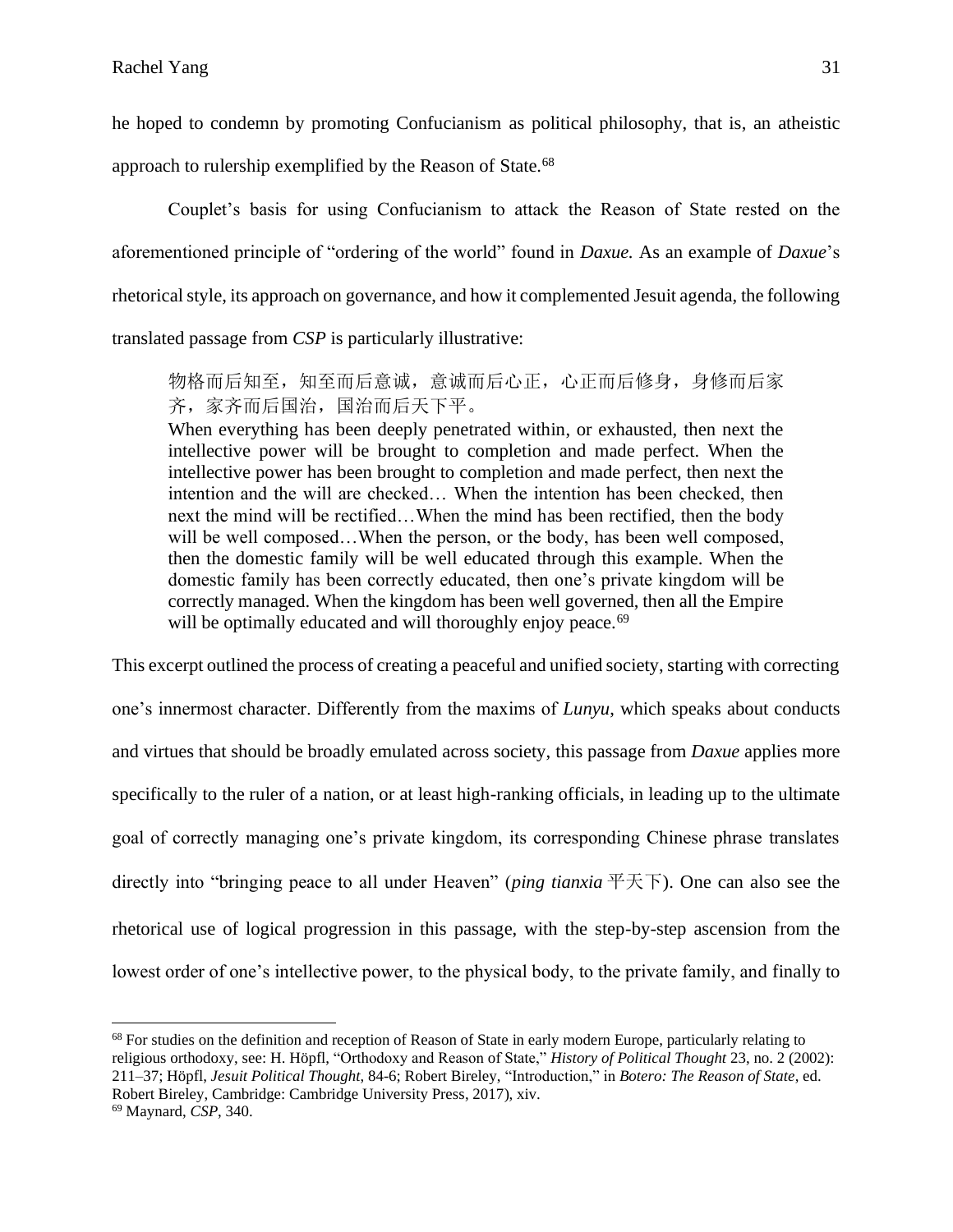conducting the affairs of the state naturally and virtuously. Thus, an important observation about Confucian statecraft arises from this ascension of order: consistent with teachings of *Lunyu,* Confucianism maintained self-cultivation as a pre-requisite to acquiring a virtuous persona and exerting a positive influence onto others. It was a verity that made no exception, and perhaps was more essential than ever, for the Son of Heaven (*tianzi* 天子) tasked with ensuring the well-being of all his subjects. Contemporary Confucian scholar Bai Tongdong, in focusing on the political utility of introspection and cultivating family relations, argues that their ultimate purpose is to develop the compassion of the ruler. He explains that in Confucianism, understanding how one's own body and desires functions as a steppingstone to attending to the needs of others. Having selflove naturally transfers to one's immediate family through the expression of filial piety, which in turn extends into one's interactions in broader society.<sup>70</sup> A virtuous Prince, then, should strive towards loving and understanding his people as if he loves and understands himself and his family, seeing no boundary between the private and the public.

The Jesuits saw another dimension to moral cultivation in Confucian statecraft that was infinitely attractive. As Daniel Canaris has observed, *Daxue* confirmed that good governance depended on the ruler's sound moral conscious and genuine deference to the laws of the Heaven and rejected the practice of "[prioritizing] the conservation and expansion of the state over the observance of moral percepts" exemplified by the Reason of State.<sup>71</sup> *CSP* seized the lessons from *Daxue* as an opportunity to lay forth the claims that an atheist yet prosperous society cannot exist, and that China always had knowledge of the True God as shown by the internalization of a hierarchical structure. In the Preface of *CSP,* Couplet addressed the apparent paradox that while

<sup>70</sup> Bai Tongdong, *China: The Political Philosophy of the Middle Kingdom*, (London; New York: Zed Books. 2012), 35-36.

<sup>71</sup> Daniel Canaris, "Peace and Reason of State in the *Confucius Sinarum Philosophus* (1687)," *Theoria (Pietermaritzburg)* 66, no. 159 (2019), 99.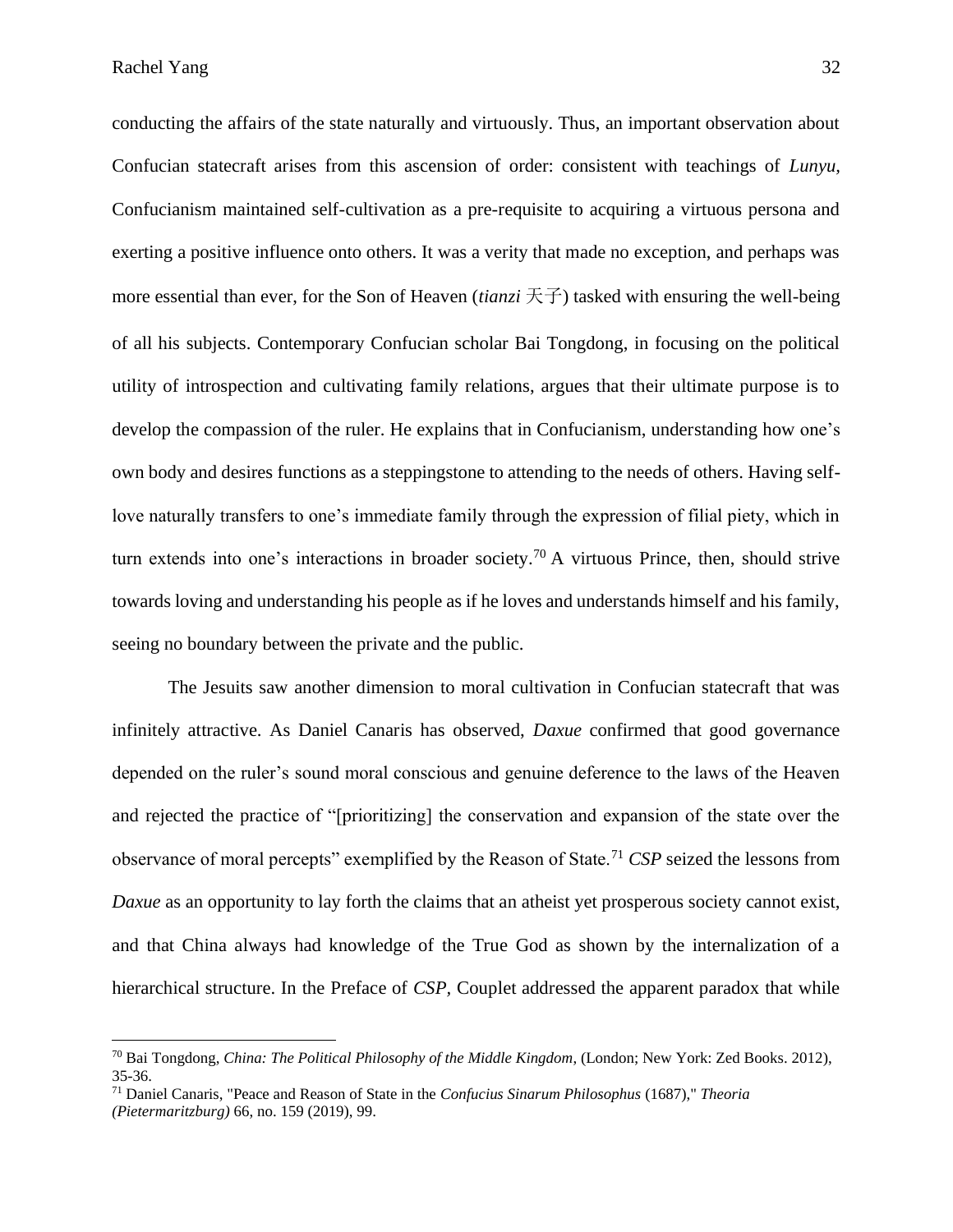ancient China only had natural religion, it maintained good life for its citizens, a moral public, and a fair government that could only be founded upon a true religion. <sup>72</sup> Couplet looked to the distinctive Confucian virtue of filial piety and the mirroring between the private and the public realms to argue for importance of religion in Chinese political system, replacing the centrality of humanity that Bai Tongdong perceives:

[The ancient Chinese] teach that the subjects should serve their ruler the same way as the rulers and the nations all serve the supreme Emperor of heaven, and that the children should obey their parents in the same way as they themselves obey heaven. Yet if the religious worship are false and deceitful, then the obedience and observance toward rulers and rulers and kings, as well as piety toward parents and ancestors, are necessarily false as well.<sup>73</sup>

In other words, Couplet observed that a hierarchical structure based on absolute obedience and respect for one's superior permeated throughout both the private and the public spaces of Chinese society. This led him to conclude that this hierarchy was modeled after the collective reverence towards the supreme mandate of the Heaven, or as the Jesuits believed, the true God. As the *Daxue* passage above suggested, a ruler cannot establish peace and order in his kingdom without first nurturing a healthy family dynamic. Since the same reverence and piety towards Heaven was practiced even on the most basic level of social interactions such as between parents and children, husbands and wives, the Jesuit concluded the benevolence of the prince must also be internalized virtues rather than a pretense grounded in the pragmaticism of the Reason of State. Couplet cited the virtue of "honesty" (*cheng* 诚), which was a recurring motif in the pedagogy of Song-Ming Neo-Confucian commentators, to pose Reason of State and Confucianism as ideological antitheses:

Would they [the Song-Ming commentators], then, in the most important matter of religion, have been insincere and treacherous politicians? Would they have embraced religion only as a deceitful mean for keeping the people in check? Those atheo-political innovators, the interpreters of the Song dynasty, would surely never admit it. Even though they created a hollow monster out of their

<sup>72</sup> Meynard, *CSP,* 195.

<sup>73</sup> Meynard, *CPS,* 201.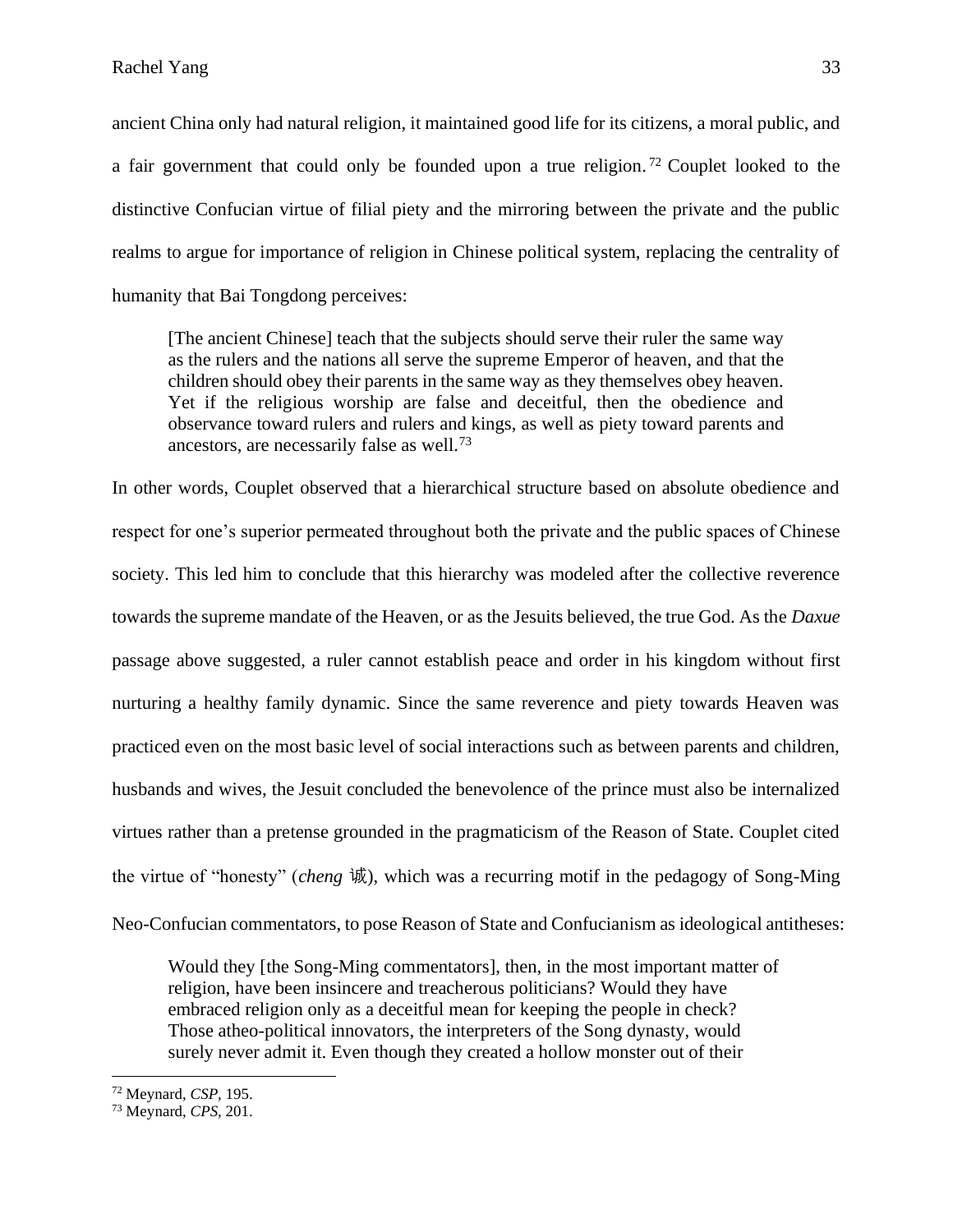political divinity, they never hesitated to make truth and solidity, expressed by the word of *cheng*, the basis of their whole Philosophy.<sup>74</sup>

The "atheo-political innovators" of Song was no doubt referring to Zhu Xi, whose metaphysical conception of Heaven kept his name largely out of *CSP'*s annotations and acknowledgements. But what is important here is Couplet's argument that even the thinkers who misunderstood Heaven or denied the existence of a personal God had insisted on the sincerity of virtue, or the conformity between intention and action, of a Confucian ruler, just as the phrase so wisely summarized: "sageliness within and kingliness without."

In sum, *CSP* leveraged ideals such as filial piety and self-cultivation in Confucian statecraft for two main purposes. Firstly, they complemented the *CSP's* overarching goal of presenting the Chinese civilization as semi-enlightened with the knowledge of a supreme divine in a Christian sense. Since Confucianism, the most widely practiced school of thoughts in China, advocated for the careful observance of social hierarchy and respect for one's superior even in private sphere, the Chinese must possess a religious conscience that was carefully and sincerely cultivated. Secondly, and more implicitly, since Confucian political philosophy stressed moral cultivation as an essential lesson for the Prince, the Jesuits used it to refute the possibility of having a prosperous society solely founded on the Reason of State without an internalized moral code. With this observation in mind, *CSP* raised the Chinese example to both Louis VI and the French public in a bid to combat the postulation of an atheist state yet healthy state, affirm the necessity of religion in rulership, and consequently strengthen the Jesuits' political status in Europe.

<sup>74</sup> Meynard, *CSP,* 200.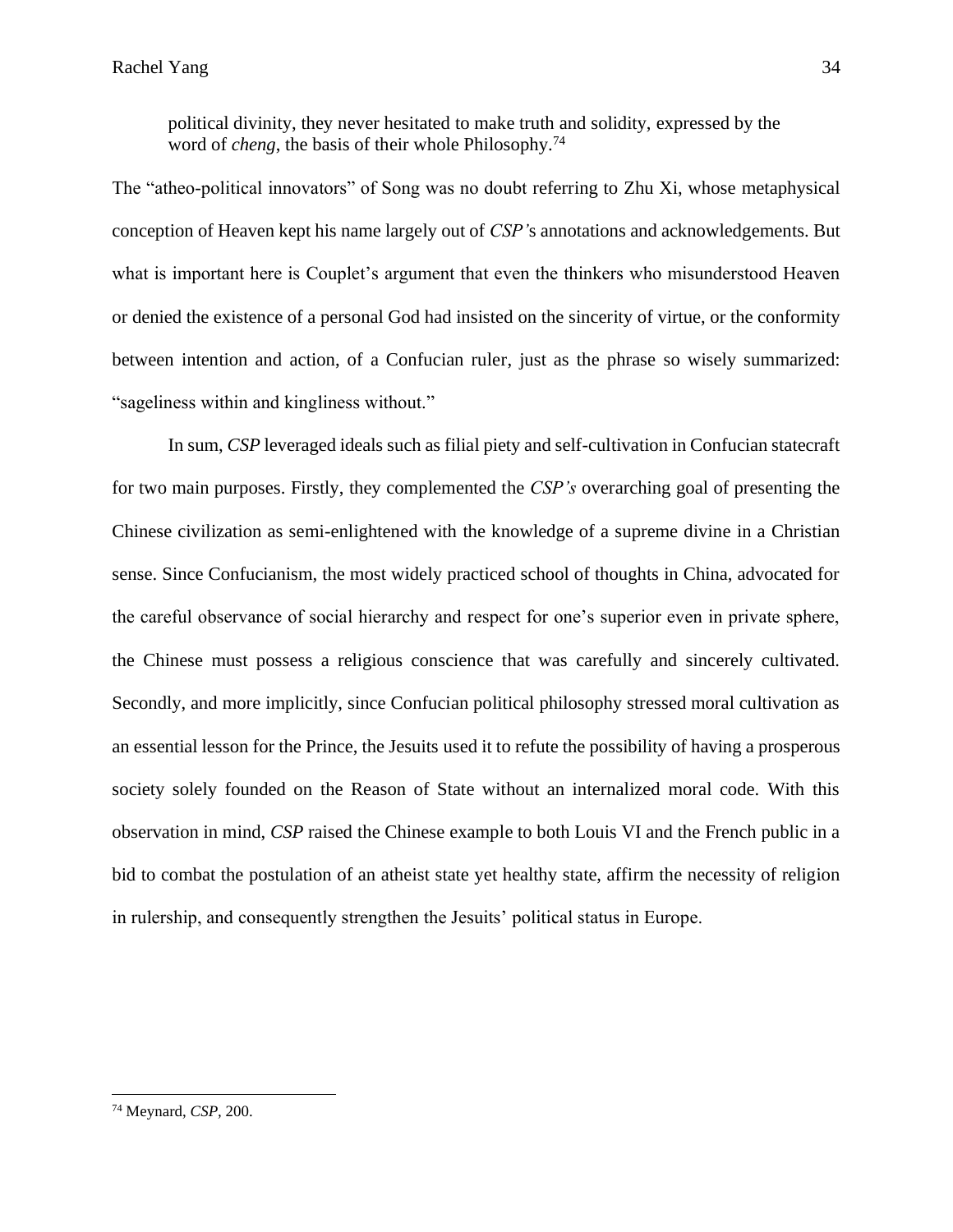### **1.3** *Lettre sur la Morale* **(1688): an Early Vernacular Translation**

The scholarly diligence and the political scheming that the Jesuits poured into the making of *Confucius Sinarum Philosophus* seemed to have paid off, as this Christianized interpretation of Confucianism captivated French scholars immediately upon its publication in 1687. From then on, this comprehensive translation of Confucian canons became one of the principal sources for Europe's venture to understand and engage with Chinese philosophy. Pierre Régis' book review in *Journal des Sçavants* was only a preamble to the vibrant intellectual reactions that Confucianism provoked in Europe, and the manifold ways in which the philosophy was interpreted, distorted, and transformed under a vastly different cultural context. This section will turn to one of the first substantial scholarly works inspired by *CSP* that followed its religious reading of Confucianism, in attempt to measure the direct impact of its Christianized interpretation and, more broadly speaking, the power of translation in appropriating and reimagining foreign ideologies.

In 1688, there appeared an abridged French translation of *CSP* titled *Lettre sur la Morale de Confucius, Philosophe de la Chine.* It contained a brief preface, selected passages from the three Confucian texts translated by the Jesuits, and an anonymous author signing himself as "S.F." Based on the initial, historian commonly attributed this translation to the French intellectual and Catholic theologian Simon Foucher (1644-1696). Similar to Couplet and his colleagues, Foucher's objective was to extract the essence of Confucian wisdom based on a Christian understanding, and to reconstruct the classical text in a way that would accentuate such an understanding to the readers. Yet, in sharp contrast with the translation style of *CSP* that relied on elaborated commentary to make sense of the elusive maxims, *Lettre sur la Morale* was characterized by its succinct and often terse paraphrasing of Jesuits' interpretation that removed any room for ambiguity and debate around Confucius' stance on issues such as charity, piety, and human nature. In other words, while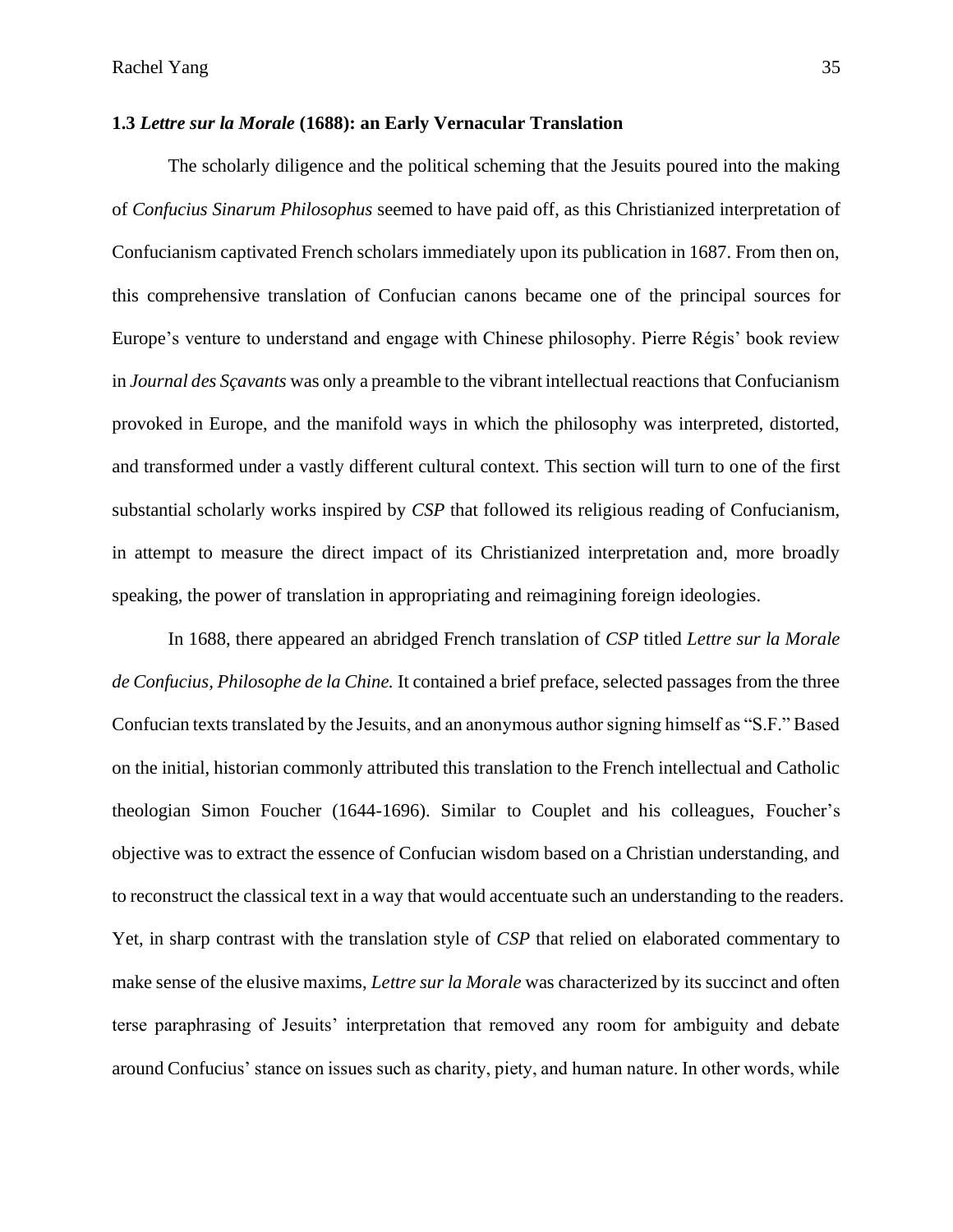the Latin translation interpolated Christian ideologies by filling in the gaps that the classical texts left up to interpretation, Foucher's version opted for condensation and the removal of cultural nuance to assert Confucianism's compatibility with Christianity in a way that was easily accessible to the French readers.

To illustrate the rhetorical style and the religious agenda of *Lettre sur la Morale*, I will turn to the following passage from *Lunyu* as an example:

子曰: "君子无所争。必也射乎!揖让而升,下而饮。其争也君子。" The Master said: "Gentlemen have no reason to contend. But, of course, there is the archery contest. Yet on such occasions, they bow and yield to each other as they ascend the steps to the hall; afterward, they descend the steps and drink together. Even when they compete, they are gentlemanly."<sup>75</sup>

The "gentleman" (*junzi* 君子), sometimes translated as an "exemplary person," made over one hundred appearances in *Lunyu* and stands as a Confucian ideal as distinguished as *Ren*. <sup>76</sup> The two concepts are also intimately related to one another: the title of a gentleman typically denotes someone who either possesses *ren* or is on the self-perfecting path to attain this supreme virtue. In the above passage, the Master highlighted the importance of rituals in guiding the interactions between gentlemen, as shown through the ritualized acts of bowing and drinking before and after an archery contest. It is necessary here to briefly explain the unique function of rituals in Confucianism. As previously established, Confucianism is a human-centered philosophy that perceives individuals as fundamentally relational beings whose identity and humanity can only develop in a social context. Essentially, if everyone adhered to sets of ritualistic conducts specific to different social scenarios, social harmony will flourish, and each person will be able to fulfill

<sup>75</sup> Chin, 28.

<sup>76</sup> Yuri Pines, "Confucius' Elitism: The Concepts of *junzi* and *xiaoren* Revisited," In *A Concise Companion to Confucius,* Paul R. Goldin, ed (Hoboken: Wiley, 2017), 165. For more on the idea of *junzi* in Confucianism*,* see: Hall and Ames, 182-194; Wenyu Xie, "The Concept of 'Junzi' in the 'Zhongyong,'" *Frontiers of Philosophy in China* 6, no. 4 (2011): 501–20.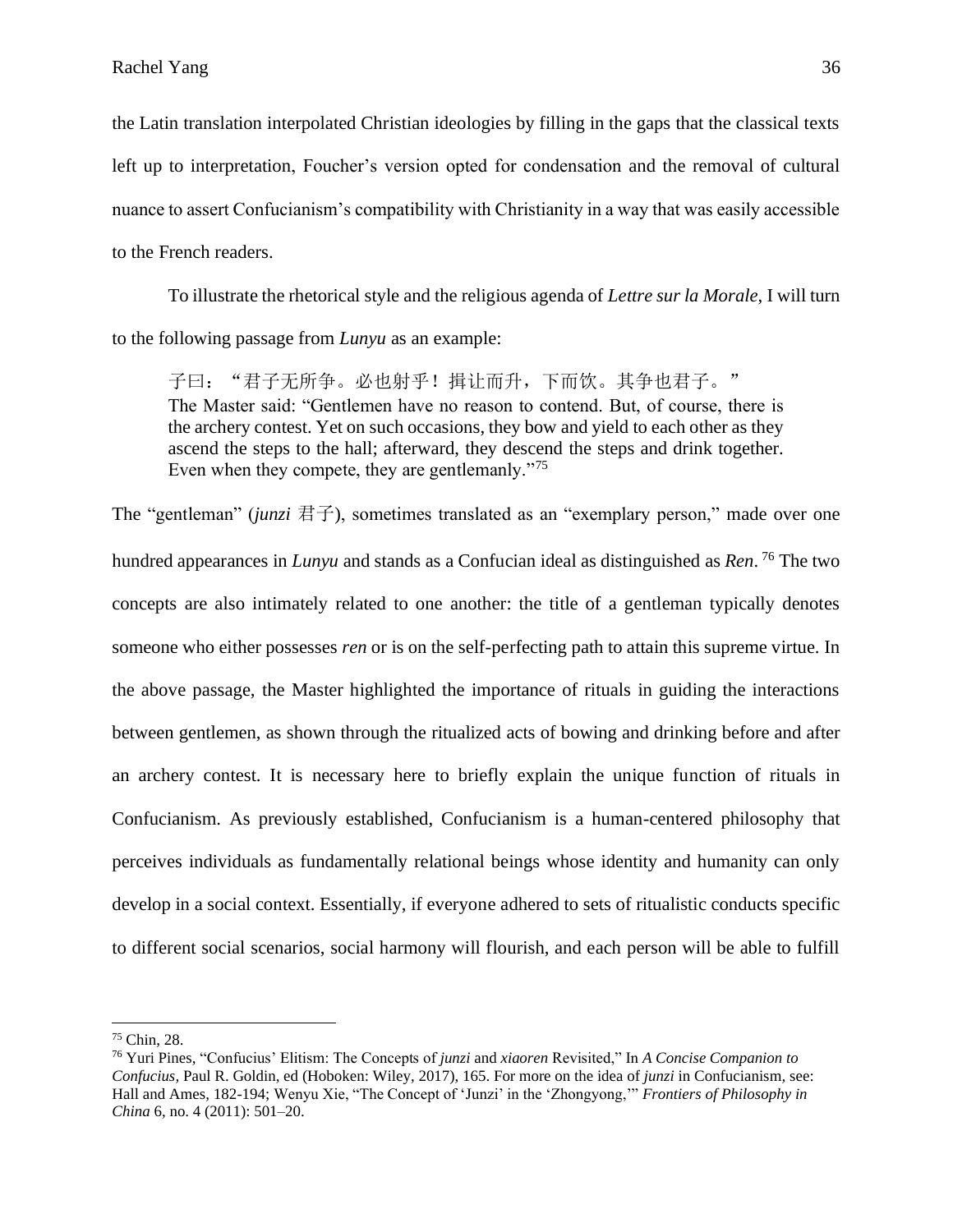their respective relational roles and cultivate virtuous personalities. A gentleman, having fully internalized these ritual processes that he behaves according to them naturally*,* would remain collected, respectful, and just even during a competition, understanding the ultimately social purpose of such occasion. Both Zhu Xi and Zhang Juzheng took care to further contextualize the ritual process from the ancient times for their readers and distinguished the formalized competition between gentlemen from the quarrels of "petty persons" (*xiaoren* 小人). The heart of the lesson therefore lies in the last sentence: "Even when they compete, they are gentlemanly."

Provided with the nuanced cultural and ideological context to the archery contest maxim, its dramatic alteration in *Lettre sur la Morale* appears jarring. In Simon Foucher's words, the passage above crystallized into the following statement: "Entre les personnes éclairées, il n'y a pas lieu de contester."<sup>77</sup> Besides the bluntness of tone that characterized Foucher's translation, there are several other problems deserving of attention. Firstly, a "gentleman" becomes an "enlightened person," whereas *CSP* translated the term as "serious and honest men," thereby introducing a spiritual undertone that was absent in both the classical and the Latin texts. Secondly, the framework of an archery contest was completely removed, leaving only the first sentence to fend for itself when it was only meant to serve as an introduction to the main point on the function of social rituals the making of a gentleman. It is important to note here that Foucher's inadequate translation was due to no fault of the Latin source material. Not only was the archery contest soundly preserved in *CSP*, but the Jesuits even meticulously described the rituals of bowing and drinking according to Zhang Juzheng's commentary, with details such as "[the gentlemen] respectfully bow three times to their fellows, and three times they invite them to go first; only then

<sup>77</sup> Simon Foucher, *Lettre sur la morale de Confucius: philosophe de la Chine,* (Paris: 1688), 15. Translation:

<sup>&</sup>quot;Between enlightened persons, there is no room for disagreement."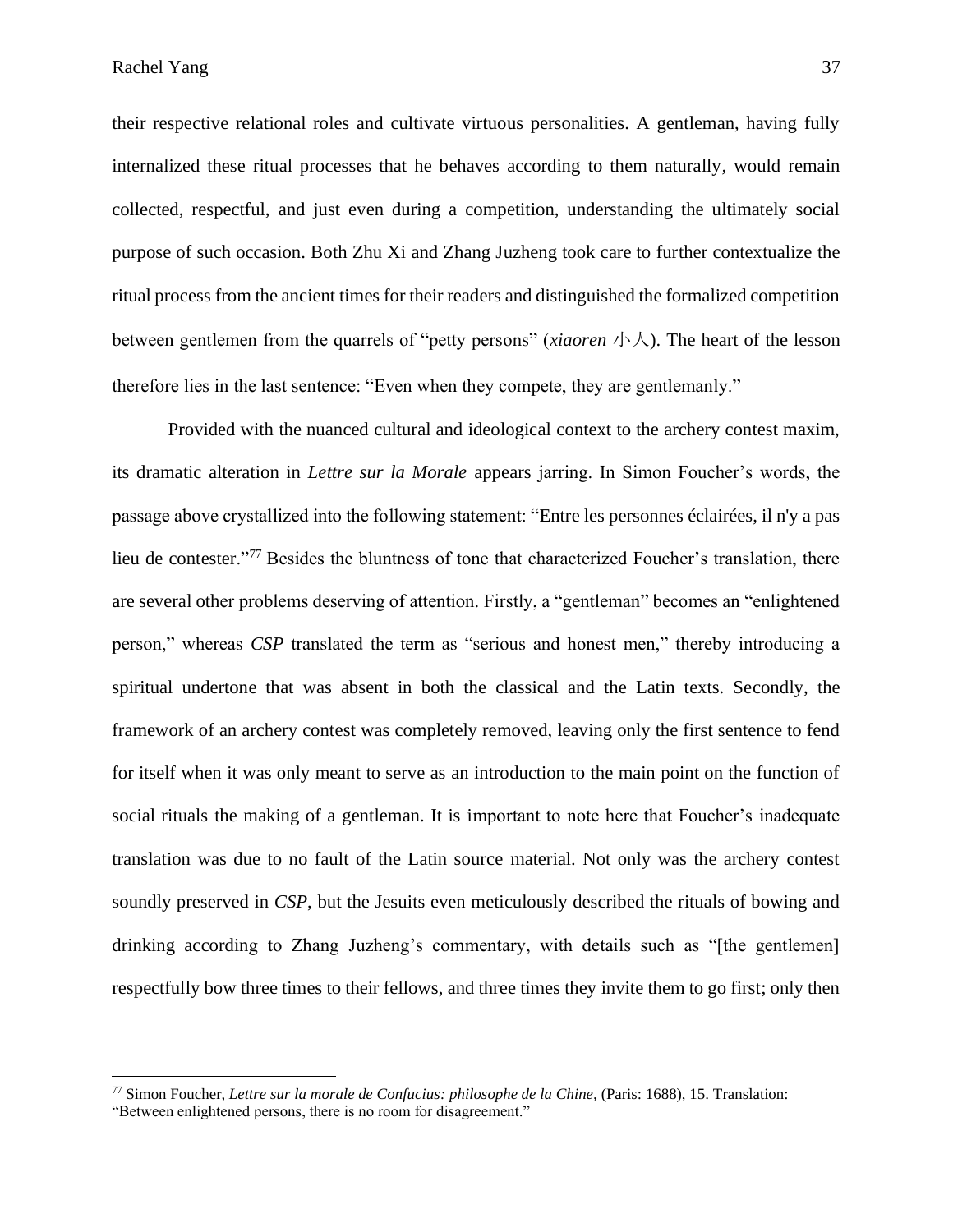can they enter the hall."<sup>78</sup> Given that the Jesuits had correctly understood the relationship between rituals and virtues to be the essence of this lesson, the liability of misrepresentation and misinterpretation fell heavily onto Foucher.<sup>79</sup>

Regarding the deliberate purging of textual nuance in *Lettre sur la Morale,* Thierry Meynard explains: "Foucher was not so much interested in learning something new as much as interested in using Chinese culture to prove the universality of moral laws."<sup>80</sup> Indeed, using *CSP* as its launching point, Foucher's translation marked a further departure from the reality of Confucianism in China. This is a dissonance that would have completely eluded Foucher's target audience, which was the greater French-speaking public, who likely found the voluminous Latin translation inaccessible and its annotations superfluous. There was undoubtedly an appeal and a clear rationale to Foucher's decontextualization. His foremost mission was not to do justice to the discursive style of the classical Confucian text, but to succinctly and colloquially convey the agreement between Confucian and Christian that the Jesuits had so painstakingly illustrated through their *magnum opus*. If he had decided to include the various culture-specific elements of Confucian texts such as the archery contest, it might encourage his readers to immerse in the *mis en scene* of ancient China, and thus lose sight of the fact that Confucian wisdom was essentially echoing Christian principles. Furthermore, these curious details could easily distract the readers from the spiritual message and invite secular interest and investigation into ancient Chinses culture, which was a not the sort of conversations that Foucher hoped to inspire. Therefore, by removing the cultural peculiarities in Confucianism, Foucher was able to keep *CSP*'s religious agenda while also introducing Chinese intellectual thoughts to a wider readership.

<sup>78</sup> Meynard, *Lunyu*, 158.

<sup>79</sup> For more examples of Foucher's reductionism and more comparisons between the translations of *CSP* and *Lettres sur la Morale*, see: Meynard, "Translating the Confucian Classics," 23-7.

<sup>80</sup> Meynard, "Translating the Confucian Classics," 26.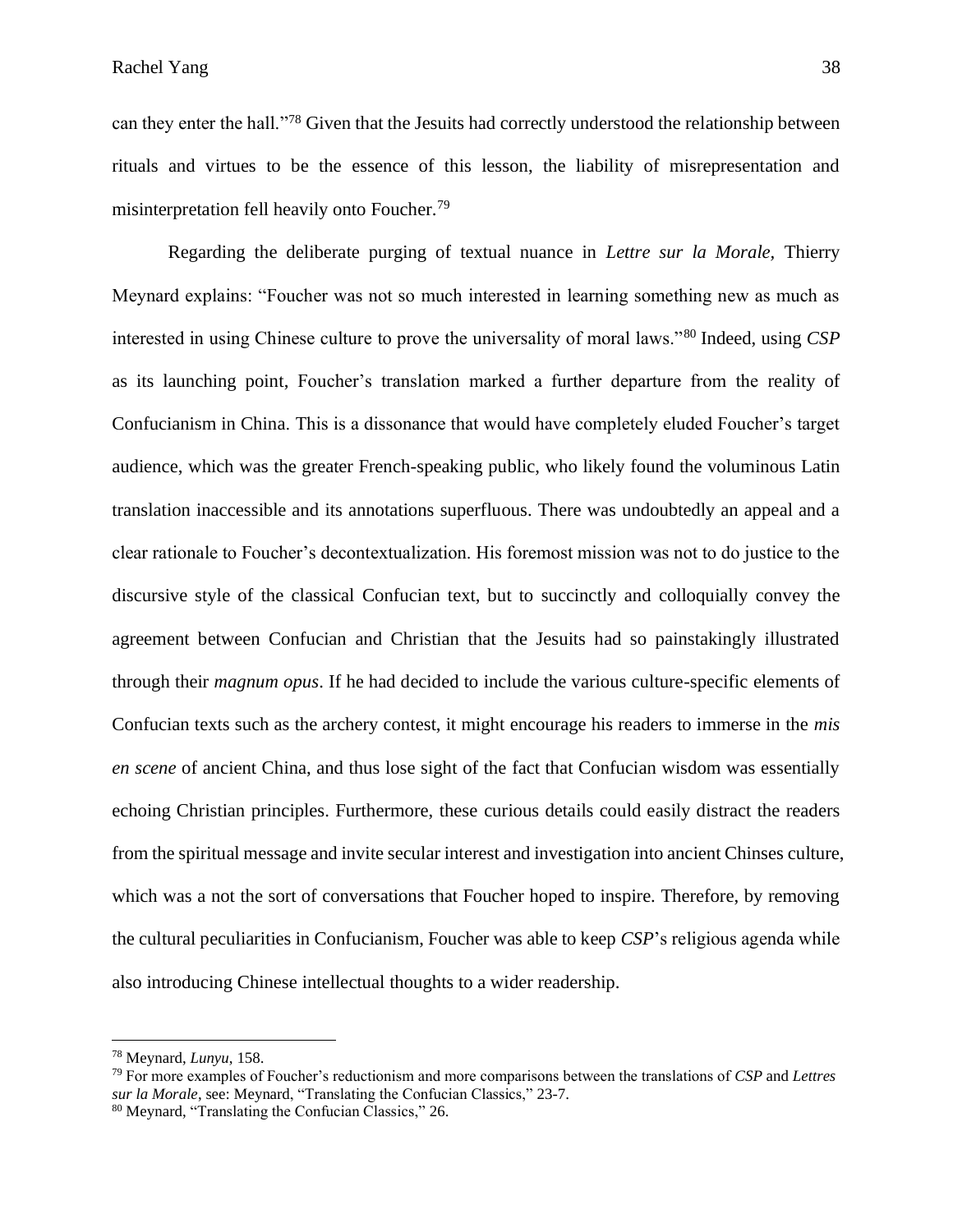To Foucher, the true wonder of Confucianism was how a pagan philosopher living centuries before the arrival of Christ was able to adequately, and even admirably, replicate many Christian virtues in his teachings, which were adopted as the orthodoxy of a powerful ancient civilization. This could only speak to the intrinsicality and the timelessness of Christian ideals, and this was the key takeaway that Foucher hoped for his readers in a time when the relevance of religious consciousness was visibly eroding in European public. This was in fact also one of the chief propositions of *CSP*, demonstrated by its portrayal of Confucius as "the Wisest Teacher and Oracle of both Moral and Political Philosophy" who derived certain eternal truths "by the light of nature and reason alone."<sup>81</sup> In other words, the philosophizing of a truly wise and virtuous man would ultimately lead him to the wisdom of God even without reading the scriptures. Foucher's reinterpretation of the *Lunyu* passage, "entre les personnes éclairées, il n'y a pas lieu de contester," seems to implicate such a sentiment. While "éclairées" can signify "touched by the light of God," it also inevitably calls to mind the "enlightened" philosophes that would shape the next century of European history. Foucher seems to proclaim through Confucius that religious piety and natural reason were essentially the same, that the deference to Christian truths served as a unifying force among the truly enlightened, regardless of cultural or ideological disparity.

Foucher's laid down his dedication to promoting the Christianized interpretation of Confucianism in his brief preface to *Lettre sur la Morale.* "On voit chez Confucius comme un crayon ou une ombre du christianisme, & aussi un abrégé de tout ce que les philosophes avaient reconnu de plus solide en matière de morale," wrote Foucher to an unspecified "Monsieur."<sup>82</sup> In making the Eurocentric claim that Confucian thoughts were only a rough sketch, an inkling to the

<sup>81</sup> Meynard, *CSP,* 85.

<sup>82</sup> Foucher, 3. Translation: "One perceives in Confucius' thinking a sketch or a shadow of Christianity, and an abridgement of all that the other great philosophers have recognized as most solid matters of morality."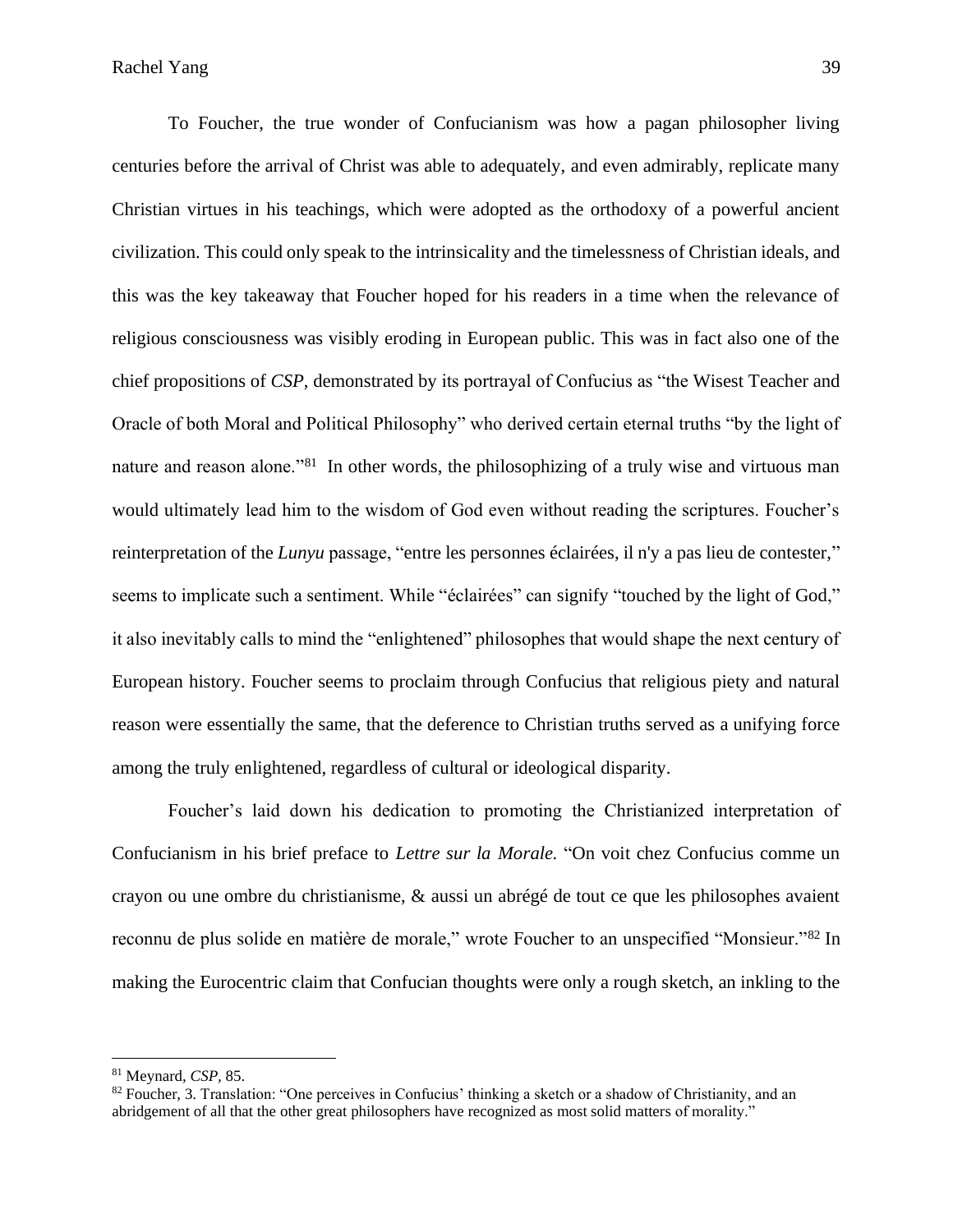coming of Christ and his teachings, Foucher set up his agenda for the rest of the work, which was to demonstrate the omnipresence of Christian ideals. Confucianism, albeit only a crude and imperfect rendering of these ideals, had allowed an ancient and virtuous civilization to flourish. Foucher ended his preface with the following thought: "Au reste, Monsieur, ces enseignements ne sont pas seulement bons pour les gens de la Chine, mais je suis persuadé qu'il y a peu de Français qui ne s'estimât fort sage & fort heureux s'il les pouvait réduire en pratique."<sup>83</sup> Thus, it seemed that Foucher had inherited onto himself *CSP*'s mission of leveraging Confucianism to counter the diminishing authority of the Church in Europe towards the end of the seventeenth century. In suggesting the French to take the heavily Christianized maxims to heart and put them into practice, Foucher sought to reassert the relevance of religious consciousness and moral cultivation in governance as well as everyday life.

So far, I have presented three versions of the Confucian texts: the classical text interpreted by Song-Ming Confucian scholars, *CSP'*s Latin translation built upon these commentaries, and Foucher's French translation based on *CSP*. From *CSP* to Foucher, we perceive a fascinating and dynamic transformation taking place with the classical texts. First, the Jesuits enthusiastically expanded upon the Four Books in their attempt to render the elusive maxims more accessible to European readers and to weave in a Christian narrative. Yet, the Jesuits were not so much abusing their power as the translators as following the commentarial conventions essential to the Confucian scholarship. Incorporating the ideas of several renowned sources such as Zhu Xi and Zhang Juzheng while demonstrating a nuanced understanding of classical and Neo-Confucian ideas, *CSP* can be considered as a commentarial work with its own integrity. Since the "original" meanings

<sup>&</sup>lt;sup>83</sup> Foucher, 4. Translation: "Moreover, sir, these teachings are not only good for the people of China, but I am convinced that there won't be a lack of Frenchmen who will consider themselves wiser and happier if they can put them into practice."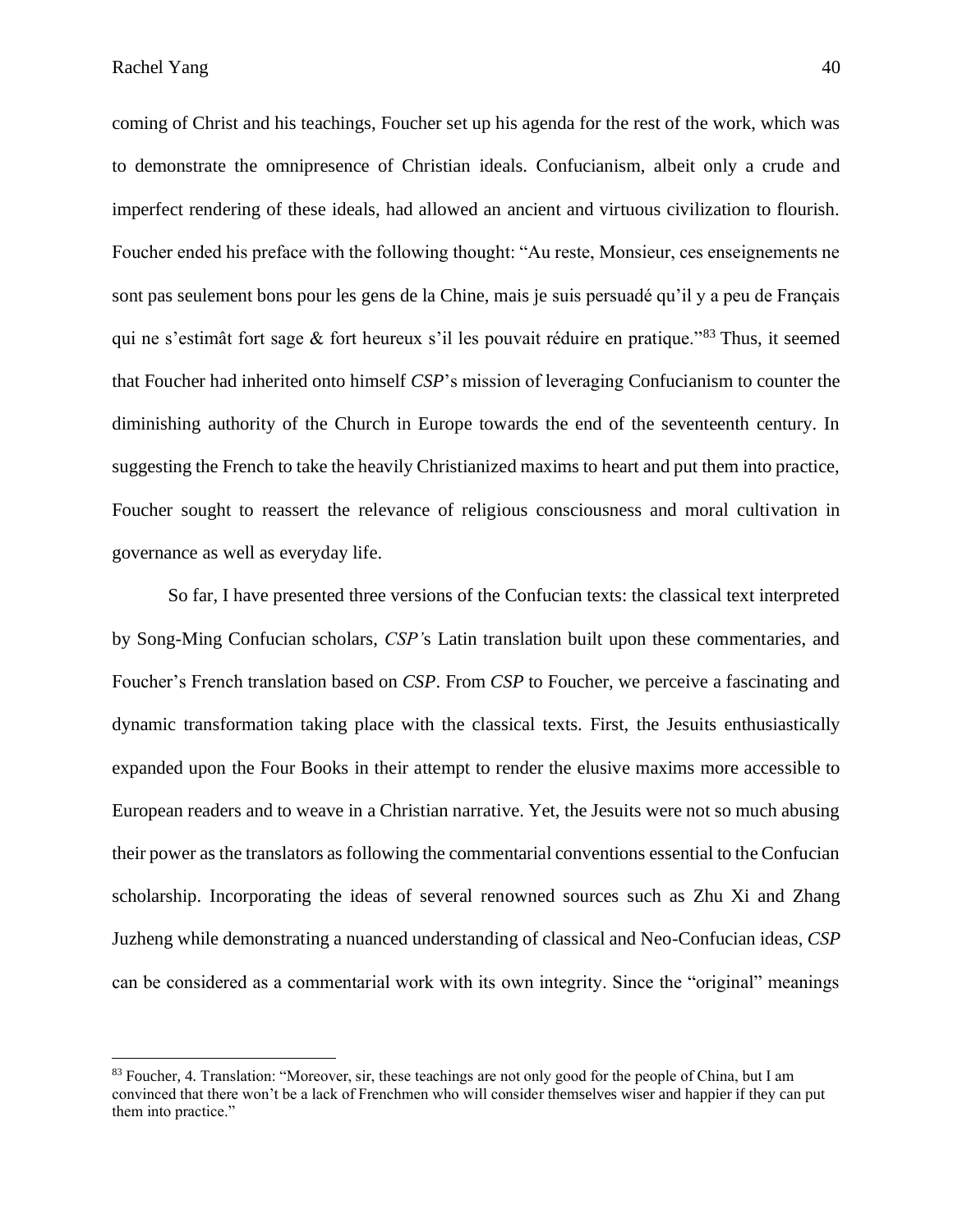behind Confucius' words were lost to history, despite Couplet's repeated claims that the Jesuits were representing the true intentions of the Master, commentaries became the default means of engaging with the Four Books and a source of evolving interpretations. *CSP*'s unique contribution as a commentary lies in proposing a Christianized interpretation that helped Confucianism find relevance in a new ideological and cultural milieu. This version of Confucianism was then aggressively decontextualized by Foucher to further demonstrate the universal appeal of Christian principles. These two layers of translations put the Four Books through a streamlined process of expansion and contraction that removed the text further and further away from its roots, while its semblance to Western thinking, specifically Judeo-Christian traditions, became increasingly clear. Once displaced in Europe, the cultural nuance that Confucianism accumulated in China was instantly stripped of its relevancy as a vastly different group of thinkers read new meanings into these foreign texts, transforming them into a vehicle of discourse with which these thinkers can advance their own ideological agenda. In the next chapter, I will investigate how the image of Confucianism evolved under the treatment of radical Enlightenment thinkers by offering immense opportunities for appropriation in a time of changing intellectual currents.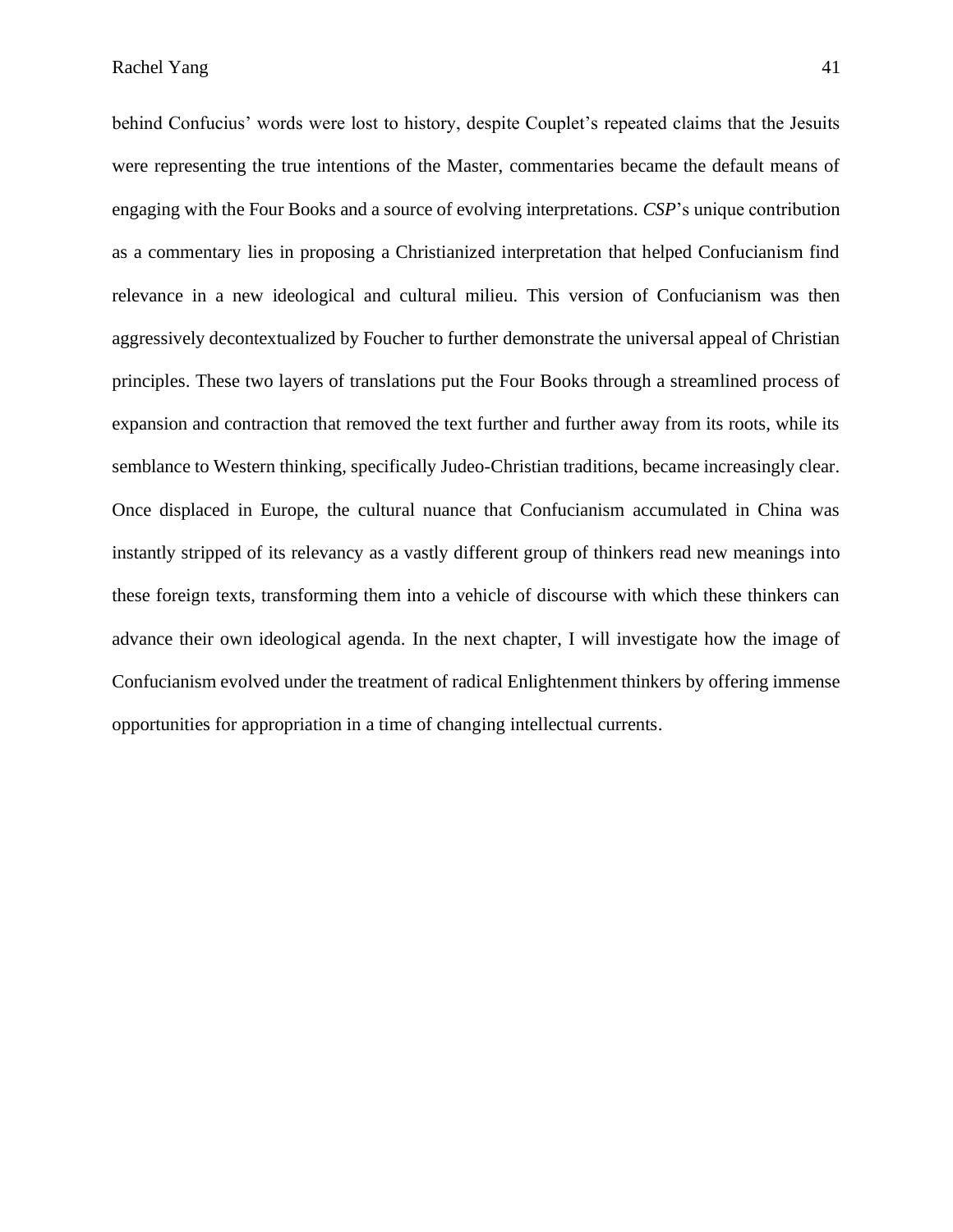# **CHAPTER II. The Revision of the "Chinese Example" under Freethinkers and**  *Philosophes*

Europe had spiraled for some years into, as historian Paul Hazard coins it, a "Crisis of Conscience" when *Confucius Sinarum Philosophus* made its timely debut in 1687. As not only the fruits of Jesuits' century-long assimilation in China, but also an ideological leverage to counteract heterodoxy's brewing momentum in Europe, Hazard deems *CSP* to be "a work concerned less with science than with doctrine, less with facts, as such, than with the interpretation of facts..."<sup>84</sup> Yet, that was hardly a concern for the European thinkers captured by the wisdom of the Chinese Sage. In inspiring figures such as Pierre Régis and Simon Foucher, who reiterated and reinforced the Christianized reading of Confucianism, it seemed that *CSP* had contributed the right momentum to the *fin de siècle* push and pull between religion and reason. "Thus then," observes Hazard, "were these soldiers of Christ armed with weapons calculated to serve them in good stead in the battle lay before them."<sup>85</sup>

But Couplet and his colleagues were not the only group to recognize and exploit the interpretive potential of an imported philosophy. By giving Europeans access to Chinese thoughts and culture through translation, the Jesuits had unwittingly placed ammunition in their opponents' hands. Towards the end of the seventeenth century, opponents to the old religious order were growing in both number and formidability when they encountered Confucianism. Known as the freethinkers (also referred to as libertines or rationalists), these intellectuals were not united by any specific set of doctrines beyond their shared desire to rebel against religious orthodoxy, thus making them a provocative and dangerous presence to the Jesuits.<sup>86</sup> Often considered as the

<sup>84</sup> Paul Hazard, *The Crisis of the European Mind*, *1680-1715,* trans. J. Lewis May, (New York: New York Review Books, 2013), 22.

<sup>85</sup> Hazard, 22.

<sup>86</sup> Hazard, 121.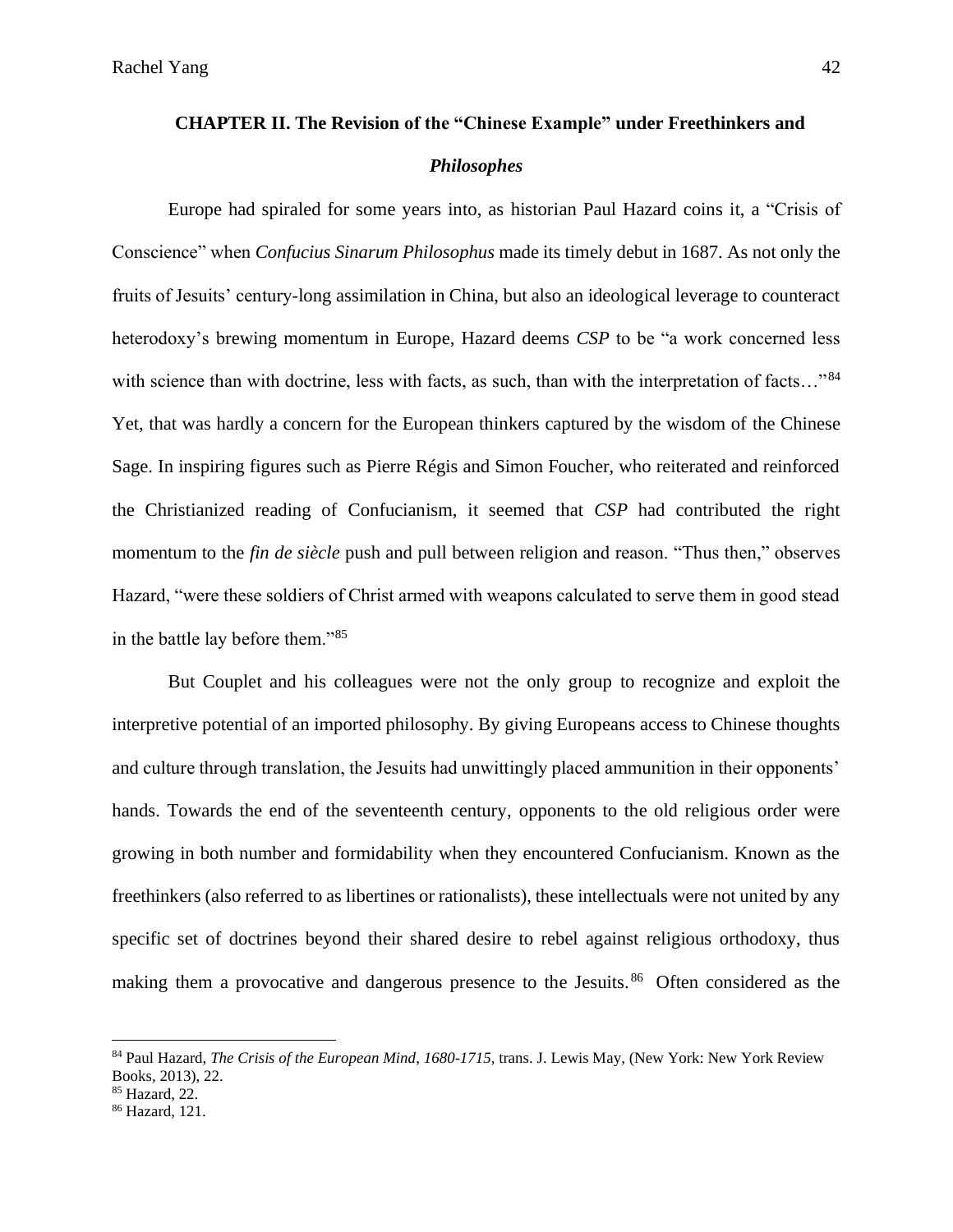predecessors to the eighteenth-century *philosophes*, the freethinker's engagement with Confucianism in advancing their ideological agenda paved way for its popularity during the High Enlightenment (circa 1730-1780), in which the image of China often took the center-stage philosophical discourses rather than remaining as a niche interest or an ephemeral cultural trend. So, with the approach of a new century, the Christianized reading of Confucianism would gradually lose its influence as the philosophy became abundantly cited in radical Enlightenment discourse.<sup>87</sup>

Though the "Crisis of European Conscience" was a deeply influential idea, scholars no longer see Hazard's designation of the late-seventeenth century as a period of pivotal transition from religious superstition to enlightened and rational debates to be adequate.<sup>88</sup> Damien Tricoire, for instance, argues that the late seventeenth-century religious disputes within the Catholic Church "were a decisive factor in inventing the *philosophe's* persona" in the eighteenth century.<sup>89</sup> This positions the Jesuit missionaries and the theologians as equally legitimate participants of early Enlightenment conversation as the freethinkers, rather than putting them into an obsolete ideological camp bound to be replaced by the Age of Reason. Consequently, it is imperative to see *CSP* and its Christianized reading of Confucianism as a foundation and a precedent for the secularized interpretations of China. So, under this continued process of interpretation and appropriation from the missionaries to the freethinkers and finally to the *philosophes*, Confucianism departed further from its cultural nuances until it flattened into a paradigmatic image

<sup>87</sup> Jonathan Israel, "The Battle over Confucius and Classical Chinese Philosophy in European Early Enlightenment Thought (1670—1730)," *Frontiers of Philosophy in China* 8, no. 2 (2013), 188. While Israel stands as an authoritative and pioneering voice on the idea of "Radical Enlightenment," his uncompromising stance and susceptibility for overstatement created controversy around his scholarship. See, for example Antoine Lilti, "Comment écrit-on l'histoire intellectuelle des Lumières ? Spinozisme, radicalisme et philosophie," *Annales. Histoire, Sciences Sociales,* 64, no. 1, (2009), 171-206; Harvey Chisick, review of *Democratic Enlightenment: Philosophy, Revolution, and Human Rights 1750-1790* by Jonathan Israel, *H-France Forum*, 9, no.4 (2013). <sup>88</sup> Lilti, 15; Gopnik, 22.

<sup>89</sup> Tricoire, 454.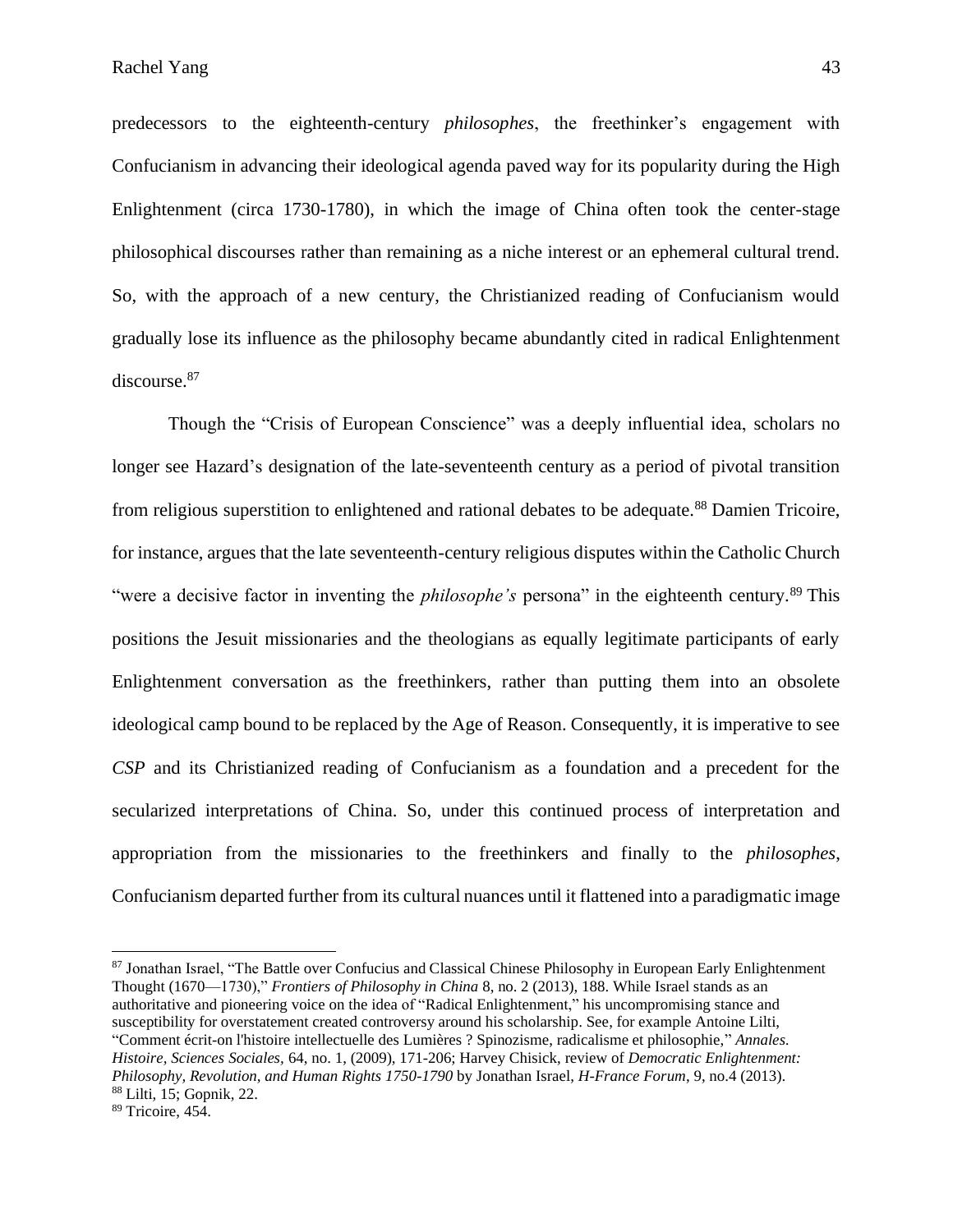synonymous with wisdom, atheism, and civilization, neatly packaged for whenever there rises a rhetorical need to invoke it.

The dominant twentieth-century historiography pronounced that, while China was prominently featured in Enlightenment conversations, its integration was superficial since intellectuals mostly used it to proclaim ideas that were already abound in Europe. In his foundational study on the encounter between China and the French Enlightenment published in 1963, Basil Guy pronounces the verdict that, "while flattering itself that it was international or cosmopolitan by the adoption of Chinese airs just as it adopted Persian, Indian, or even English ones, the eighteenth century still remained French at heart."<sup>90</sup> Evidently, the French Enlightenment could not be anything else but "French at heart," but its reception of various foreign cultures merits a more nuanced examination. Since Guy's time, there have been notable attempts to challenge this insistence on the failures of the Enlightenment.<sup>91</sup> Jürgen Osterhammel brings up the "model of disillusioned humanism" to reconcile Enlightenment legacy with the inevitability of Eurocentrism. The model maintains that "every culture contains a reservoir of meaning that, given sufficient attention and interpretive effort, could be accessed even by outsiders."<sup>92</sup> In other words, despite the inadequacy of Enlightenment cosmopolitanism, it was still possible that Europe became more open to and aware of other cultural realities during that time. Antoine Lilti proposes that the Enlightenment's heritage has taken on a significance far beyond the beliefs and failures of the philosophers who came to represent it. Thus, Lilti argues, there is a need for us to "reclaim the heritage of Enlightenment" and to reevaluate who, other than European thinkers, has played a part

<sup>&</sup>lt;sup>90</sup> Guy, 431.

 $91$  Jacobsen, 652-658; for a salient work that reevaluates the West's encounter with, and appropriation of, the East beyond Saïdian Orientalism, see J. J. Clarke, *Oriental Enlightenment*.

<sup>92</sup> Jürgen Osterhammel, *Unfabling the East: The Enlightenment's Encounter with Asia.* (Princeton: Princeton University Press, 2018), 12-13.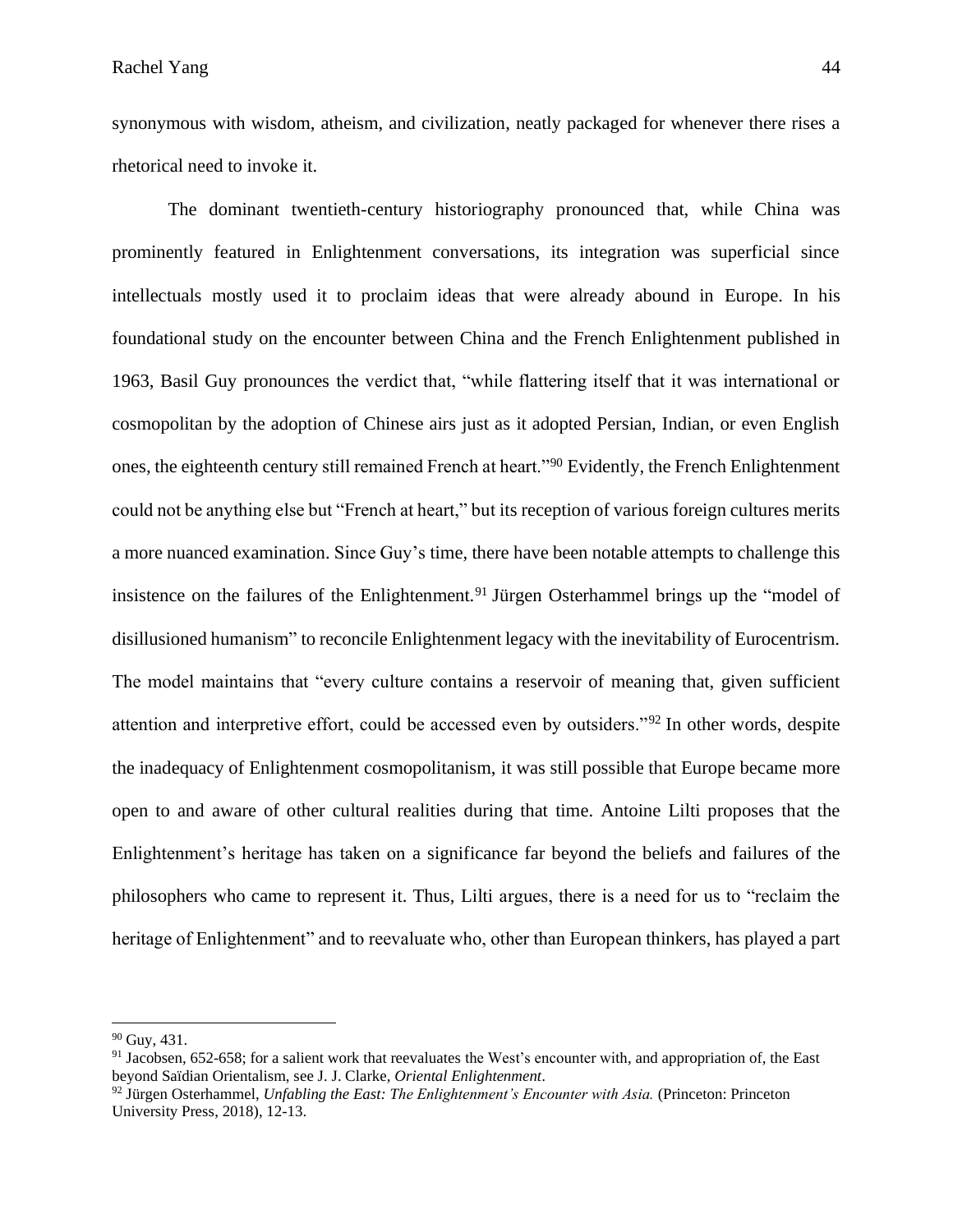in producing this heritage, if it falls upon us to subvert the Eurocentric narrative of the age.<sup>93</sup> This study on the reception of Confucianism in eighteenth-century France is essentially an attempt at this "reclamation." Expanding upon Lilti's statement, I argue that the appropriation of Confucianism by the *philosophes* is crucial to the project of Global Enlightenment for how it implicates an Asian intellectual tradition as a part of its heritage.

This chapter, indebted as it is to Guy's comprehensive research on the subject, ultimately seeks to reevaluate and nuance his claim regarding Enlightenment France's engagement with Confucianism by building upon recent scholarship that treat the Enlightenment as a part of global history. I contend that it is no longer productive to indiscriminately treat the myriad forms of French interest in China—cultural, intellectual, and anthropological—as either extensions of "chinoiserie" or proto-orientalist misrepresentations simply due to the poorly-disguised Eurocentrism that pervaded Enlightenment language. If *CSP*'s Christianized reading of Confucian texts converted them into a Western intellectual lexicon to allow them to speak to the French public, then the popularization of the Chinese example in High Enlightenment attested to the effectiveness of this ideological "repackaging." By examining the works of four French thinkers––François Bernier, Pierre Bayle, Voltaire, and Jean-Jacques Rousseau—I will roughly outline the trajectory of Confucianism's integration into Enlightenment's armory against religious orthodoxy. Parallel to that is the trajectory of Confucianism's increasing removal from its cultural reality which, ironically, popularized it beyond the circle of sinologists and contributed momentum to some of the most heated debates of the epoch on matters such as universalism, religious tolerance, and the progress of civilizations.

<sup>93</sup> Lilti, 30.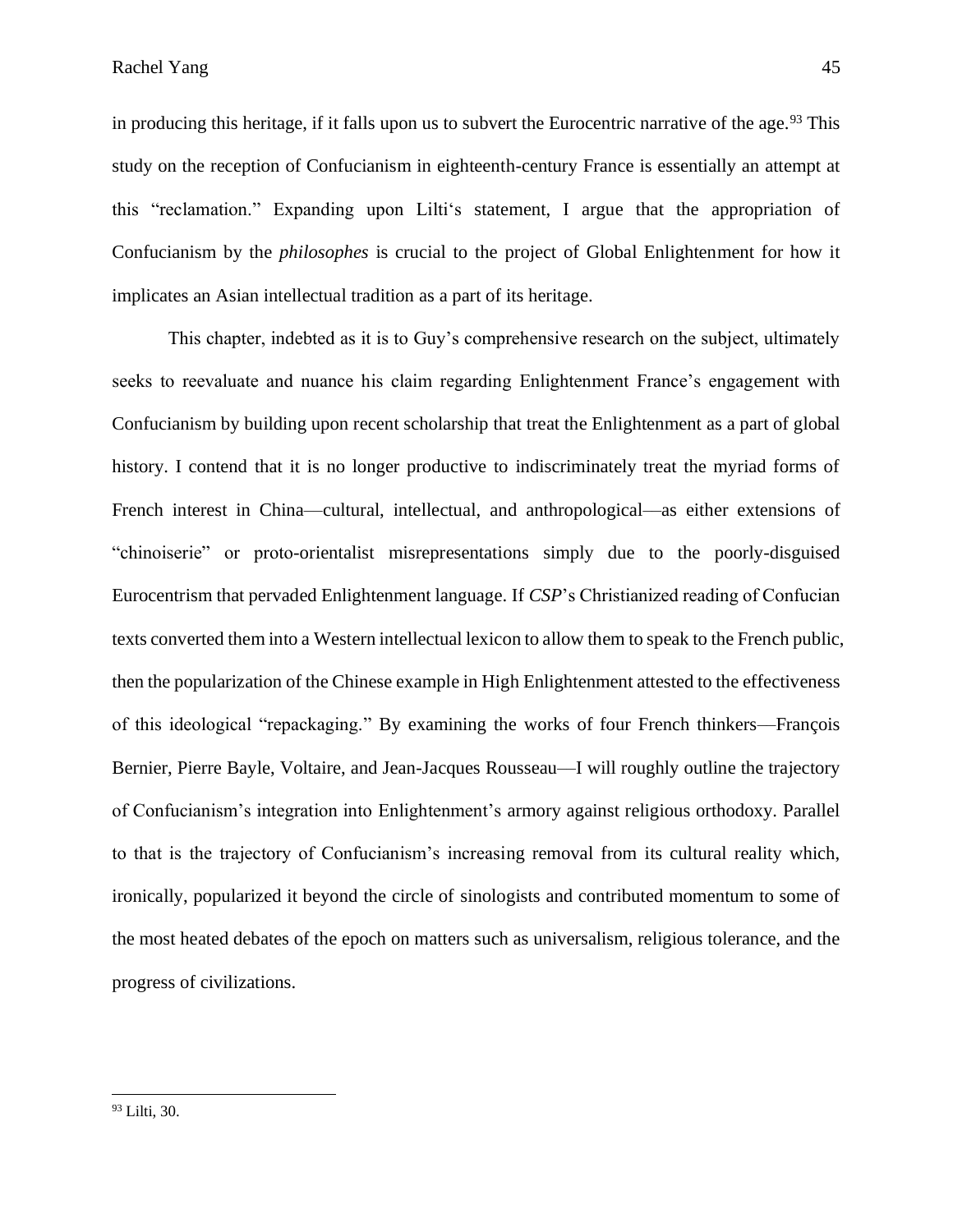## **2.1 François Bernier's "Introduction": Towards a Secular Interpretation**

June 7<sup>th</sup>, 1688, six months after Pierre Régis proclaimed Confucius' allegiance to Christianity, another *CSP-*inspired *compte rendu*, "Introduction à la lecture de Confucius," appeared in *Le Journal des Sçavants.* Its author was the French physician and travelogue-writer, François Bernier (1620 - 1688), known to history as an ethnographer of the Mongol Empire and one of the pioneers of modern race theory.<sup>94</sup> "Le public est fort obligé au R.P. Couplet jésuite, qui nous l'a apporté de la Chine," wrote Bernier at the end of his piece in referring to the Confucian canons translated in *CSP*. <sup>95</sup> Unlike Régis, Bernier's did not focus on reviewing the content of these classics, nor was he preoccupied with assessing the religious integrity of the philosophy. Instead, Bernier's "Introduction" broadly surveyed three aspects of Chinese society which he believed were shaped by Confucian ideology: its laws and government, the virtue of filial piety, and the example of the Prince. In writing about each of these subjects, Bernier professed an unabashed admiration for this distant land which appeared before him as a philosophical, eternal, and utopic Empire. If Régis' review demonstrated the effect that Confucianism could have on the imagination of a religious-minded European reader, then Bernier's "Introduction" heralded the passion that it would stir up among the thinkers who worshipped the rational and the secular, who would eventually turn the Jesuits' weapon against them in a fight to undermine the Church's domination over European thoughts.

Bernier commenced his "Introduction" by citing China's chronology that stretched over four millennia and traced the origin of its civilization to the five legendary Sage Kings hailed by

<sup>&</sup>lt;sup>94</sup> For Bernier's monograph on race theory, see: Francois Bernier, "Nouvelle division de la terre par les différentes espèces ou races qui l'habitent," *Journal des sçavants,* (avril, 1684); on Bernier and travel-writing, see: Nicholas Dew, "The Double Eclipse: François Bernier's Geography of Knowledge," in *Orientalism in Louis XIV's France*, (New York: Oxford University Press, 2009), 132-167.

<sup>95</sup> François Bernier, "Introduction à la lecture de Confucius," *Journal des sçavants,* (7 juin, 1688) 26. Translation: "the public is much obliged to R.P. Couplet, who brought them to us from China."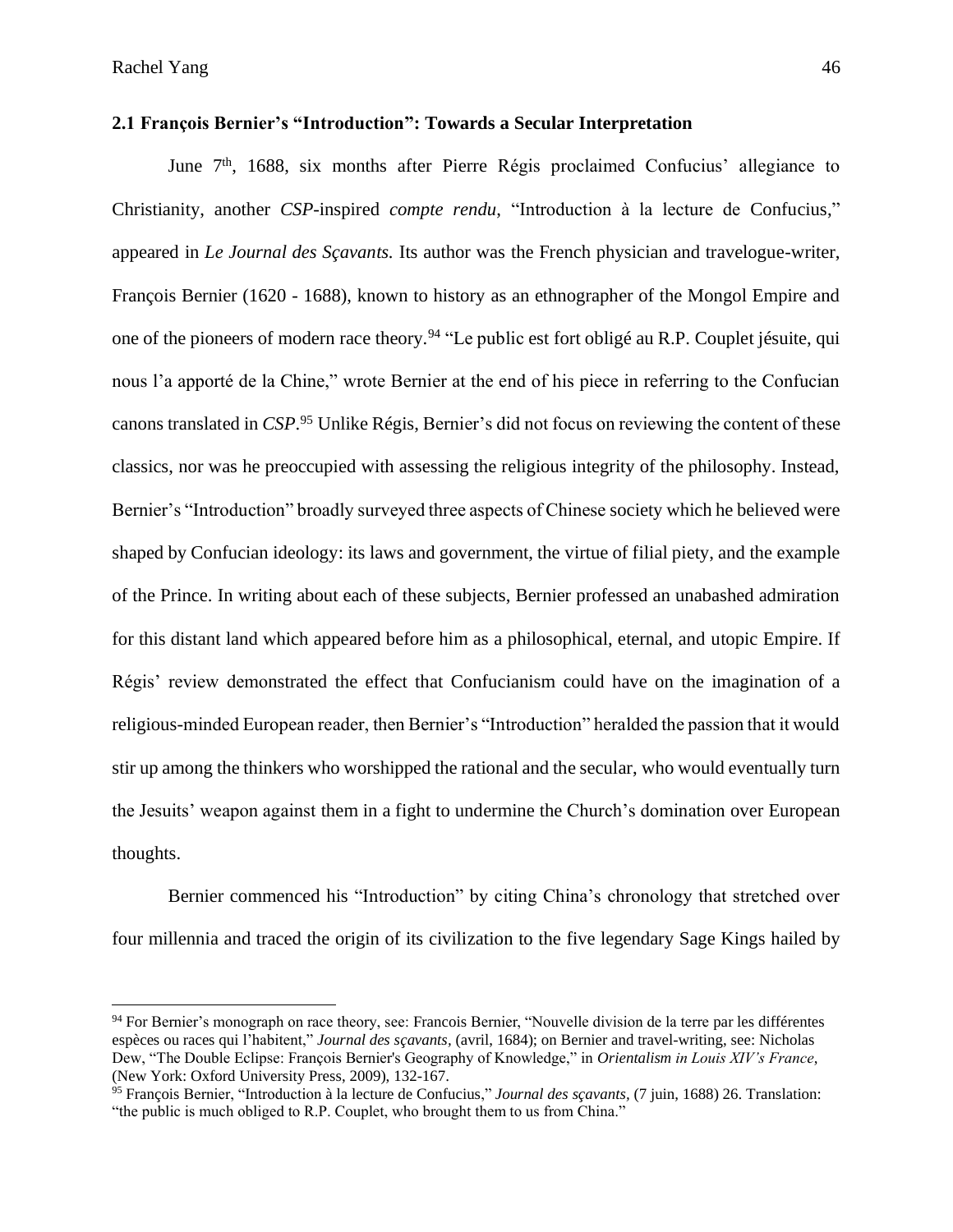Confucianism as the epitome of virtue. Bernier claimed that laws and customs laid down by the Sage Kings were so perfect that adhering to their ways promised peace and prosperity within the Empire, while straying from them led to wars and misfortunes. The essence of the Sage Kings' wisdom, Bernier proposed, was that "la vertue est le fondement du bon gouvernement, comme étant impossible qu'un État soit bien gouverné à moins que le Prince & les sujets ne soient véritablement & solidement vertueux."<sup>96</sup> And the most genius and exemplary way in which the Chinese built a virtuous citizenry was through the cultivation of filial piety. This is a reverberation of the ideas that Couplet extracted from *Daxue* and expanded upon in prefacing *CSP.* Recall that an important part of the Jesuit's political agenda was to pit Confucianism against the Reason of State in emphasizing that a ruler must be equally virtuous in his actions and intentions to promote peace and order. The practice of filial piety, according to Couplet, ensured that the subjects and the ruler cultivate a relationship modeled after that of obedient children and a benevolent parent.

There was, however, a subtle rupture between Couplet and Bernier in how they perceived filial piety's connection with the idea of Heaven in Confucianism. Whereas Couplet saw filial piety, in both the child-parent and subject-ruler contexts, as a mirroring of the ultimate reverence towards a personal God that proved the religious consciousness of Confucianism, Bernier saw that: "… les Loix doivent d'autant plus insister sur cette pieté paternelle, qu'elle est fondée dans la nature, dans la justice, dans la raison, & par conséquent dans la volonté du Ciel qui nous a donné la raison."<sup>97</sup> Unlike Couplet, Bernier did not place a divine entity at the center of Confucian thoughts as the ultimate source and beneficiary of moral cultivation. Instead, he understood the love between parent and children to be intrinsic to human nature and reason, endowed by a divine

<sup>96</sup> Bernier, "Introduction," 19. Translation: "Virtue is the foundation of good government, as it is impossible for a state to be well-governed if the Prince and the subjects are not truly virtuous."

<sup>97</sup> Bernier, "Introduction," 19. Translation: "...the Laws should all the more insist on this filial piety, since it is rooted in human nature, in justice, in reason, and consequently in Heaven which endows us with reason."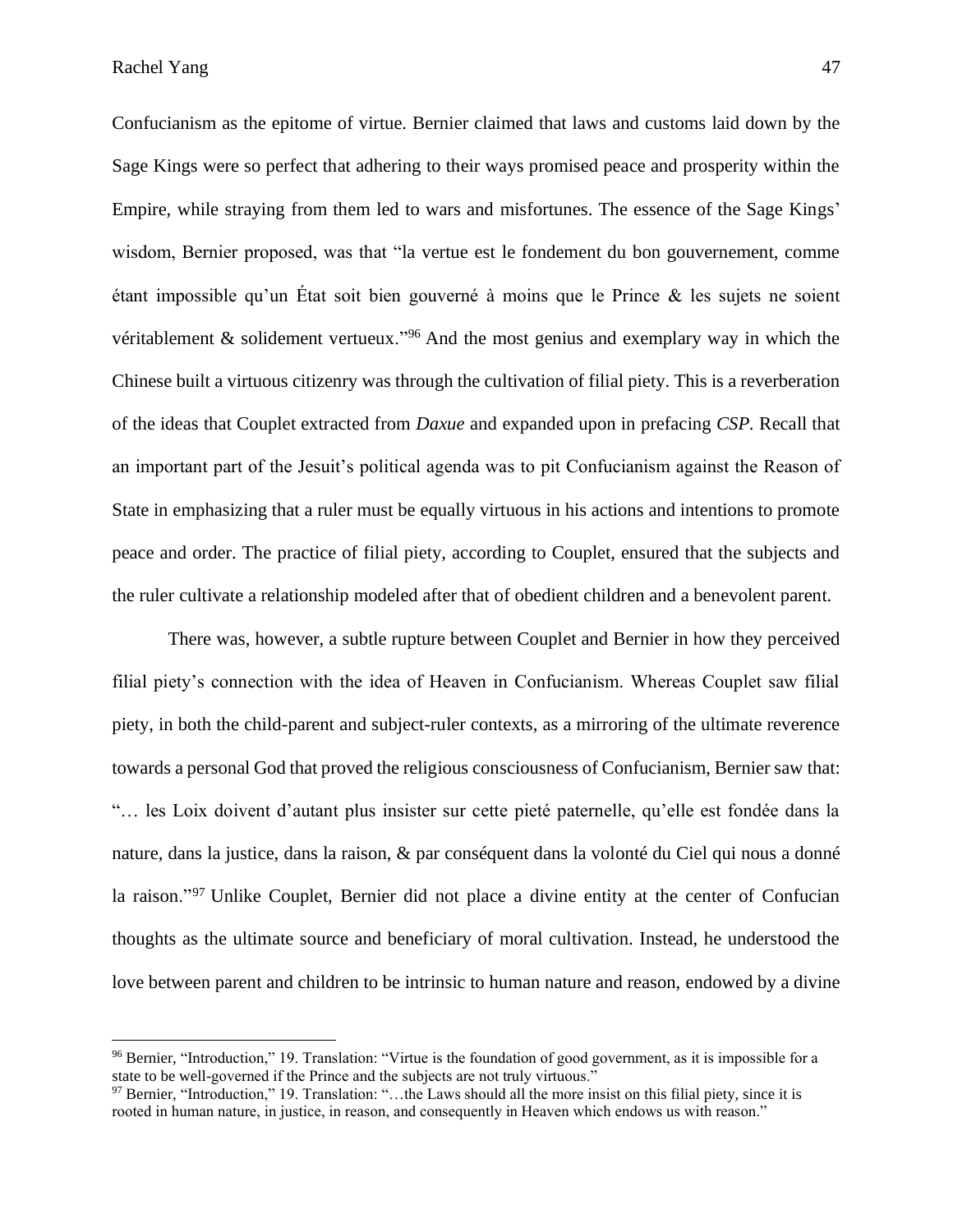Rachel Yang 48

source that seemed to represent the natural order more than a monotheistic deity. Obeying the tendency to respect one's parents and love one's children is therefore following "le dessin du Ciel," while going against it leads to disgrace and misfortune not as a punishment from God, but as a consequence of unnatural impulses.<sup>98</sup>

Then, Bernier devoted two substantial sections of his "Introduction" to examining the genius of filial piety in creating a stable and virtuous government. In rationalizing the political utility of filial piety, Bernier reflected: "une famille nourrie & élevée dans cet esprit d'amour, d'obéissance & soumission à l'égard des pères & des mères… serait fort dispose à se soumettre doucement & sans contrainte aux Loix & aux Magistrats, & conséquemment à obéir volontiers aux Ordres du Prince…" <sup>99</sup> This shows that the submission to laws and the state replaced the reverence for God as the primary objective of cultivating filial piety. Bernier, believing that the modeling of the family unit after the state was established since the days of the ancient Sage King, concluded that China under Confucianism had attained a state of perfection in the ethics and philosophy of governance since its conception. Thus, as a culmination to his utopic imagining of Confucian China, Bernier effused: "Car il n'en est point de ceci comme de la République de Platon qui n'a jamais été qu'en idée. Il est constant que ce grand Empire de la Chine a été plus de quatre mille ans très bien gouverné sur ces principes qui peut-être ne vous paraîtront d'abord mériter d'être mis entre les fondamentaux."<sup>100</sup> In short, China was the Platonic ideal manifested. Never

<sup>98</sup> Bernier, "Introduction," 20. Translation: "Heaven's design"

<sup>99</sup> Bernier, "Introduction," 22. Translation: "…a family nourished and raised in this spirit of love, obedience, and submission towards the parents…would also be inclined to willingly submit to the Laws and the Magistrates, and thus happily obey of the Order of the Prince."

<sup>100</sup> Bernier, "Introduction," 24. Translation: "It is nothing like Plato's Republic, which was never more than an ideal. It is constant that this Great Empire of China has been well-governed for more than four thousand years on these principles which may not appear to you at first as deserving a place among the fundamentals." In fact, Bernier was not the only one or the first one to explicitly compare China with Plato's Republic. Dutch thinker Issac Vossius (1618-1698) made a similar point in his *Variarum observationum liber* (1685), whose work was later reviewed by Pierre Bayle in his periodical; see Israel, *Enlightenment Contested,* 640-1.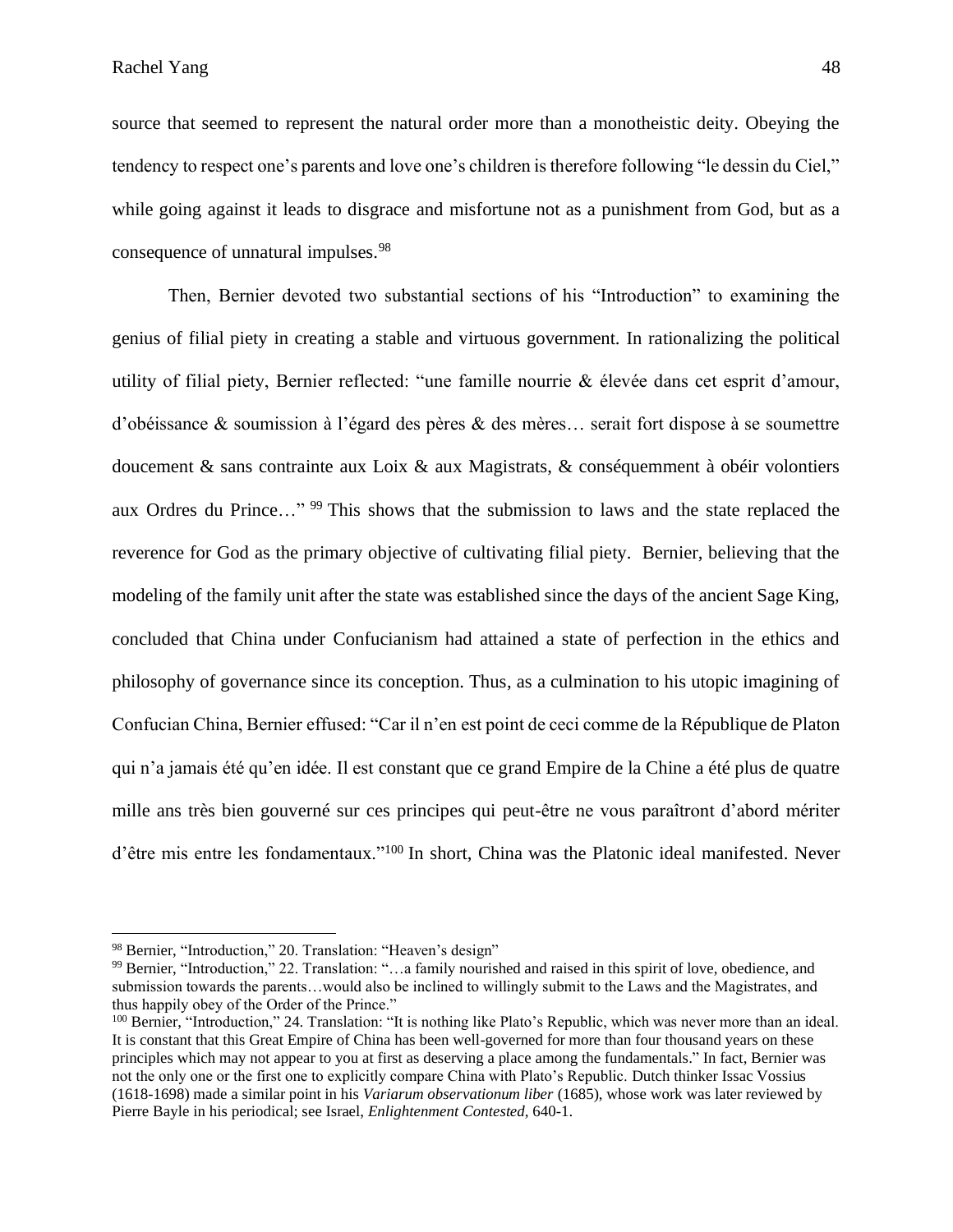mind that Confucianism did not encompass the entirety of Chinese intellectual tradition, nor was it a timeless set of doctrines passed down and repeated by the descendants as truisms, as demonstrated by the rich commentarial traditions among Confucian scholars that ceaselessly reinterpreted the classical texts.

Bernier's writing demonstrates the use of what Basil Guy terms as "the Chinese example" in developing certain intellectual agenda for seventeenth-century Europe. His account of Confucian political morality was rife with hyperbolic language and litanies of praises for the unparalleled wisdom, piety, and virtue of the Chinese civilization.<sup>101</sup> The resulting product was a China that was more a paradigm than a place, which supposedly possessed and thrived upon the many attributes that Bernier hoped to see realized in France; for instance, a Prince who functions as moral example for the people, the education of a virtuous citizenship since childhood, and a mutually loving and beneficent relationship between the ruler and the subjects.<sup>102</sup> A key advantage of leveraging the Chinese example, specifically through the focus on filial piety as a uniquely Chinese virtue, was that it allowed Bernier to break away from Western intellectual traditions. He did not have to turn towards Judeo-Christian scholars or Greco-Roman heritage for an answer to the sociopolitical problems he perceived in Europe. <sup>103</sup> This expansion of intellectual horizon was infinitely exciting for Bernier, as he mused to his reader: "Cette grande diversité qui est entre eux & nous dans la manière de regarder les choses... excitera sans doute votre curiosité les examiner avec attention. Que sait-on si nous ne nous tromperions point dans le jugement que nous en faisons, & s'ils n'auraient point mieux rencontré que nous ?"<sup>104</sup> Although Bernier's China was largely a

<sup>&</sup>lt;sup>101</sup> Bernier, "Introduction," 25.

 $102$  Guy, 136.

<sup>103</sup>Sylvie Taussig, "Introduction occidentale des classiques confucéens au XVIIe siècle," in *Confucius ou la science des princes*, ed. Sylvie Taussig and Thierry Meynard (Paris: Éditions du Félin, 2015)*,* 90.

<sup>&</sup>lt;sup>104</sup> Bernier, "Introduction," 14. Translation: "This great disparity between us and them in the way of looking at things… will undoubtedly excite your interest for a close examination. How do we know if we are not deceived in our judgement, and they are not more worldly than us?"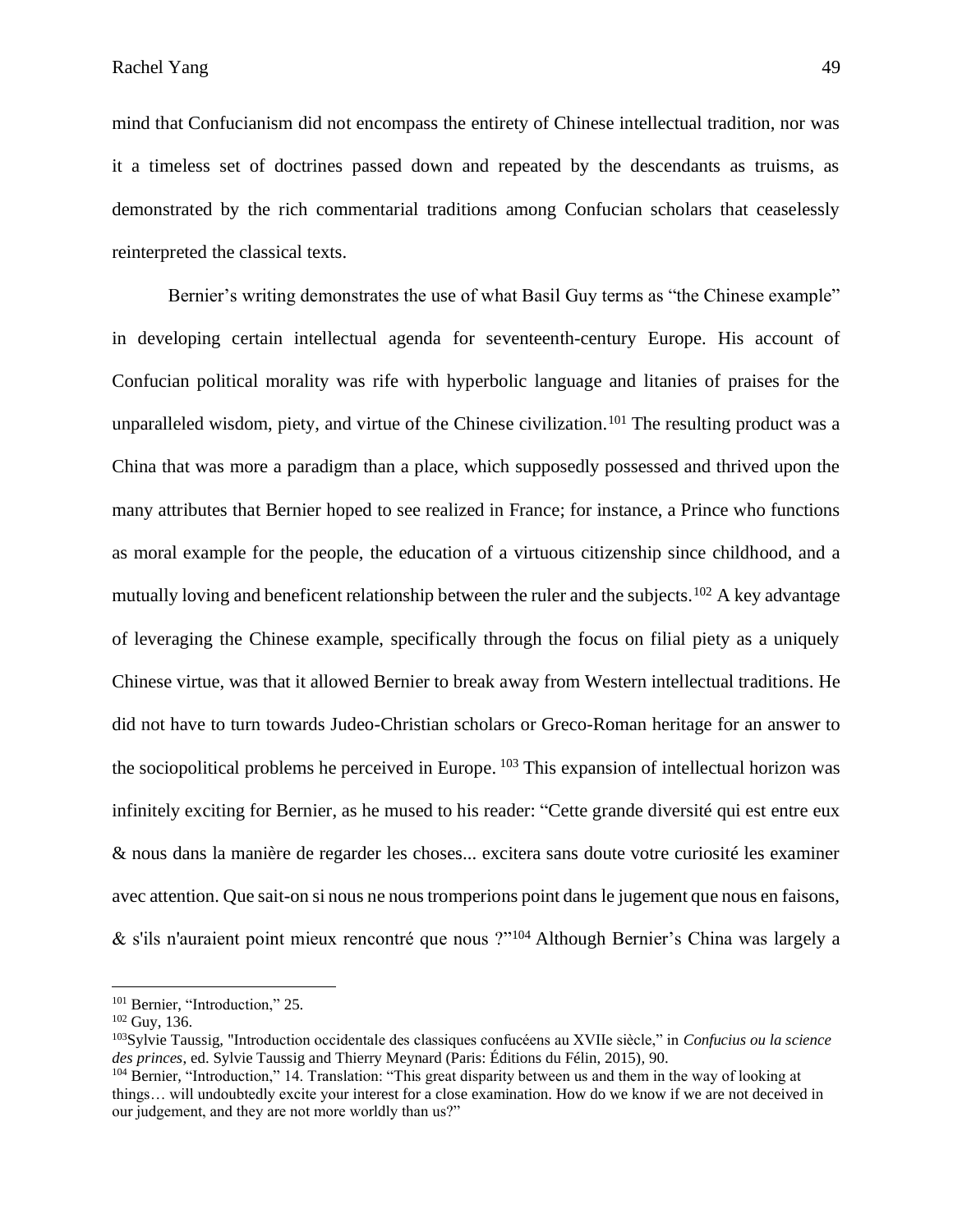figment of his imagination, there seemed to be a genuine desire to learn from foreign intellectual thoughts and apply them to Europe's needs, as well as a questioning of the assumed superiority of Western cultural heritage.

Bernier's focus on the sociopolitical implications of Confucianism marked his "Introduction" as a notable attempt to depart from the Jesuit-monopolized representation of China. This secularizing the Chinese example reflected more broadly the approach of a critical stage of transition for France. Additionally, Bernier's moderate and compromising tone demonstrated his attempt to establish some common ground between the religionnaires and the freethinkers, using Confucianism as a channel to engage the public in Enlightenment-style dialogue. In the last section of his "Introduction," he acknowledged Régis' review of *CSP* and commended the theologian's discerning take on the religious integrity of Confucianism. Specifically, Bernier brought up the passage from *Lunyu* that Régis cited as an emblematic example for the connection between *Ren* and Christian piety, and remarked: "Ce passage est admirable, & M. Régis a bien raison de dire qu'au motif près aucun chrétien n'a jamais mieux parlé de la véritable charité qui regarde généralement tous les hommes."<sup>105</sup> Bernier appeared to find a Christian reading of Confucianism to be valuable, particularly in how it affirmed the universality of virtues such as charity among humanity. Yet, his next sentence introduced a pivotal shift from Régis that suggested the insufficiency of a theological treatment of Confucian ideals. "Mais je souhaiterais qu'il eût ajouté cet autre petit passage du même philosophe," Bernier proposed before quoting the following:

Je me souviens avec plaisir de ce soldat du royaume de Lu, qui avait perdu son bouclier, & qui après l'avoir bien cherché sans le trouver, dit enfin pour se consoler:

<sup>&</sup>lt;sup>105</sup> Bernier, "Introduction," 25. Translation: "This passage is admirable, and M. Régis is certainly right to say that almost no Christian has said better about the true charity that concerns all of humanity."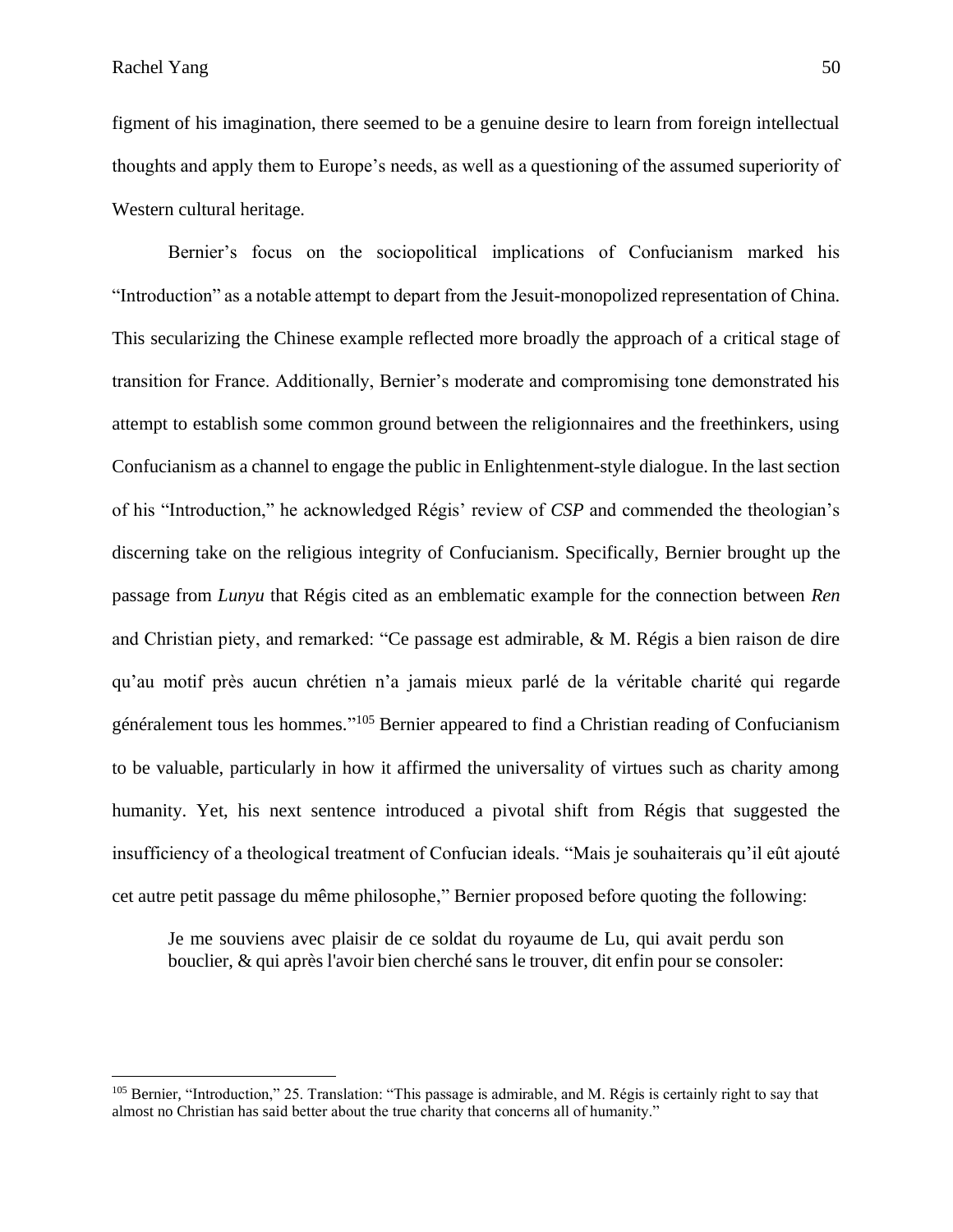Un homme de Lu l'avait perdu ; un homme de Lu l'aura trouvé. Il aurait encore pu mieux dire: "un homme l'aura trouvé."<sup>106</sup>

This passage, despite a few variations in details, corresponds to an anecdote dating from the Spring and Autumn Period (770 BC – 256 BC) in China. It was later adapted by Confucian scholars as a part of the text, *Kongzi Jiayu* (孔子家语, *Family Sayings of Confucius*), which is a collection of aphorisms that complement the study of *Lunyu.* 107

If Régis' choice of passage captured the universality of Christianity, then Bernier's addition elevated Confucianism into a proof for the universality of *humanity,* not just religious ideals, that transcends national boundaries. Régis' conclusion that "tant il est vrai que Dieu a répandu dans l'esprit même des Infidèles des lumières qui les conduisent à des vertus" reinforced the trope of the "virtuous pagans," which alienated Confucian China while commending it.<sup>108</sup> Bernier, on the other hand, seems to want to altogether discard the distinction between pagans and Christians. Such a sentiment overshadows Bernier's attachment to a Christianized reading of *CSP* and preluded the emergence of Enlightenment universalism that would become an important yet increasingly questioned aspect of Western intellectual heritage. Thus, Bernier's "Introduction" signifies a growing awareness of the secular potential of Confucianism. It reveals the malleability of the Chinese example under European appropriation, as it evolves from its initial introduction to France as a defense of Christian morality and edges towards the other end of the spectrum as a means to criticize the failings of the religious institution and its oppressive influence. The next figure explored in this chapter, Pierre Bayle (1647-1706), would complete the secularization, and

<sup>106</sup> Bernier, "Introduction," 25. Translation: "I remember with pleasure this soldier from the kingdom of Lu who lost his shield, and having searched without finding it, finally consoled himself in saying: a man from Lu lost it, a man from Lu shall find it. It would be even better for him to say: 'a man shall find it.'"

<sup>107</sup> Chinese Text: 楚恭王出游, 亡乌嘷之弓, 左右请求之。王曰: "止。楚王失弓, 楚人得之, 又何求 之?"孔子闻之: "惜乎其不大也!不曰: 人遗弓、人得之而已, 何必楚也!"

<sup>108</sup> Régis, 104; Taussig, 21. Translation: "God's light touches even the Infidels, and guides them towards virtue."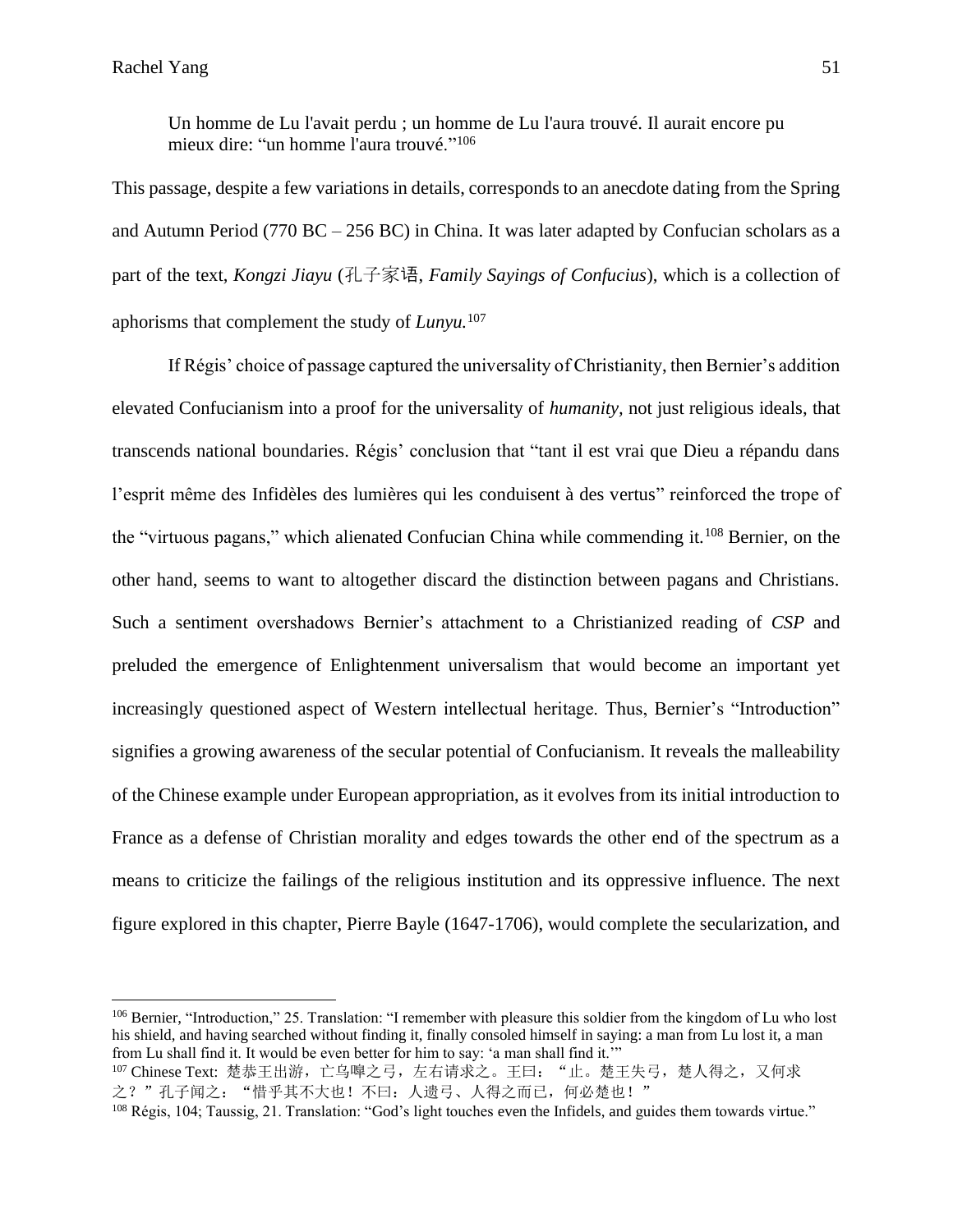thus the weaponization, of the Chinese example while setting the stage for the intellectual giants of the French Enlightenment to engage Confucian ideals in expressing the anxieties and aspirations of their epoch.

## **2.2 Pierre Bayle's Atheist Interpretation of Confucianism**

A Huguenot who fled to Netherlands after Louis XIV's revocation of the Edicts of Nantes, Pierre Bayle was perhaps the most emblematic freethinkers and one of the fiercest critics of Catholic orthodoxy.<sup>109</sup> Bayle founded the periodical *Nouvelles de la Republique de Lettre* in 1684, where he reviewed and engaged with the writings of his contemporaries while broadcasting ideas too heterodoxic to appear in *Journal des Sçavants*––a publication that was fundamentally French and therefore conservative despite its prestige and its mission of encouraging intellectual explorations.<sup>110</sup> François Bernier was among the thinkers reviewed by *Nouvelles*. The positive publicity that he enjoyed from Bayle's good words established a foundation of friendship between the two, as Bernier wrote in a letter to Bayle: "tout le monde m'en demande depuis ce que vous en avez dit dans les *Nouvelles* de decembre… mais ils ne sçavent pas ce que je leur diray pour sauver vostre honneur à mon egard, que vous estes du moins aussi bon amy que bon juge."<sup>111</sup>

While the two may not be equally militant in their push for rationalism over orthodoxy, Bernier and Bayle evidently shared similar opinions and interests. Among them was a fascination for China and its philosophy. In April 1686, Bernier mentioned in a letter to Bayle about Couplet's

<sup>&</sup>lt;sup>109</sup> For Bayle's contribution to radical Enlightenment thoughts, especially atheism and scepticism, see: Hazard, 99-115; Robert C Bartlett, "On the Politics of Faith and Reason: The Project of Enlightenment in Pierre Bayle and Montesquieu," *The Journal of Politics* 63, no. 1 (2001): 1-28; Richard H Popkin, *History of Scepticism: From Savonarola to Bayle*, (Cary: Oxford University Press, 2003), 435-463; Jonathan Israel, *Radical enlightenment: philosophy and the making of modernity, 1650-1750,* (Oxford: Oxford University Press, 2001), 321-341. <sup>110</sup> Hazard, 75.

<sup>111</sup> François Bernier à Pierre Bayle, 28 février 1686. *Correspondance de Pierre Bayle.* Translation: "Everyone has been asking for my work since what you said about it in *Nouvelles* in December…but they don't know what I would say to them to save your honor, that you are as much a good friend as a good judge."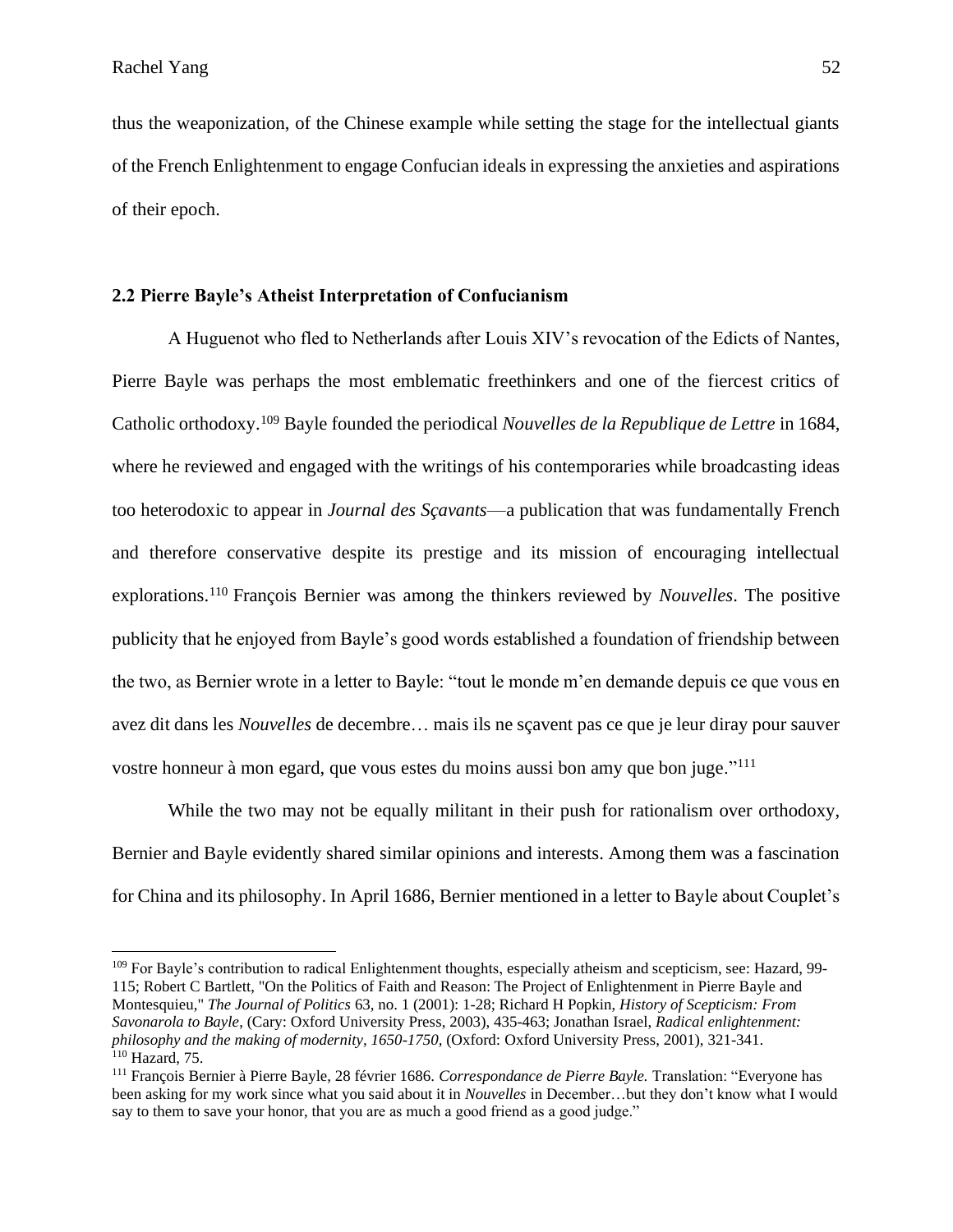recent return from Rome. Expressing hope for what this visit might bring to the community of savants, Bernier wrote: "Nous avons icy depuis 15 jours le R[everend] Père Couplet revenu de Rome… nous esperons qu'ils nous donneront toutes les oeuvres de Confusius traduites, il y auroit grand plaisir de voir ce que ces Messieurs de l'autre monde pensoient de leur costé sur la morale à peu pres au mesme temps que Socrate y pensoit du sien."<sup>112</sup> Bernier would not be disappointed, for less than a year later *Confucius Sinarum Philosophus* appeared in Paris. Although Bayle's replies were lost, it is reasonable to assume that he was also eager to hear directly from the renowned Chinese sage rather than through secondary reports such as travelogues and ethnographies, and therefore most likely read *CSP* upon its publication. Though, as the prior chapter established, the Confucius speaking to Bernier and Bayle was little more than a construction of the Jesuits and the Chinese commentators they referenced.

As the following section will show, the revision of the Chinese example under Pierre Bayle was as dramatic as it was ironic. A victim of King Louis' religious prosecution, the very act that Couplet used to crown the monarch as a paragon of Confucian virtues, Bayle turned *CSP*'s religious agenda completely on its head, and his representation of China would go on to influence the next generation of critics against orthodoxy. Rather than presenting Confucius as a natural theologian that validated religion and reason, Bayle deemed him to be blind "in regards to the true God and his Laws;"<sup>113</sup> rather than seeing Confucian China as a reflection of the universality of Christian ideals and their integral role in maintaining a virtuous society, Bayle argued that it was

<sup>112</sup> François Bernier à Pierre Bayle, 11 avril 1686. *Correspondance de Pierre Bayle.* Translation: "It has been 15 days since R.P. Couplet returned from Rome…we hope that they will give us all the translated works of Confucius, it will be a great pleasure to see what these Gentlemen from the other world were thinking about moral on their end around the same time that Socrates were thinking about his."

<sup>113</sup> Pierre Bayle, *Dictionnaire Historique et Critique,* Tome 3*. Cinquième edition.* ([Amsterdam]: P. Brunel, 1740), 296.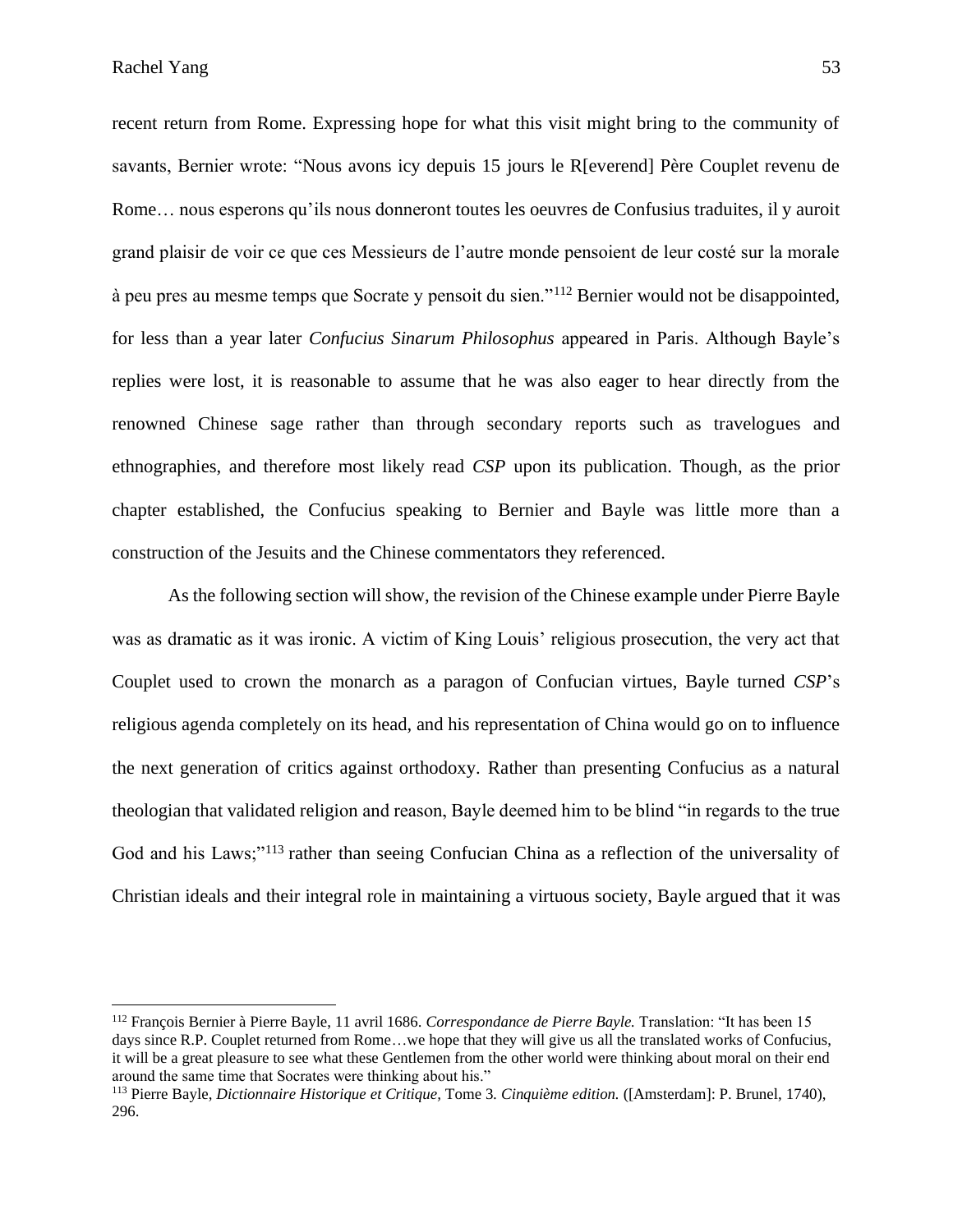thoroughly atheist and the living proof that not only can a society function without religion, but it can in fact be virtuous and prosperous.

Bayle had his eyes set on the heterodox potential of China several years before the appearance of *CSP*. His view on China was heavily influenced by the French intellectual and a leading Sceptic, La Mothe le Vayer (1588 - 1672), who argued for China's atheism in his work *La vertu des payens* (1642) and was seen as a chief precursor to Enlightenment Sinophilia and cosmopolitanism. <sup>114</sup> A fundamental disagreement between Bayle and a Christianized reading of Confucianism was the relationship between reason and religion. The Jesuits, attempting to reconcile Confucius' paganism with the theological integrity of his philosophy, framed him as a natural theologian who discovered and promoted Christian principles "by the light of nature and reason alone."<sup>115</sup> Implicit in this argument was the idea that reason and religion complement one another. It was only natural that a virtuous, albeit pagan, philosopher such as Confucius would come upon Christian ideals. After all, they were inherent truths that transcend time and cultural divides. Therefore, the Christian interpreters never really perceived reason as the enemy of faith, though it was inconceivable that reason can stand alone without the guidance of faith. Pierre Bayle, on the other hand, seemed to consider reason and religion, or at least religious orthodoxy, as the antitheses of each other.<sup>116</sup> As he remarked sardonically in *Réponse aux questions d'un provincial*:

I fancy I gathered from some of you that, as regards the Trinity and some other articles of the Christian faith, reason must bow to the word of God, but that, as regards the Fall of Adam and its consequences, the Scriptures must defer to the judgment of the philosophers. I should be sorry for you if you really took this view and believed you could differentiate to that extend.<sup>117</sup>

<sup>114</sup> Rowbotham, "le Vayer's Virtue des Payens"; Guy, 119.

<sup>115</sup> Meynard, *CSP*, 85.

<sup>116</sup> Hazard, 110.

<sup>117</sup> Bayle, *Réponse aux questions d'un provincial,* vol. III, 1706, ch. CXXVIII; Cited from Hazard, 110.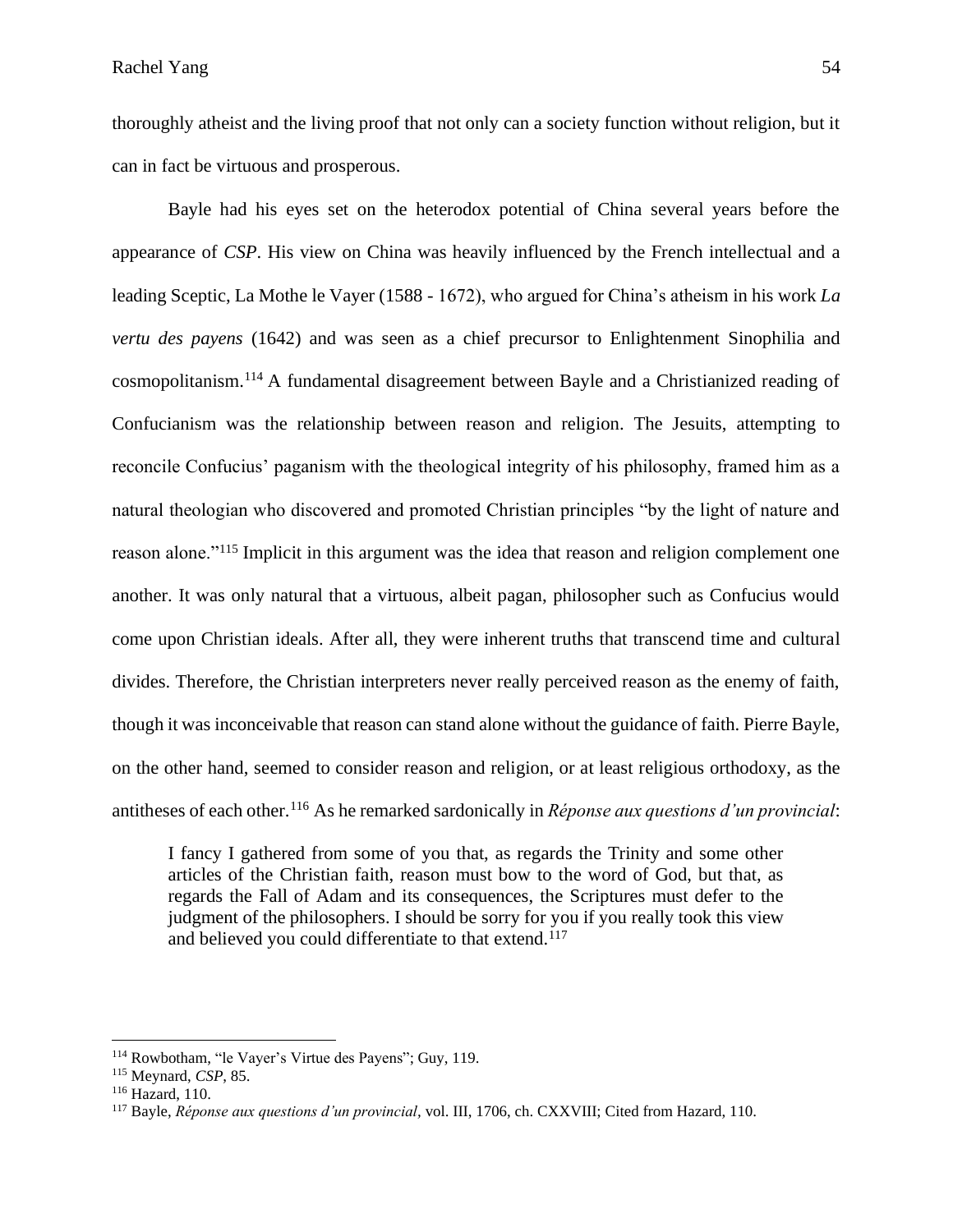In other words, certain intellectuals' fancy that they could balance their loyalty between religion and logic would sooner or later confound them with paradoxes. Bayle was not championing an atheist society, as he himself was a Protestant. Yet, he was calling for a deep introspection and a questioning of the most fundamental social principles among his contemporaries––Catholics, deists, and philosophers alike. For him, religious intolerance and violence was a prime example of the absurdity allowed to happen in a society supposedly founded upon both reason and faith, and it served as the catalyst for his advocacy of skepticism and fueled some of his most influential works, such as *Pensées diverses sur la Comète* (1682) and *Dictionnaire historique et philosophique* (1696).<sup>118</sup> This is where the presentation of China as an atheist society lends a powerful hand to Bayle's skeptic rhetoric.

In his writings, Bayle laid down the atheist nature of Confucianism as the very source of its virtue. "Vous avez vu ci-dessus que la physique des philosophes chinois est un système d'athéisme," he proclaimed before quoting from a Jesuit writer's praise of China, "*à l'égard de la morale ils paraissent beaucoup plus raisonnable… la fin que le sage* (i.e. Confucius) *se propose est uniquement le bien public*."<sup>119</sup> Confucian atheism, Bayle expounded, was not a primitive "negative atheism" practiced by certain civilizations he deemed as "backward," but a highly sophisticated "positive atheism" derived through natural reason.<sup>120</sup> Notably, Bayle advocated that the Confucian atheism approached the ideas of Spinoza (1632-1677), the notorious Dutch philosopher regarded as the "prince of atheism" and one of the most abundantly cited authors in

<sup>118</sup> Simon Kow, "Enlightenment Universalism? Bayle and Montesquieu on China," *The European Legacy, Toward New Paradigms* 19, no. 3 (2014), 350.

<sup>119</sup> Pierre Bayle, *Œuvres diverses de M. Pierre Bayle*, *Tome 3*, (n.p.: La Haye, 1737), 397. Translation: "You can see here that the Chinese philosophers uphold a system of atheism…*on the matter of morals they appear much more reasonable…the objective promoted by the sage* (i.e. Confucius) *was solely the public good."* <sup>120</sup> Israel, "The Battle over Confucius," 188.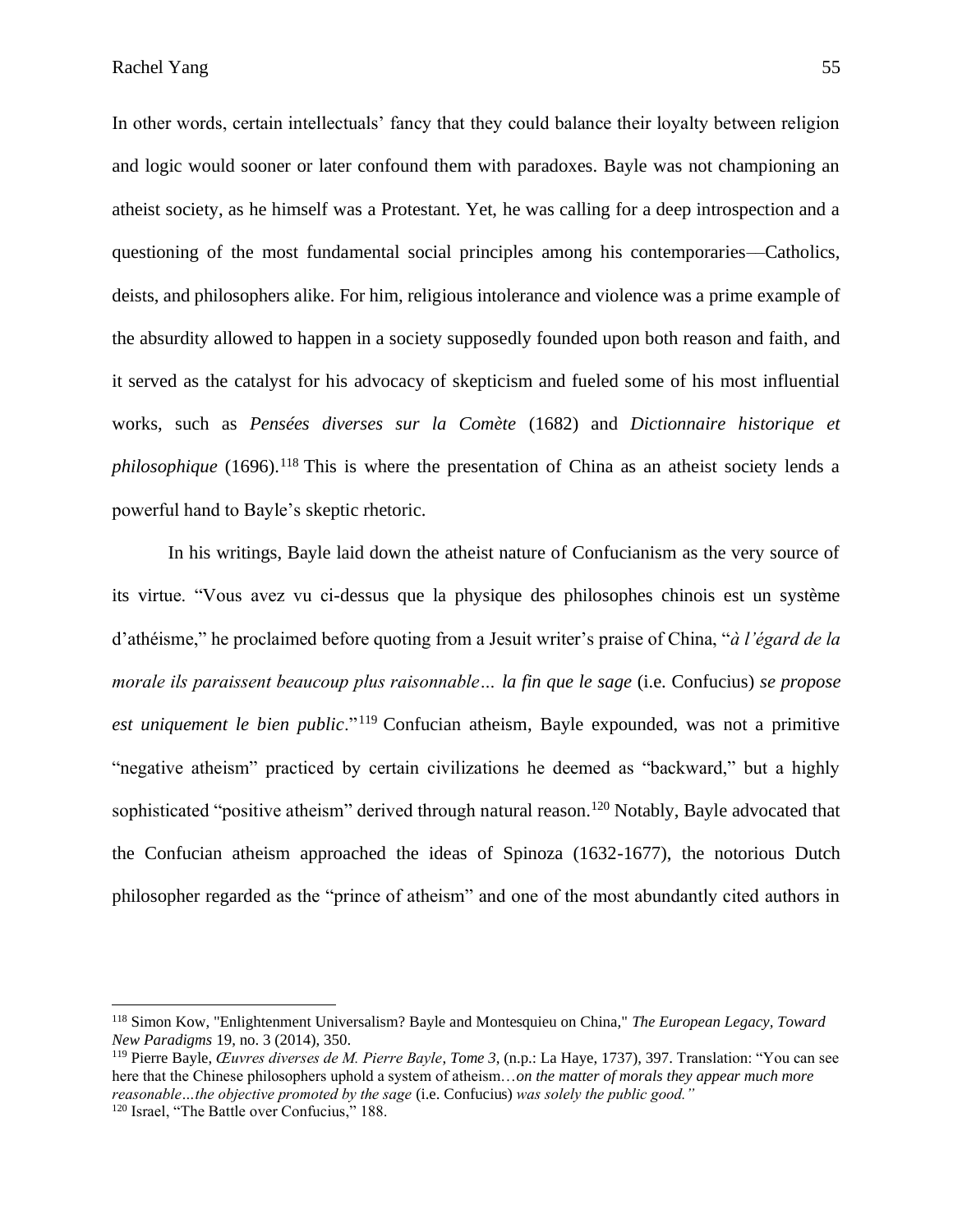the radical Enlightenment discourse.<sup>121</sup> Provided with this positive atheist model, Bayle repeatedly leveraged Confucian China as the embodiment of reason to underline the failings of Christian Europe. In his *Commentaire Philosophique*, for instance, Bayle imagined how the Confucian scholar-officials would react to the competing Christian sects coming into their nation to win converters. "*Messieurs les convertisseurs Chrétiens…qui venez de si loin pour nous apprendre, que vous n'étez pas d'accord entre vous*," the scholar-officials would thus address the missionaries, before announcing that they would also like to hear from the sects who were not represented before them before making a sound and informed judgement; but in the meantime, "*vous ne gagnerez aucun Chinois, pourvue que vous ne vous serviez que de la raison...*" 122

In this scenario, the scholar-officials' impartiality and neutrality juxtaposed with the petty squabbles among Christian sects. There was also the implication that the Confucian literati's dissociation of moral principles from religious zeal promoted rational discourse and the freedom of expression under the Chinese government, which aligned with Bayle's vision of republican ideal.<sup>123</sup> In short, Bayle believed that Confucianism provided China a set of moral codes based on reason alone; and, unlike the critics of atheisms surmised, a society founded purely on reason had not only remained functional for thousands of years, but it also fostered greater peace and tolerance by avoiding the imposition of a universal religious conscience. Again, one perceives an image of China that conveniently functioned as the physical manifestation of an ideal, or more accurately, a thought experiment, proposed by a French thinker looking to enact some form of social reconstitution within his society. This removed kingdom, with a philosophy that appeared rational

<sup>121</sup> Israel, *Radical Enlightenment,* 161*;* Israel, *Enlightenment Contested,* 644; Bayle, *Dictionnaire historique et critique,* IV, 271.

<sup>122</sup> Pierre Bayle, *Commentaire philosophique sur ces paroles de Jesus-Christ Contrain les d'entre.* (Cantebury: Chez Thomas Litwel, 1686)*.* Translation: "Gentlemen Christian Converters…who come so far to inform us that you have not agreed among yourselves… you can never win over one Chinese, unless you employ no other means than Reason…"

<sup>123</sup> Simon Kow, *China in Early Enlightenment Political Thought,* (New York: Routledge, 2017), 71-72.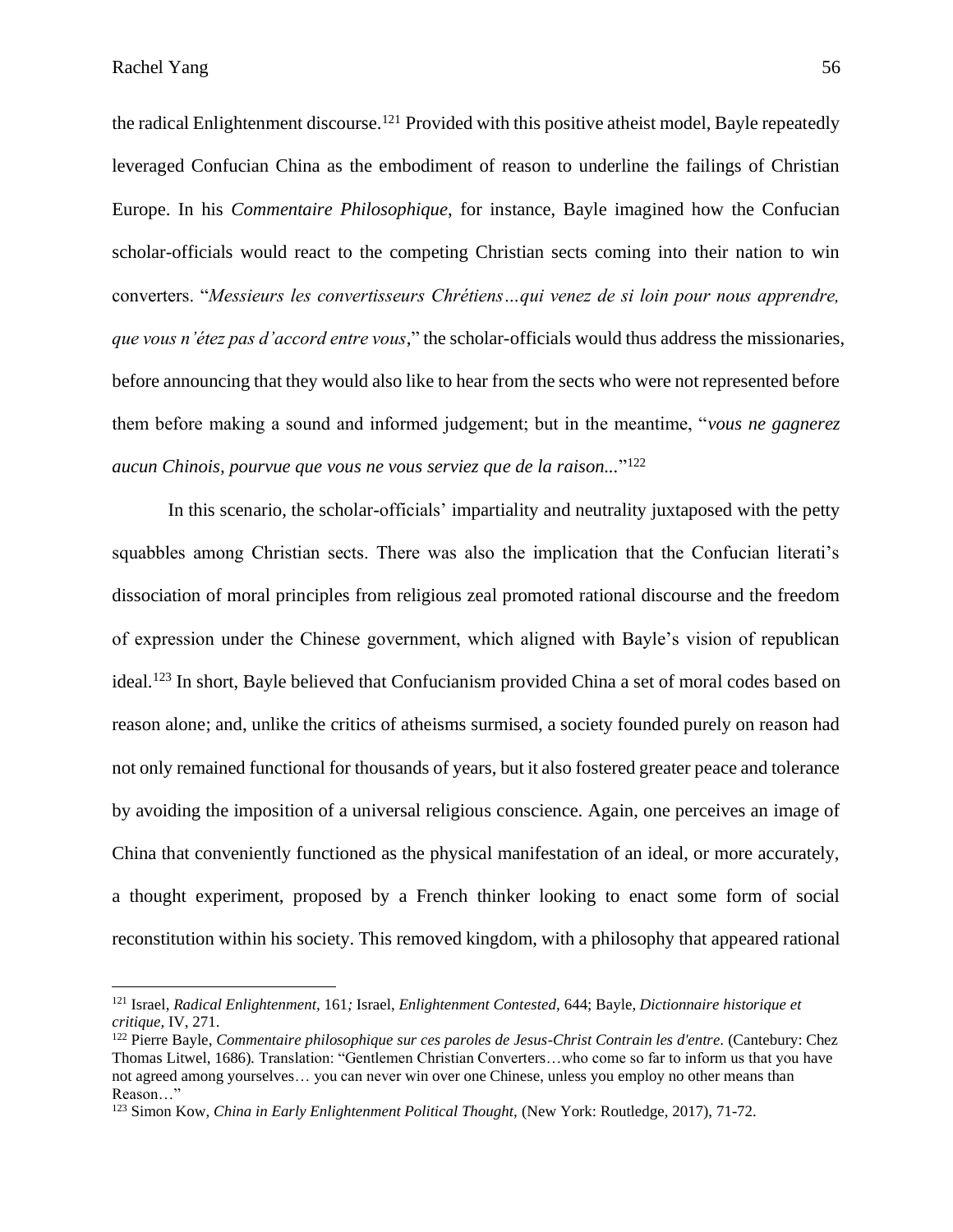and moral, yet ambiguous and inaccessible enough to invite appropriation, served as solid proof that heterodoxic speculations can become reality.<sup>124</sup>

Bayle's objective in raising Confucian China as a paradigmatic atheist state was to undermine the role of religion in dictating moral conscience, and thus, true to the epoch's freethinking spirit, challenge his contemporaries to adopt a similar attitude of Skepticism.<sup>125</sup> Basil Guy has rightly pointed out the exploitative nature of Bayle's treatment of the Chinese example:

Relativism, the separation of morality and religion, negating the validity of miracles––all this, and more, Bayle drew from innumerable documents printed before him, finding in China the perfect proof of his argument…We must in all fairness note that especially where China was concerned, the facts Bayle used in forging his experimental free-thinking were precisely those facts that were already familiar and to the great linking of the general public, especially his observations on Chinese customs. The great flowering of exotic literature in the seventeenth century... is ample proof of public interest in these matters.<sup>126</sup>

There is no lack of similar theses by contemporary historians commenting on early modern Europe's distorting representations of Asia. The consensus was that most Sinophiles of Bayle's time were less interested in understanding the reality of China than what China could do for them. While Guy and other scholars have convincingly undermined the façade of cosmopolitanism the European savants proclaimed for themselves, it may not be sufficient as the only way to think about Enlightenment's role in the context of global history. I argue that it is time to look beyond the fact of ideological appropriation itself, and instead focus on how such acts of appropriation were a necessarily part of importing and repurposing foreign ideologies into a part of the Enlightenment conversation as a more productive way of examining the role of non-European cultures during the time.

<sup>124</sup> Walter W. Davis, "China, the Confucian Ideal, and the European Age of Enlightenment," *Journal of the History of Ideas* 44, no. 4 (1983), 534.

<sup>&</sup>lt;sup>125</sup> Kow, "Enlightenment Universalism?" 351.

 $126$  Guy, 127.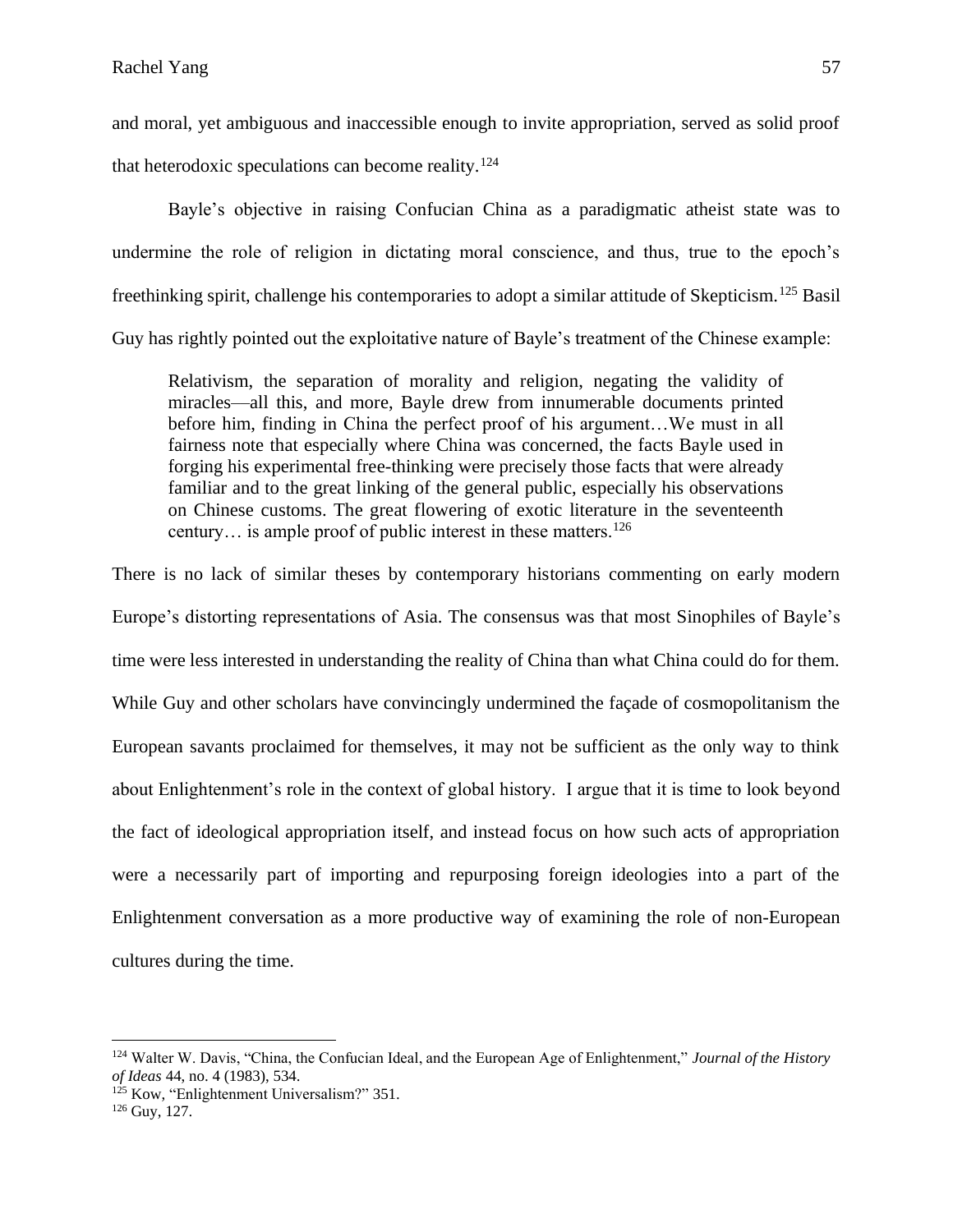Notably, Bayle's commentary on Chinese religious tolerance directly confronted the general assumption of European moral and cultural superiority during the seventeenth century. Raising the Chinese example in juxtaposition to the hypocrisy and foolishness of Christian factionalism, Bayle wrote: "Je ne sais pas pourquoi les Chrétiens font si peu de réflexions sur l'esprit de tolerance qui rène dans ces rois païens que nous traitons hautement de barbares et de féroces."<sup>127</sup> François Bernier had professed a similar sentiment in his "Introduction," albeit in a much more amicable and moderate manner, in suggesting "que sait-on si nous ne nous tromperions point dans le jugement que nous en faisons, & s'ils [les Chinois] n'auraient point mieux rencontré que nous ?"<sup>128</sup> As one can see, despite the rhetorical use of China in their writings, Bayle and Bernier seemed to seriously weigh the value in reading Chinese sources and learn about how they might benefit and inform the European public. Inevitably, the freethinkers' attempts to define Confucianism with terminologies such as "rationalism," "atheism," or "natural theology" were anachronistic and misleading, rooted as they are in the Western intellectual framework. Yet, to bridge the epistemological gap between China and the West, and therefore to situate and effect Confucianism as a part of Enlightenment discourse, requires a level of appropriation that detaches it from its application in seventeenth-century China and endows it with relevance in a new context.

Simon Kow raises an insightful question in his study on Bayle and China: "To what extent can particular interpretations of China by Enlightenment thinkers be seen as attempts to reconcile moral universalism and cultural diversity…even if they fall short of contemporary anti-colonial and multicultural attitudes?"<sup>129</sup> Kow concludes that, while Bayle did not actually consider atheism

 $127$  Cited from Guy, 124; Translation: "Christians have so little reflected on the spirit of tolerance which reigns in the Pagan Kings, whom we haughtily treat as barbarians and savages" (taken from Kow, *China in Early Enlightenment Political Thought*, 55).

<sup>&</sup>lt;sup>128</sup> Bernier, "Introduction," 14. Translation: "How do we know if we are not deceived in our judgement, and they are not more worldly than us?"

<sup>129</sup> Kow, "Enlightenment Universalism?" 348.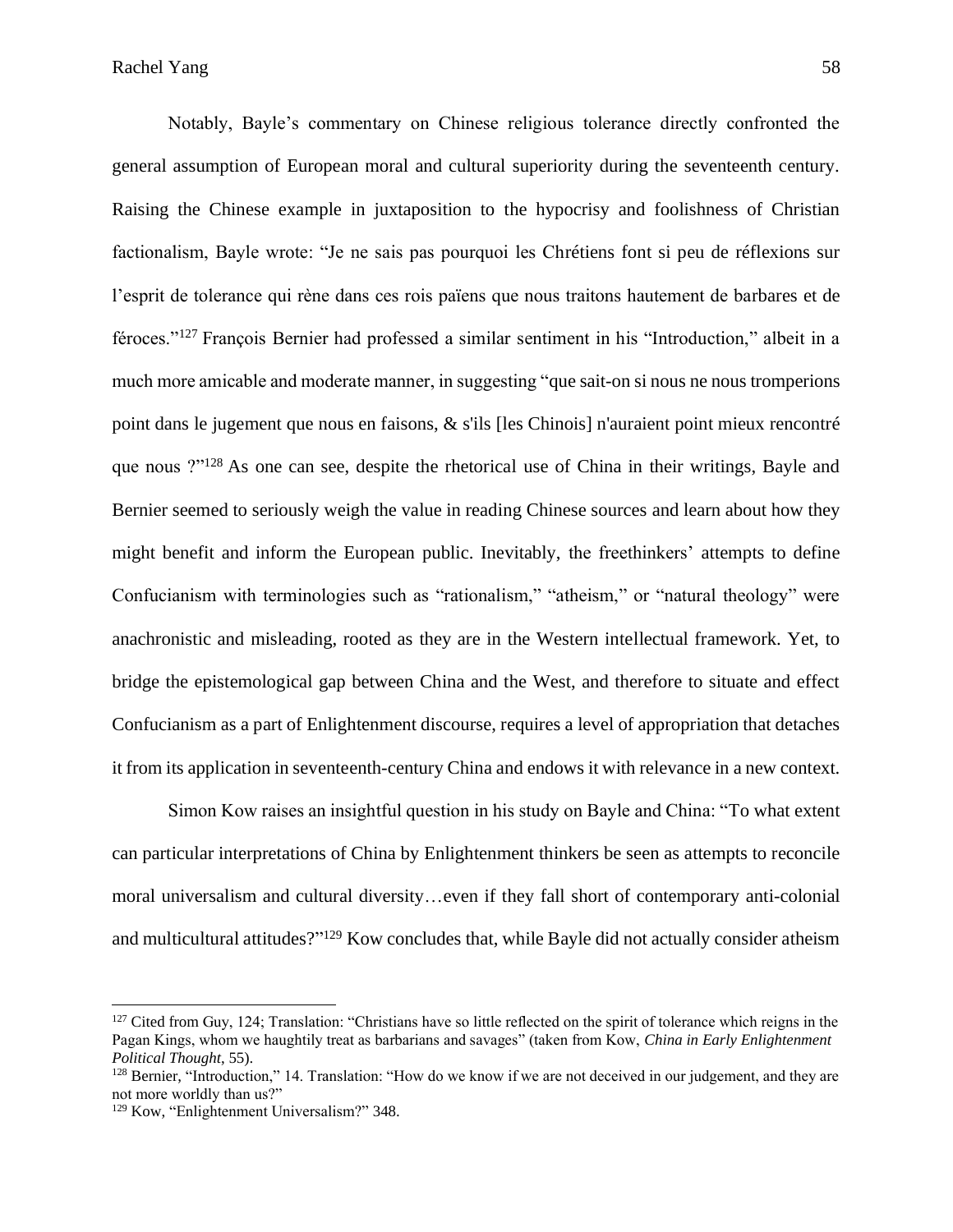Rachel Yang 59

to be morally superior to having a religious conscience, he used Confucian China to defend the moral integrity of atheism, and to argue that a tolerant atheist society is preferable to the religious fanaticism that led to injustices such as the revocation of the Edicts of Nantes.<sup>130</sup> Again, there was a tangible effort to reflect on and criticize the insufficiency of European institutions and to treat a foreign social model as a legitimate and intellectually sound alternative. Although Bayle was not concerned with representing Confucian China as authentically as possible––an impossible feat to start with due to the spatial and linguistic inaccessibility of the source materials––his status as an emblematic figure in this "Crisis of Conscience" and his heterodoxy's inflammatory effects in the following century allowed Bayle's version of China to become a formidable player in Europe's intellectual arena.

Thanks to the labor of Pierre Bayle and his Skeptic agenda, the secularization of the Chinese example becomes complete. The fact that thinkers as diametrically opposed as Couplet and Bayle both appropriated Confucianism to vie for influence over public sentiment attests to not only the interpretive potential of the philosophy, but also its full integration as a part of the conversations building up to a transformative era of European history. Confucianism's momentum will continue and multiply into the eighteenth century, as monumental figures such as Voltaire and Rousseau entered the picture and picked up where the Jesuits and the freethinkers left off.

#### **2.3 Voltaire and Rousseau: China as a Vehicle of Discourse in the High Enlightenment**

Pierre Bayle's prolific attacks on religious orthodoxy has been dubbed as the "Arsenal of Enlightenment" for how eighteenth-century French thinkers leveraged them to consummate the demise of the *ancien régime.*<sup>131</sup> Naturally, China became a part of Bayle's intellectual heritage to

<sup>&</sup>lt;sup>130</sup> Kow, "Enlightenment Universalism?" 351.

<sup>131</sup> Popkin, 296.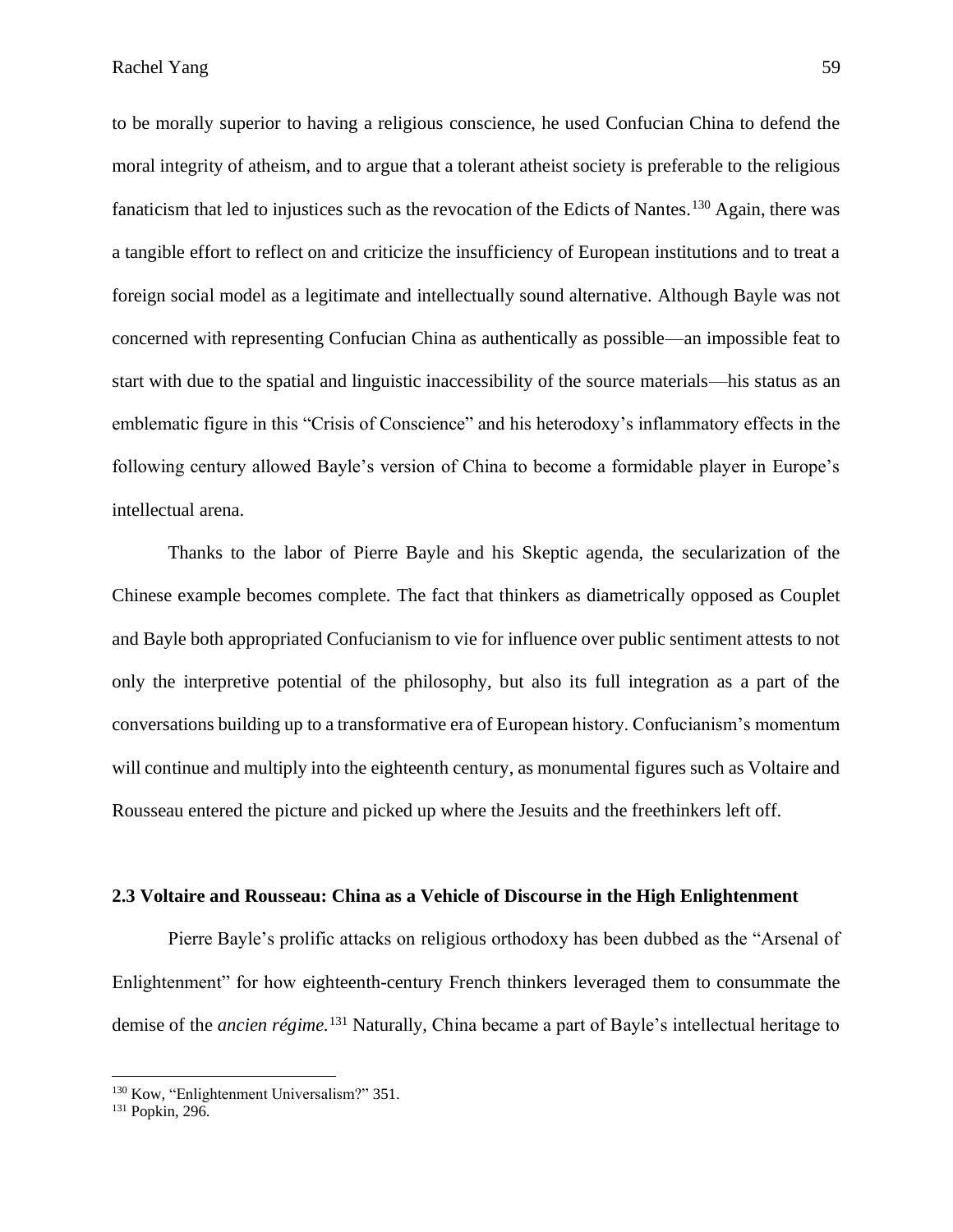the philosophes. Voltaire, a name that has become synonymous with the French Enlightenment, also happened to be the most vocal and influential Sinophile of his age.<sup>132</sup> The fact that Confucius' portrait hung on the library at Voltaire's Ferney Château, where he lived from 1761 until his death in 1778, attested to the extent of his idolization of the Chinese Sage.<sup>133</sup> The Chinese example was also featured in some of Voltaire's most emblematic works, such as *Dictionnaire philosophique*  (1752) and *Essai sur les mœurs et l'esprit des nations* (1756). Yet, the reaction towards this foreign ideology was not one of unanimous admiration in France. Jean-Jacque Rousseau, the other intellectual giant of the age and Voltaire's ideological opponent on many fronts, was a prominent critic of Confucian China for how it challenged his ideal of the "Noble Savage."

This section follows Europe's transition away from the "Crisis of Conscience" to fully enter the High Enlightenment, and then examines how Confucianism's ideological implication was still potent enough to inspire both admiration and condemnation among the champions of reason. I will use the writings of Voltaire and Rousseau, the two most illustrious philosophes of the age whose contrasting ideological stance manifested in their reception of Confucianism, to demonstrate the way in which the interpretation of Confucian ideals became a vehicle of intellectual discourse that allow French thinkers to engage in debates and push forward their personal ideological agenda. This signifies the full departure of Confucianism from its place of origin, shedding the layers of cultural nuance it had accumulated over the centuries before adopting the vocabulary of the Enlightenment, thus contributing to the global origin of the movement in how it acted as a stimulus for critical conversations to take place. It is impossible to both adequately

<sup>132</sup> On Voltaire and China, see: Guy 214-284; Arnold H. Rowbotham, "Voltaire, Sinophile," *PMLA* 47, no. 4 (1932): 1050–65; Rowbotham, "The Impact of Confucianism," 229-232; Davis, 541-545; David Morgan, "Sources of Enlightenment: The Idealizing of China in Jesuits' *Lettres Edifiants* and Voltaire's 'Siècle de Louis XIV,' *Romance Notes,* 37, no. 3 (1997), 263-272; Urs App, *The Birth of Orientalism*, (Philadelphia: Pennsylvania University Press, 2010), 15-76; Van Kley, 372-4, 382-5; Clarke, 44-47; Lilti, 24-5.

<sup>&</sup>lt;sup>133</sup> Rowbotham, "Voltaire, Sinophile," 1057.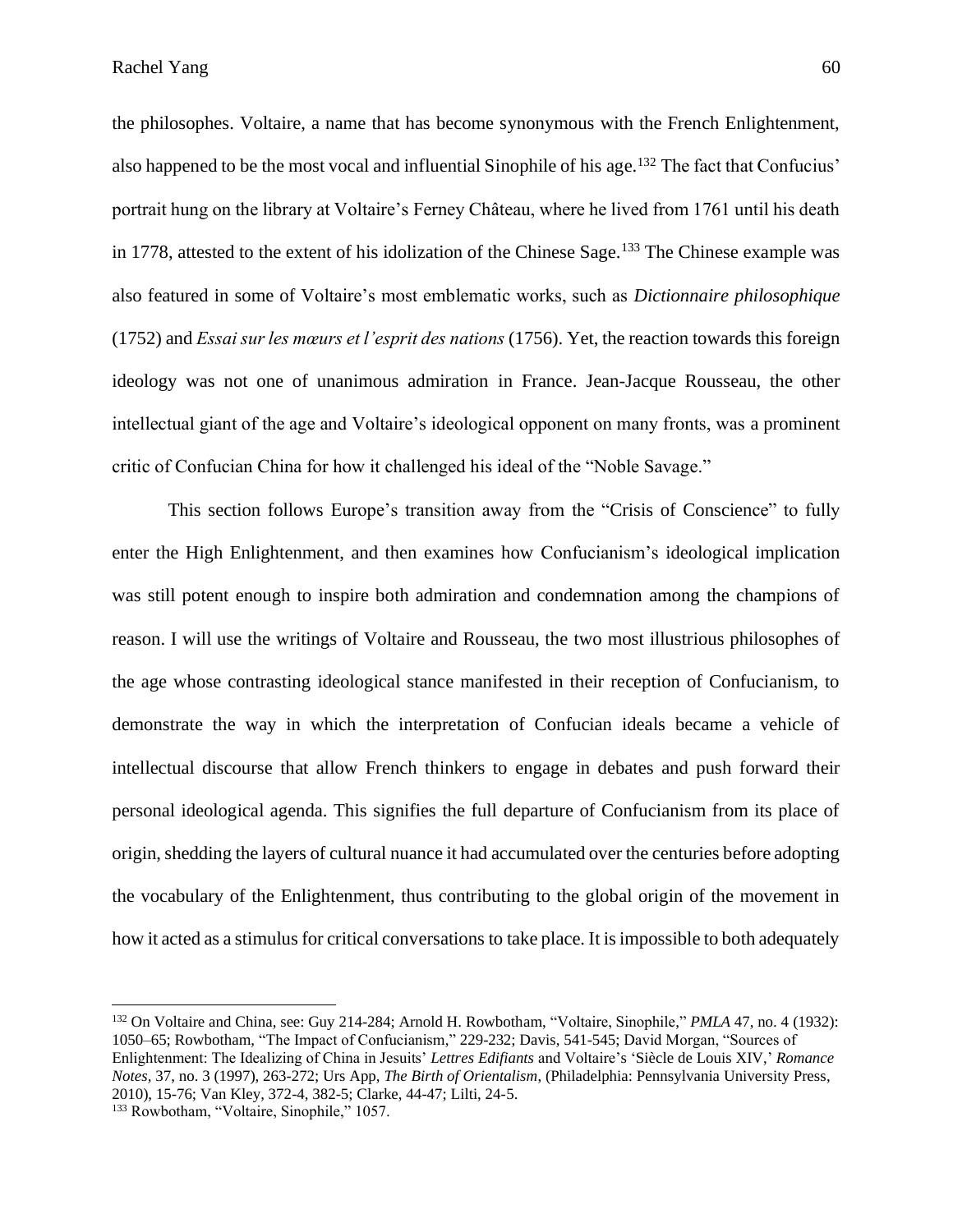and concisely capture Voltaire's long record of Sinophilia and the countering force of Sinophobia in the eighteenth century. As a result, I will focus on Rousseau's essay, *Discours sur les sciences et les arts* (1750) and Voltaire's play, *L'Orphelin de la Chine* (1755) to examine the dialogic nature of these two works concerning the ideological implications that Confucianism raised for Enlightenment France.

A celebrated *philosophe* whose fame during his lifetime nearly matched his posthumous legacy, Voltaire was a versatile writer with a corpus as diverse as his interests. He had produced biting satires as social critiques, historical chronicles, popular plays, and rich philosophical treatises. The foremost and most consistent agenda that Voltaire championed was the vehement criticism of Christianity, especially the Catholic Church, for how it bred intolerance and superstition in Europe, a phenomenon he referred to as *l'Infâme* (The Infamous). His interest in China, frivolous and incidental in its nature, proved to be a valuable weapon in his crusade against *l'Infâme.<sup>134</sup>* Voltaire's acquaintance with Confucianism and his affinity for it trace back to his education at the Jesuit school of Louis-le-Grand, where he was introduced from a young age to a number of Jesuits' sinological literature such as *Lettres édifiantes et curieuse de la Chine* and *Description de l'empire de la Chine* by Father Jean-Baptiste Du Halde. Basil Guy also notes that Voltaire "appears to have read the translations from the Chinese classics prepared by a little group of Jesuits at Hangchow (Hangzhou) under Father Intoretta in the previous century."<sup>135</sup> Such an uncertainty suggests that Voltaire's future Sinophilia was less a culmination of systematic scholarly studies on Confucian texts––as was the case of translators such as Couplet, Foucher, and

<sup>134</sup> See Roger Pearson, *Voltaire Almighty: A Life in Pursuit of Freedom*, (New York: Bloomsbury, 2005) for a comprehensive work on Voltaire's life and intellectual pursuits.

<sup>135</sup> Guy, 217. The translation that Basil Guy is referring to is likely *Sapientia Sinica* (*Chinese Wisdom*) published in 1662 or *Sinarum Scientia Political-Moralis* (*Political-Moral Learning of the Chinese*) published in 1667, both of which involved Prospero Intorcetta (1626-1696) and his group of Jesuits. The two works provided Latin translations of *Lunyu, Daxue,* and *Zhongyong,* three of the Four Books in Confucian canon, and served as a predecessor to the conception of *CSP* two decades later. For more information, see "Historical Background" in Meynard (2011).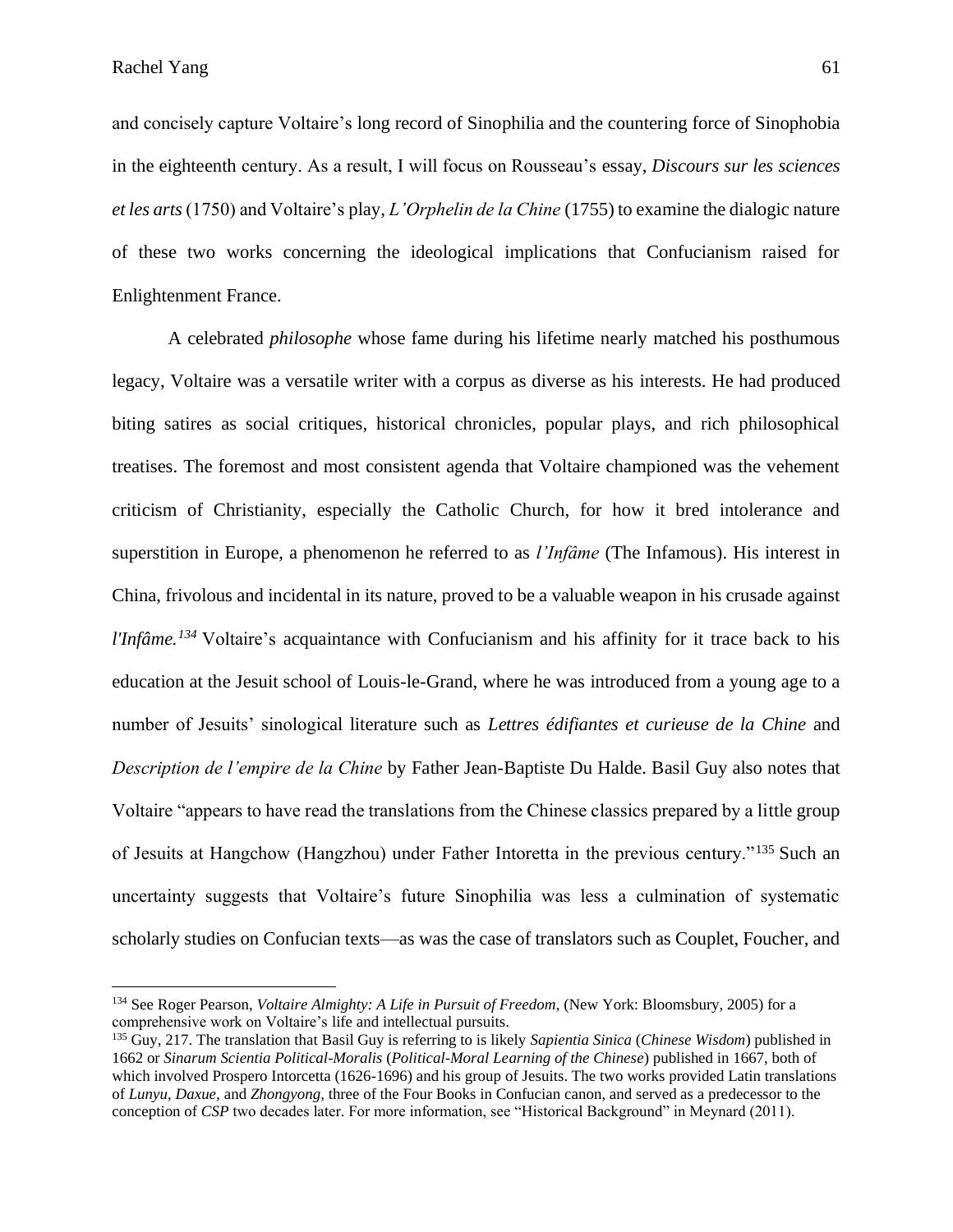Bernier––than a fascination with the image of China embodied by a sage-like figure who held a reservoir of wisdom that Voltaire might draw from according his needs.

Despite not having devoted tangible effort in analyzing Confucian texts, Voltaire was not dissuaded from alluding to the image of the Chinese Sage in his discourse. Specifically, Confucian China played an essential role in Voltaire's preaching of the superiority of deism over religious dogmas and the role of philosophers in political affairs.<sup>136</sup> The paramount status of China in Voltaire's philosophical endeavors was epitomized in *Essai sur les moeurs*, his *magnum opus* and an admirable attempt to tackle a survey of world history, where China had the honor of opening and closing this voluminous treatise.<sup>137</sup> The work opened with the following sentence: "L'empire de la Chine dès lors était plus vaste que celui de Charlemagne … Son histoire, incontestable dans les choses générales, la seule qui soit fondée sur des observations célestes, remonte, par la chronologie la plus sûre, jusqu'à une éclipse observée deux mille cent cinquante-cinq ans avant notre ère vulgaire."<sup>138</sup> Immediately, the Chinese chronology presented itself as a subject of fixation for Voltaire. Leaving no room for doubt that the four-thousand years of history was accurate, Voltaire set up the Chinese chronology to undermine the Judeo-Christian worldview. <sup>139</sup> This attested to the central role that China assumed in Voltaire's attempt to synthesize world history and to reshape Europe's understanding on subjects such as the origin of human civilization and how to situate itself in context of other nations in the world.

<sup>136</sup> Rowbotham, "Voltaire, Sinophile," 1053; App, 38.

<sup>137</sup> Guy, 250.

<sup>138</sup> Voltaire, "Chapter 1" in *Essai sur les mœurs et l'esprit des nations in Complete Works of Voltaire.* (Oxford: Voltaire Foundation). Translation: "The Empire of China, even in those days, was larger than that of Charlemagne…Its history, which is incontestable, being the only one founded on celestial observations, is traced by the most accurate chronology, so high as an eclipse calculated 2155 years before our vulgar era…" (taken from 1759 English edition).

<sup>&</sup>lt;sup>139</sup> Rowbotham, "Voltaire, Sinophile," 1053-5.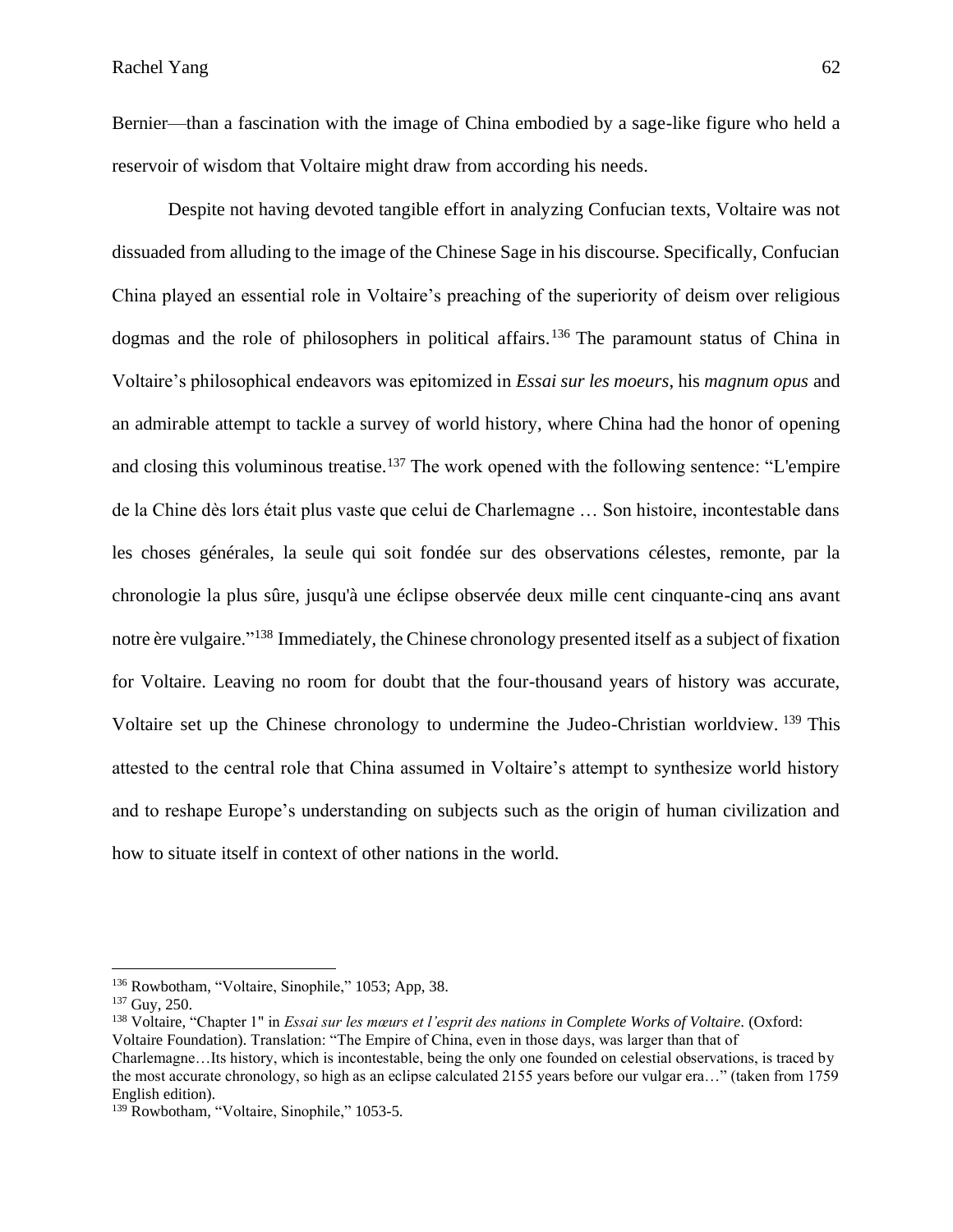Subsequent mentions of Confucianism promoted the virtue of running a society based on natural theology, or deism, where tolerance and rational philosophy reigned supreme. <sup>140</sup> In introducing Confucius, Voltaire stressed his lack of divine revelation and how it did not compromise the moral integrity of his teachings.<sup>141</sup> Voltaire also rejected the accusation of atheism that the enemies of Jesuits had laid upon China, criticizing the close-mindedness of his contemporaries: "En imputant l'athéisme au gouvernement de ce vaste empire, nous avons eu la légèreté de lui attribuer l'idolâtrie par une accusation qui se contredit ainsi elle-même. Le grand malentendu sur les rites de la Chine est venu de ce que nous avons jugé de leurs usages par les nôtres: car nous portons au bout du monde les préjugés de notre esprit contentieux."<sup>142</sup> Similar to Bayle's invocation of Confucian China, Voltaire used it to call out the self-absorbed ignorance of those confined within the Christian worldview and urged Europe to recognize how it lagged behind in terms of tolerance and inclusivity. In short, if *Essai sur les mœurs* signified a milestone in Europe's attempt to break out of its cultural and intellectual bubble and contextualize its history in relation to the rest of the world, then Confucian China was an indispensable vehicle in the emergence of Enlightenment universalism.

This great stride towards universalism, paradoxically, still held the interest and superiority of Europe at heart. The following statement by Voltaire best illustrates the magnitude of this Eurocentric ego: "Voilà l'histoire que tout homme sache… Tout nous regarde, tout est fait pour nous..."<sup>143</sup> In other words, Voltaire believed that the trajectory of world history culminated to this

<sup>142</sup> Voltaire*,* "Chapitre 2" in *Essai sur les moeurs.* Translation: "In charging the government of this vast empire with atheism, we have been inconsiderate as to accuse them also of idolatry, an accusation which contradicts itself. The great mistake in regard to the Chinese rites proceeds from our judging for their customs by ours: for we carry our prejudices and litigious disposition to the further extremity of the earth" (taken from 1759 English edition).

<sup>140</sup> App, 41.

<sup>141</sup> Voltaire*,* "Chapitre 2" in *Essai sur les moeurs.*

<sup>143</sup> Voltaire, "Remarques sur l'histoire" in *Œuvres complètes de Voltaire, tome 16.* Éd. Louis Moland, (Paris, Garnier, 1877-1885). Translation: "This is history as everyone knows…All eyes are on us, and everything is done for us…"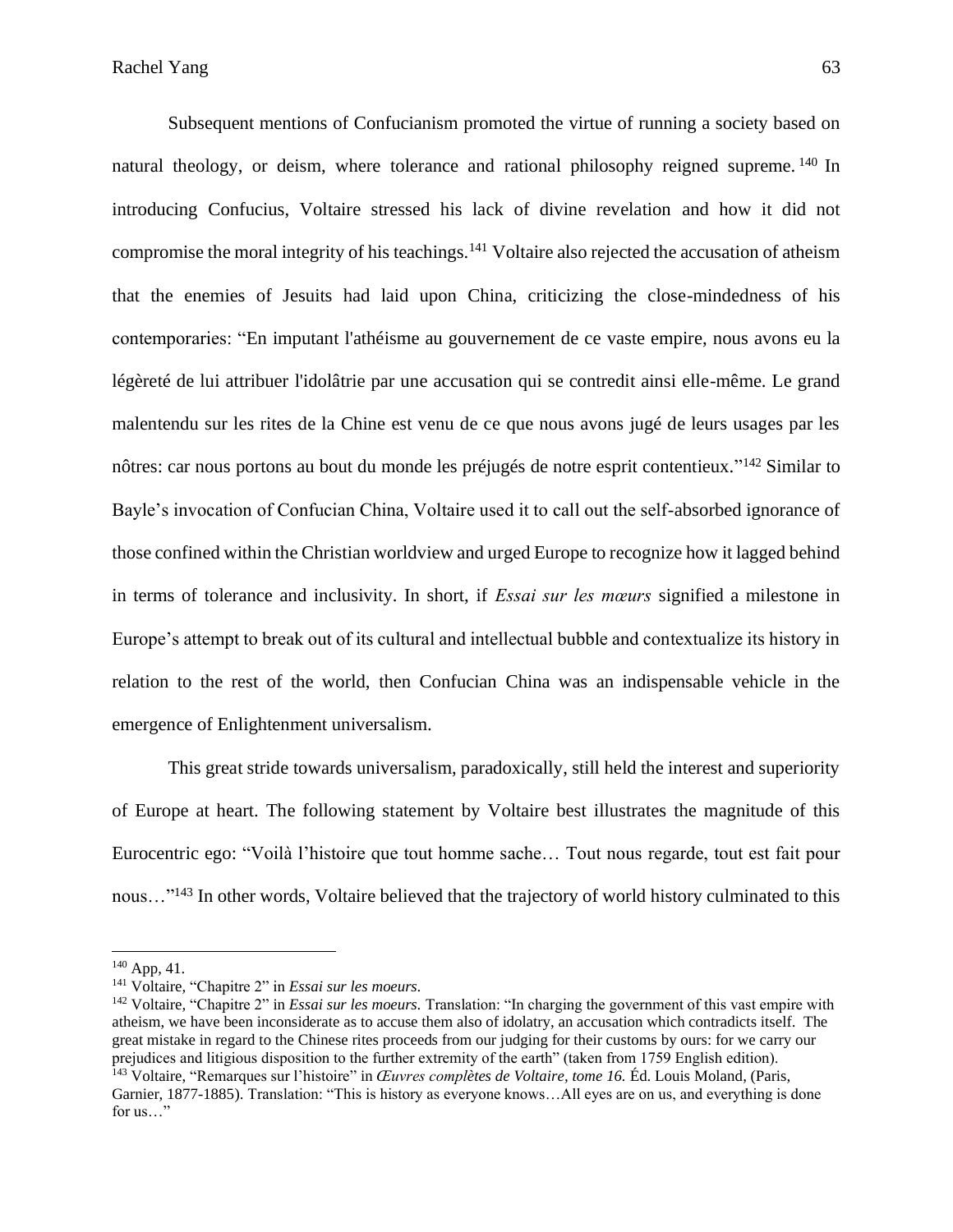precise and fateful moment in the eighteenth century, when Europe was about to define the next chapter of the narrative, and the other great civilizations had risen and fallen to fulfill Europe's undertaking as the maker of history.<sup>144</sup> If this was the sentiment lurking under *Essai sur les mœurs,*  would it effectively undermine Voltaire's intention to acknowledge non-European cultures? Antoine Lilti proposes that Voltaire's interest in Eastern civilizations was sincere for how they could be leveraged to dismantle the Judeo-Christian narrative of world history that greatly contributed to the entrenchment of *L'Infâme* in Europe.<sup>145</sup> Though China's past glory played a supporting role to Europe's present greatness as the leading actor in history, the increased visibility of its history and philosophy served to heighten Europe's conscience for its ethical accountability and promote moral and religious inclusivity by delegitimizing the Judeo-Christian worldview.

While *Essai sur les moeurs* falls into one of Voltaire's more serious and philosophical treatments of China, contemporary historians do not consider all his uses of the Chinese example as possessing equal scholarly integrity. Basil Guy, for instance, maintains that all of Voltaire's invocations of China and Confucianism before *Essai sur les mœurs* were merely a reflection of "chinoiseries" that "did nothing but accentuate his penchant for the more obvious and superficial side of one of the many passing expressions of the Rococo."<sup>146</sup> Evidently, Voltaire was far more a Sinophile than a Sinologist, preferring to represent Confucian China according to the vaguely defined image he derived from Jesuit literature rather than seeking out insights and nuances on his own. But once we have made peace with the fact that Voltaire's intellectual stakes remained firmly grounded in eighteenth-century France despite his cosmopolitan aspirations, the next step is to reconsider how Confucianism played a part in this gamble through a reconfiguration of its themes

<sup>144</sup> Lilti, 24.

<sup>145</sup> Lilti, 25.

<sup>146</sup> Guy, 244.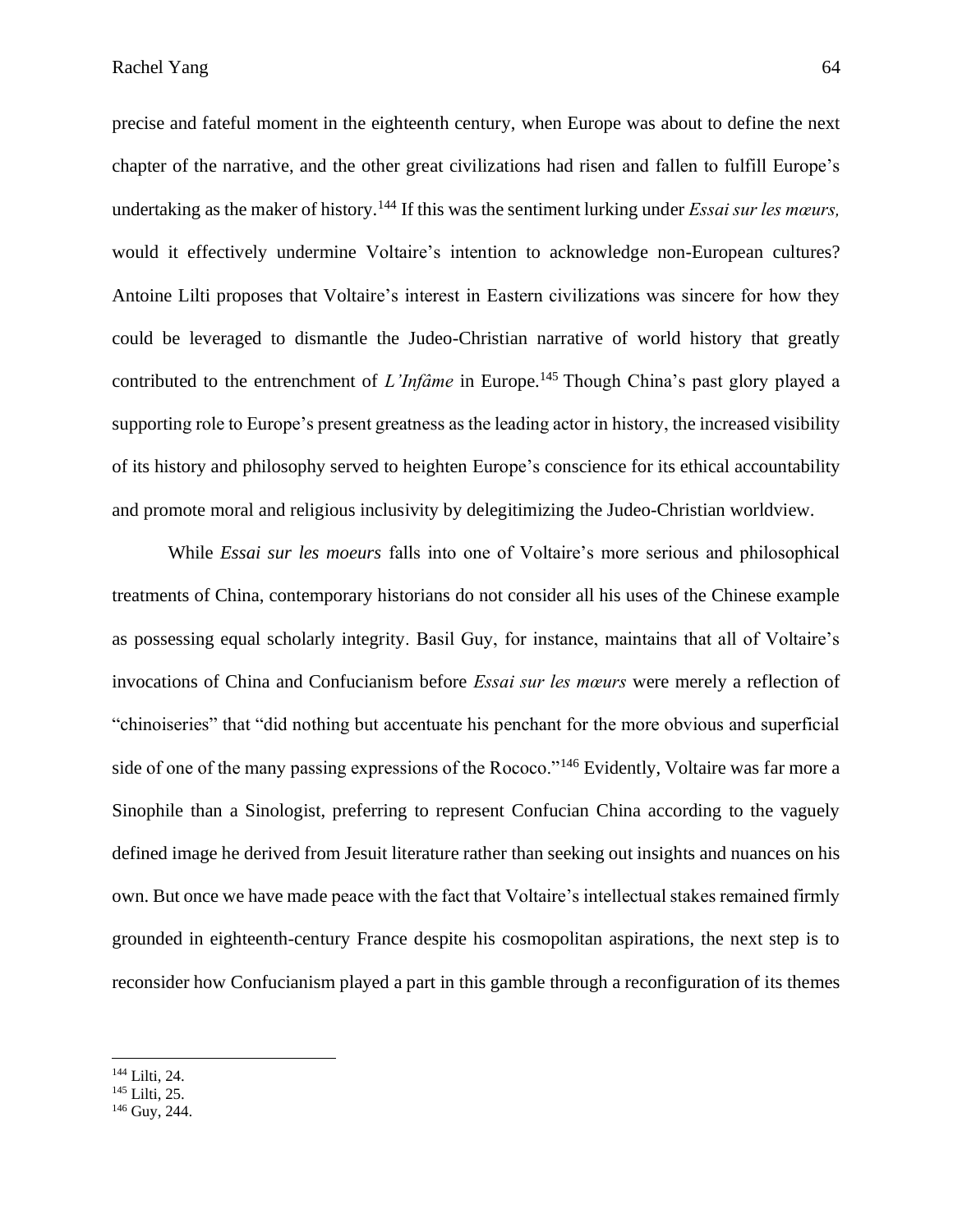and constitution to address a new set of problems. Voltaire's play *L'Orphelin de la Chine* (*The Orphan of China*), written a year before the publication of *Essai sur les mœurs* and often regarded as a prime example of sinomania in eighteenth-century France, will illustrate my argument that, beyond creating an Orientalist sensation, the play also facilitated Enlightenment debate by serving as Voltaire's contestation against Rousseau's *Discours sur les sciences et les arts*.

Before delving into Voltaire's argument in *L'Orphelin*, it is necessary to first understand the work and the writer that provoked it. *Discours sur les sciences et les arts* was the first major expression of the Rousseau's trademark polemic on the superiority of the State of Nature over the corrupting influence of civilization. A vehement defamation of the arts and sciences for how they exert a despotic and suffocating influence over people's mind that slowly enslaves them, *Discours*  created explosive controversy among the European public that lasted for a decade.<sup>147</sup> Rousseau's indictment against civilization followed the stadial theory, an emerging historiographic approach in the eighteenth century postulating that all human civilizations follow a general trajectory from barbarism to progress to eventual downfall, though some experience faster growth while others are more stagnant.<sup>148</sup> For instance, some Enlightenment thinkers looked to the American Indians as an example of primordial civilization, which could help Europe understand its undocumented past before it reached a more mature stage.<sup>149</sup> In *Discours*, Rousseau surveyed the rise and fall of numerous ancient European cities such as Athens, Rome, and Constantinople to make the point that an excess of culture inevitably leads to moral deprivation and tragic demise. Then, in a rather abrupt turn, Rousseau points an indicting finger towards the Chinese example. "Mais pourquoi chercher dans des temps reculés," Rousseau wrote, "des preuves d'une vérité dont nous avons sous

<sup>147</sup> Guy, 228.

<sup>&</sup>lt;sup>148</sup> Silvia Sebastiani, *The Scottish Enlightenment: Race, Gender, and the Limits of Progress, (New York: Palgrave* MacMillan, 2013), 74-76.

<sup>149</sup> Sebastiani, 74.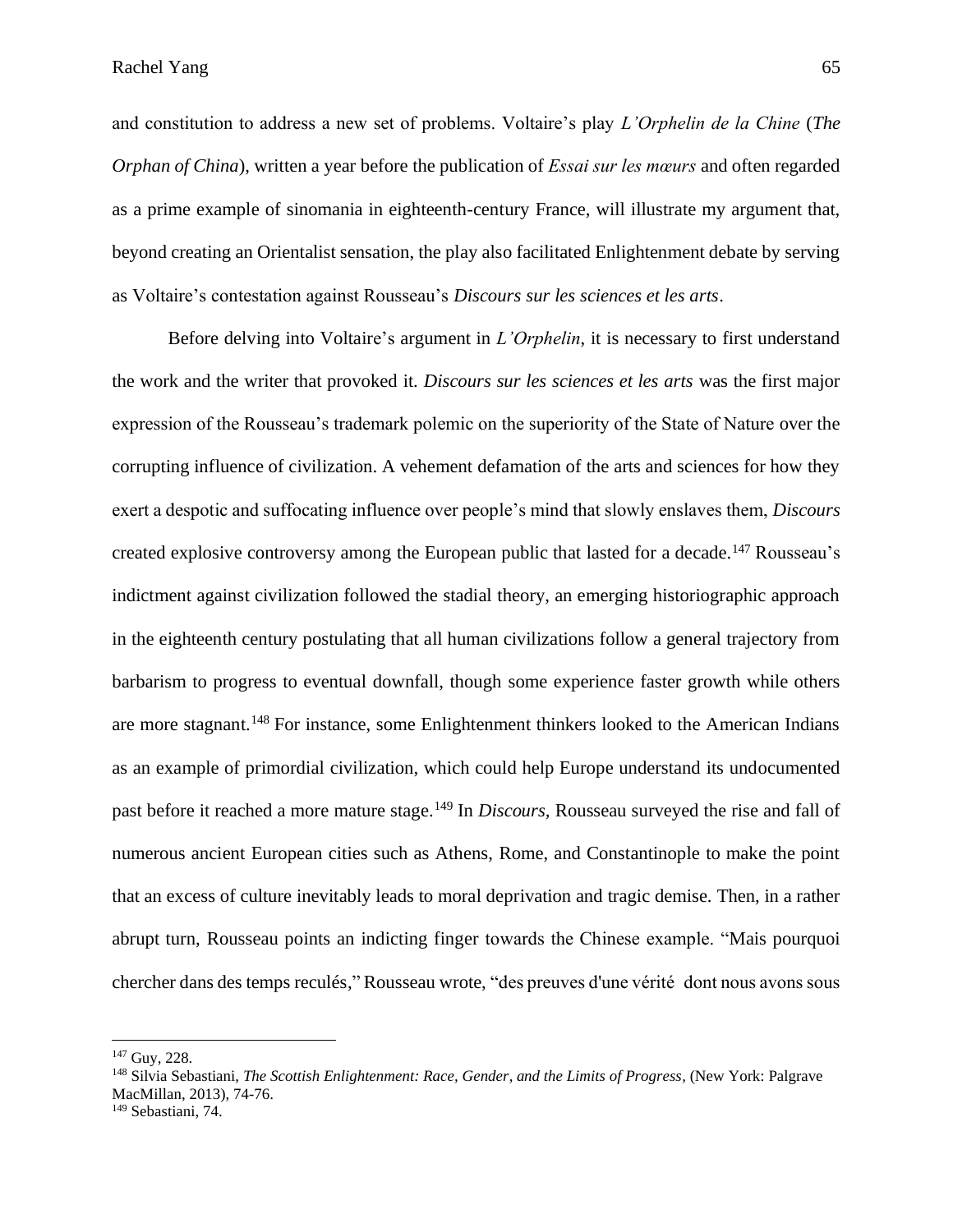nos yeux des témoignages subsistants."<sup>150</sup> The stadial theory maintains that global civilizations share a common fate and may inform each other in their historical development. So, if Rousseau's readers believed references to antiquity were too elusive to ring the warning bell for the eighteenth century, the recent history of China might do the trick, especially since its impression as a place of unparalleled arts and culture governed by Confucian philosopher-kings had firmly taken root in European minds.

To represent Confucian China as the epitome of civilization and, therefore, the victim of all its vices, Rousseau pointed to the Mongol conquest of China in the thirteenth century that led to the collapse of Song and the rise of Yuan. "Si les sciences puraient les mœurs, si elles apprenaient aux hommes verser leur sang pour la patrie, si elles animaient le courage, les peuples de la Chine devraient être sages, libres et invincibles," Rousseau reasoned.<sup>151</sup> But in face of the morally uncultivated Mongols, the high culture of Confucianism did little good for the Chinese people:

Mais s'il n'y a point de vice qui ne les domine, point de crime qui ne leur soit familier ; si les lumières des ministres, ni la prétendue sagesse des lois, ni la multitude des habitants de ce vaste empire n'ont pu le garantir du joug du Tartare ignorant et grossier, de quoi lui ont servi tous ses savants ? Quel fruit a-t-il retiré des honneurs dont ils sont comblés ? Serait-ce d'être peuplé d'esclaves et de méchants ?<sup>152</sup>

<sup>150</sup> Jean-Jacques Rousseau, *Discours sur les arts et les sciences,* (Les Échos du Maquis, 2012). Translation: "But why seek in such distant times for proofs of a truth for which we have existing evidence right before our eyes." (Taken fro[m https://www.stmarys-ca.edu/sites/default/files/attachments/files/arts.pdf\)](https://www.stmarys-ca.edu/sites/default/files/attachments/files/arts.pdf)

<sup>&</sup>lt;sup>151</sup> Rousseau, 12. Translation: "If the sciences purified morals, if they taught men to shed their own blood for their country, if they inspired courage, the people of China would become wise, free, and invincible."

<sup>&</sup>lt;sup>152</sup> Rousseau, 12. Translation: "But if there is no vice which does not rule over them, no crime unfamiliar to them, if neither the enlightenment of ministers, nor the alleged wisdom in the laws, nor the multitude of inhabitants of that vast empire was capable of keeping it safe from the ignorant and coarse yoke of the Tartars, what use have all these wise men been to them? What fruits has it reaped from all the honours lavished on them? Could it perhaps be the reward of being an enslaved and wicked people?"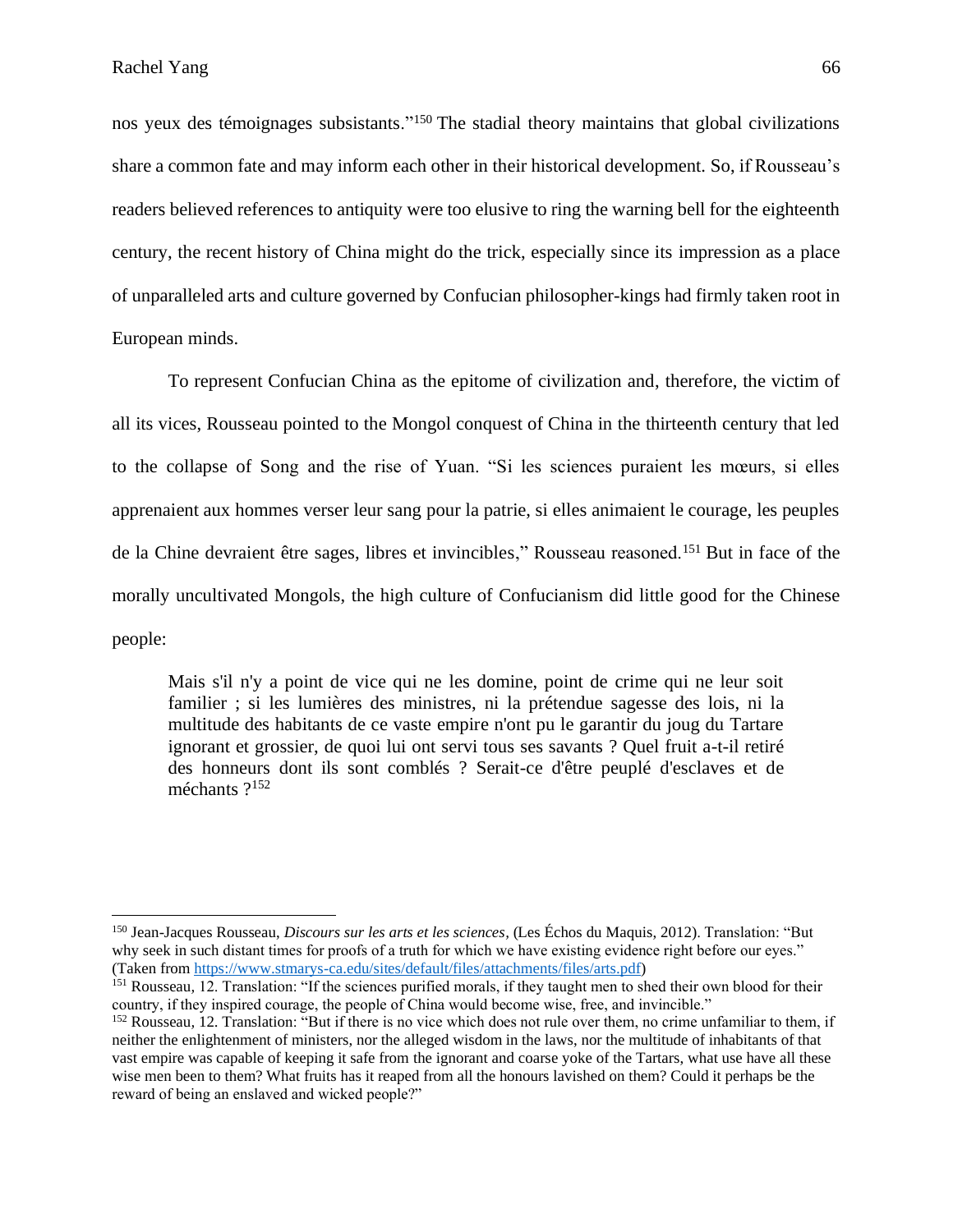As one can see, Rousseau held an attitude of contempt and skepticism towards the praises his contemporaries lavished on the Chinese sage. By pointing to an instance of dynastic transition, historically perceived in China as consequence of widespread moral decline and the collapse of social order, Rousseau shattered the consolidated image of China in the minds of Sinophiles as an eternally peaceful and prosperous society under the governance of Confucian ideals, but rather, a stagnant nation that progressed too far into the lifecycle of a civilization. For Rousseau, Confucian China exemplified the superfluous and hollow nature of advanced civilizations proclaimed as "virtuous" for their philosophy and sciences. This alluded to another heated topic of debate for the *philosophes*, that is the rise of luxury, or *le luxe*, as a result of commerce. The admirers of social progress such as Voltaire believed that industry and commerce promoted public welfare. Rousseau's *Discours*, however, played a decisive role in inciting passionate attack against *le luxe*  that outweighed its proponents in the mid-eighteenth century.<sup>153</sup> It warned against the lethargy and degeneration that excessive wealth can inflict upon a nation*,* a physical effect that came to be known as *mollesse*. <sup>154</sup> China's subjugation under the Mongols can therefore be seen as a manifestation of *mollesse*, which filled China with "enslaved and wicked people" that allowed barbarism to overtake civilization. No doubt having perceived his ideological opponents' obsession with China, Rousseau integrated this Eastern civilization in a treatise that was otherwise grounded in examining European cultural heritage to bolster his thesis.

If Rousseau saw his use of the Chinese example as a powerful rhetoric that responded to the Orientalist vogue in France, then Voltaire decided to fight fire with fire. Five years after the publication of *Discours, L'Orphelin de la Chine* premiered to the French public, in which Voltaire gave his own version of the Mongol conquest of China that defended the virtue of civilization.

<sup>153</sup> Sarah Maza, *The Myth of the French Bourgeoise,* (Cambridge: Harvard University Press, 2003), 54-55.

<sup>154</sup> Maza, 56.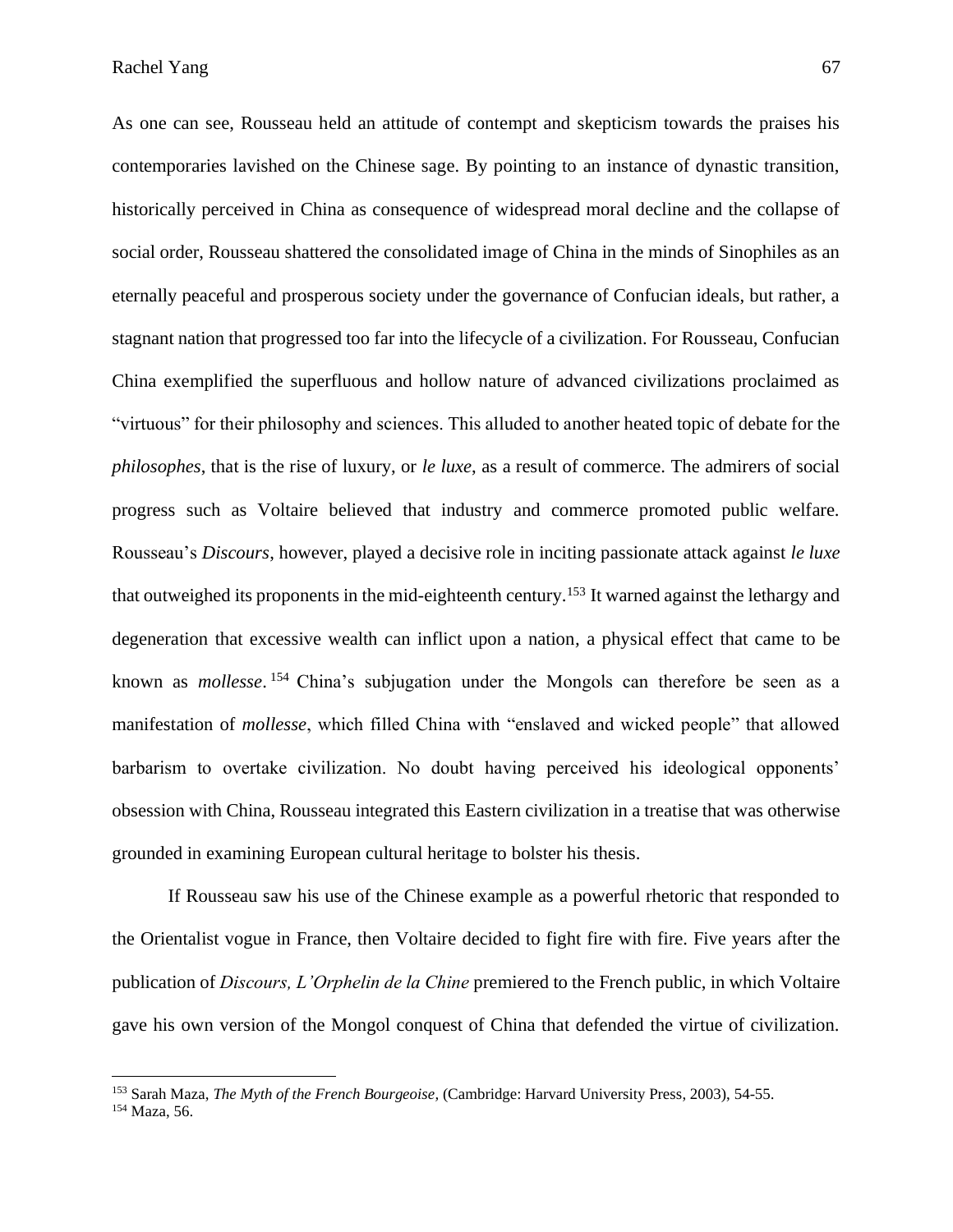Voltaire adapted his play from a Yuan dynasty (1271-1368) Chinese drama named *The Orphan of Zhao* (*Zhaoshi gu'er* 赵氏孤儿) by Ji Junxiang (纪君祥, 13th century, precise dates unknown). Translated into French and published in 1735 as a part of Father Du Hade's *Description de l'empire de la chine, The Orphan of Zhao* was the first Chinese drama to be exported into Europe and greatly contributed to the development of intercultural theater during that time.  $155$  English playwright William Hatchett first adapted the play in 1741 before it fell into Voltaire's hands, and two more English adaptations followed after Voltaire. In each version, *The Orphan of Zhao* produced different polemics that voiced the political and intellectual concerns the authors perceived in their respective contexts, illustrating the tendency among Enlightenment thinkers to appropriate foreign materials and impose "universalist," but in actuality Western, ideals onto them as a way of conveying social criticism.<sup>156</sup>

In order to see Voltaire's creative decisions in adapting *The Orphan of Zhao* as a mode of discourse that, specifically, controverted Rousseau's ideas in *Discours*, a preliminary understanding of the content and context of his Chinese source material is needed. *The Orphan of Zhao,* premiered in thirteenth century China, dramatizes an event that took place during the Spring and Autumn period (770-476 BCE). The premise is based on the massacre of the powerful Zhao clan by its political rival, and follows the only surviving member of the family, the Orphan, after he was adopted by the perpetrator of the murder and eventually uncovers his true heritage to avenge his family. The revenge drama eulogizes a number of Confucian themes, such as righteousness (*yi*  义), filial duty, and the devotion to social hierarchy. Although the play is set in ancient China, the author Ji Junxiang used the story to reflect the condition of his time, that being the thirteenth

<sup>155</sup> Yu Shiao-ling, "*The Orphan of Zhao:* Chinese Revenge Drama and European Adaptations," *Comparative Literature Studies* 55, no. 1 (2018), 152.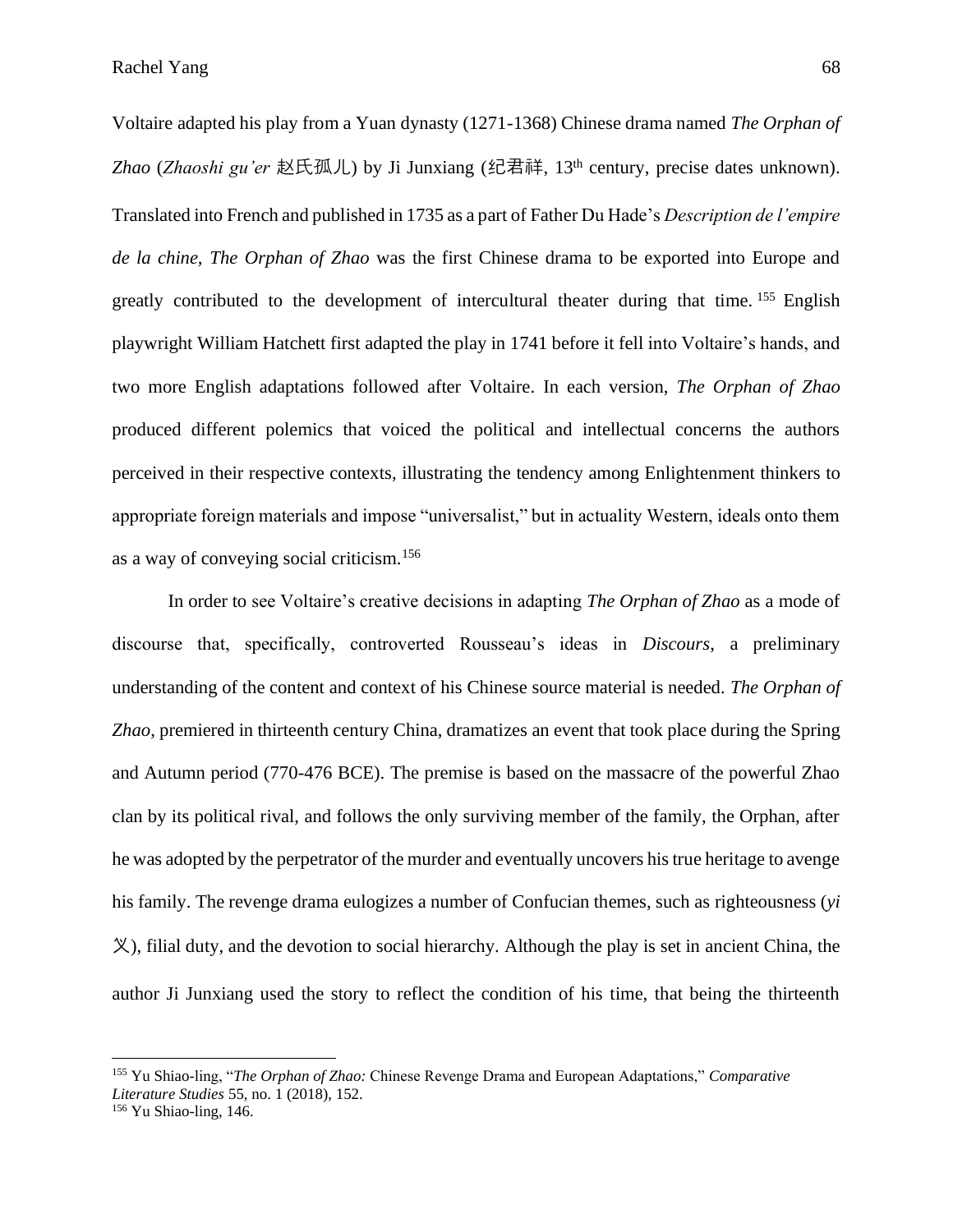Rachel Yang 69

century China under Mongol rule. It has been noted that the play presents several parallels between the tragedy of the Zhao clan and the last days of the Song dynasty, thus recalling the violence and moral transgression that often accompany periods of dynastic transition and positioning itself as a critique against the injustice and brutality of Mongol rule.<sup>157</sup>

In Voltaire's version of *The Orphan of Zhao*, the most influential adaptation of the play in the West, the story's connection to the Song-Yuan history becomes explicit. Rather than retaining ancient China as a backdrop, the playwright transplanted the revenge story from the seventh century BCE to the thirteenth century CE, and anachronistically featured Genghis Khan, the Mongol ruler frequently associated with barbaric conquest, as the conqueror of China and the antagonist/antihero figure of the play. Voltaire also heavily revised the structure and content of the story to subject it to Western theatrical conventions and shifted its thematic focus from the triumph of justice and Confucian virtues to the encounter between barbarism and civilization. Voltaire's preface to *L'Orphelin* revealed the writer's ambivalent attitude towards the original Chinese play: "*L'Orphelin de Tchao* est un monument précieux, qui sert plus faire connaître l'esprit de la Chine que toutes les relations qu'on a faites, & qu'on fera jamais de ce vaste empire. Il est vrai que cette pièce est toute barbare, en comparaison des bons ouvrages de nos jours ; mais aussi c'est un chefd'œuvre, si on le compare à nos pièces du quatorzième siècle." <sup>158</sup> On one hand, Voltaire believed the *Orphan of Zhao* to exemplify the manners and virtues of Confucian China better than any existing literature on the subject; on the other hand, its coarse structure––namely the lack of unity in action, time, and place essential to early modern European playwriting––indicated the inferiority

<sup>157</sup> Yu Shiao-ling, 158; see also: Stephen West and Wilt Idema, *The Orphan of Zhao and Other Yuan Plays: The Earliest Known Versions*, (New York: Columbia University Press, 2014), 49-56.

<sup>158</sup> Voltaire, *L'Orphelin,* 6. Translation: "*The Orphan of Zhao* is a precious monument, which serves to acquaint us with Chinese customs better than any reports that has been written, and will ever been written, about this great empire. It is true that this is a thoroughly barbaric play compared to the great works of our time; but it is also a masterpiece if compared to our plays from the fourteenth century."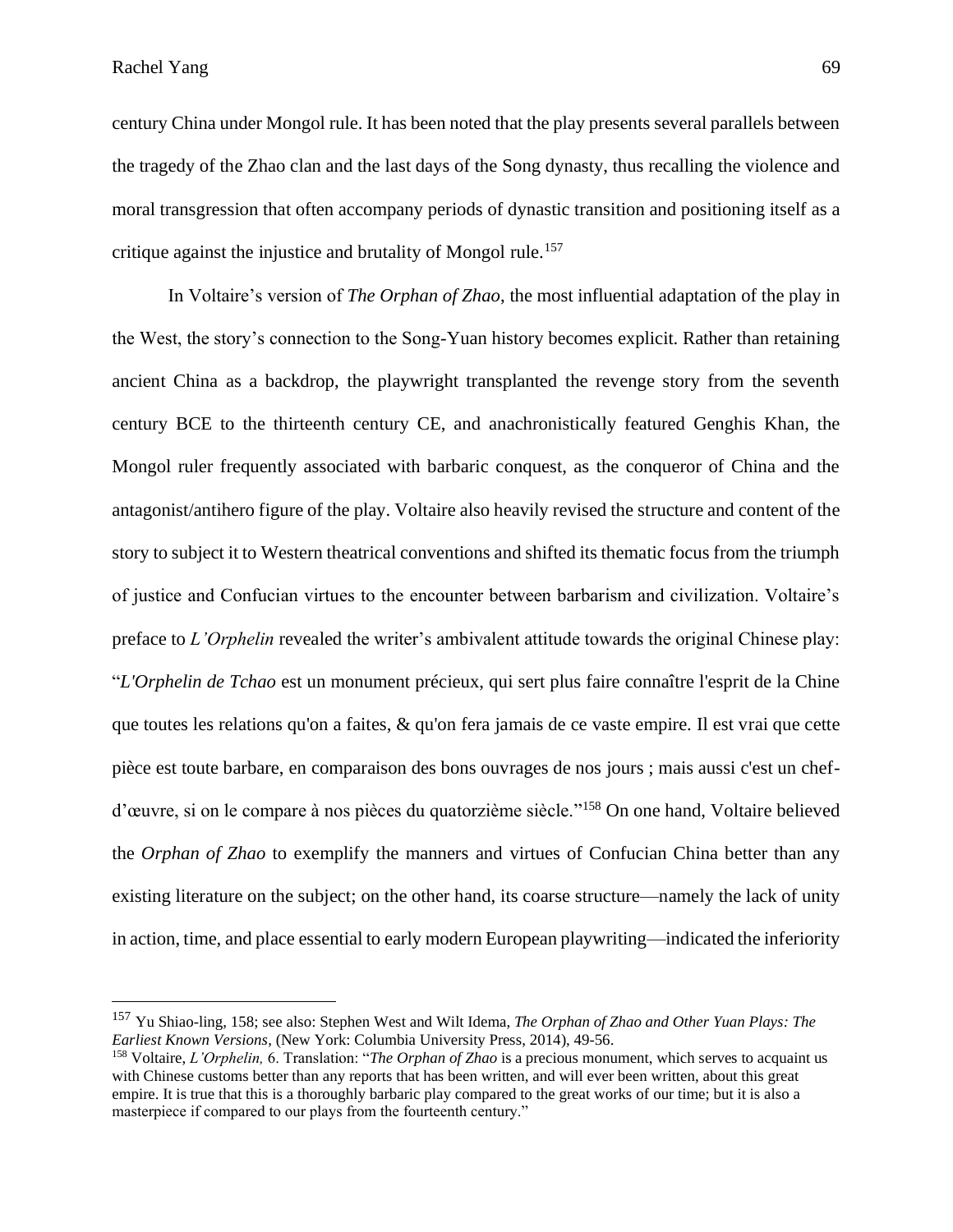of Chinese theater compared to contemporary European standards. This not only justified the considerable liberty he had taken in adapting the play, but also shed light on what exactly Voltaire understood to be the essence of Confucian virtues based on what he presented as the moral lesson of the story.

The moral lesson of *L'Orphelin*, in brief, was the triumph of civilization over barbarism, respectively epitomized by Confucian China and Genghis Khan's Mongol Empire. In Voltaire's story, while the Mongols were able to conquer China by force, their leader was touched by the prevalence of virtue and reason that he observed across the nation and willingly submitted himself to the rehabilitating light of civilization. An exchange between Genghis Khan and his general Octar in Act IV, Scene 2 of the play illustrates a moment of profound introspection the Mongol Emperor has undergone in face of the unbending loyalty and courage demonstrated by the conquered Chinese people. Upon hearing about how the mandarin Zamti, designed by Voltaire to be a paragon of Confucian virtue, refused to give up the Orphan of the Chinese emperor despite torture, Genghis Khan sighed:

Je vois un peuple antique, industrieux, immense ; Ses Rois sur la sagesse ont fondé leur puissance ; De leurs voisins soumis heureux législateurs, Gouvernant sans conquête, & régnant par les mœurs. Le Ciel ne nous donna que la force en partage. Nos arts sont les combats, détruire est notre ouvrage. Ah ! de quoi m'ont servi tant de succès divers ?<sup>159</sup>

This passage reflected Voltaire and many other *philosophes'* critique of war as the antithesis of Enlightenment ideals, challenging its previous status as a mark of aristocratic virtues in France,

<sup>159</sup> Voltaire, *L'Orphelin,* 53. Translation: "I see an ancient, industrious, and tremendous people; the wisdom of its kings was the foundation of its strength. The neighbors submit happily to the lawmakers, governing without conquest and reigning through its traditions. Heaven has only given us brute force. War is our arts, destruction is our craft. Ah! What good can all these conquests serve me?"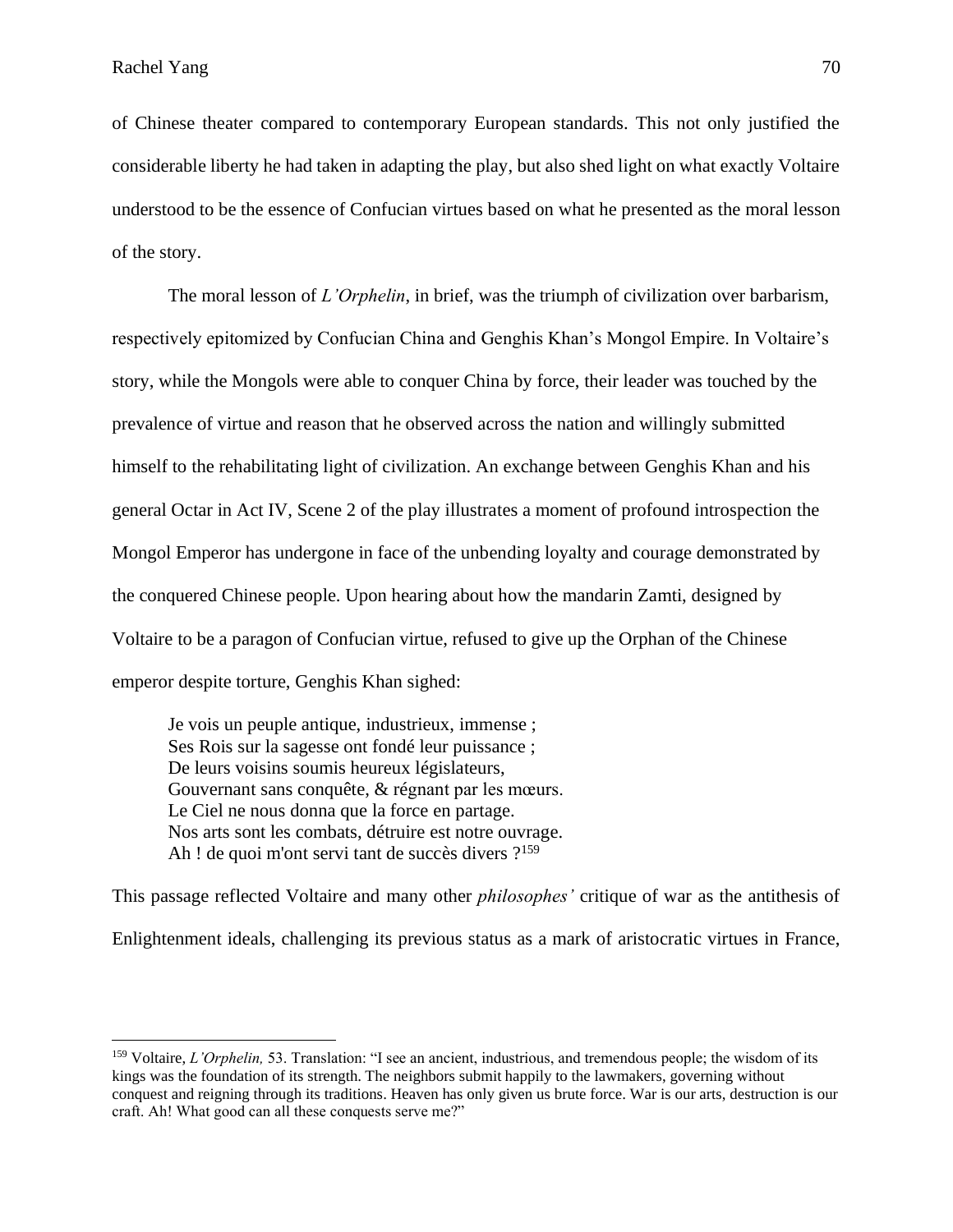instead deeming it as a manifestation of intolerance, irrationality, and religious zeal.<sup>160</sup> The sentiment was aptly summarized by a contemporary of Voltaire, the French-German *philosophe*  Baron d'Holbach (1723-1789): "The glory associated with conquest, war and valor in almost all countries is visibly a remnant of the savage customs that prevailed in all nations before they were civilized…"<sup>161</sup> Genghis Khan's characterization of China strongly echoes virtues that eighteenthcentury Sinophiles commonly attributed to the nation, invoking the image of an eternal, peaceloving, and well-governed empire where the arts and letters nourished the people. The result of this nourishment, according to Voltaire, was a spiritual and moral strength acquired through civilization that could prevail over the brute force of the Mongols. Genghis Khan also lamented the lack of such cultural refinement in his own people, who made conquest and destruction their only art. Octar was amazed and confounded by the respect that his leader has developed for their defeated enemies:

Pouvez-vous de ce peuple admirer la faiblesse ? Quel mérite ont des arts, enfants de la mollesse, Qui n'ont pu les sauver des fers & de la mort ? Le faible est destiné pour servir le plus fort.  $162$ 

Octar's response was unmistakably Rousseaunian. It recalled *Discours'* polemic that arts and culture soften the mind like poison, rendering a nation vulnerable against the onslaught of "iron and death" that ultimately determines the winners and the losers. Moreover, it snidely commented on the pro-war stance that Rousseau adopted in *Discours* by favoring military virtue over the cultivation of moral through arts and philosophy, which contradicted Voltaire and other

<sup>160</sup> David Bell, *The First Total War: Napoleon's Europe and the Birth of Modern Warfore,* (London: Bloomsbury, 2008), 64-65.

<sup>&</sup>lt;sup>161</sup> Cited from Bell, 70.

<sup>162</sup> Voltaire, *L'Orphelin,* 54. Translation: "Can you really admire these people's weakness? What good are the arts, the children of indolence, who cannot save these people from iron and death? The weak is destined to serve the strong."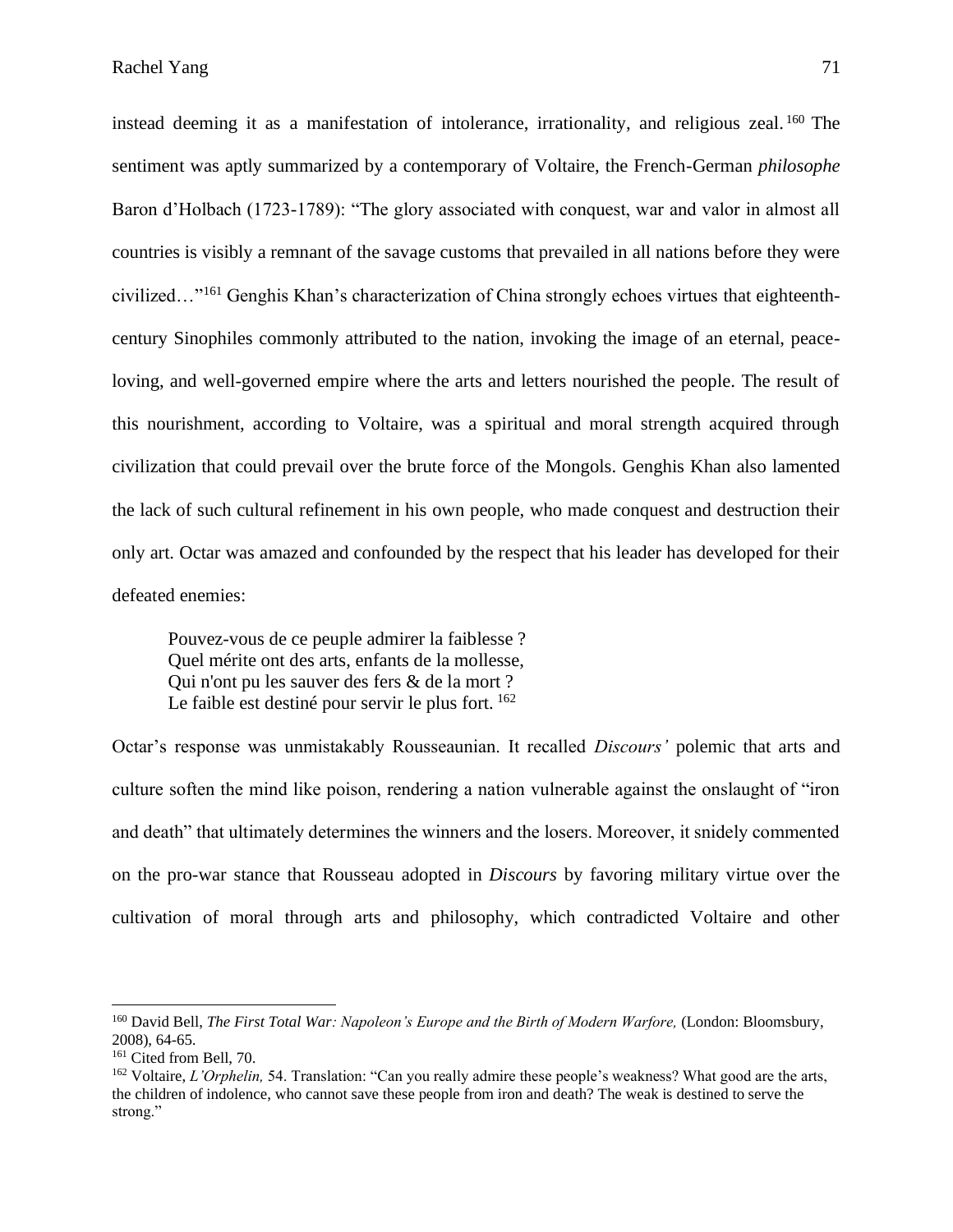mainstream *philosophes'* beliefs.<sup>163</sup> *L'Orphelin de la Chine,* in dramatizing the history of Mongol conquest that Rousseau cited as a case study for the failure of excessive culture, reversed the narrative by showing how Confucian virtues persevered in a time of chaos and violence, ultimately spreading Enlightenment to the Mongols by converting their leaders to the ways of Confucius. The play ended with Genghis Khan adopting the Orphan and appointing Zamti as the "supreme interpreter of the laws" to help promote "reason, justice, and customs" in his kingdom.<sup>164</sup> Hence, the civilization of Rousseau's "Noble Savage" constituted Voltaire's happy ending for the story.

Basil Guy refers to *L'Orphelin de la Chine* as a culmination of "Voltaire's early dabbling in 'chinoiseries.'"<sup>165</sup> He points to Voltaire's disregard for realism in terms of the play's setting, characters, and costumes as evidence for his exoticization of Chinese culture. Although Guy recognizes *L'Orphelin* as Voltaire's rebuttal to Rousseau's argument in *Discours,* he primarily sees the play as an instance of French Enlightenment's failed attempt at representing foreign cultures in its preoccupation with European sociopolitical concerns: "He [Voltaire] would always pretend to study China as a philosophical representation, and as such, a weapon in his ideological armoury."<sup>166</sup> Yet, there is something remarkable about the fact that the two monumental figures the French Enlightenment clashed and proclaimed their ideals through the invocation of the Chinese example, regardless of how far removed their representations were from the reality of China and Confucianism in the thirteenth century.

*Discours* and *L'Orphelin* showcased how a foreign philosophy facilitated intellectual discussion in eighteenth-century France, and how its recognition among Europeans amplified with each instance of appropriation. Voltaire and Rousseau's image of Confucian China and its various

<sup>163</sup> Bell, 79.

<sup>164</sup> Yu Shiao-ling, 158.

<sup>165</sup> Guy, 218.

<sup>166</sup> Guy, 226.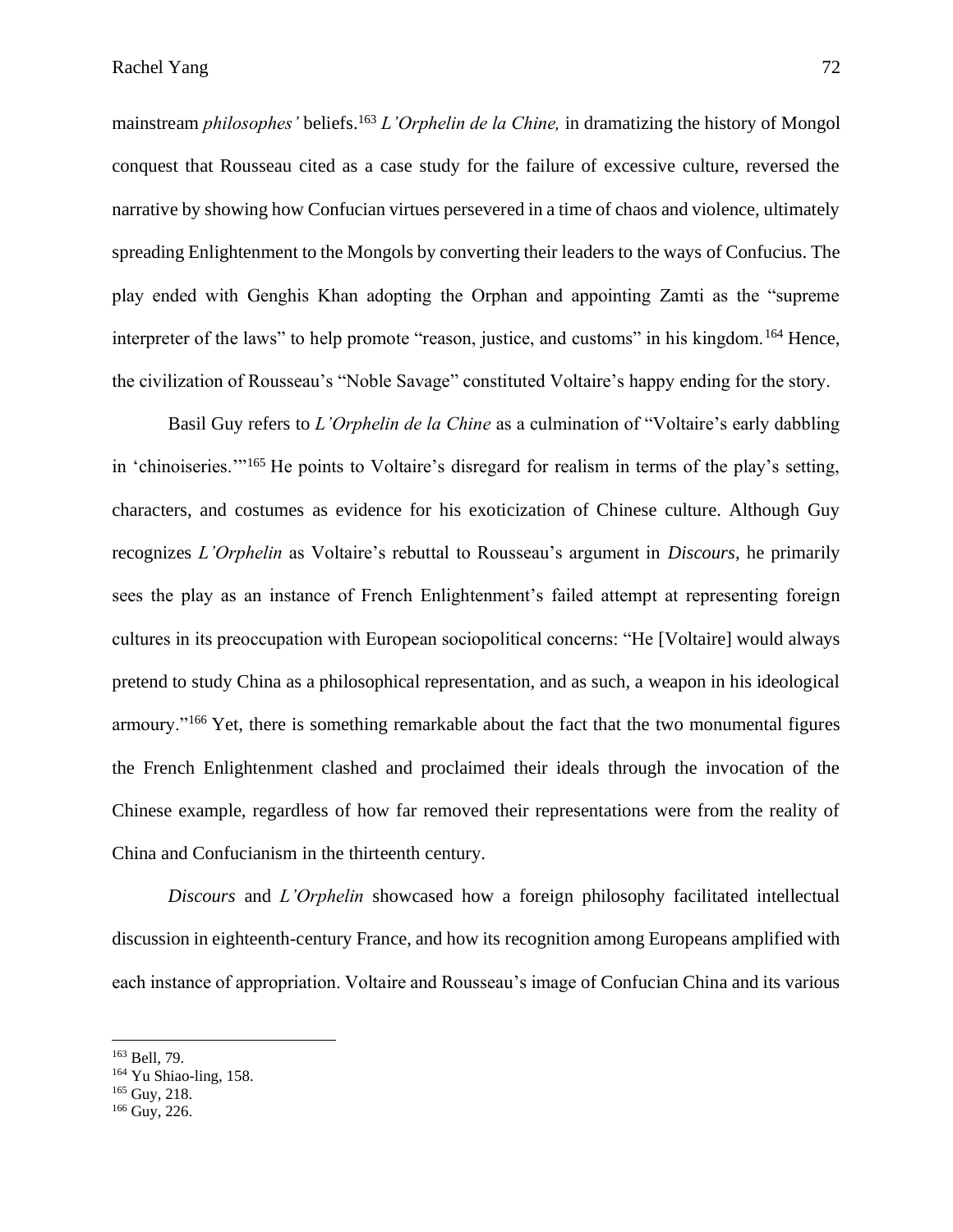associations was the product of an almost century-long process of reinterpretation originating from Jesuits' sinological studies such as *CSP,* and then gradually repackaged and integrated into the Enlightenment conversations through the works of theologians such as Régis and Foucher, and then those of free-thinkers such as Bernier and Bayle. The first chapter established that *CSP,*  despite its propagandist undertone and its attempt to Christianize Confucianism, can stand as a commentarial work with its own integrity that contributed to the multitude of interpretations for Confucian classics. Then, the freethinkers' and *philosophes'* attempt to make Confucianism speak to the political and moral issues of their time by fashioning it into a rhetorical weapon should also be considered as a serious attempt at breaking out of Eurocentrism. This phenomenon allowed the Chinese example to make substantial contribution to the development of the intellectual movement, thus attesting to the global origin of the Enlightenment.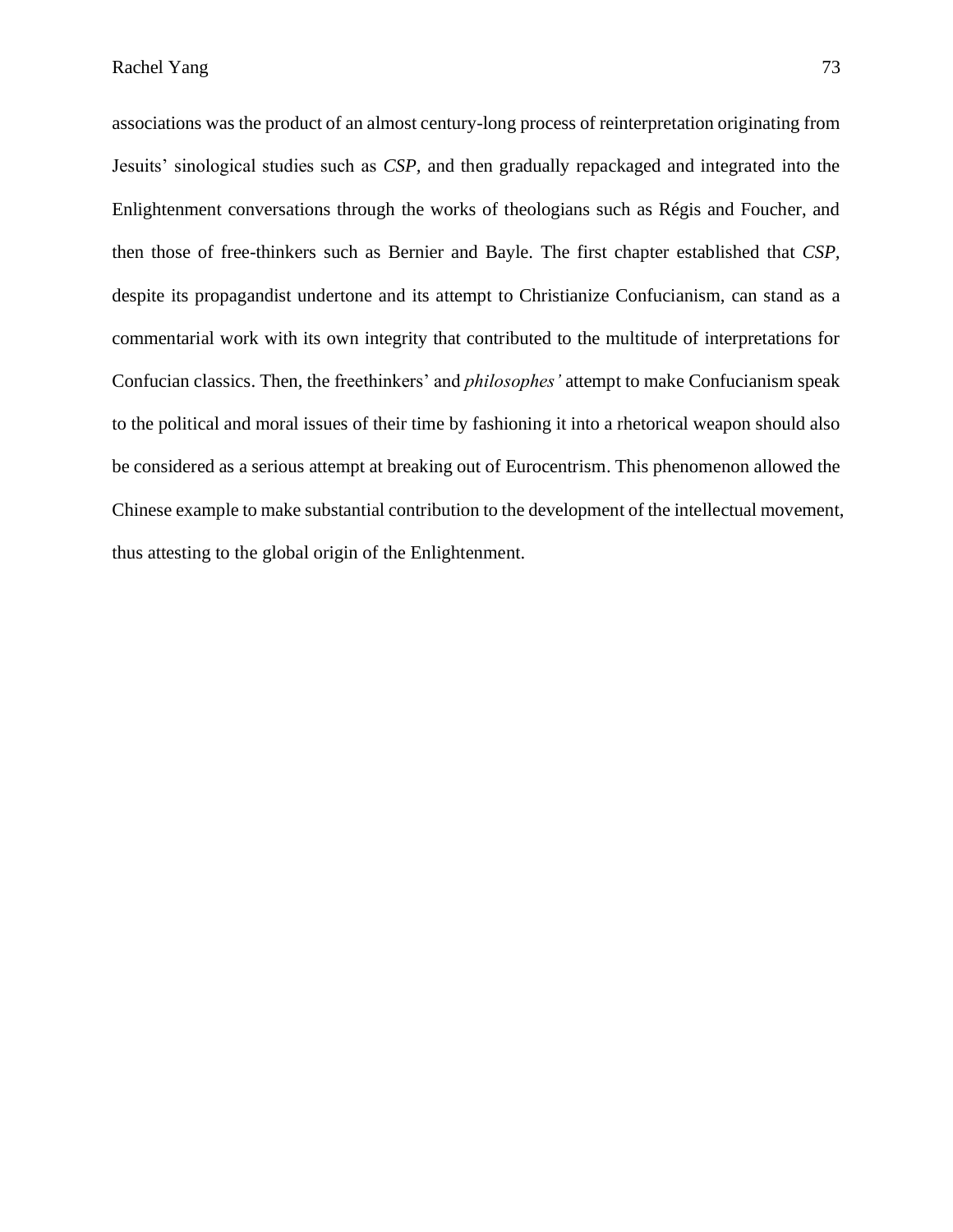Rachel Yang 74

#### **CONCLUSION**

The Enlightenment faded with the closing of the eighteenth century. What awaited Europe in the nineteenth century would be another whirlwind of progress and transformation that was complex in vastly different ways. If China and the Chinese Sage had a degree of privilege in the time of Voltaire as the manifestations of virtue and sophistication, then that image eroded quickly with changing ideological currents. The proliferation of race theory and the expansion of imperial powers in Asia produced rhetoric that again and again solidified the alleged superiority of European civilizations. The weakening of Qing Dynasty (1644-1912) and the Opium Wars (1839- 1842) further shattered China's aura as a great and powerful civilization that stood as an equal to the West. Along with that, a new definition of modernity measured by progress and innovation transformed China from an example of perfected civilization into a site of stagnation.<sup>167</sup>

The most notorious nineteenth-century ethnography on China may be found in *Essai sur l'inégalité des races humaines* (*Essay on the inequality of human races,* 1853) by the French writer Arthur de Gobineau (1816-1882). This *Essai,* in a peculiar parallel to Voltaire's *Essai sur les mœurs,* was Gobineau's attempt at writing world history in a moment when Europe's understanding of its relationship with the rest of the world was vastly different than the century before. In a chapter devoted to deciphering the cultures and customs of the Chinese race, Gobineau expounded the stagnant nature of Chinese literature and governmental principles.<sup>168</sup> On the subject of Confucianism, Gobineau dismissed it as nothing but "maximes usuelles...qui, par la manière puérilement obscure et sèchement didactique dont elles sont exposées et déduites, ne constituent

<sup>&</sup>lt;sup>167</sup> For an illuminating account on nineteenth-century imperialism and the notion of progress, see: Priya Satia, *Time's Monster: How History Makes History*, (Cambridge: Harvard University Press, 2020).

<sup>168</sup> Gregory Blue, "Gobineau on China: Race Theory, the 'Yellow Peril,' and the Critique of Modernity," *Journal of World History* 10, no. 1 (1999), 107-110.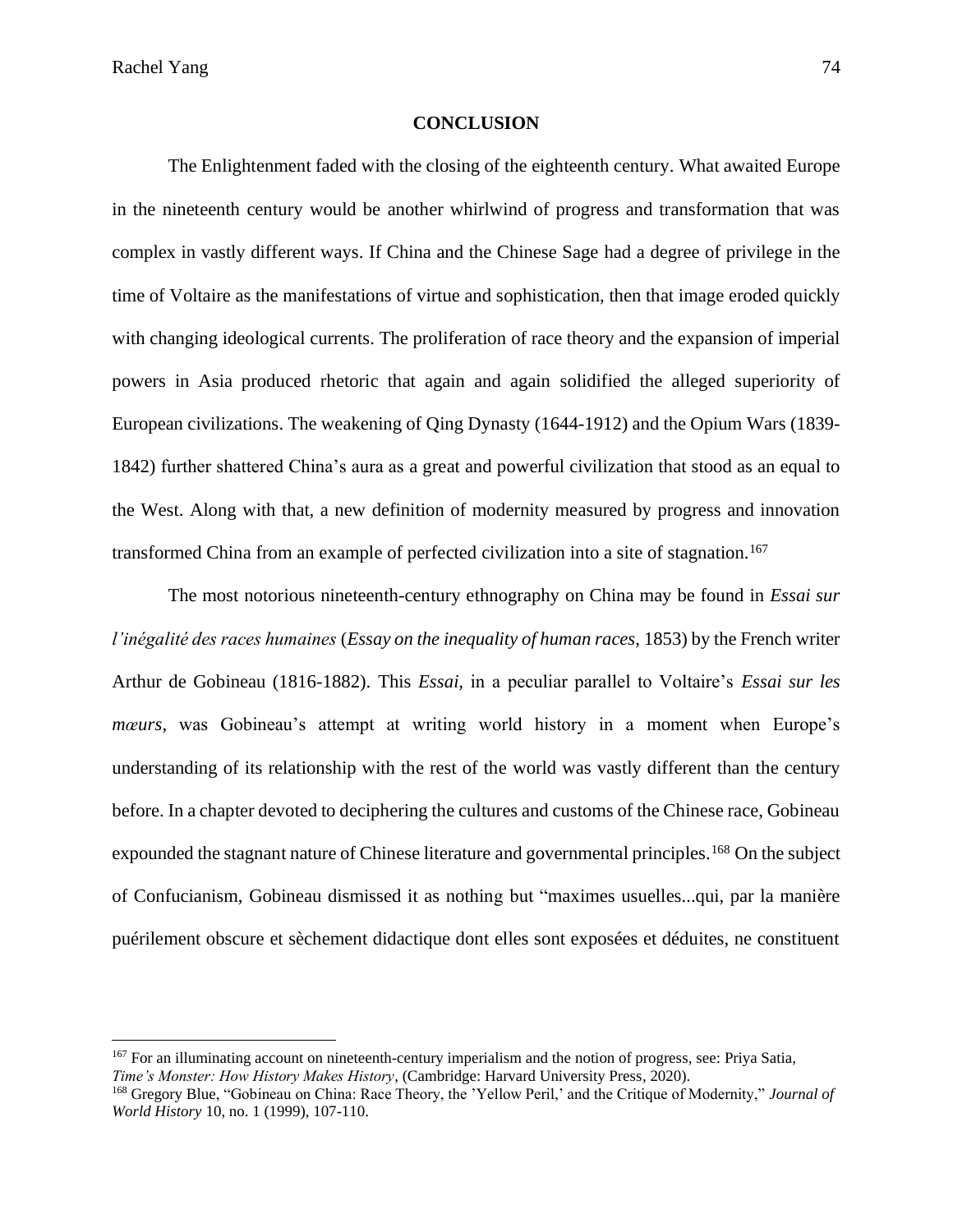pas une branche de connaissance très digne d'admiration."<sup>169</sup> These damning judgements attested to a complete reversal of opinion on the characteristics of a philosophy whose moral and political doctrines made it an incarnation of the Platonic Republic to François Bernier writing in 1688. Gobineau, though perhaps the most prominent, was far from an outlier in his opinion on China. The truth is that the Chinese Sage had lost his charm over France in this new age, falling into disgrace as his country became yet another subject of imperial conquest and a source of threat manifested as the "Yellow Peril."<sup>170</sup> In short, this was the age when Saïd's words resound with absolute authority: "The relationship between Occident and Orient is a relationship of power, of domination, or varying degrees of complex hegemony..."<sup>171</sup>

Yet, the seventeenth and eighteenth century presented a different story on the encounter between Europe and Asia––one that has been overshadowed by Saïd's postcolonial narrative. My study on the reception history of Confucianism in Enlightenment France is an attempt to bring this story to light. The introduction of Confucianism to France in an age of globalization, and its consequent appropriation by some of the most prominent thinkers of the age, transformed it into a vehicle of intellectual discourse that contributed to, and even inspired, some of the most richly debated topics during the Enlightenment. The Jesuits missionaries, who sketched out and introduced the image of Confucian China to Europe, began this process of intellectual encounter by presenting a Christianized reading of Confucian ideals in *Confucius Sinarum Philosophus.* The translation, which was meant to promote the conversion mission and bolster the relevance of religious conscience in a time of radical thinking, was subsequently subsumed by the freethinkers

<sup>169</sup> Arthur de Gobineau, *Essai sur l'inégalité des races humaines,* (Paris : Éditions Pierre Belfond, 1967), 389. Translation: "commonplace maxims… which, in the puerilely vague and dryly didactic manner that they are taught and derived, do not constitute a branch of knowledge that deserves much admiration."

<sup>170</sup> Mungello, *The Great Encounter,* 12.

<sup>171</sup> Saïd, 6.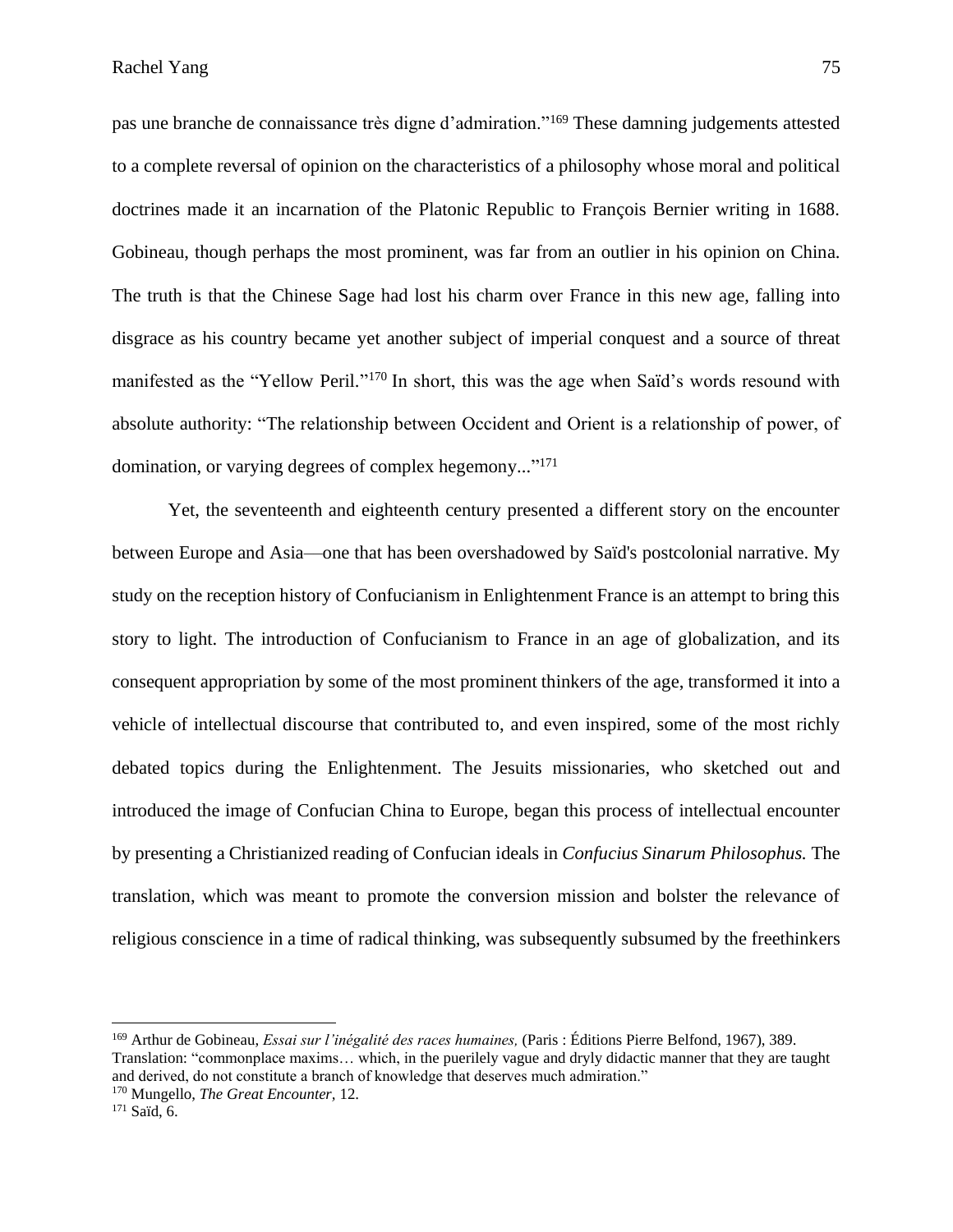who recognized the interpretive potential of this imported philosophy. The freethinkers conjured an idealized and flattened image of China as the epitome of reason, tolerance, and peace that could be leveraged to address the European context, and in Pierre Bayle's case, subvert religious orthodoxy. The Chinese example, thus popularized and assimilated into the local intellectual landscape, was inherited by the *philosophes* of the eighteenth century. Voltaire and Rousseau, the two most recognizable names of the French Enlightenment, engaged in a debate on the virtues of civilization versus the state of nature by invoking Confucian China.

This is a narrative that reframes the Enlightenment as a global phenomenon rather than a legacy of European intellectual heritage. More specifically, the Enlightenment is global not only because it provided the political and philosophical vocabulary that historical actors around the world leveraged for their own ends, but because the Enlightenment itself was a product of crosscultural fertilization and appropriation of imported ideologies. The outpour of conversations that came after the French public's encounter with Confucianism attested to how a foreign philosophy functioned as a source of intellectual stimulation, whether it presented as an appealing alternative or a counterexample to European customs. This mode of engagement, though still rooted in misrepresentation, subverts the Orientalist paradigm insisting that Europe's encounter with Asia can only take shape as exercises of power or cultural hegemony.

I have demonstrated how, under certain circumstances, acts of appropriation can be intellectually productive within the local context. As the field of Global Enlightenment continues to mature and gain recognition, this nuanced understanding of appropriation is crucial to recalibrating Europe's presumed centrality in the network of intellectual exchange in the modern age and dismantle the West's monopoly over Enlightenment heritage. The reception of Confucianism in France is merely a singular case study that offers an intriguing glimpse into a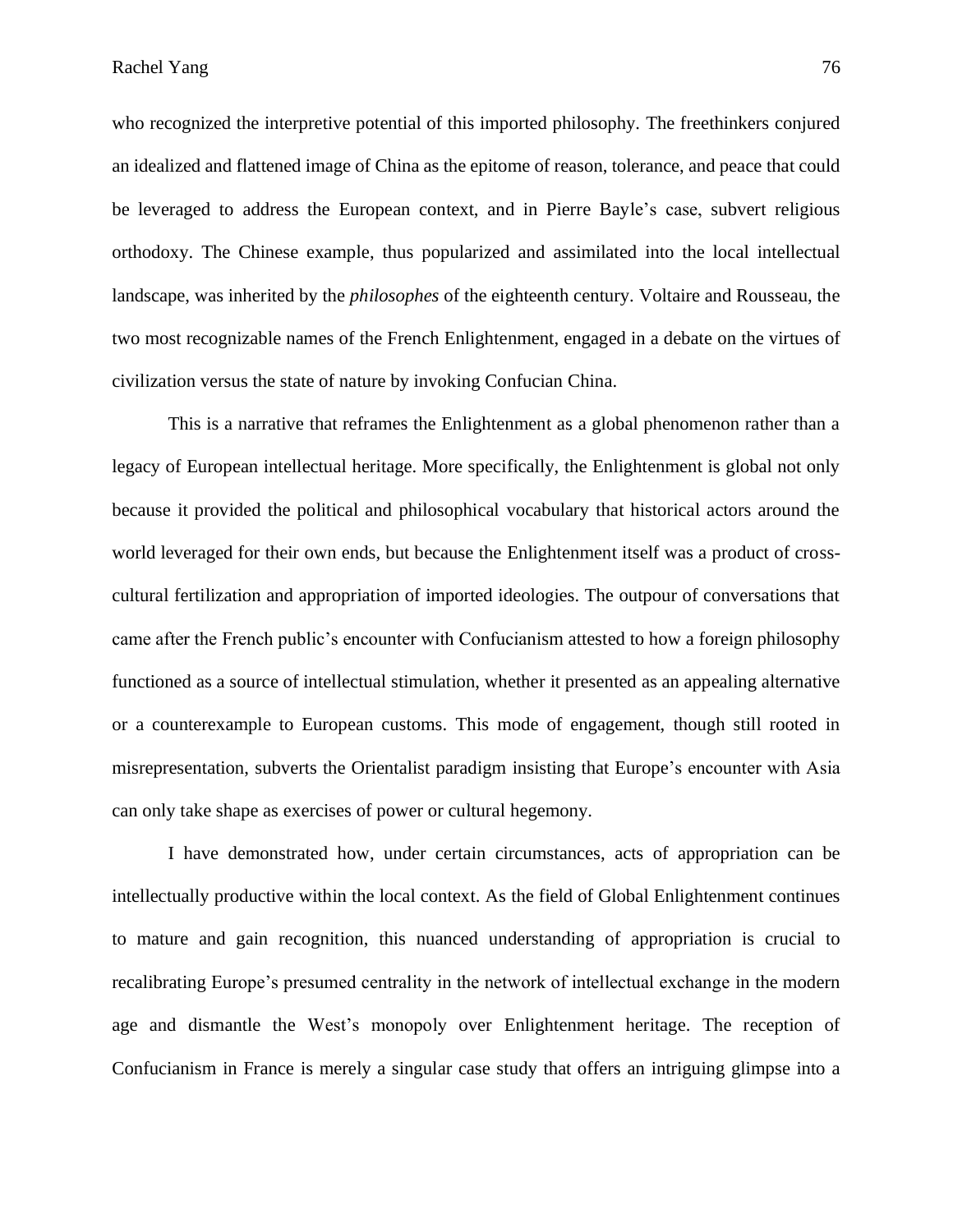much wider and more complex phenomenon, as the multiplicity of the Enlightenment continues to come to light with each historiographical revision.

### *Coda*

At the end of this study, let us return to the place of departure, that is, late imperial China, before we followed Confucianism westbound. I have related the encounter between the missionaries and the Chinese scholar-officials from the perspective of the Jesuits, who saw China as, above all, a vast subject of conversion that could realize the Society's spiritual and political ambitions. In the process of ingratiating themselves with the local elites, the Jesuits succeeded in converting some prominent members of the imperial court. Most notably, there was the Inspector of imperial ministries Yang Tingyun (杨廷筠 1557– 1627), the Hangzhou official Li Zhizao (李 之藻 1565– 1630), and the first grand secretary Xu Guangqi (徐光启 1562– 1633), who collective came to be known as the "Three Pillars of Early Christian Church" in China.<sup>172</sup> Working closely with Matteo Ricci, the Three Pillars played a foundational role in "harmonizing" Christianity with Confucianism, attesting to active Chinese participation in this process of cultural exchange rather than one-sided Jesuit interpretation. 173

In his review of *CSP*, Pierre Régis had lauded the missionaries' great "success" in affirming Christian verities within Confucian thought, that the Chinese had received these verities with "faith" and recognized them as moral principles that aligned with their own philosophy.<sup>174</sup> This reveals a Eurocentric narrative in which the West guided the virtuous but, nevertheless, paganistic Chinese towards the light and truth of God. On the other hand, the group of converted elites held a vastly

<sup>172</sup> Mungello, *The Great Encounter* 19-21.

<sup>173</sup> Mungello, *The Great Encounter,* 20.

<sup>174</sup> Régis, 100.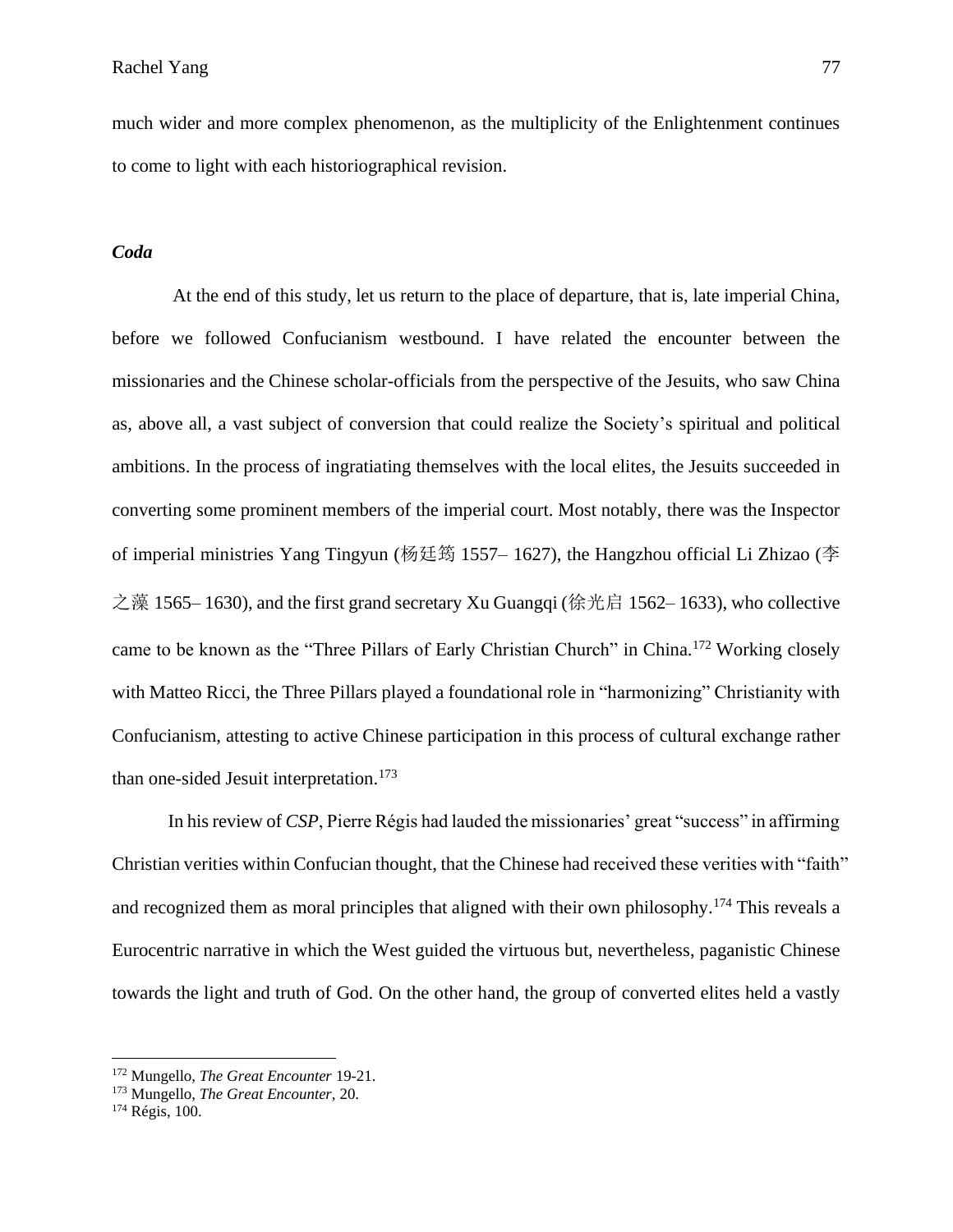different understanding about this monumental meeting of the East and the West. For, just as the reception of Confucianism in France demonstrated the influence of Eurocentric mentality in crosscultural encounters, Sinocentrism was rampant in a civilization equally prideful of its cultural heritage and imperial power.

In his account of the Jesuit mission to China, Roger Hart examines the events using mostly Chinese primary sources and uncovered a distinctly Sinocentric narrative. Hart points out that, while the Jesuits saw their Chinese collaborators as converts who yielded to Christian teachings, the collaborators saw the Jesuits as tribute-bearers from the West pledging their service to the Emperor and brought along teachings could help strengthen the Middle Kingdom.<sup>175</sup> Xu Guangqi, the most influential ally of the Jesuits, leveraged Western religious, scientific, and philosophical knowledge in a propagandistic manner to present solutions to various problems he perceived in Ming Dynasty during a period of dynastic decline.<sup>176</sup> Consequently, these converted literati consolidated European religion, philosophy, and scientific knowledge into the so-called Western Learning (*Xi xue* 西学), which gave rise to the imagining of a paradigmatic West where there were "no wars, rebellions, or changes in dynasties."<sup>177</sup>

A fascinating parallel emerges from this meeting of the minds between China and Europe. For the Chinese literati working with the Jesuits, their vision of the West was an "imagined civilization" with a reservoir of knowledge and symbols that they could manipulate to promote China's welfare; whereas for the Jesuits, Confucian ideals produced the image of a "Chinese sage" that they could leverage to defend religious orthodoxy. <sup>178</sup> Moreover, both sides adopted an

<sup>175</sup> Roger Hart, *Imagined Civilizations: China, the West, and Their First Encounter*, (Baltimore: Johns Hopkins University Press, 2013), 2.

<sup>&</sup>lt;sup>176</sup> Hart, 257-260.

<sup>177</sup> Hart, 2.

<sup>&</sup>lt;sup>178</sup> See p.33-49 of Roger Hart's study for an in-depth exploration on the idea of imagined/imagining civilizations.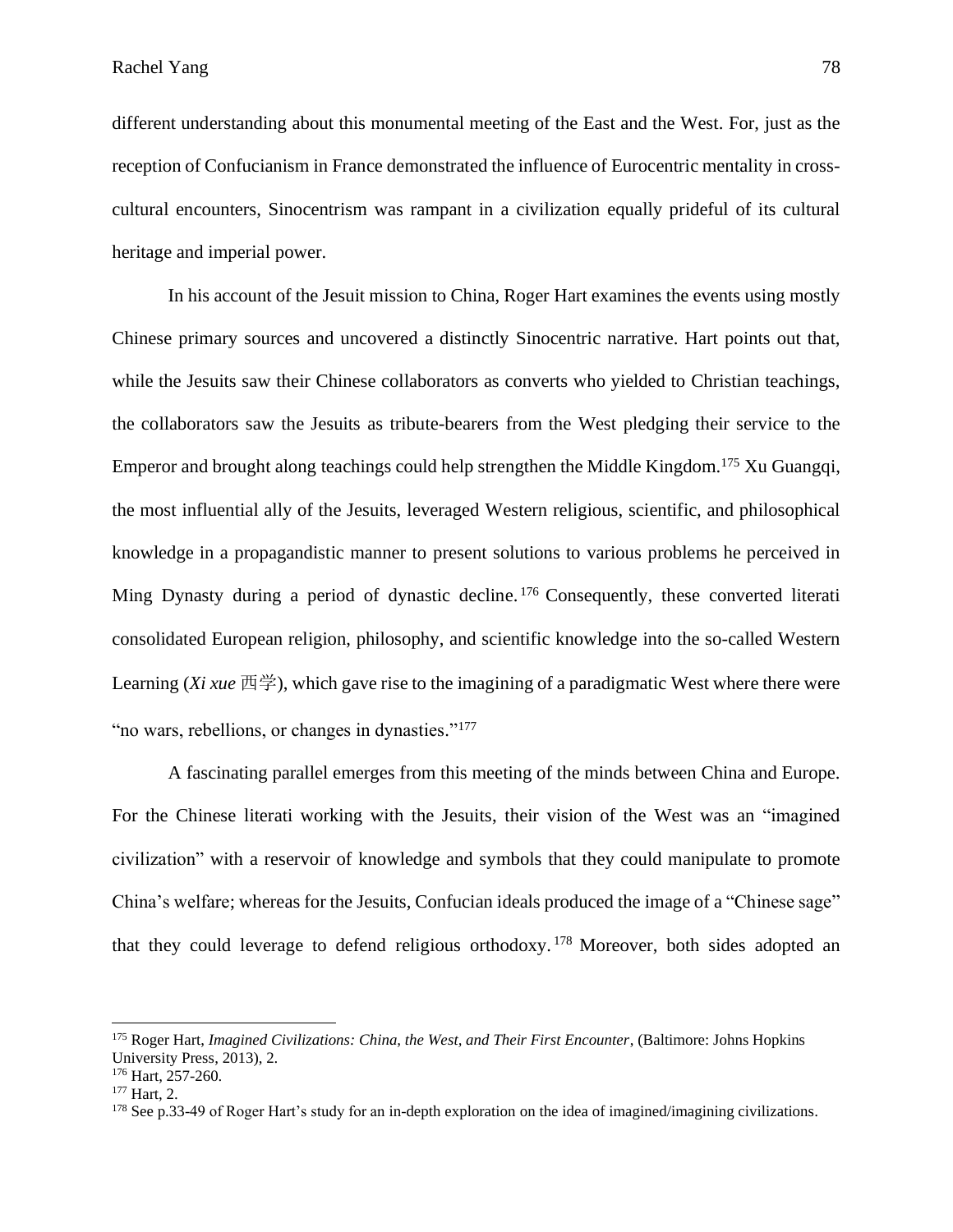ethnocentric position in perceiving this encounter, expressing admiration for the other while also rejecting it as a true cultural equal. This reveals the early modern exchange between China and Europe as a narrative of isolated encounters. It is a story of perspectives clashing together and generating intellectual momentum in separate contexts, without necessarily converging into a truly multicultural understanding. To bridge the history of Asia and Europe through a global historiography, therefore, is not so much as to reconcile these narratives in search of progress towards multiculturalism, as to uncover the lasting footprints these transnational encounters left behind, which are too often submerged by the domination of ethnocentric historiography.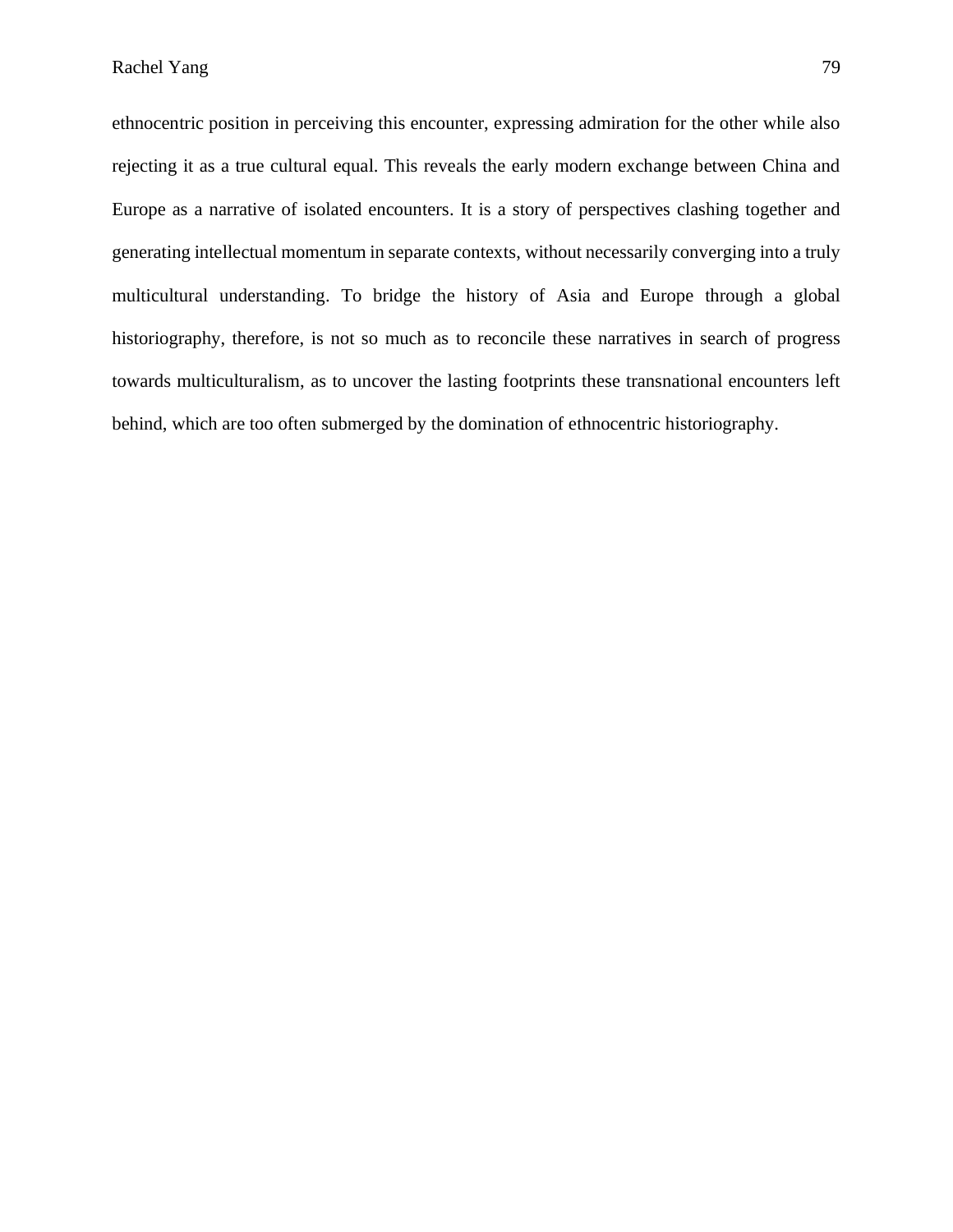# **Bibliography**

# **Primary Sources**

Bayle, Pierre. *Commentaire philosophique sur ces paroles de Jesus-Christ Contrain les d'entre.*  Cantebury: Chez Thomas Litwel, 1686.

*<https://www.proquest.com/docview/2240915862?&imgSeq=1>*

- ––. *Dictionnaire Historique et Critique,* Tome 3. Cinquième edition*.* [Amsterdam]: P. Brunel, 1740.
- ––. *Œuvres diverses de M. Pierre Bayle*, Tome 3. n.p.: La Haye, 1737.

<https://gallica.bnf.fr/ark:/12148/bpt6k116985h/f411.item>

Bernier, François. "Introduction à la lecture de Confucius," *Journal des Sçavants,* 7 juin, 1688.

––. François Bernier à Pierre Bayle, 28 février 1686. *Correspondance de Pierre Bayle.*

<http://bayle-correspondance.univ-st-etienne.fr/?Lettre-525-Francois-Bernier-a&lang=fr>

- ––. François Bernier à Pierre Bayle, 11 avril 1686. *Correspondance de Pierre Bayle.*
	- *<http://bayle-correspondance.univ-st-etienne.fr/?Lettre-549-Francois-Bernier-a&lang=fr>*
- ––. "Nouvelle division de la terre par les différentes espèces ou races qui l'habitent," *Journal des*

*Sçavants.* avril, 1684.

- Chin, Ann-ping trans. *The Analects: Lunyu*. New York: Penguin Books, 2014.
- Foucher, Simon. *Lettre sur la morale de Confucius: philosophe de la Chine.* Paris, 1688. <https://gallica.bnf.fr/ark:/12148/bpt6k95414t.image>
- Foucault, Michel. « Qu'est-ce que les Lumières ? » in *Dits et Ecrits*, tome IV, 562-578. Paris: Gallimard, 1984.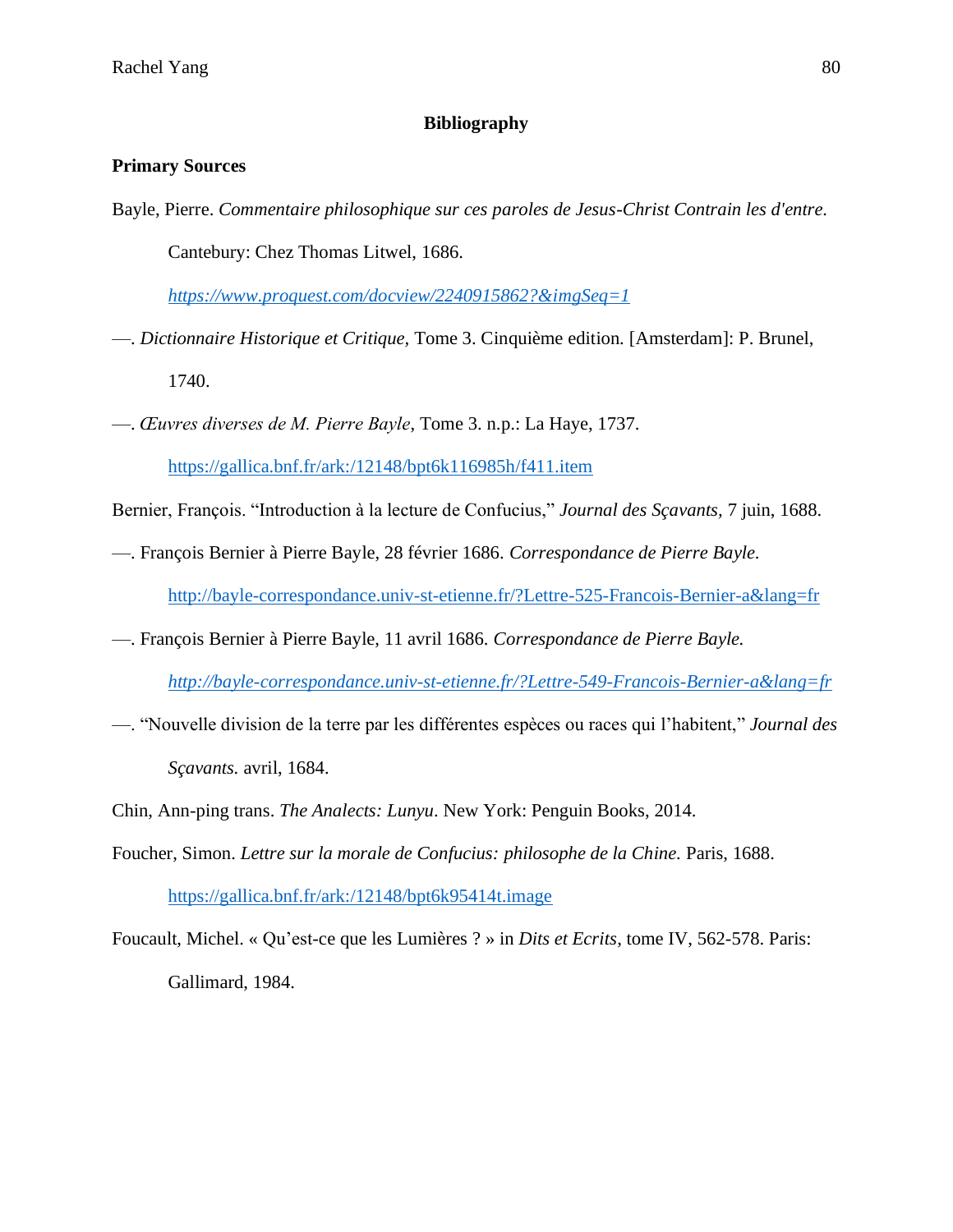Gobineau, Arthur de. *Essai sur l'inégalité des races humaines.* Paris: Éditions Pierre Belfond, 1967. [https://nacaomestica.org/blog4/wp-](https://nacaomestica.org/blog4/wp-content/uploads/2017/02/essai_inegalite_races_1.pdf)

[content/uploads/2017/02/essai\\_inegalite\\_races\\_1.pdf](https://nacaomestica.org/blog4/wp-content/uploads/2017/02/essai_inegalite_races_1.pdf)

- Kant, Immanuel. "What is Enlightenment?" in *Sources of the Western Tradition,* Volume II, Marvin Perry, et. al. 56-57. Boston: Houghton Mifflin Company, 1995.
- Meynard, Thierry. *Confucius Sinarum Philosophus (1687): The First Translation of the*

*Confucian Classics.* Rome: Institutum Historicum Societatis Iesu, 2011.

- —. *The Jesuit Reading of Confucius: The First Complete Translation of the Lunyu (1687) Published in the West.* Leiden: Brill, 2015.
- Régis, Pierre. "Compte rendu du *Confucius Sinarum Philosophus," Journal des savants*, janvier, 1688.

Rousseau, Jean-Jacques. *Discours sur les arts et les sciences.* Les Échos du Maquis, 2012.

Voltaire. *Essai sur les mœurs et l'esprit des nations* in *Complete Works of Voltaire*. Oxford,

Voltaire Foundation.

<https://artflsrv03.uchicago.edu/philologic4/toutvoltaire/navigate/546/1/>

- ––. *L'Orphelin de la Chine.* Paris: Michel Lambert, 1755. [https://www.chineancienne.fr/17e-](https://www.chineancienne.fr/17e-18e-s/voltaire-l-orphelin-de-la-chine/#tele)[18e-s/voltaire-l-orphelin-de-la-chine/#tele](https://www.chineancienne.fr/17e-18e-s/voltaire-l-orphelin-de-la-chine/#tele)
- ––. "Remarques sur l'histoire," in *Œuvres complètes de Voltaire, tome 16.* Éd. Louis Moland*.*  Paris, Garnier, 1877-1885.

<https://artflsrv03.uchicago.edu/philologic4/toutvoltaire/navigate/336/1/>

### **Secondary Sources:**

App, Urs. *The Birth of Orientalism*. Philadelphia: Pennsylvania University Press, 2010.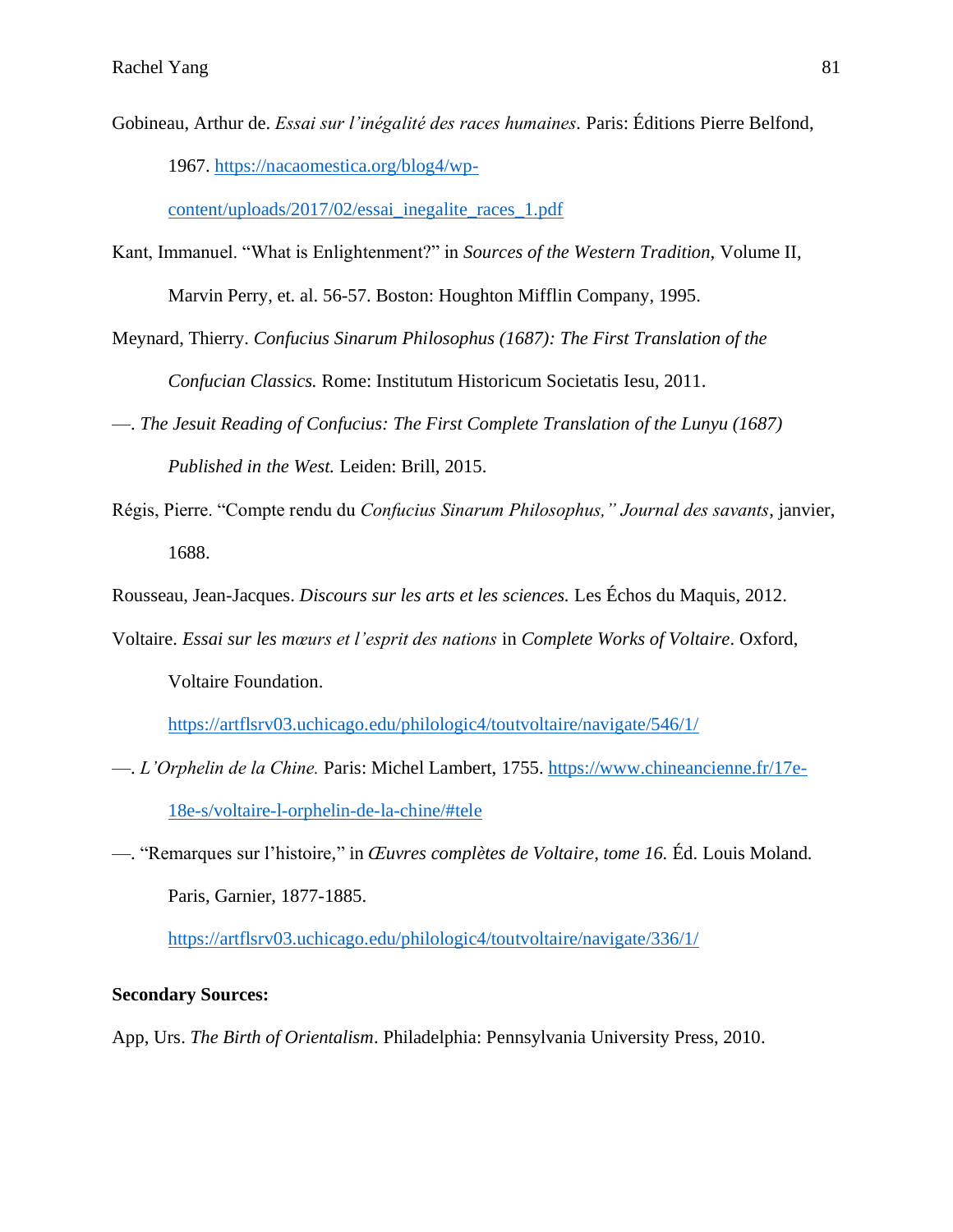- Angle, Stephen C. "*Tian* as Cosmos in Zhu Xi's Neo-Confucianism." *Dao*, no. 17 (2018): 169- 185.
- Bai, Tongdong. *China: The Political Philosophy of the Middle Kingdom*. London; New York: Zed Books. 2012.

Bary, Theodore de. *The Unfolding of Neo-Confucianism*. New York: Columbia University Press.

- Bartlett, Robert C. "On the Politics of Faith and Reason: The Project of Enlightenment in Pierre Bayle and Montesquieu." *The Journal of Politics* 63, no. 1 (2001): 1-28.
- Bell, David. *The First Total War: Napoleon's Europe and the Birth of Modern Warfore.* London: Bloomsbury, 2008.
- Bireley, Robert. "Introduction," in *Botero: The Reason of State*, ed. Robert Bireley, Cambridge: Cambridge University Press, 2017), xiv.
- Blue, Gregory. "Gobineau on China: Race Theory, the 'Yellow Peril,' and the Critique of Modernity." *Journal of World History* 10, no. 1 (1999): 93–139.
- Brockey, Liam Matthew, *Journey to the East : The Jesuit Mission to China, 1579-1724*. Cambridge: Harvard University Press, 2007.
- Burson, Jeffrey D. "Between Power and Enlightenment: The Cultural and Intellectual Context for the Jesuit Suppression in France," In *The Jesuit Suppression in Global Context: Causes, Events, and Consequences*, ed. Jeffrey D. Burson and Jonathan Wright, 40–64. Cambridge: Cambridge University Press, 2015.
- Canaris, Daniel. "Peace and Reason of State in the Confucius Sinarum Philosophus (1687)." *Theoria (Pietermaritzburg)* 66, no. 159 (2019): 91-116.
- Cassirer, Ernst. *The Philosophy of the Enlightenment: Updated Edition.* Princeton: Princeton University Press, 2009.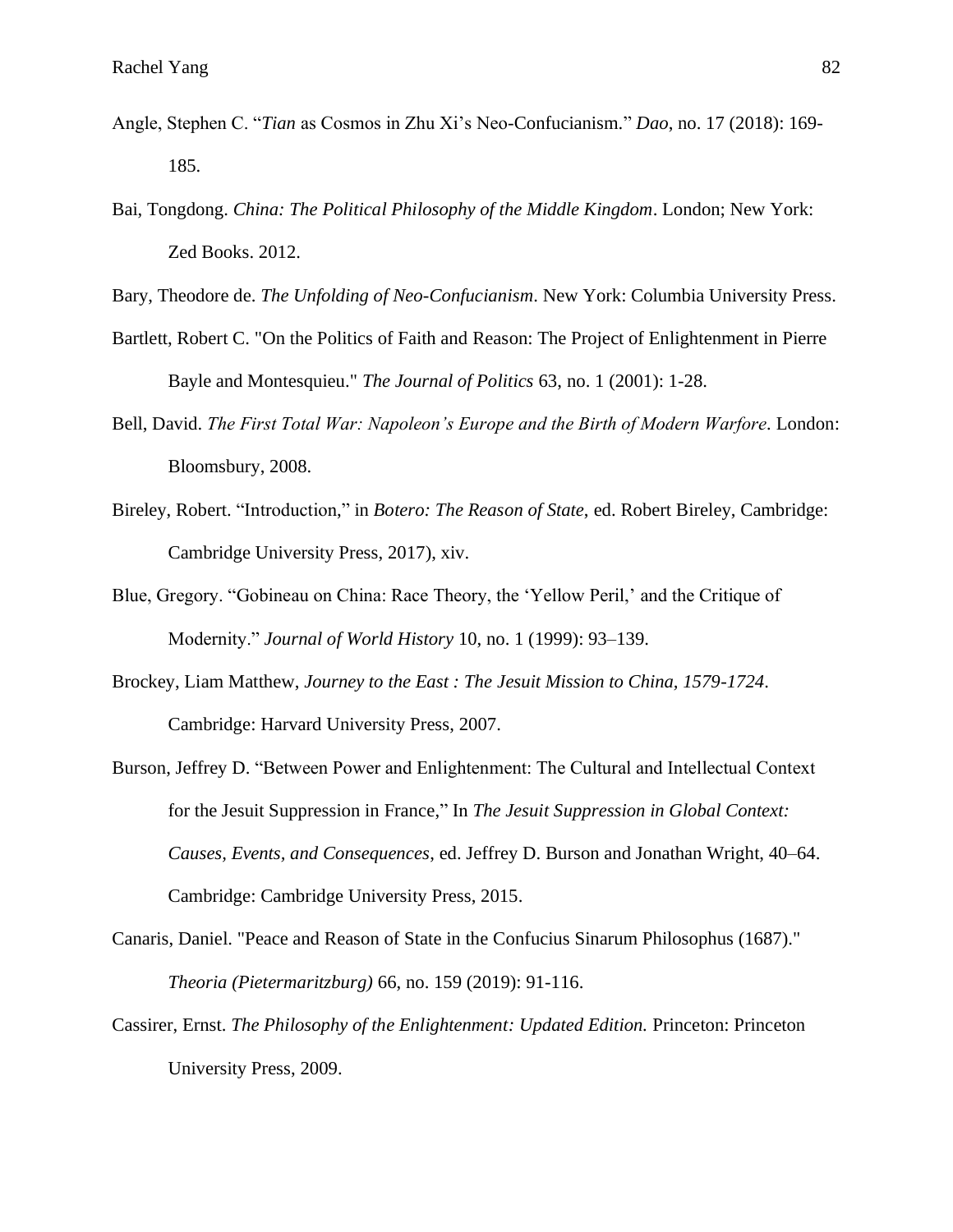- Chen, Xiaomei. *Occidentalism: A Theory of Counter-Discourse in Post-Mao China.* New York and Oxford: Oxford University Press, 1995.
- Chisick, Harvey. Review of *Democratic Enlightenment: Philosophy, Revolution, and Human Rights 1750-1790* by Jonathan Israel, *H-France Forum*, 9, no.4 (2013).
- Clarke, J. J. *Oriental Enlightenment: The Encounter Between Asian and Western Thought*. London: Taylor & Francis Group, 1997.
- Conrad, Sebastian. "Enlightenment in Global History: A Historiographical Critique." *The American Historical Review* 117, no. 4 (2012): 999–1027.
- Dardess John W. *Confucianism and Autocracy: Professional Elites in the Founding of the Ming Dynasty*. Berkeley: University of California Press, 1983.
- Darnton, Robert. *The Forbidden Best-Sellers of Pre-Revolutionary France*. New York: W.W. Norton, 1995.
- Dew, Nicholas. *Orientalism in Louis XIV's France*. New York: Oxford University Press, 2009.
- Dijn, Annelien de. "The Politics of Enlightenment: From Peter Gay to Jonathan Israel." *The Historical Journal* 55, no. 3 (2012): 785–805.
- Ding, Weixiang and Huang Deyuan. "Destiny and Heavenly Ordinances: Two Perspectives on the Relationship between Heaven and Human Beings in Confucianism." *Frontiers of Philosophy in China* 4, no. 1 (2009): 13–37.
- Dobie, Madeline. *Trading Places: Colonization and Slavery in Eighteenth-Century French Culture.* Ithaca: Cornell University Press, 2010.

Gay, Peter. *The Enlightenment: An Interpretation.* New York: Knopf, 1966.

Gardner, Daniel K. "Confucian Commentary and Chinese Intellectual History." *The Journal of Asian Studies* 57, no. 2 (05, 1998): 397-422.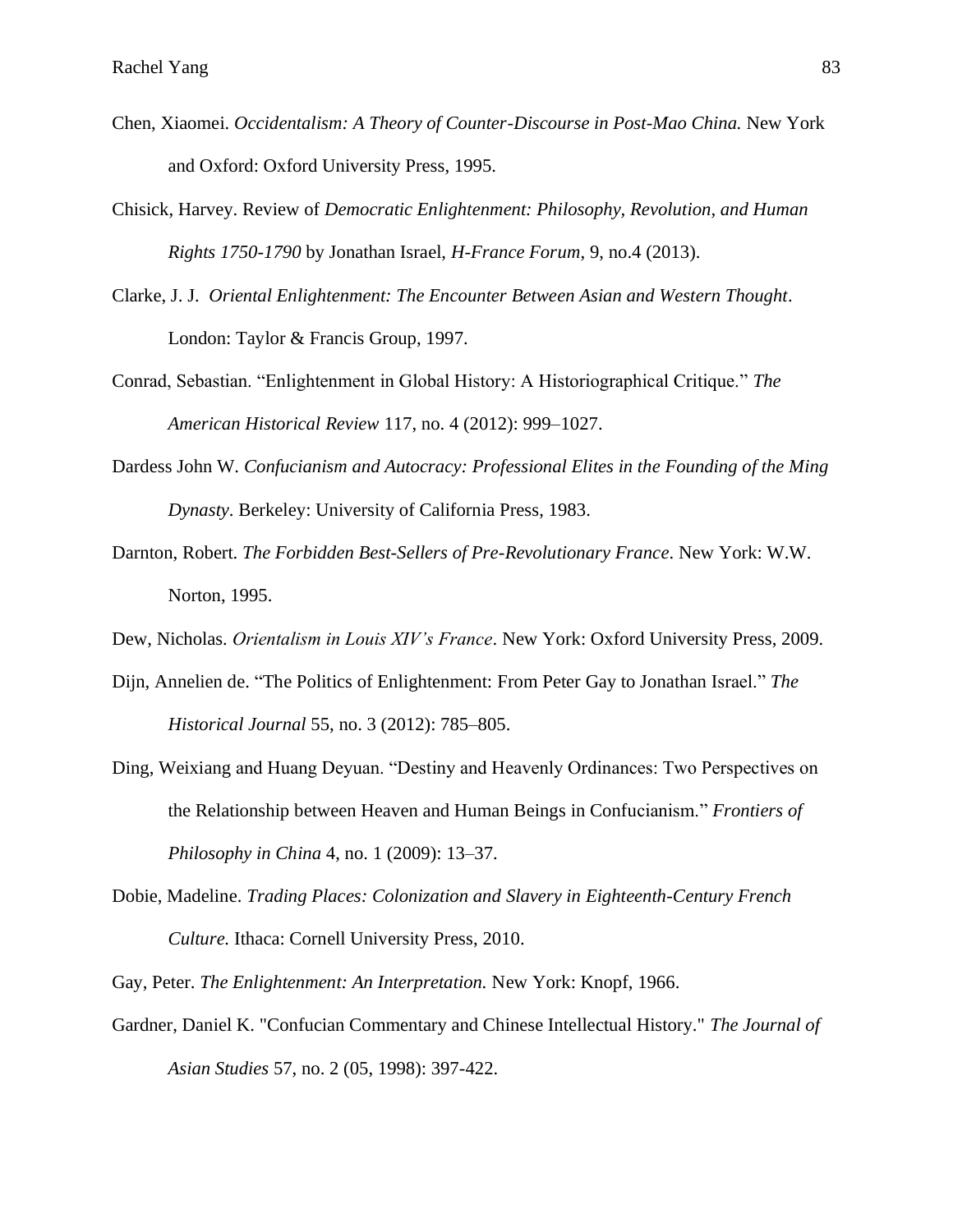––. Zhu Xi's Commentarial Work" in *Zhu Xi: Selected Writings*, ed Philip J. Ivanhoe, 187-203. Oxford: Oxford University Press, 2019.

––. *Zhu Xi's Reading of the* Analects*.* New York: Columbia University Press, 2003.

- Gopnik, Alison. "Could David Hume Have Known about Buddhism?: Charles François Dolu, the Royal College of La Flèche, and the Global Jesuit Intellectual Network." *Hume Studies* 35 (2009).
- Guy, Basil. *The French Image of China before and After Voltaire*: *Basil Guy.* Vol. 21. Genéve: Institut et musée Voltaire, 1963.
- Ha, Marie-Paule. *Figuring the East*: *Segalen, Malreaux, Duras, and Barthes*. Albany: State University of New York Press, 2000.
- Hall, David L. and Roger T. Ames, *Thinking through Confucius*. Albany: State University of New York Press, 1987.
- Hart, Roger. *Imagined Civilizations: China, the West, and Their First Encounter*. Baltimore: Johns Hopkins University Press, 2013.
- Hazard, Paul. *The Crisis of the European Mind, 1680-1715.* New York: New York Review Books, 2013.
- Henderson, John B. *Scripture, Canon and Comentary: A Comparison of Confucius and Western Exegis.* Princeton University Press, 2014.
- Höpfl, H. *Jesuit Political Thought: The Society of Jesus and the State, c. 1540-1640.* Cambridge: Cambridge University Press, 2004.
- ––. "Orthodoxy and Reason of State." *History of Political Thought* 23, no. 2 (2002): 211–37.
- Hobsen, John M. *The Eastern Origins of Western Civilization.* New York: Cambridge University Press, 2004.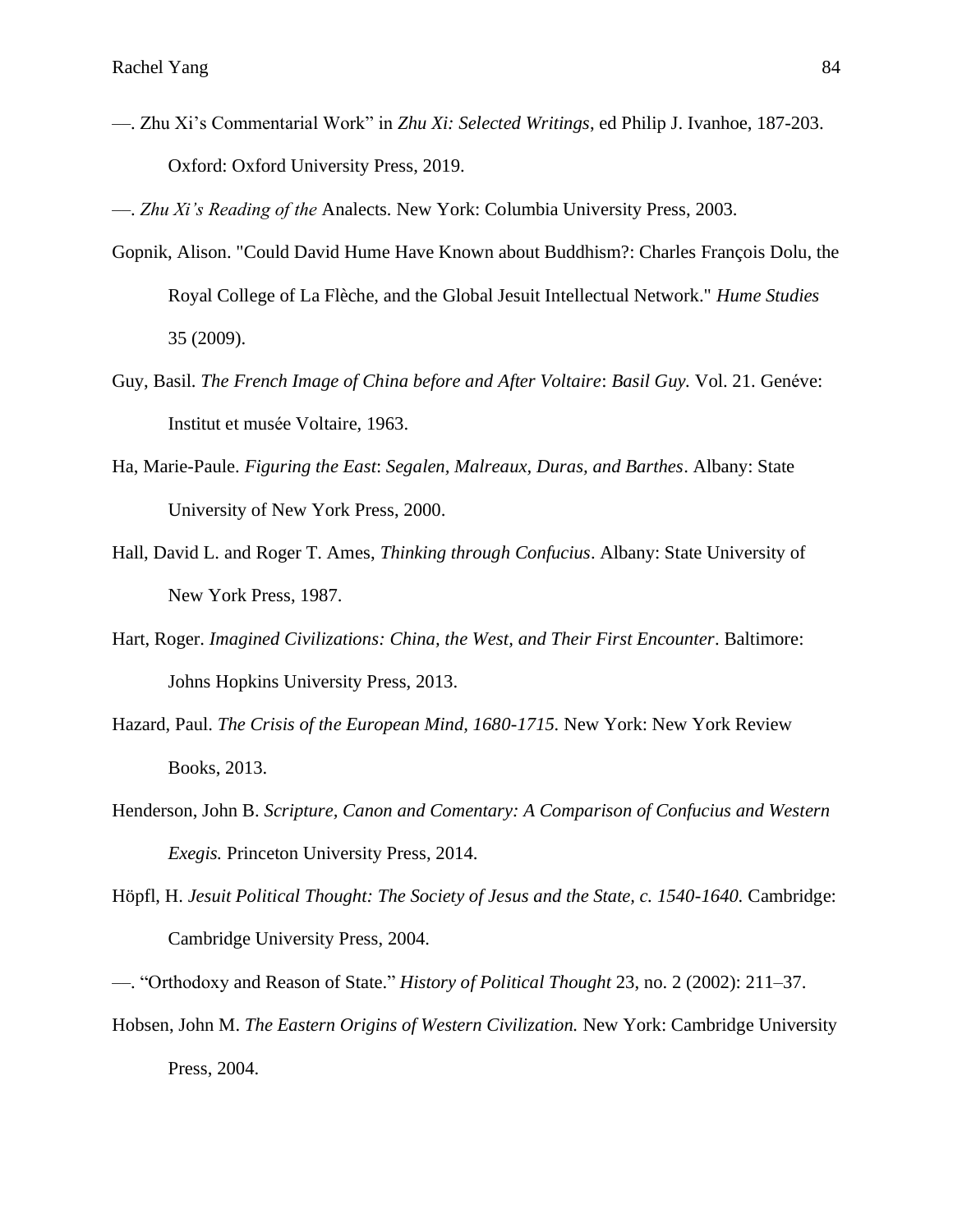- Huang, Yong. "Zhu Xi on Ren (Humanity) and Love: A Neo-Confucian Way Out of the Liberal-Communitarian Impasse." *Journal of Chinese Philosophy* 23, 2 (1996): 213-235.
- Israel, Jonathan. "The Battle over Confucius and Classical Chinese Philosophy in European Early Enlightenment Thought (1670—1730)." *Frontiers of Philosophy in China* 8, no. 2 (2013): 183–98.
- ––. "J. G. A. Pocock and the 'Language of Enlightenment' in His Barbarism and Religion." *Journal of the History of Ideas* 77, no. 1 (01, 2016): 107-127.
- ––. *Radical Enlightenment: Philosophy and the Making of Modernity, 1650-1750*. New York: Oxford University Press, 2001.
- Ivanhoe, Philip J. "Heaven as a Source of Ethical Warrant in Early Confucianism." *Dao,* 6, (2007): 211-220.
- Jacobsen, Stefan Gaarsmand. "Chinese Influences or Images? Fluctuating Histories of How Enlightenment Europe Read China." *Journal of World History* 24, no. 3 (2013): 623–60.
- Jones, David Martin. *The Image of China in Western Social and Political Thought.* New York: Palgrave, 2001.

Kow, Simon. *China in Early Enlightenment Political Thought.* New York: Routledge, 2017.

- ––. "Enlightenment Universalism? Bayle and Montesquieu on China." *The European Legacy, Toward New Paradigms* 19, no. 3 (2014): 347-358.
- Lee, Ming-Huei, *Confucianism: Its Roots and Global Significance*. Honolulu: University of Hawaii Press, 2017.

Lilti, Antoine. *L'Héritage des lumières: Ambibalances de la modernié.* Paris: Gallimard, 2019.

-––. "Comment écrit-on l'histoire intellectuelle des Lumières ? Spinozisme, radicalisme et philosophie." *Annales. Histoire, Sciences Sociales,* 64, no. 1, (2009): 171-206.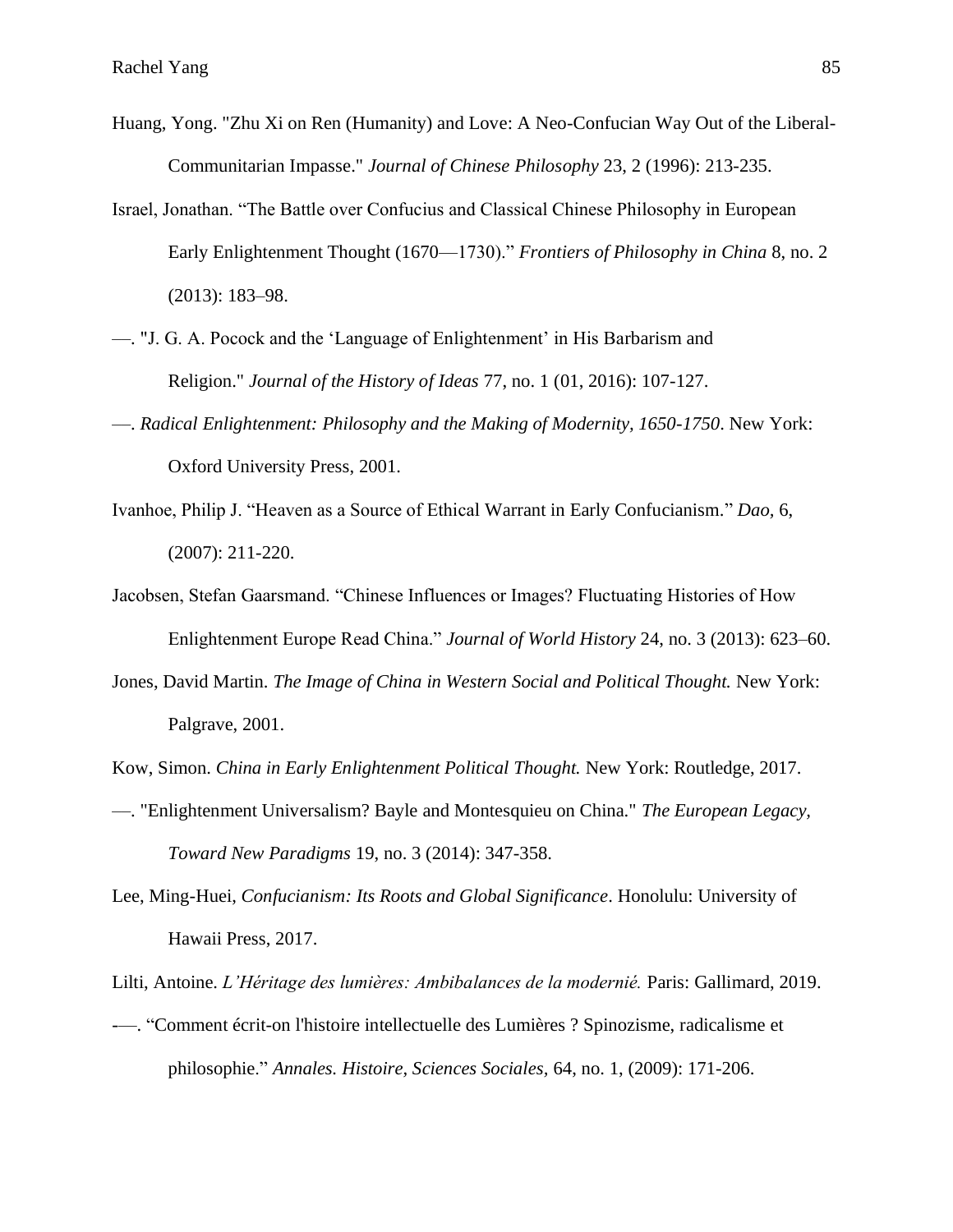- Liu, Lydia H. *Translingual Practice: Literature, National Culture, and Translated Modernity, China 1919-193.* Stanford: Stanford University Press, 1995.
- Liu, Yu. "Behind the Façade of the Rites Controversy: the Intriguing Contrast of Chinese and European Theism." *The Journal of Religious Studies*, 44, no. 1 (2020): 3-26.
- Lundbaek, Knud. "The Image of Neo-Confucianism in *Confucius Sinarum Philosophus*." *Journal of the History of Ideas* 44, no. 1 (1983): 19–30.
- Makeham, John. *Transmitters and Creators: Chinese Commentators and Commentaries on the*  Analects. Cambridge: Harvard University Press, 2003.
- Maza, Sarah. *The Myth of the French Bourgeoise.* Cambridge: Harvard University Press, 2003.
- Meynard, Thierry. *Confucius Sinarum Philosophus (1687): The First Translation of the Confucian Classics.* Rome: Institutum Historicum Societatis Iesu, 2011.
- ––. *The Jesuit Reading of Confucius: The First Complete Translation of the Lunyu (1687) Published in the West.* Leiden: Brill, 2015.
- ––. "Translating the Confucian Classics: The Lunyu in the Confucius Sinarum Philosophus (1687)." In *Sinologists as Translators in the Seventeenth to Nineteenth Centuries*, eds. Lawrence Wang-chi Wong and Bernhard Fuehrer, 1-37. Hong Kong: The Chinese University Press, 2016.
- Morgan, David. "Sources of Enlightenment: The Idealizing of China in Jesuits' *Lettres Edifiants* and Voltaire's 'Siècle de Louis XIV.'" *Romance Notes,* 37, no. 3 (1997), 263-272.
- Mungello, David. *Curious Land Jesuit Accommodation and the Origins of Sinology* Honolulu: University of Hawaii Press, 1985.
- ––. *The Great Encounter of China and the West, 1500–1800*. Lanham, MD: Rowman & Littlefield Publishers, 2012.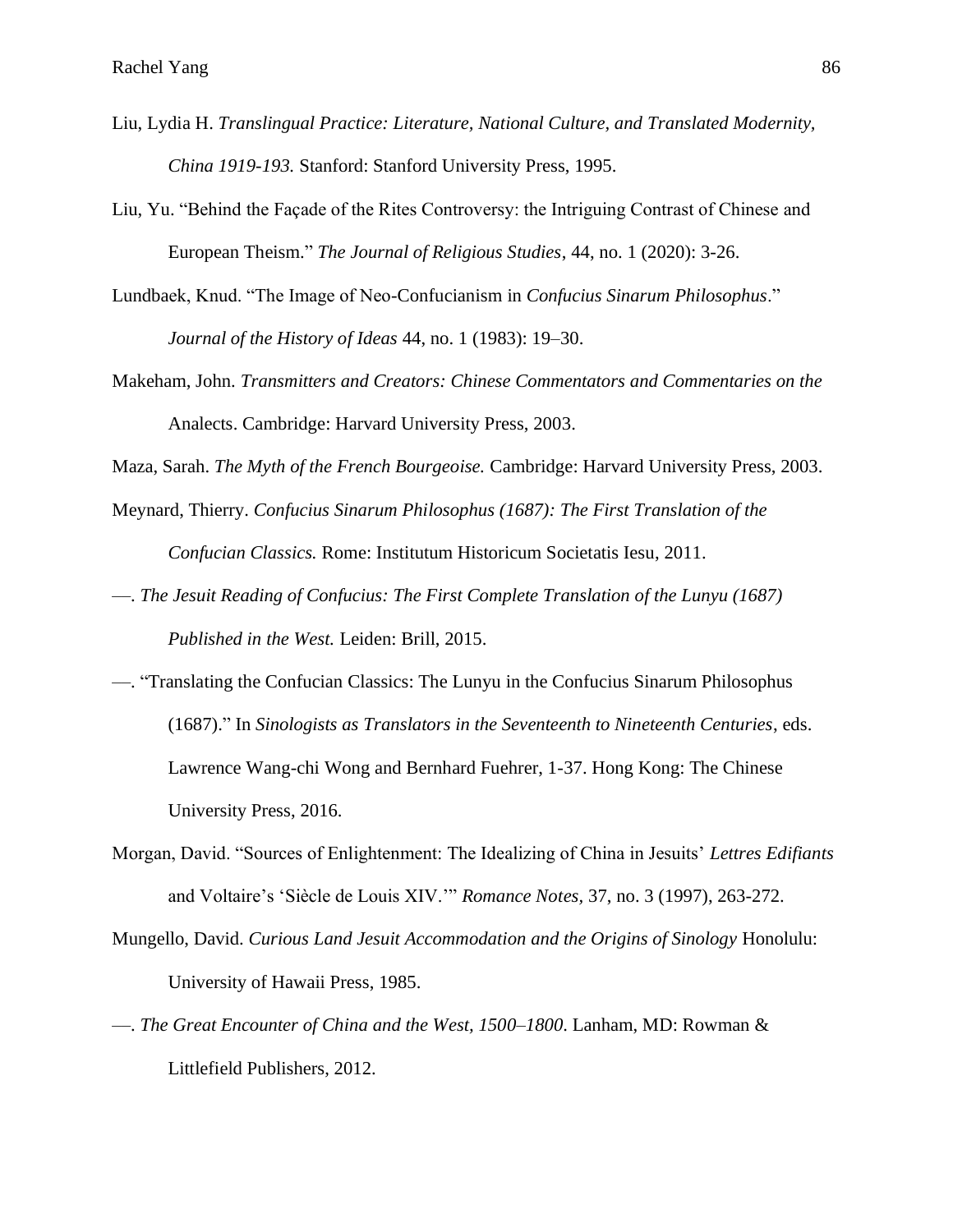- ––. *Leibnitz and Confucianism: the Search for Accord.* Honolulu: University Press of Hawaii, 1977.
- Osterhammel, Jürgen. *Unfabling the East: The Enlightenment's Encounter with Asia*. Princeton: Princeton University Press, 2018.

Pearson Roger. *Voltaire Almighty: A Life in Pursuit of Freedom*. New York: Bloomsbury, 2005.

- Pines, Yuri. "Confucius' Elitism: The Concepts of *junzi* and *xiaoren* Revisited." in *A Concise Companion to Confucius* ed. Paul R. Goldin, Hoboken: Wiley, 2017.
- Pinot, Virgile. *La Chine et la formation de l'esprit philosophique en France 1640-1740.* Genève: Slatkine Reprints, 1971.
- Pocock, J. G. A. "Historiography and Enlightenment: A View of Their History." *Modern Intellectual History* 5, no. 1 (2008): 83–96.
- Popkin, Richard H. *History of Scepticism: From Savonarola to Bayle*. Cary: Oxford University Press, 2003.
- Porter, Roy. *The Creation of the Modern World: The Untold Story of the British Enlightenment*. New York: Norton, 2000.
- Rowbotham, Arnold H. "La Mothe Le Vayer's Vertu Des Payens and Eighteenth-Century Cosmopolitanism." *Modern Language Notes* 53, no. 1 (1938): 10–14.
- ––. "The Impact of Confucianism on Seventeenth Century Europe." *The Far Eastern Quarterly* 4, no. 3 (1945): 224–42.
- *––. Missionary and Mandarin: The Jesuits at the Court of China*. Los Angeles: University of California Press, 1942.
- ––. "Voltaire, Sinophile." *PMLA* 47, no. 4 (1932): 1050–65.
- Saïd, Edward. *Orientalism,* New York: Penguin Random House, 1979.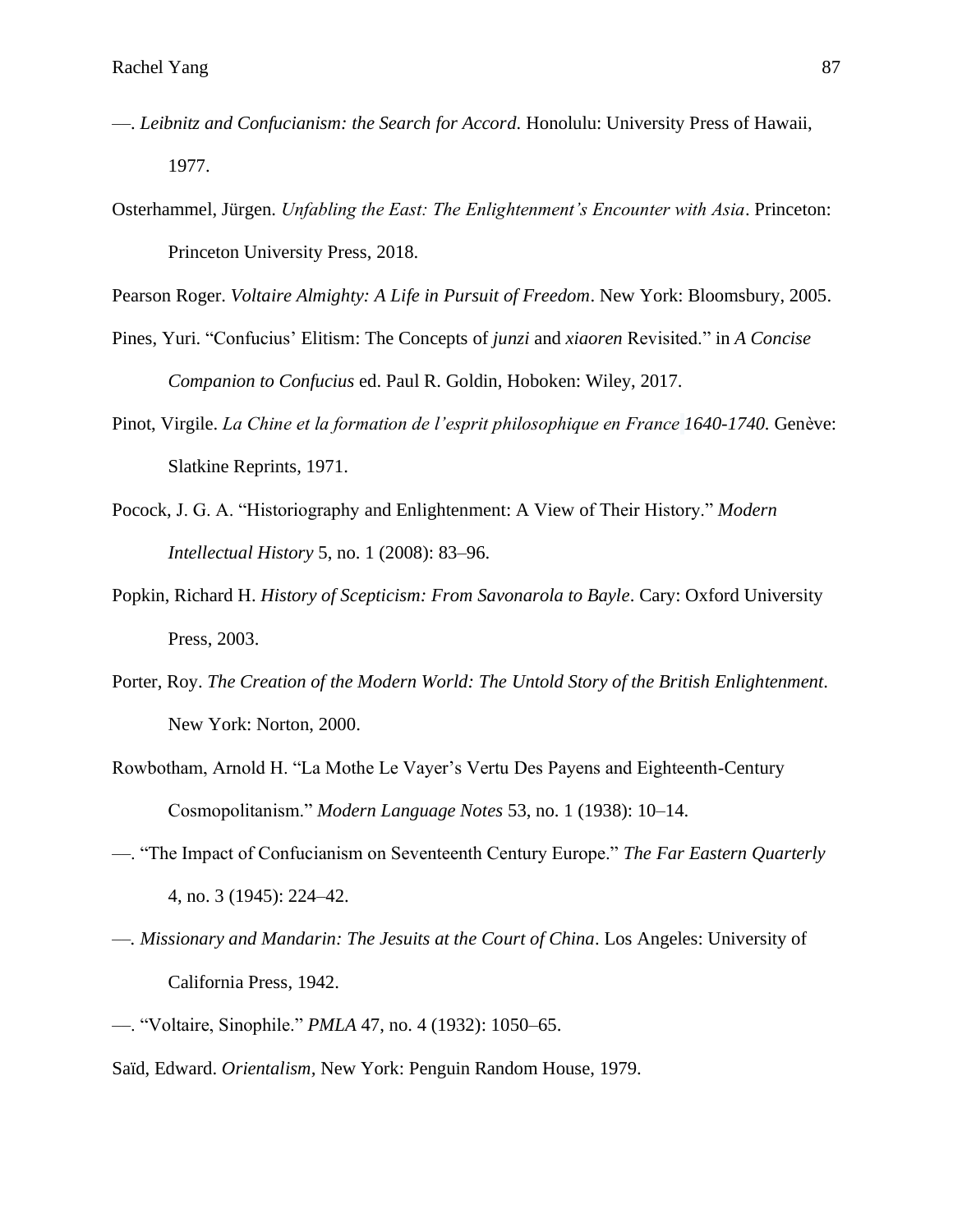- Satia, Priya. *Time's Monster: How History Makes History*. Cambridge: Harvard University Press, 2020.
- Sebastiani, Silvia. *The Scottish Enlightenment: Race, Gender, and the Limits of Progress.* New York: Palgrave MacMillan, 2013.
- Standaert, Nicolas. "Jesuits in China," In *The Cambridge Companion to the Jesuits*, ed, Thomas Worcester, 169–85. Cambridge: Cambridge University Press, 2008.
- Statman, Alexander. "The First Global Turn: Chinese Contributions to Enlightenment World History." *Journal of World History* 30, no. 3 (2019): 363-392.
- Taussig, Sylvie. "Introduction occidentale des classiques confucéens au XVIIe siècle," in *Confucius ou la science des princes*. Ed. Sylvie Taussig and Thierry Meynard. Paris: Éditions du Félin, 2015.
- Tricoire, Damien. "The Fabrication of the *Philosophe*: Catholicism, Court Culture, and the Origins of Enlightenment Moralism in France." *Eighteenth-Century Studies* 51, no. 4 (2018): 453-477.
- Tu, Weiming. *Humanity and Self-Cultivation: Essays in Confucian Thought*. Berkeley: Asian Humanities Press, 1979.
- Van Kley, Edwin J. "Europe's 'Discovery' of China and the Writing of World History." *The American Historical Review* 76, no. 2 (1971): 358–85.
- Van Norden, Bryan W., ed. *Confucius and* Analects: *New Essays,* New York: Oxford University Press, 2002.
- Xie, Wenyu. "The Concept of 'Junzi' in the 'Zhongyong.'" *Frontiers of Philosophy in China* 6, no. 4 (2011): 501–20.